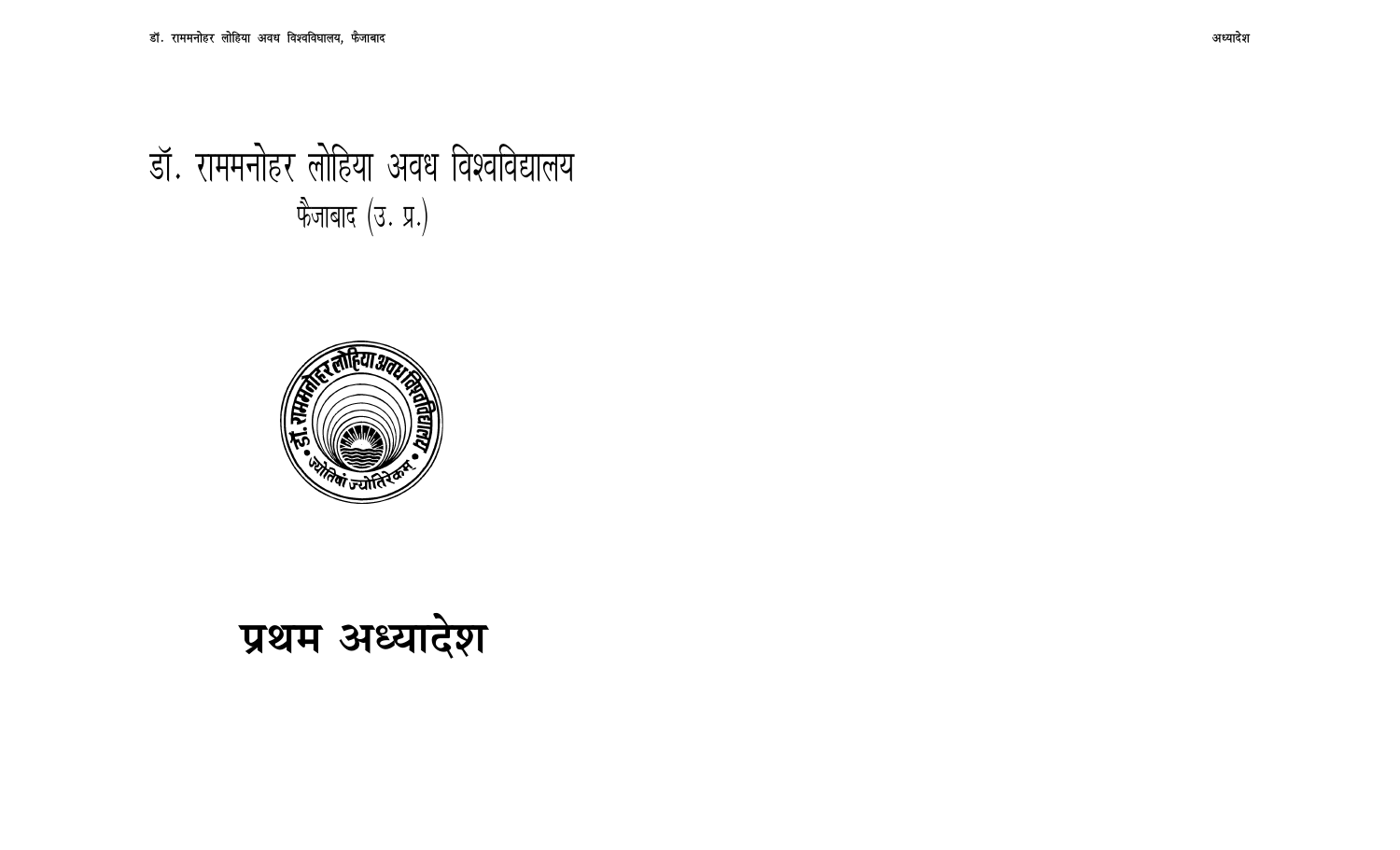### **Dr. Rammanohar Lohia Avadh University** First Ordinances 2005

### **CONTENTS**

| S.No.          | <b>Particulars</b>                             | Page No. |
|----------------|------------------------------------------------|----------|
| 1.             | <b>Admission of Students</b>                   | $01-25$  |
| $\overline{2}$ | The Courses of Studies                         | 26       |
| 3.             | <b>University Examinations</b>                 | 27-42    |
| 4.             | Conditions for the Award of Degrees            | 43-65    |
| 5.             | Award of Scholarship, Bursaries, Sizership and |          |
|                | other financial Assistance                     | 66-69    |
| 6.             | Residence                                      | 70-77    |
| 7.             | Maintainance of Discipline Among               |          |
|                | the Students                                   | 78-83    |
| 8.             | Correspondence Courses and Private             |          |
|                | Candidates                                     | 84       |
| 9.             | Parents-Teachers Association                   | 85       |
| 10.            | The Conduct of Examination                     | 86-88    |
| 11.            | Appointment of Examiners and Tabulators        | 89-93    |
| 12.            | Ordinances for Doctor of Philosophy (Ph.D)     | 94-120   |
| 13.            | Ordinance for the Degree of Doctor of Letters  |          |
|                | and Doctor of Science                          | 104-107  |
| 14.            | Faculty of Engg. & Technology: Ordinances      |          |
|                | for Bachelor of Technology (B.Tech) courses    | 108-114  |
| 15.            | Faculty of Engineering & Technology            |          |
|                | Ordinances for M.C.A                           | 115-119  |
| 16.            | Ordinance & Regulations for Constitution and   |          |
|                | <b>Regulations of Different Bodies</b>         | 120-127  |
| 17.            | Fee & Remunerations                            | 128-135  |
| 18.            | Faculty of Home Science                        | 136-138  |
| 19.            | Faculty of Agriculture Science                 | 139-141  |
| 20.            | Faculty of Medical Science                     | 142-156  |
| 21.            | <b>Bachelor of Dental Science</b>              | 157-163  |
| 22.            | दीक्षान्त समारोह                               | 164-177  |

### **CHAPTER-1 ADMISSION OF STUDENTS General**

1.1. (a) Admission to the teaching departments of the University and to the colleges affiliated to this University shall be made according to the rules laid down by the Admission Committee for the purpose from time to time. (Minutes of the Admission Committee 3rd June 2003 may be referred for details : Enlcosure-1)

> Provided that admissions to Engineering Colleges, Medical and Dental Colleges, B.Ed., B.P.Ed. M.Ed., M.B.A. & M.C.A. or any other specified course and classes in University departments or colleges affiliated to this University shall be made according to the rules framed by the State Govermment of Uttar Pradesh and any such body as prescribed and authenticated by the Govermment on this behalf from time to time.

1.2 Every applicant who applies for his/her admission as a regular student to a department of the University or to any college shall furnish alongwith his/ her application, a character certificate testifying the goodness of his/her conduct. This certificate of conduct should be issued by the Head of the Institution attended by the applicant before his/her joining this University or its college(s).

> Provided that an applicant, who has passd his/ her qualifying examination as a private candidate; shall furnish such certificate of conduct from the Principal of a recognised college or a Gazetted Officer.

1.3 The authority responsible for granting admission shall be free to refuse admission to an applicant if it finds that the said applicant is involved in some unlawful offence, in or outside the campus, against his/her fellow students or in any act of disobedience or disrespect to the members of the staff of the University or college.

1.4 If an applicant has passed one part of an examination in respect of a course of study as a 'Private Candidate' he/she shall not be admitted as a regular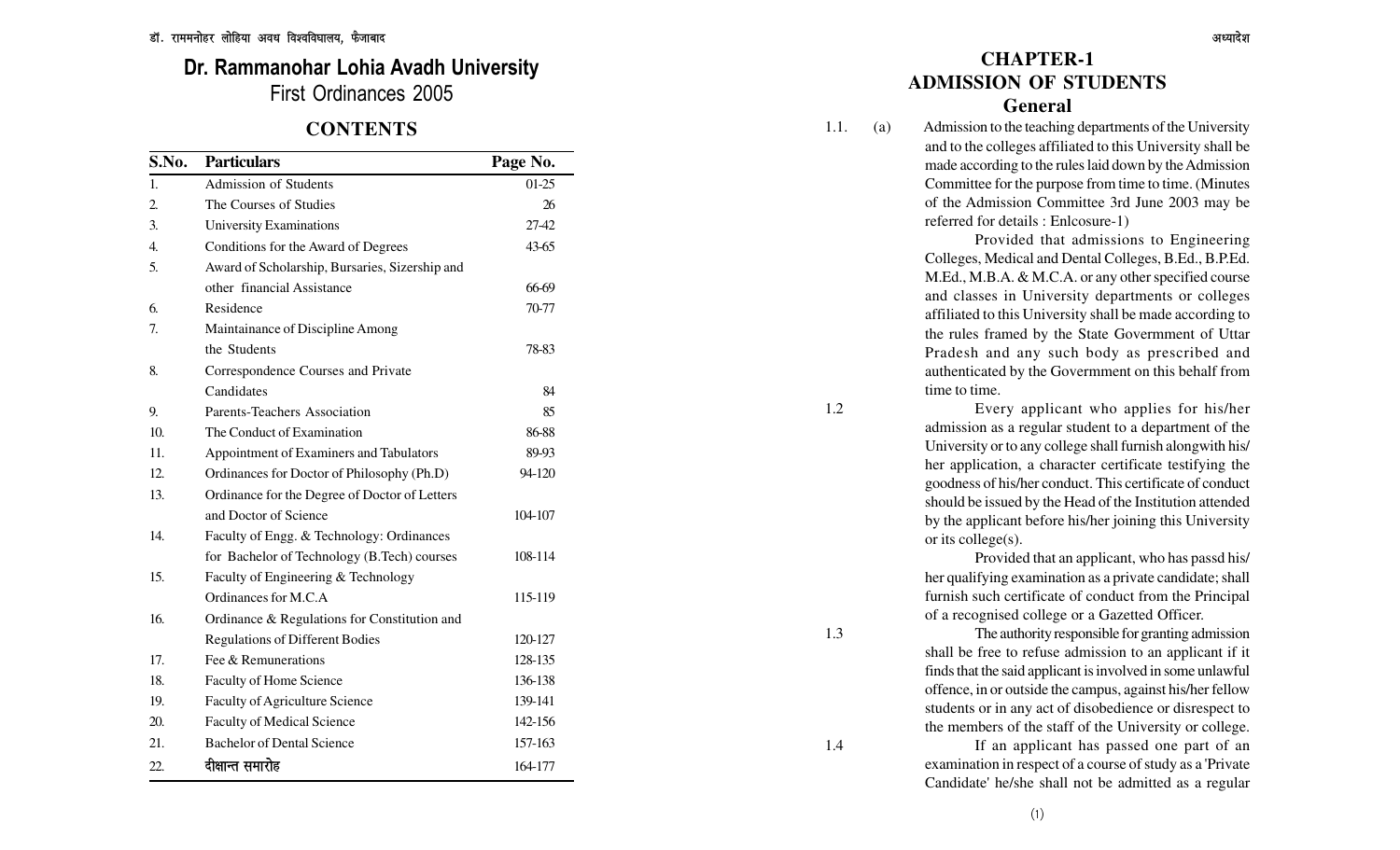student for the subsequent part of examination in respect of the same course of study.

1.5 An applicant shall be recognised as a regular student of a department of the University or of a college as soon as his/her candidature has been accepted by the Head of the Department or the Principal of the college and has paid the prescribed fee and has also submitted all the required documents including Transfer Certificate/Migration Certificate, Character Certificate and Marks sheets.

1.6 No applicant shall be admitted to any course of study in the University or in any of its colleges after the expiry of one month from the commencement of the teaching of the course concerned except with the special permission of the Vice Chancellor and also subject to the availability of seat.

1.7 The attendance for the purpose of the examination shall be counted in every case from the date of admission or commencement of teaching of the course offered by the student, whichever is later for the reasons to be recorded.

1.8 The payment by a student of an amount against admission shall not establish his/her claim to admission or readmission to a course of study of the University or of any college.

1.9 A student shall not be admitted or readmitted as regular student to a teaching department of the University or to an affiliated college, if it is discovered that he/she is suffering from a disease of a nature which may be detrimental to the health of other students. Even if admitted, the admission of such a student shall be cancelled if it is discovered at any stage that he/she is suffering from such a disease or that he/she has developed such disease.

1.10 No department of the University or of an affiliated college shall admit to a course of study number of students more than the number of seats fixed by the University.

1.11 No applicant shall be denied admission as a regular only on the ground of religion, race, caste, creed or the like.

1.12 A student who abstains himself/herself from or fails at an examination of the University, shall cease to be a regular student of the University or of the college concerned, the question of his/her readmission to the same class shall rest for decision with the authorities concerned.

1.13 No student shall be allowed to transfer himself/ herself from one college to another without a Transfer Certificate.

> Provided further, that no student shall be allowed to transfer himself/herself from an affiliated college to another after his application for admission to the ensuing examination has been forwarded to the University.

1.14 If, during an academic session, a student desires to leave the University/College, he/she shall

(i) give notice of his/her intention to leave;

- (ii) make payment of all the University/college dues upto the end of the month in which his/her name remains on the rolls; and
- (iii) refund whatever scholarship, freeship or bursary has been paid to him/her from the University/college funds.

1.15 An applicant, seeking admission to the University or to any college, after the commencement of the session, shall be required to pay tuition & all other prescribed fee from beginning of the session, i.e. from July of the year. In case he/she has migrated from some college affiliated to this University and has joined the same course of study and had paid his/her dues in that Institution upto the end of the preceding month subject to the aforesaid ordinance, he/she is not be required to pay the tuitional dues for any month more than once.

1.16 No applicant shall be admitted in the University or to any college as a transfer case from another University or any college not affiliated to this University unless his/her admission was made in the previous University or college before the expiry of the last date of admission in this University or its affiliated college(s).

1.17 No student shall be allowed to change any of

(3)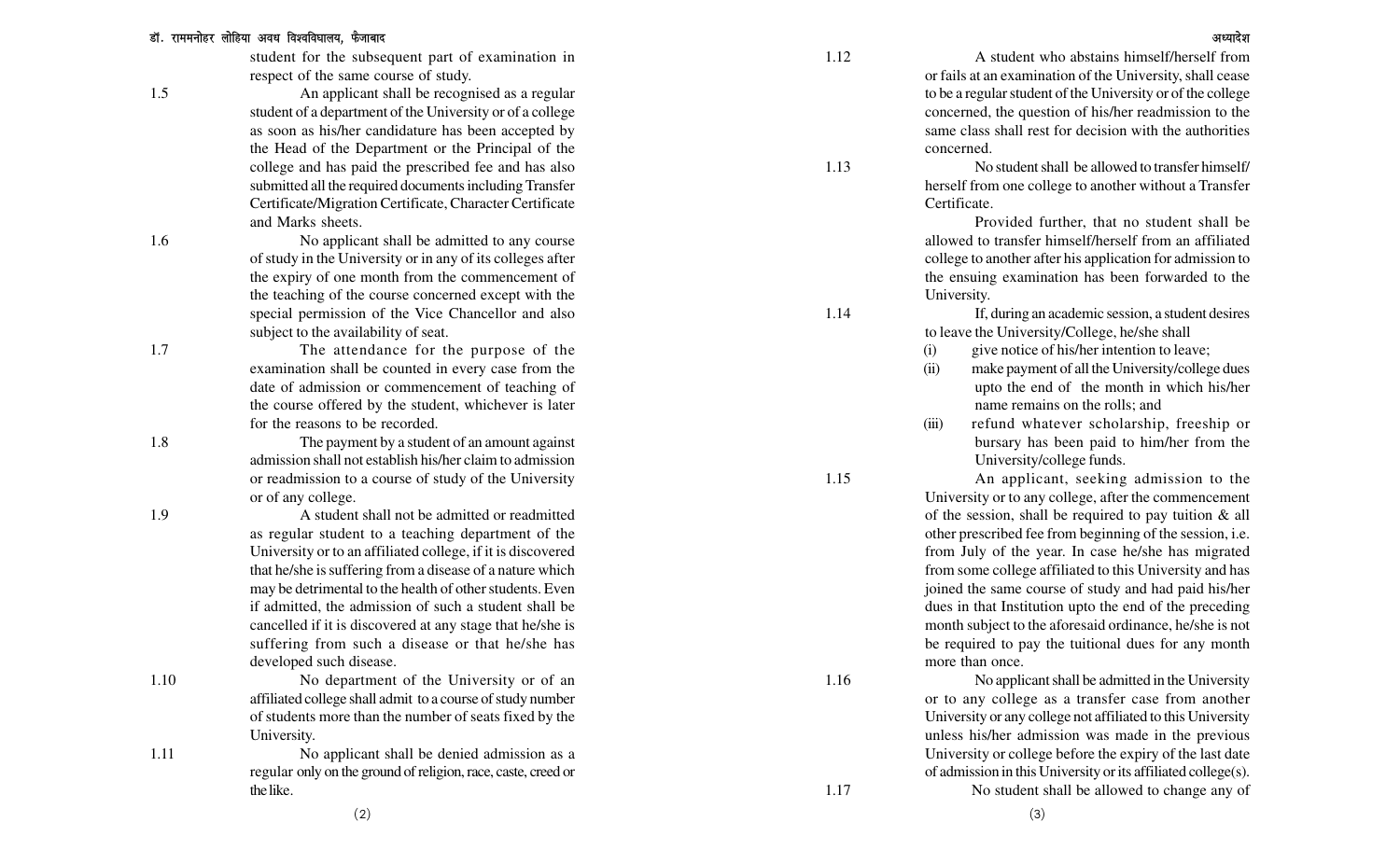#### डॉ. राममनोहर लोहिया अवध विश्वविघालय. फैजाबाद <del>कार कारकार कार्यकार कार्यकार कार्यकार कार्यकार कार्यकार अध्यादेश</del>

his/her subject of study or the faculty after the expiry of one month from the date of the commencement of teaching in that subject in the University/college. In such a case the attendance in the subject(s) from which transfer has been effected will not be counted for attendance in the new subject(s) offered by him/her. Attendance for examination will be counted from the date, the lectures/practicals started in the subject(s) he/she offers for the examination.

1.18 The monthly and annual fees and other dues, which the regular students of the University/College required to pay, shall be regulated by the ordinances laid down in chapter XVII.

#### **CANCELLATION OF ADMISSION**

1.19 The Vice Chancellor shall have the right to cancel the admission of a student admitted in the University or in any college in violation of any of the ordinances in force for the time being in the University. 1.20 The admission of a candidate may be cancelled

at any time on any one or several of the following grounds :

- (i) If it is discovered at any stage even after his/ her admission that he/she has concealed certain necessary facts or given misinformation to get admission.
- (ii) If it is discovered at any stage that he/she has been or is a patient of some disease that is likely to jeopardize the health of other students.
- (iii) If he/she is found to be irregular in his/her studies or in his/her attendance or in the payment of the University or college dues;
- (iv) If he/she is found to be guilty of such offences as may warrant his/her expulsion or rustication.

#### **REGISTER OF STUDENTS & ENROLMENT**

1.21

No regular student or private candidate shall be admitted to any examination of the University unless he/she has been enrolled in the University.

The prescribed enrolment fee shall be paid by a

candidate only once irrespective of the number of times that he/she appears at the examinations of the University, whether as a regular student or as a private candidate.

1.22 The membership of the University of a (any) candidate who takes Migration Certificate to join any other University/Institution shall terminate/lapse and shall remain be terminated/lapsed, untill such time, as he/she may subsequently rejoin with a Migration Certificate from other University which he/she joined for further studies of the University or to take some further examination of the University.

No fresh enrolment in such cases shall be necessary, but the Migration Certificate from that other University must be submitted to the Registrar, with the renewal fee as prescribed by the University from time to time.

Provided that this lapse/termination of membership shall not debar a candidate from appearing at an examination in an additional optional subject for a degree already taken by him/her in this University.

1.23 Student seeking admission to the University or to a college and private candidate seeking admission to an examination of this University, after having been admitted as member of another University incorporated by law for the time being in force, shall not be enrolled, unless his/her application for enrolment is accompanied by a Migration Certificate from the concerned (previous) University.

1.24 The application for enrolment together with the prescribed enrolment fee and the Migration Certificate from the University concerned (whereever necessary) shall be submitted by the student through the Head of Department in the case of the University, or through the Principal in case of a college and by a private candidate with the examination form so as to reach the Registrar by the end of September preceding the year in which he/she takes his/her first examination of the University.

1.25 The Head of the Department and the Principal of college concerned shall forward to the Registrar the names of all the students admitted to the University or to the college together with the prescribed enrolment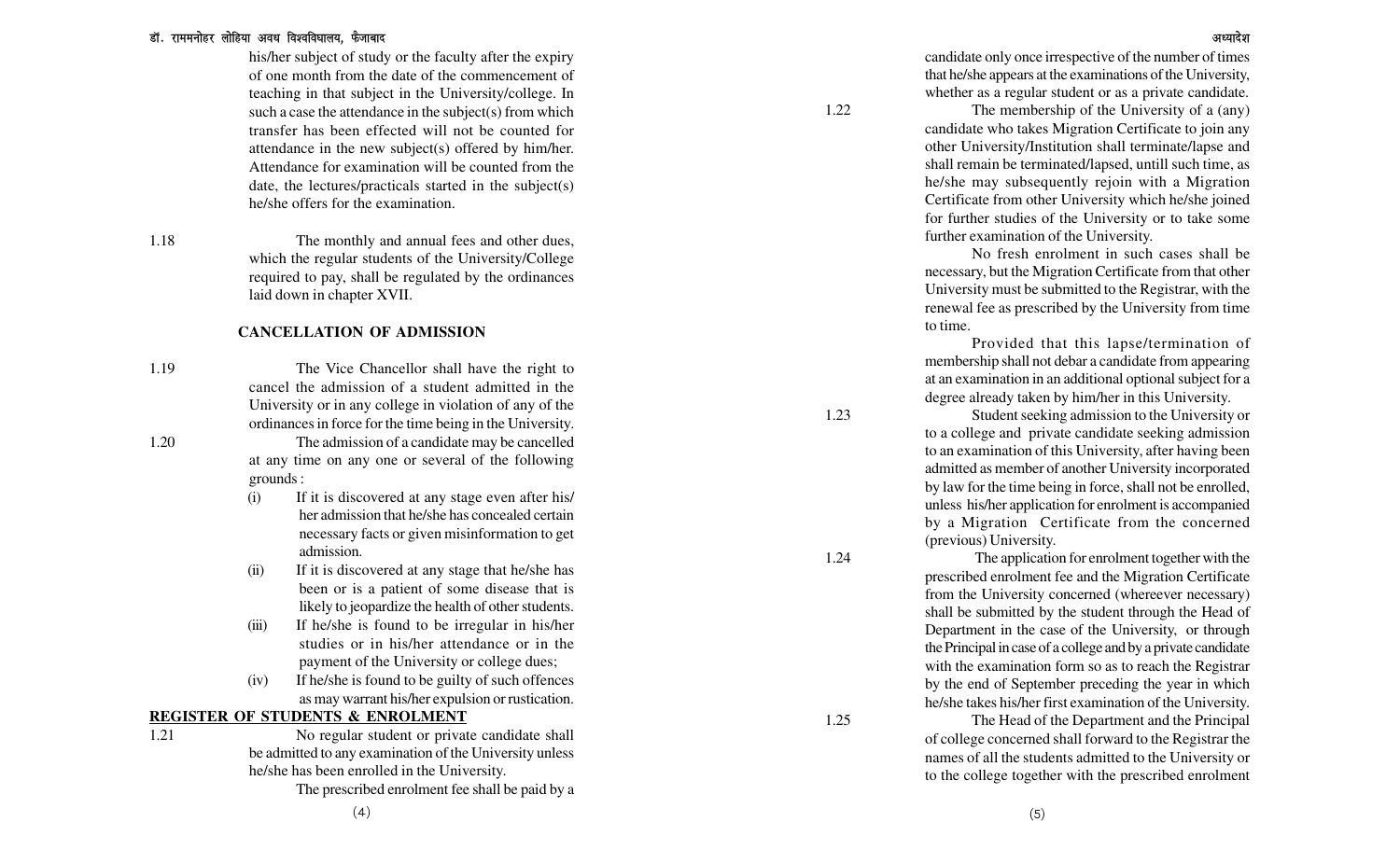fee. The lists of such students as have been admitted till the  $31<sup>st</sup>$  August, shall be forwarded to the Registrar so as to reach him not later than the last day of September preceding the year of the University Examination. The names of the students, admitted after the 15th of September shall be forwarded to the Registrar within one month of their admission alongwith the late-payment fee as prescribed by the University.

1.26 If the name of any student is struck off from the rolls of the University or a college, or if he/she transfers himself/herself or migrates to another University or college, the fact shall be reported to the Registrar before the end of the term in which his/her name is struck off or his/her transfer or migration takes place.

> Also the name of every student, rusticated or expelled, shall be reported to the Registrar immediately for necessary action.

1.27 The Registrar shall maintain a register or a card index of all the students enrolled in the University. The card contain only the information required for identification purposes at the time of enrolment and shall be supplemented by the Register with the information regarding a candidate's re-admission, transfer/migration, success or failure at any examination.

1.28 On enrolment every student shall receive from the Registrar an Enrolment Certificate showing the enrolment number on which his/her name has been registered, and that number shall be quoted by the student in all communications to the University for admission to any examination of the University.

1.29 A student who has been enrolled in the University may, at any time, obtain a certified copy of the entries relating to him/her in the enrolment Register, on payment of a prescribed fee to the Registrar and may also obtain a duplicate copy of Enrolment Certificate on payment of a fee as prescribed by the University from time to time.

1.30 A Migration Certificate to join some other University or Educational Institution outside the jurisdiction of the

University may be granted to a student on his/her written request and on payment of prescribed fee.

#### **ELIGIBILITY FOR ADMISSION TO THE VARIOUS COURSES OF STUDY**

#### **A - Faculty of Arts**

1.32

1.33

#### **Bachelor of Arts (Degree Courses)**

- 1.31 The entire course for the Degree of Bachelor of Arts shall be covered in three years. For the first year course applicants shall be admitted to B.A. part I class, for the second year course to B.A. part II class, and for the third year course to B.A. part III class.
	- To be eligible for admission to the B.A. part I class, an applicant must have passed -
		- (i) The Intermediate Examination of the Board of High School and Intermediate Education of Uttar Pradesh;

or

(ii) The Intermediate Examination of an Indian University/Body incorporated by any law, for the time being in force and also recognised by the board of High School and Intermediate Education, Uttar Pradesh as equivalent to its own Intermediate examination;

or

- (iii) Any other examination recognised by this University as equivalent thereto.(As per list approved for the purpose available as regulations in the office of University.)
- To be eligible for admission to the B.A. Part II class, the applicant must have passed :
- (i) The B.A. part I Examination of this University ; or
- (ii) The B. A. part I Examination of any other University, provided that he/she offered for his/ her B.A. part I examination a course of an equivalent standard with identical syllabus as is required for the B. A. part I examination of this University, as testified by the Dean of the Faculty. Dean may seek opinion of respective conveners in this regard.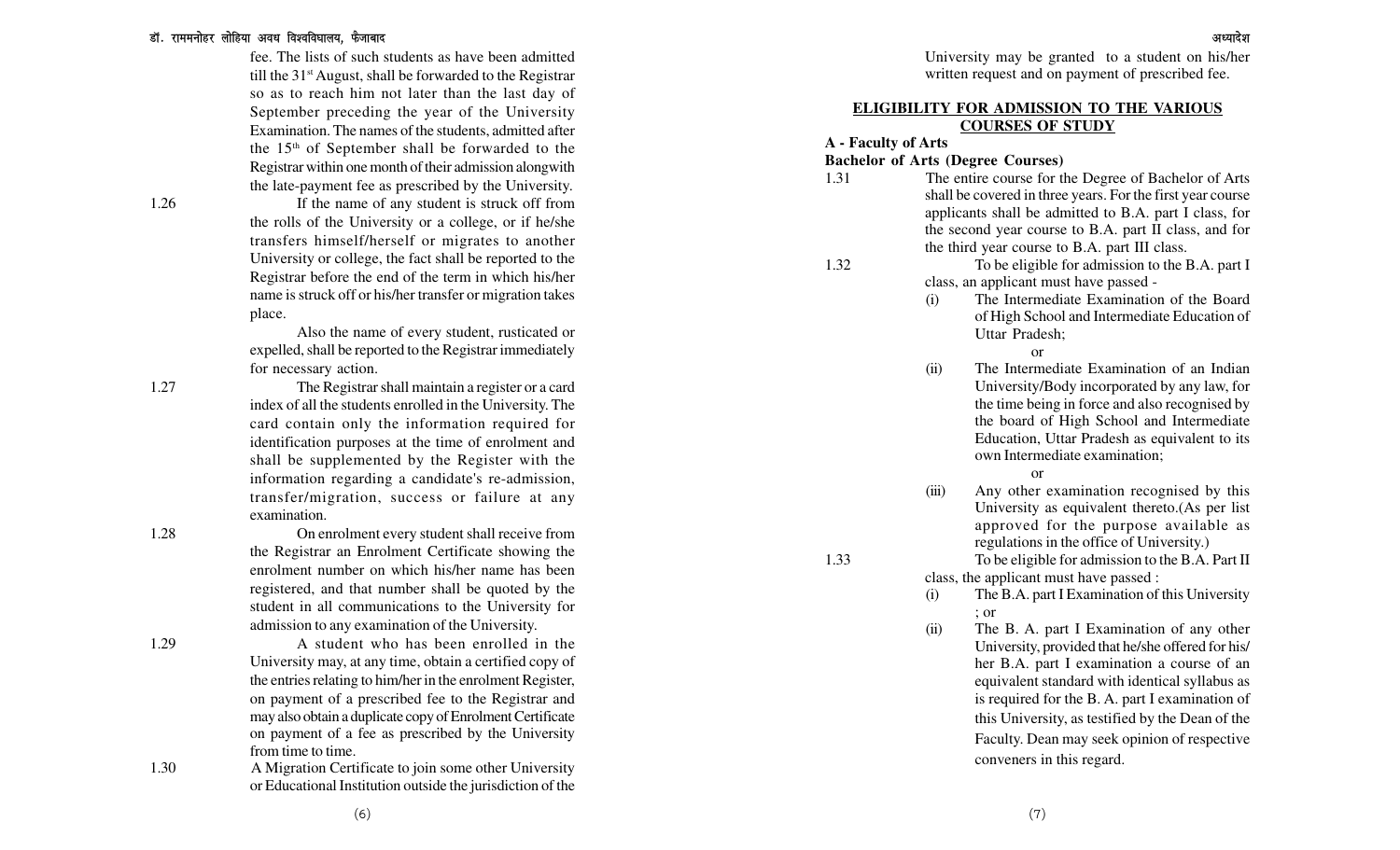1.34

To be eligible for admission to the B. A. part III class, applicant must have passed :

- (i) The B.A. part II Examination of this University ; or
- (ii) The B. A. part II Examination of any other University, provided that he/she offered for his/ her B.A. part I and part II examinations a course of an equivalent standard with identical syllabus as is required for the B. A. part I and part II examination of this University, as testified by the Dean of the Faculty.

#### **BACHELOR DEGREE IN LIBRARY SCIENCE (B.Lib.Sc.) MASTER DEGREE IN LIBRARY SCIENCE (M.Lib.Sc.)**

- 1.35 The Degree of Bachelor of Library Science and Master of Library Science shall be conferred to a candidate, who has pursued a regular and full time course of study in the University and have passed the prescribed examination in both theory and practical. The Duration of each course is one academic year.
- 1.36 ADMISSION B.Lib.Sc.

Admission to the course of study for the Bachelor of Library Science (B.Lib.Sc.) shall be open to the candidates who have obtained the Bachelor degree in any discipline from any recognised University with 45% marks at the qualifying examination.

- 1.37 ADMISSION M.Lib.Sc.
	- (a) Admission to the course of study for the Master of Library Science (M.Lib.Sc.) shall be open for the candidates who have obtained the Bachelor degree of Library and Information Science of this University or any other University recognised by this University.

#### **Master of Arts -**

1.38 The entire course for the degree of Master of

Arts shall be taught in two years. For the first year course an applicant shall be admitted to the M. A. Previous class as per the admission rules for the concerned year and for the second year course to the M.A. Final class.

To be eligible for admission to the M.A. Previous class, the applicant must have taken :

(i) The Bachelor degree (Three year course) of this University in any discipline.

or

1.39

1.40

(ii) The Bachelor degree (Three year course) of another Indian University incorporated by any law for the time being in force and also recognised by this University as equivalent to its own Bachelor's Degree.

Provided further in case an applicant did not offer, at his/her Bachelor degree examination, that subject which he/she proposes to study for the M.A. degree and instead had offered identical allied subject, the Head of the Department in case of University and the Principal in case of an affiliated college, may, after satisfying himself about the competence of the applicant may recommend to the University for approval of the Dean of the Faculty. The Dean of the Faculty after fully satisfied may forward it for permission of V. C.

To be eligible for admission to the M. A. Final class in a particular subject, an applicant must have passed -

- (i) The M. A. Previous examination of this University as a regular student in the same subject; or
- (ii) The M. A. Previous examination of any other Indian University as a regular student in the same subject, provided that he/she offered for his/her M. A previous examination a course of an equivalent standard with identical syllabus as is required for the M. A. Previous examination of this University, as testified by the Convener Board of Studies and Dean of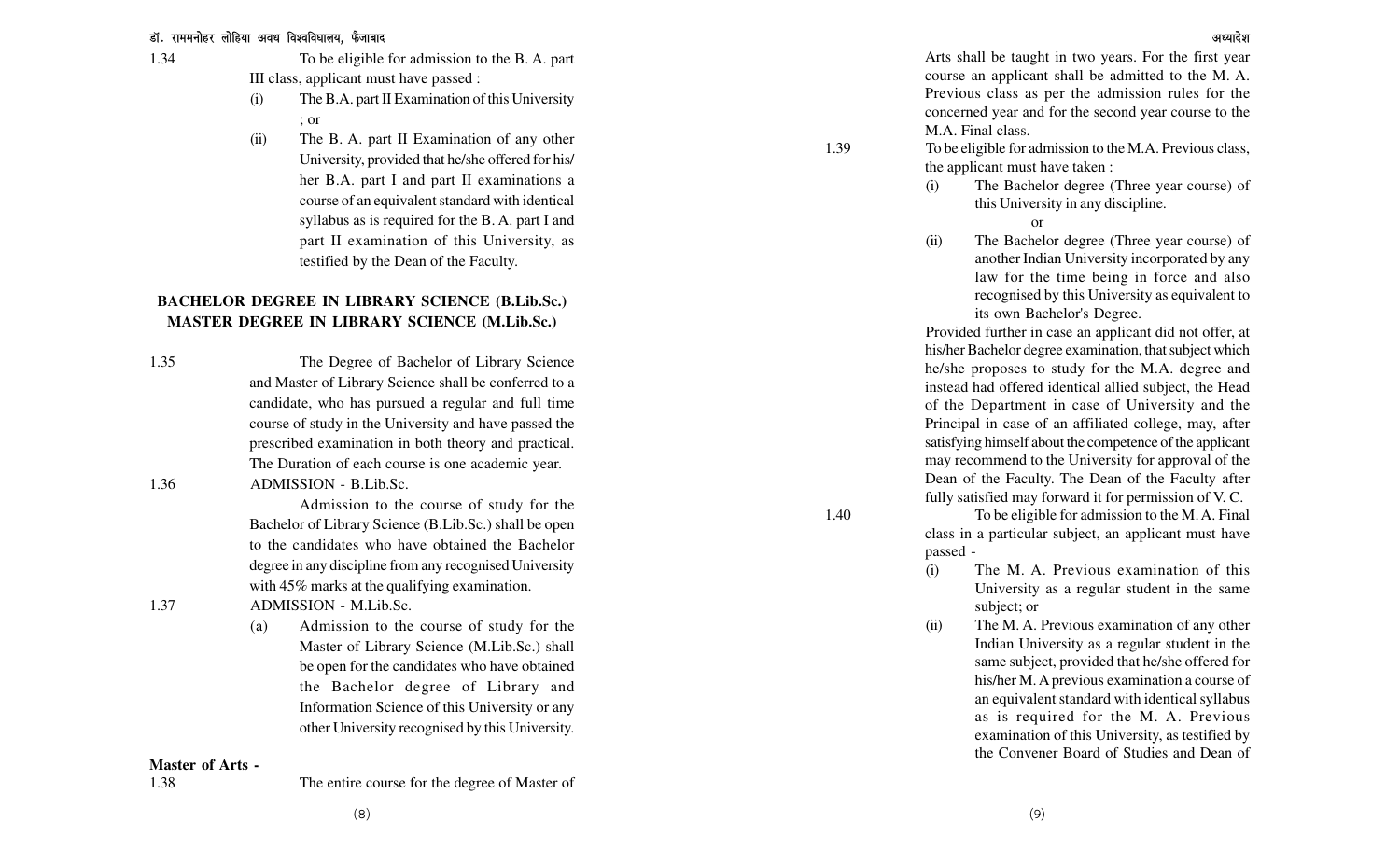the Faculty.

Note : The courses, Master of Social Works and Master of Mass Communication and Journalism and Master of Extension Education and Rural Development shall also be governed by these ordinances unless otherwise specified for the purpose.

1.41 Admission to the course of research for the Ph. D. and D. Litt. Degree in this faculty of this University shall be governed by the ordinances of the Chapter-XII pertaining to the award of these degrees.

#### **B- Faculty of Commerce**

The courses under this faculty shall be : B. Com., M. Com., B.B.A.,M.B.A.,

#### **Bachelor of Commerce**

1.42 The entire course of study for the Degree of Bachelor of Commerce shall be covered in three years. For the first year course, applicants shall be admitted to the B. Com. part I class, for the second year course to B. Com. part II class and for the third year course to B. Com. part III class.

1.43

1.44

To be eligible for admission to the B. Com. part I class, a candidate must have passed-

- (i) The Intermediate Examination in commerce of the Board of High School and Intermediate Education, Uttar Pradesh, or
- (ii) The Intermediate Examination in commerce of an Indian University incorporated by any law for the time being in force and also recognised by the Board of High School and Intermediate Education, Uttar Pradesh as equivalent to its own Intermediate Examination in Commerce, or
- (ii) Any other examination which is recognised by this University as a qualifying examination for admission to the B. Com. Degree Course of this University.
- To be eligible for admission to the B. Com. part II class, the applicant must have passed -
	- (i) The B. Com. part I Examination of this University, or
	- (ii) The B. Com. part I Examination of any other University, incorporated by any law for the time

being in force, provided that he/she offered for his/her B. Com. part I examination a course of an equivalent standard with identical syllabus as is required for the B. Com. part I examination of this University, as testified by the Dean of the Faculty. Dean may seek opinion of the respective convenor in this regard. To be eligible for admission to the B. Com.part III class, the applicant must have passed -

- (i) The B.Com. part II Examination of this University, or
- (ii) The B. Com. part II Examination of any other University, incorporated by any law for the time being in force, provided that he/she offered for his/her B. Com. part I and part II examination a course of an equivalent standard with identical syllabus as is required for the B. Com. part I and part II examination of this University, testified by the Dean of the Faculty. Dean may seek opinion of the respective convenor in this regard.

#### **Master of Commerce**

1.47

1.48

1.45

1.46 The entire course for the degree of Master of Commerce shall be taught in two years. For the first year course an applicant shall be admitted to the M.Com. Previous class and for the second year to the M.Com. Final class.

> To be eligible for admission to the M.Com. Previous class, an applicant must have taken -

- (i) The B. Com. Degree (three year course) of this University, or
- (ii) The B. Com. Degree (three year course) of another Indian University incorporated by any law for the time being in force and also recognised by this University as equivalent to its B. Com. degree.
- To be eligible for admission to the M. Com. Final class, a candidate must have passed-
- (i) The M. Com. Previous examination of this University, as a regular student in the same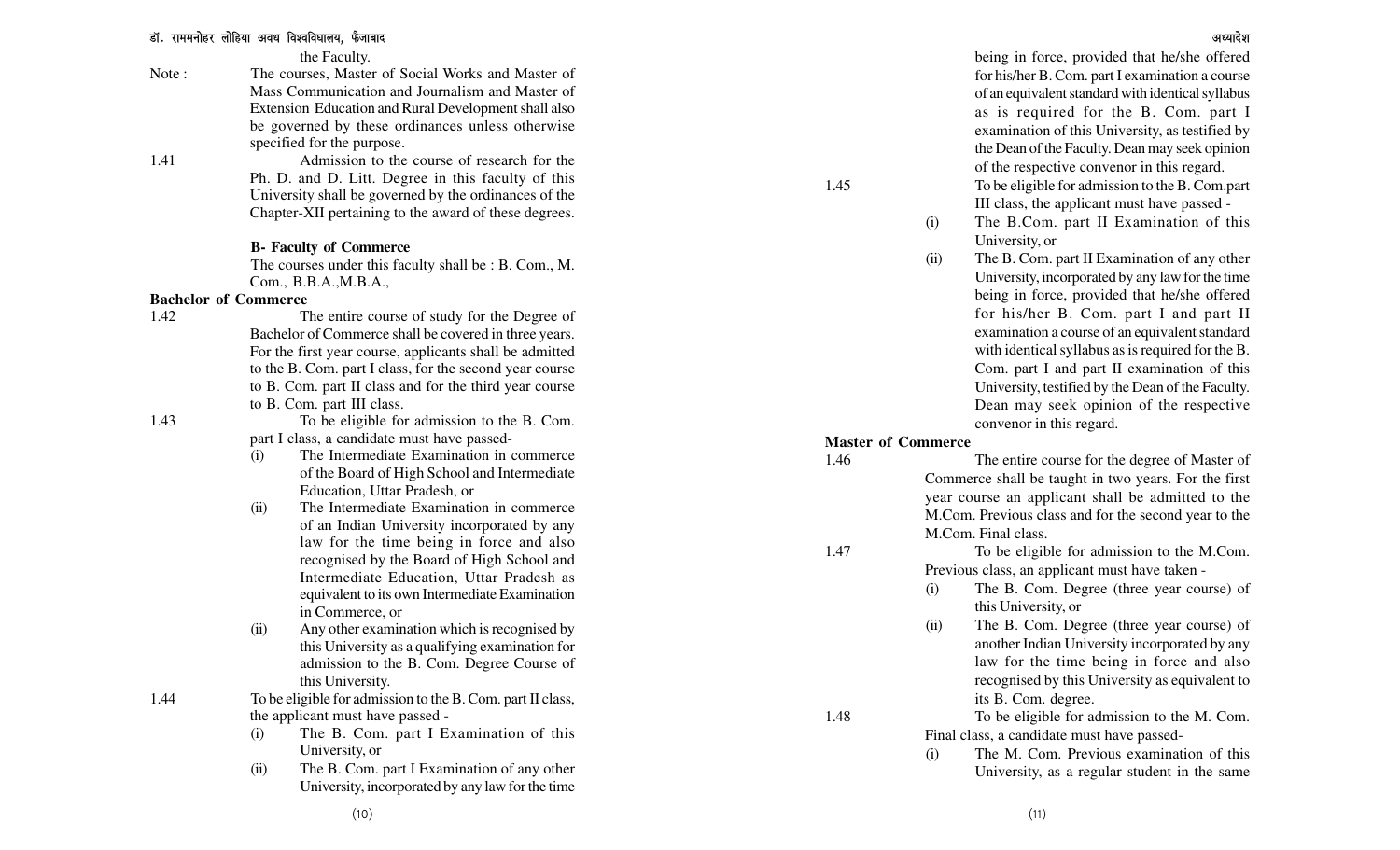subject, or

(ii) The M. Com. Previous examination of any other University as a regular student in the same subject, provided that he/she offered for his/her M. Com. Previous examination a course of an equivalent standard with identical syllabus as is required for the M. Com. Previous examination of this University, as testified by the Dean of the faculty after having opinion of the convener.

1.49 Admission to the course of Research for the Ph.D. and D.Litt. degrees of this University shall be governed by the Ordinances of the Chapter-XII and XIII pertaining to the award of these degrees.

#### **BACHELOR OF BUSINESS ADMINISTRATION/ TOURISM ADMINISTRATION (B.B.A./B.T.A.)**

1.51

1.52

1.53

- 1.50 (a) The entire course of study for the degree of B.B.A./B.T.A. shall be covered in three years (six semesters).
	- (b) Each year shall be divided in two semesters. A candidate shall have to clear both semesters of a year/session before going to the next year/session. To be eligible for admission to B.B.A./B.T.A.
	- I<sup>st</sup> semester, a candidate must have passed -
	- (i) The Intermediate examination to the Board of High School and Intermediate Education, U.P., or
	- (ii) The Intermediate examination of an Indian University/Body incorporated by any law, for time being in force and also recognised by the Board of High School and Intermediate Education, Uttar Pradesh as equivalent to its own Intermediate examination; or
	- (iii) Any other examination recognised by this University as equivalent thereto.

To be eligible for admission to the B.B.A./B.T.A. part II (IIIrd semester), the applicant must have passed - The B.B.A./B.T.A. part I ( $I<sup>st</sup> \& II<sup>nd</sup>$  semester) examination of this University.

To be eligible for admission to the B.B.A./ B.T.A. part III ( $V<sup>th</sup>$  semester), the applicant must have passed the B.B.A./B.T.A. part II (III<sup>rd</sup> & IV<sup>th</sup> semester) examination of this University.

#### **MASTER OF BUSINESS ADMINISTRATION (M.B.A.)**

1.54 The duration of full time M.B.A. course is 4(four) semesters (2years) while that for part time M.B.A. course is 6(six) semesters (3 years). 1.55 The eligibility conditions for admission to  $M.B.A.$  previous ( $I<sup>st</sup>$  semester) are as under, (i) Bachelor degree ( 3 year course) in any discipline from this University, or (ii) Bachelor degree of any Indian University incorporated by any law for the time being in force and also recognised by this University as equivalent to its Bachelor degree, or (iii) Pass certificate of final examination conducted by Institute of Chartered Accountants of India, Institute of Cost and Works Accountants of India. 1.56 (a) The admission to M.B.A. course shall be on the basis of merit of admission test organised by the authorised agency or by University admission Committee as per instructions of U.P. Govt./AICTE for the purpose. (b) For part time M.B.A. course admission will be made on basis of merit of admission test/ interview conducted by the university itself as per guidelines of Admission Committee of the University. 1.57 (a) Total number of students to be admitted to M.B.A. (Full Time) course shall be restricted to 51 seats (free and payment) and 9 NRI/ NRI sponsered / Payment Seats. (b) Total number of students to be admitted to M.B.A. (Part Time) course shall be 30. 1.58 To be eligible for admission to M.B.A. final Year (third semester) a candidate must have passed the M.B.A. previous examination i.e.  $I^{st} \& II^{nd}$  semester both of this Univesity as a regular student.

#### **C. Faculty of Science**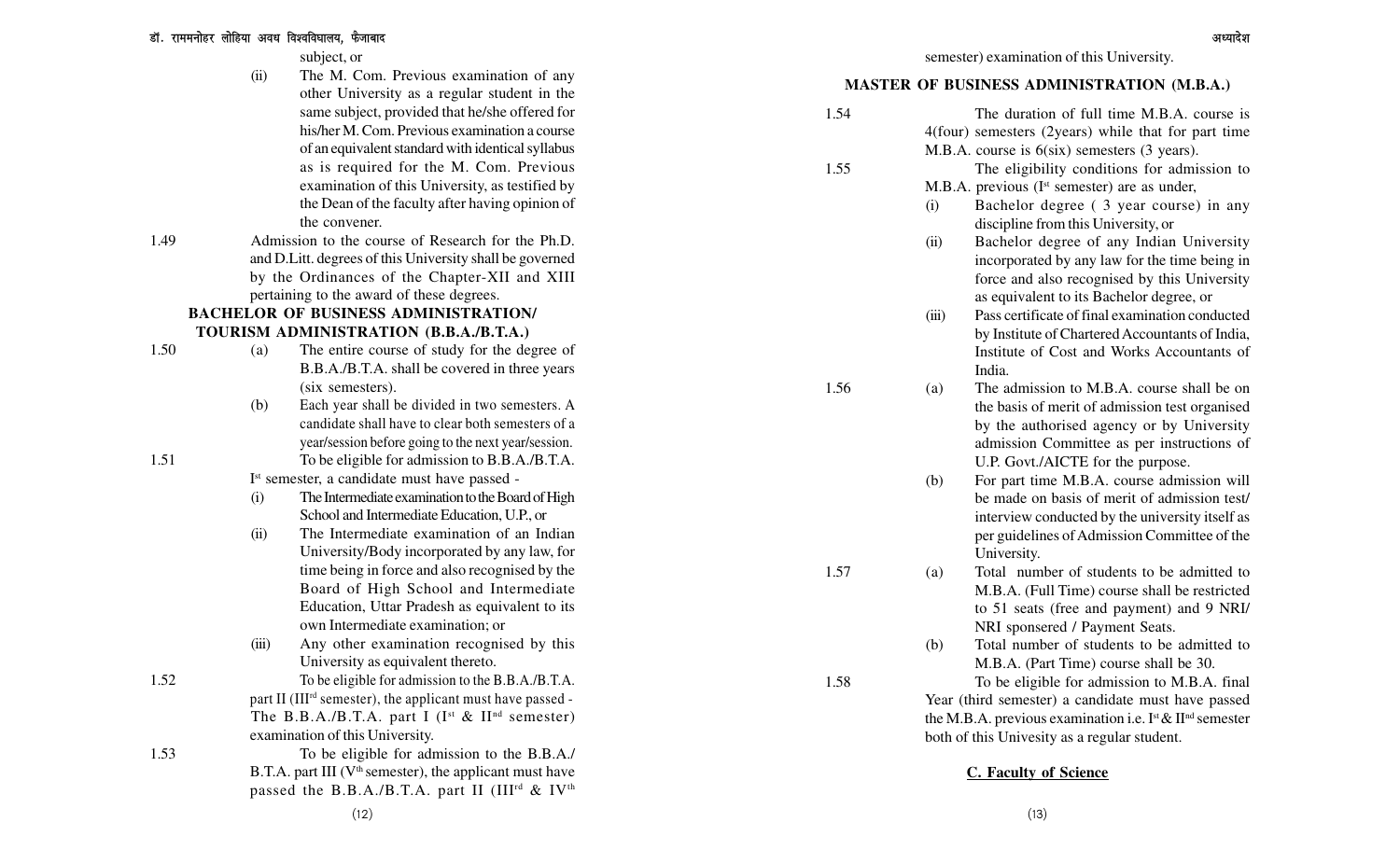#### **Bachelor of Science**

1.59 The entire course for the degree of Bachelor of Science shall be covered in three years. For the first year course, the applicant shall be admitted to the B.Sc. Part I class, for the second year course to the B.Sc. part II class and then for the third year course to the B.Sc. Part III class. To be eligible for admission to the B.Sc. part I class, the applicant must have passed - (i) The intermediate examination in Science of the Board of High School and Intermediate Education, Uttar Pradesh, or (ii) The Intermediate examination in Science of any other Indian University incorporated by any law for the time being in force and also recognised by the Board of High School and Intermediate Education, Uttar Pradesh as equivalent to its own Intermediate Examination in Science, or (iii) Any other examination recognised by this University as equivalent thereto. To be eligible for admission to the B.Sc. part II class, the applicant must have passed - (i) The B. Sc. part I examination of this University as a regular student, or (ii) The B. Sc. part I examination of any other Indian University, incorporated by any law for the time being in force as a regular student, provided that he/she offered for his B. Sc. part I examination, a course of an equivalent standard with identical syllabus as is required for the B. Sc. part I examination of this University as testified by the Dean of the Faculty. Dean may seek opinion of respective convenor in the regard. To be eligible for admission to the B. Sc. part III class, the applicant must have passed - (i) The B. Sc. part II examination of this University as a regular student, or (ii) The B. Sc. part II examination of any other Indian University, incorporated by any law for the time being in force as a regular student, provided that he/she offered for his B. Sc. part

I & part II examination, a course of an equivalent standard with identical syllabus as is required for the B. Sc. part I and part II examinations of this University as testified by the Dean of the Faculty. Dean may seek opinion of respective convenor in the regard.

#### **Master of Science**

1.64

1.65

1.63 The entire course for the degree of Master of Science shall be covered in two years. For the first year course an applicant shall be admitted to the M.Sc. Previous class and for the second year course to the M.Sc. final class.

> To be eligible for admission to the M.Sc. Previous class, the applicant must have taken.

> (i) The B. Sc. degree ( three year course) of this University, or

> (ii) The B. Sc. degree ( three year course) of another Indian University incorporated by any law for the time being in force and also recognised by this University as equivalent to its own B. Sc. degree (three year course).

> Provided further that in case an applicant did not offer, in his B.Sc. examination, that subject which he proposes to study for the M.Sc. degree and instead had offered identical allied subject, the Head of the Deptt, in respect of University and the Principal in respect of the college may after satisfying himself/ herself about the competence of the applicant, and also after procuring approval of the Dean of the Faculty may grant him/her permission for admission.

> To be eligible for admission to the M. Sc. final class in a particular subject, a candidate must have passed :

- (i) The M.Sc. Previous examination of this University in that subject;
- (ii) The M.Sc. Previous examination in the same subject of another Indian University incorporated by any law for the time being in force, provided that he/she offered for his/her M.Sc. Previous examination a course of an equivalent standard with almost identical syllabus as is required for the M.Sc. Previous examination of this University, as testified by

 $(14)$ 

1.60

1.61

1.62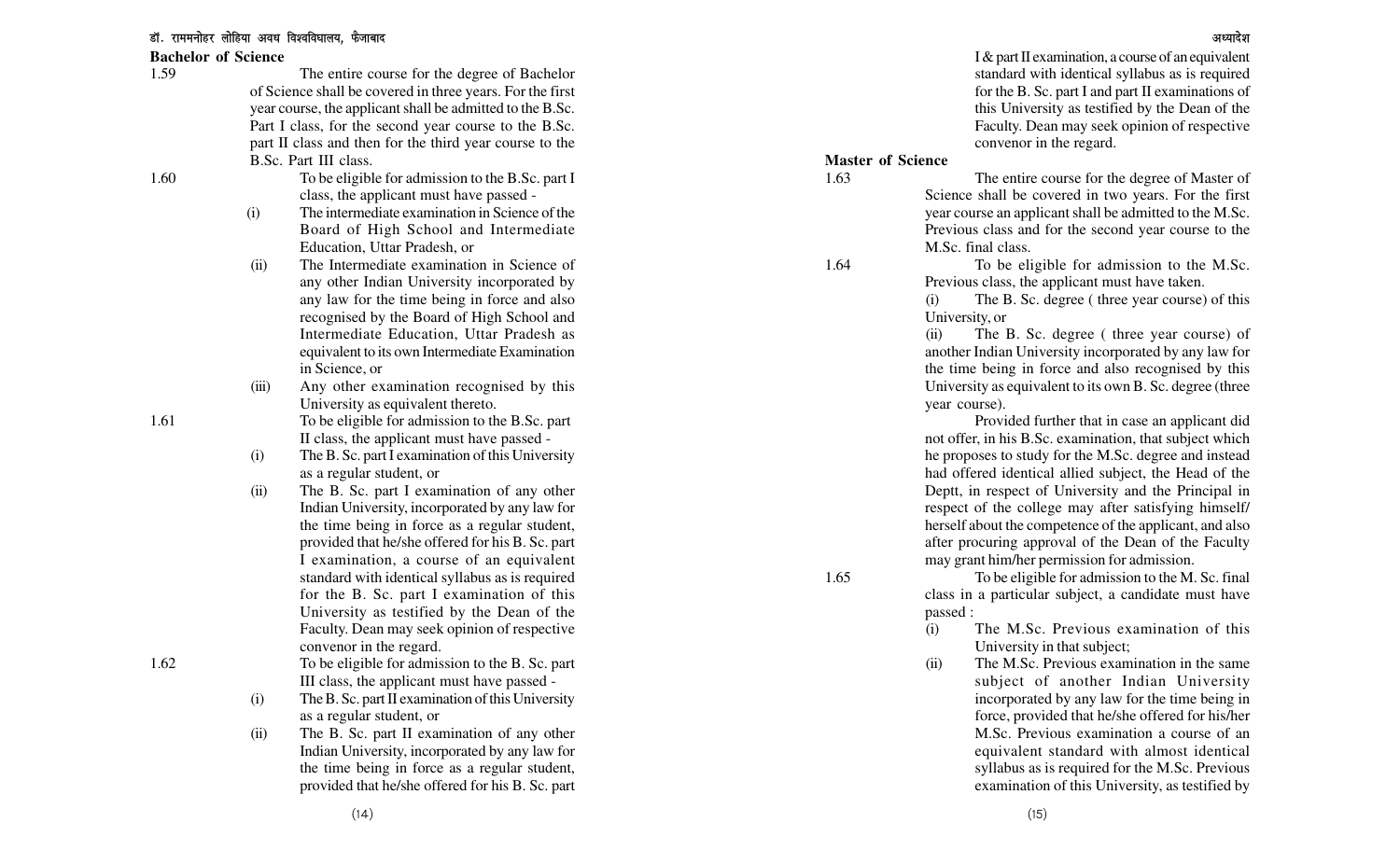the convenor of Board of Studies and Dean of the Faculty.

1.66 Admission to the courses of Research for the Ph.D. and D.Sc. degrees in this faculty of this University shall be governed by the Ordinances of the Chapter XII pertaining to the award of these degrees.

#### **D.FACULTY OF LAW**

**LL.B Degree**

1.67 There shall be semester system for LLB degree The entire course of study for the degree of Bachelor of Law (LL.B.) shall be taught in three years(Six semesters) . For the first year course, a candidate shall be admitted to the LL.B part I (I& II Sem) class, for the second year course to the LL.B. part II, (III & IV Sem) class and for the third year course to the LL.B. part III (V& VI Sem.) class.

1.68

1.69

To be eligible for admission to the LL.B. part I class, an applicant must have passed :

- (i) The examination prescribed for the Bachelor degree (in any discipline) of this University, or
- (ii) The examination prescribed for the Bachelor's Degree of any other Indian University, incorporated by any law for the time being in force and recognised by this University, as a qualifying examinations for admission to the course of study for the LL.B. part I class of this University, or
- (iii) Any other examination which is recognised by this University (as per approved lisr for the purpose) as a qualifying examination for admission to the course of study for the LL.B. part I class of this University.

To be eligible for admission to the LL.B. part II class, the applicant must have passed :

- (i) The LL.B. part I (I& II Sem.) examinations of this University; or
- (ii) The LL.B. part I(Sem. system) examination of any other Indian University incorporated by any law for the time being in force, provided he/she offered, for the LL.B. part I examination a course of an equivalent standard with identical syllabus

as is required for the LL.B. part I with semester syste m examination of this University, as testified by the Dean of the Faculty.

To be eligible for admission to the LL.B part III class, the applicant must have passed :

(i) The LL.B. part I & II examinations of this University; or

(ii) The LL.B. part I  $&$  II ie. Ist, 2nd, 3dr and 4th Semester examination of any other Indian University incorporated by any law for the time being in force, provided he/she offered, for the LL.B. part I & II examination with sem. system a course of an equivalent standard with identical syllabus as is required for the LL.B. part I & II examination of this University, as testified by the Dean of the Faculty.

**Note :**

(a) The students who has appeared in first, third, and fifth semester examination shall be eligible for promotion in second, fourth, sixth semester respectively. (b) The student will be eligible for admission in third and fifth semester after passing first year (ie. 1st and 2nd Semester both) examination and 2nd year (ie. 3rd and 4th semester) examination respectively. (c) Degree of LL.B. Shall be awarded only after passing in all question papers of all six semesters exams.

#### **LL. M. Degree-**

1.72

- 1.71 The entire course of study for the Degree of Master of Law (L.L.M.) shall be covered in two years. For the first year course, an applicant shall be admitted to the LL.M. previous class and for the second year course to the LL.M. final class.
	- To be eligible for admission to the LL.M. previous class, the applicant must have passed :
		- (i) The LL.B. examination of this University, or
		- (ii) The LL.B. examination of any other Indian University incorporated by any law for the time being in force and also recognised by this University as a qualifying examination for the purpose and admission to the LL.M. degree course of this University; or
		- (iii) Any other examination which is recognised by this University as a qualifying examination for admission to the LL.M. degree course of this University.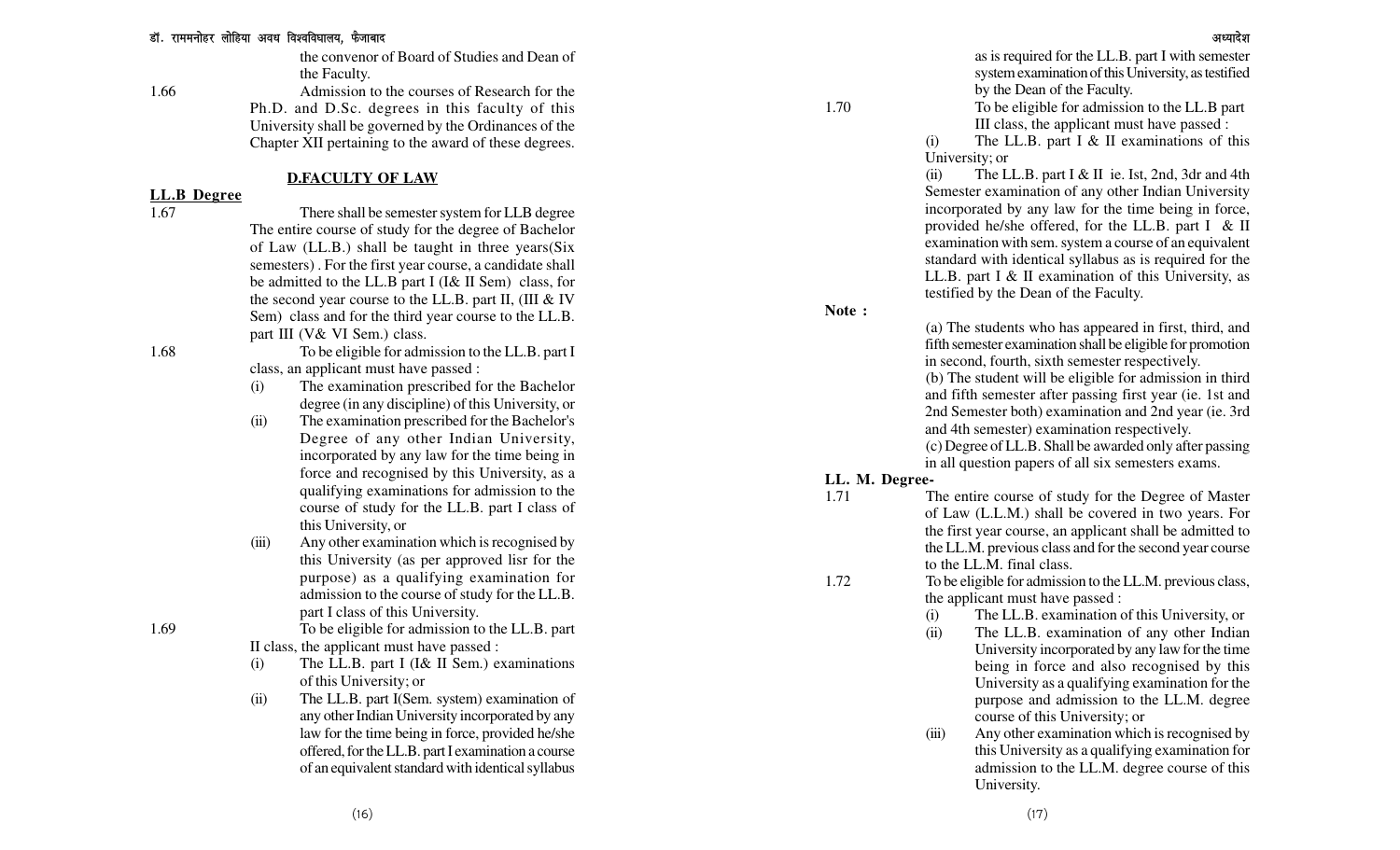- 1.73 To be eligible for admission to the LL.M. Final class, the applicant must have passed :
	- (i) The LL.M. previous examination of this University, or
	- (ii) The LL.M. previous examination of any other Indian University incorporated by any law for the time being in force, provided he/she offered for his/her LL.M. previous examination a course of an equivalent standard with identical syllabus as is required for the LL.M. previous examination of this University, as testified by the Dean of the Faculty.

1.76

1.74 Admission to the course of research for the Ph. D. and LL.D. degree of this University shall be governed by the ordinances of the Chapter-XII pertaining to the award of these degrees.

**E-Faculty of Education (B.Ed. & M.Ed.)**

1.75 The entire course of study for the degree of Bachelor of Education (B.Ed.) shall be covered in one academic year.

To be eligible for admission to the B.Ed. class, an applicant must have passed :

- (i) The examinations prescribed for the Bachelor degree of this University, or
- (ii) The examinations prescribed for the Bachelor degree of any other Indian University, incorporated by any law for the time being in force and also recognised by this University for the purpose of admission to the B.Ed. class.
- (iii) Any other examination which is recognised by this University for the purpose of admission to the B.Ed. class.

1.77 The entire course of study for the degree of Master of Education shall be covered in one academic year.

1.78

To be eligible for admission to the M.Ed. class, an applicant must have passed :

- (i) The examination prescribed for the degree of Bachelor of Education of this Univesity, or
- (ii) The examination prescribed for the degree of

Bachelor of Education, or Licentiate in Teaching (L.T.) or for an equivalent degree of any other Indian University incorporated by any law for the time being in force, provided these degrees are recognised by this University as equivalent to its own B.Ed. degree.

(iii) Any other examination which is recognised by this University as a qualifying examination for admission to the course of study for the M.Ed. degree of this University. Provided always that the admission to B.Ed. & M.Ed. classes shall be regulated according to the rules framed for the purpose, by the State Government from time to time.

1.79 Admission to the course of Research for the Ph.D. and D.Litt. degree in this Faculty of this University shall be governed by the Ordinances as provided in the chapter- XII & XIII pertaining to the award of these degrees.

#### **Bachelor of Physical Education (B.P.Ed.)**

1.80 (a) The entire course of study for the degree of B.P.Ed. shall be covered in one academic year.

> (b) To be eligible for admission to the B.P.Ed. class an applicant must have passed the examination prescribed for the Bachelor degree with at least 45% marks in any discipline from this university or from any Indian University incorporated by law and also recognised by this university.

### **1.81 Other Faculties :**

Ordinances for various other faculties viz : Faculty of Engineering and Technology, Faculty of Medical Science Faculties of Dental Science Faculty of Agriculture Faculty of Home Science The concerning ordinances are available separately in forth coming

chapaters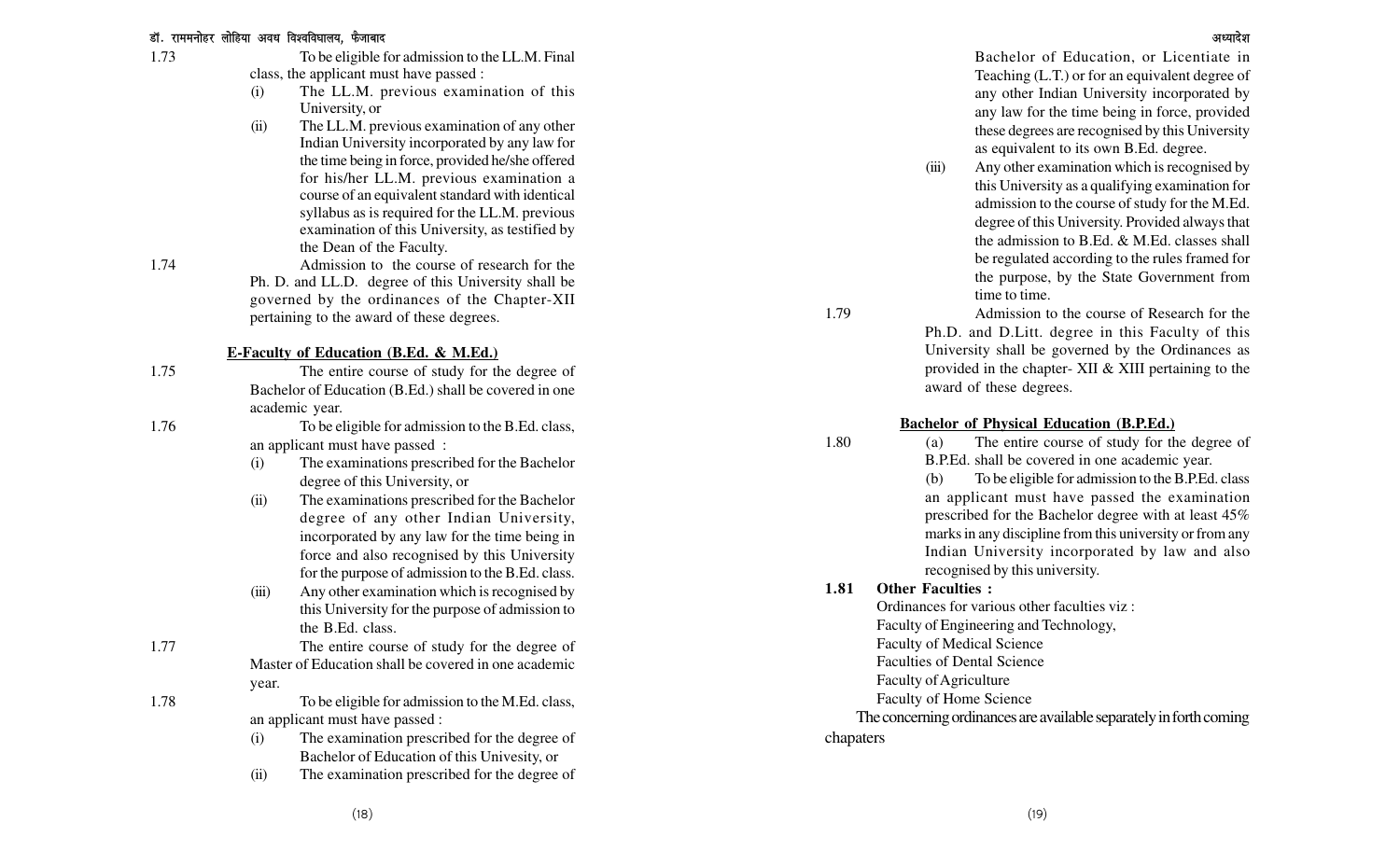डॉ. राममनोहर लोहिया अवध विश्वविघालय. फैजाबाद <del>कार कारकार कार्यकार कार्यकार कार्यकार कार्यकार कार्यकार अध्यादेश</del>

#### **सलग्नंक-एक**

- 1. प्रवेश समिति की बैठक दिनांक ३.६.२००३ का कार्यवृत्त।
- २. प्रवेश समिति ने, सत्र २००३-२००४ के लिए विश्वविद्यालय एवं सम्बद्ध महाविद्यालयां के लिए अधोलिखित प्रवेश मानक/प्रवेश नियमावली का निर्धारण किया।
- २/१. महाविद्यालयों में स्नातक स्तर पर भाग एक में प्रवेश के लिए निर्णय लिया गया कि, उक्त कक्षाओं में प्रवेश दिनांक २० अगस्त, २००३ तक कराते हुये शुल्क जमा करा लिया जाय।
- २/२. स्नातक भाग दो एवं तीन की कक्षाओं के ऐसे छात्रों का जिनका परीक्षाफल बिलम्ब से प्रेषित किया गया हो, उनकाप्रवेश प्राचार्य /कुलसचिव द्वारा अंक पत्र निर्गत होने की तिथि से १५ दिन के अन्दर कर लिया जाय।
- २/३. प्राचार्य, सावधानी पूर्वक वह सुनिश्चित करे कि, प्रत्येक प्राध्यापक को सप्ताह में २४ पीरियड का अध्यापन सम्बन्धी कार्य अवश्य हो।
- २/४. प्रवेश के समय यह स्पष्ट कर दिया जाय कि, पूरे सत्र में अभ्यर्थियां की उपस्थिति ७५ प्रतिशत अनिवार्य है। प्राध्यापको को इसकी सूचना अवश्य दे दी जाय कि, कक्षाओं में छात्र की उपस्थिति दर्ज करने का दायिध्त्व उनका है, जिसका निष्ठापूर्वक निर्वहन करना आवश्यक है। जिस छात्र की उपस्थिति ७५ प्रतिशत से कम होगी वह छात्र परीक्षा में नहीं बैठ सकता है।

महाविद्यालयों द्वारा उपस्थिति विवरण की प्रथम किस्त दिनांक ३०.११.२००३ तथा अन्तिम किस्त १५.२.२००४ तक विश्वविद्यालय अवश्य प्रेषित कर दी जाय। इसमें किसी भी प्रकार की शिथिलता न की जाय।

२/५. सभी प्रवेश पिछली परीक्षा २००३ में पाये गये प्राप्तांकों के आधार पर मेरिट के अनुसार किये जाय। शासन की नीतियों के अनुसार यह निर्णय लिया गया कि प्रवेश परीक्षा समाप्त की जाय। यदि कोई महाविद्यालय प्रवेश परीक्षा करना चाहता है तो कूलपति से उसकी आवश्यकता एवं औचित्य के साथ पूर्व अनुमति प्राप्त करने के बाद ही प्रवेश परीक्षा आयोजित की जायेगी। प्रवेश परीक्षा का परीक्षाफल निम्नलिखित प्रकार से तैयार किया जायेगा-

(अ) सम्पूर्ण अनुक्रमांक क्रमानुसार।

(ब) आरक्षण वर्ग (आरक्षित एवं विशेष आरक्षित) के अनुसार मेरिट क्रमानुसार। (स) आरक्षण नियमों को ध्यान में रखते हुये अनारक्षित (सामान्य), अन्य पिछड़ा वर्ग, अनुसूचित जाति एवं अनुसूचित जनजाति अभ्यर्थियों की मेरिट क्रमानुसार।

(द) प्रवेश किये गये अभ्यर्थियों की सूची।

उपर्युक्त क्रमांक ''स'' एवं ''द'' की सूची विश्वविद्यालय को भी प्रेषित की जाय।

२/६. प्रत्येक महाविद्यालय, अध्यापक और छात्रों के अनुपात को ध्यान में रखकर ही प्रवेश करेगा। किसी भी परिस्थिति में निर्धारित छात्र संख्या से अधिक छात्रों का प्रवेश न किया जाय, निर्धारित संख्या से अधिक छात्रों का प्रवेश लेने पर उन छात्रों की परीक्षा करवाने की जिम्मेदारी विश्वविद्यालय की नहीं होगी।

प्रवेश समिति ने निम्नलिखित कक्षाओं में प्रवेश हेतु छात्र संख्या का निर्धारण किया-

**स्नातक स्तर पर प्रति कक्षा ⁄ वर्ग हेतु ६० सीट** 

(कुलपति के आदेश/अनुमति से महाविद्यालय १५ प्रतिशत की वृद्धि कर सकता है, लेकिन वह संख्या किसी भी स्थिति में co सीट से अधिक नहीं होगी।) परास्नातक कला वर्ग में प्रति कक्षा हेतु ६० सीट (अप्रयोगिक) (कुलपति के आदेश/अनुमति से १५ प्रतिशत सीट की वृद्धि महाविद्यालय कर सकता है, प्रोयोगिक विषयों में प्रतिकक्षा हेतु ४० सीट अधिकतम।)

एस.एस-सी. कक्षाओं हेतु प्रति कक्षा कि रसायन विज्ञान क्षेत्र सीट

- भौतिक विज्ञान -३० सीट
- जन्तु विज्ञान -३० सीट
- वनस्पति विज्ञान -३० सीट
- गणित -६० सीट

– सैन्य विज्ञान –४० सीट

- २/७. बी. ए. कक्षाओं में विषयों के चयन की अनुमति/सुविधा देना महाविद्यालय के संसाधनों एवं सारणी की व्यवस्थाओं के अन्तर्गत ही सीमित होगा। परास्नातक कक्षाओं में प्रवेश हेतु यह आवश्यक है कि छात्र/छात्रा के जिन दो विषयों का चयन तृतीय वर्ष की परीक्षा में किया है, उन्हीं में से किसी एक विषय विषय को ले सकेगा।
- २/८. १६६४ एवं इसके पश्चातवर्ती शासनादेशों के अनुसार अनुसूचित जाति/अनुसूचित जनजाति एवं अन्य पिछड़ा वर्ग अभ्यर्थियों के लिए प्रवेश आरक्षित करना अनिवार्य है। प्रवेश आवेदन फार्म के साथ सक्षम अधिकारी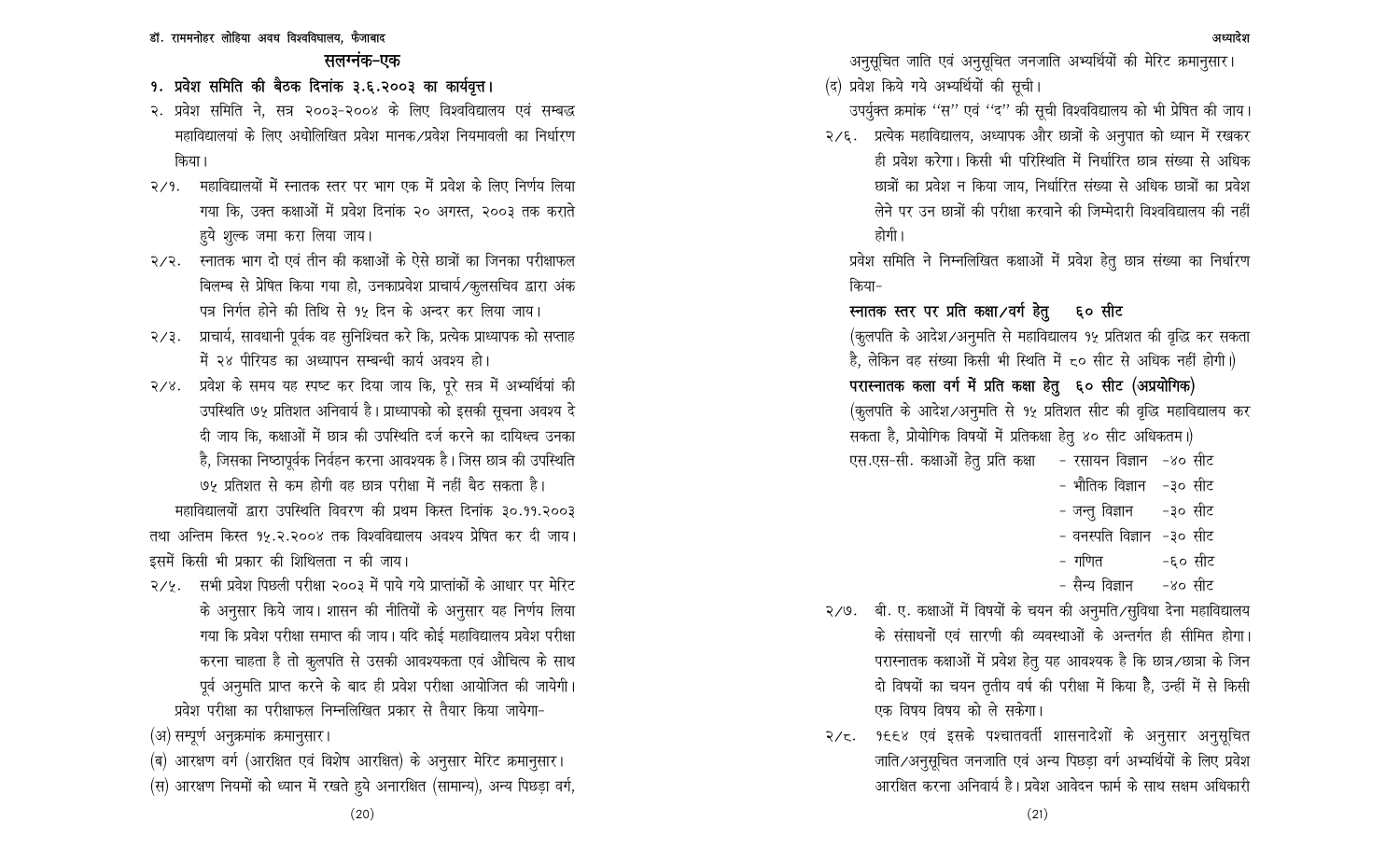हारा निर्गत उक्त प्रमाण-पत्र संलग्न करना अनिवार्य होगा। इसके अतिरिक्त निम्नलिखित आरक्षण क्षैतिज रूप से होगे-

- 1- 'kkjhfjd :i ls fodykaxksa 03 izfr'kr
- 2- Lora=rk laxzke ds lsukfu;ksa ds vkfJrksa 02 izfr'kr  $\langle$ पुत्र/अविवाहित/पुत्री/पौत्र/प्रपौत्र/अविवाहित प्रोत्री) के लिए।
- ३. भूतपूर्व सैनिक एवं युद्ध में अपंग रक्षाकर्मी के लिए वर प्रतिशत तथा युद्ध में शहीद⁄अपंग रक्षा कर्मियों के पाल्यों के लिए।
- $8.$  कारगिल में शहीद विकलांग सैनिकों के आश्रित के लिए  $\qquad$  ०२ प्रतिशत
- ५. कश्मीर के विस्थापितों के लिए तरह कर से उनके 9 प्रतिशत
- २/९. सभी कक्षाओं के छात्रों का परीक्षा आवेदन फार्म ३० नवम्बर, २००३ तक (बना बिलम्बह दण्ड के) विश्वविद्यालय के लेखा विभाग में अवश्य प्राप्त करा विया जाय। इसके उपरानत १५ दिसम्बर, २००३ तक १००-०० रु० प्रति छात्र बिलम्ब शुल्क देय होगा। प्राचार्य, अन्तिम तिथि के एक सप्ताह के अनुसार शुल्क का ड्राफ्ट एवं नामिनल रोल तीन प्रतियों में बना कर विश्वविद्यालय में अवश्य प्राप्त करा दें।
- २/१०. ऐसे अभ्यर्थी, जिनके विरूद्ध अपने महाविद्यालय के प्रांगण में अथवा उसके बाहर किसी प्रकार की लडाई, झगडों के दण्ड विधान के अन्तर्गत अपराध <u>ा करने अथवा जिनके विरूद्ध महाविद्यालय के प्राचार्य अथवा किसी प्राध</u> यापक एवं किसी कर्मचारी के प्रति अभद्र व्यवहार करने की शिकायत हो या सही प्रतीत होने वाला आरोप लगाया गया हो उसका प्रवेश महाविद्यालय में न लिया जाय।
- २/११. ऐसे अभ्यर्थी, जो पिछली परीक्षा में अनुचित साधन प्रयोग करते हुये पकड़े गये हो उनका प्रवेश महाविद्यालय में न लिया जाय।

परन्तु अनुचित साधन प्रयोग के प्रकरण में सक्षम अधिकारी द्वारा दोष मुक्त किये जाने की दशा में प्राचार्य सम्बन्धित कक्षा में स्थान उपलब्ध होने पर प्रवेश के सम्बन्ध में विचार कर सकते हैं।

२/१२. पिछली परिक्षाओं में अनुत्तीर्ण विद्यार्थियों का पुनः उसी कक्षा में प्रवेश न किया जाय तथा ऐसे छात्रों का प्रवेश जो किन्ही कारणों वस परीक्षा में सम्मिलित नहीं हुये हो पुनः उसी कक्षा में न किया जाय।

|                                                           |                                                                                 |  |                                  | अध्यादेश |
|-----------------------------------------------------------|---------------------------------------------------------------------------------|--|----------------------------------|----------|
|                                                           | २/१३. अध्यादेश के प्राविधानों के अनुसार प्राचार्य किसी भी अभ्यर्थी को बिना      |  |                                  |          |
|                                                           | कारण बताये प्रवेश देने से मना कर सकते है।                                       |  |                                  |          |
|                                                           | २/१४. सभी प्रवेश में खेल-कूद, राष्ट्रीय कैडेट कोर, राष्ट्रीय सेवा योजना इत्यादि |  |                                  |          |
|                                                           | के लिए भारांक निम्न निम्न प्रकार से दिखे जायेगे-                                |  |                                  |          |
|                                                           | (१) राष्ट्रीय या राज्य स्तरीय या अन्तर विश्वविद्यालय खेल कूद प्रतियोगिता।       |  |                                  |          |
|                                                           | इन्डिविज़ुअल आईटम में अभ्यार्थी द्वारा-                                         |  |                                  |          |
|                                                           | प्रथम आने पर                                                                    |  | ३% प्राप्तांकों के अधिकतम योग का |          |
|                                                           | द्वितीय आने पर                                                                  |  | २% प्राप्तांकों के अधिकतम योग का |          |
|                                                           | तृतीय आने पर                                                                    |  | १% प्राप्तांकों के अधिकतम योग का |          |
| एन.सी.सी, एन.एस.सी. इत्यादि के लिए निम्न विवरण के अनुसार- |                                                                                 |  |                                  |          |
|                                                           | (२) एन.सी.सी. ''सी'' प्रमाण पत्र   ३% प्राप्तांकों के अधिकतम योग का             |  |                                  |          |
|                                                           | पाने वाले तथा जी-२ प्रमाण पत्र                                                  |  |                                  |          |
|                                                           | पाने वाली महिला अभ्यर्थी को                                                     |  |                                  |          |
|                                                           | (३) एन.सी.सी. ''सी'' प्रमाण पत्र   २% प्राप्तांकों के अधिकतम योग का             |  |                                  |          |
|                                                           | पाने वाले तथा जी-१ प्रमाण पत्र                                                  |  |                                  |          |
|                                                           | पाने वाली महिला अभ्यर्थी को                                                     |  |                                  |          |
|                                                           | (४) एन.सी.सी. ''सी'' प्रमाण पत्र    १% प्राप्तांकों के अधिकतम योग का            |  |                                  |          |
|                                                           | एक वर्षीय प्रशिक्षण प्राप्त                                                     |  |                                  |          |
|                                                           | अभ्यर्थी को                                                                     |  |                                  |          |
|                                                           | (५) एन.एस.एस. के अन्तर्गत २४०  ३% प्राप्तांकों के अधिकतम योग का                 |  |                                  |          |
|                                                           | घण्टे की सेवा तथा दो कैम्प                                                      |  |                                  |          |
|                                                           | में भाग लेने वाले अभ्यर्थी को                                                   |  |                                  |          |
|                                                           | (६) एन.एस.एस. के अन्तर्गत २४०  २% प्राप्तांकों के अधिकतम योग का                 |  |                                  |          |
|                                                           | घण्टे की सेवा तथा एक कैम्प                                                      |  |                                  |          |
|                                                           | में भाग लेने वाले अभ्यर्थी को                                                   |  |                                  |          |
|                                                           | (७) एन.एस.एस. के अन्तर्गत २४०  १% प्राप्तांकों के अधिकतम योग का                 |  |                                  |          |
|                                                           | घण्टे की सेवा करने वाले                                                         |  |                                  |          |
|                                                           | अभ्यर्थी को                                                                     |  |                                  |          |
|                                                           | (८) स्काउट एवं गाईडॅस के राष्ट्रीय ३% प्राप्तांकों के अधिकतम योग का             |  |                                  |          |
|                                                           | पुरस्कार प्राप्त अभ्यर्थी को                                                    |  |                                  |          |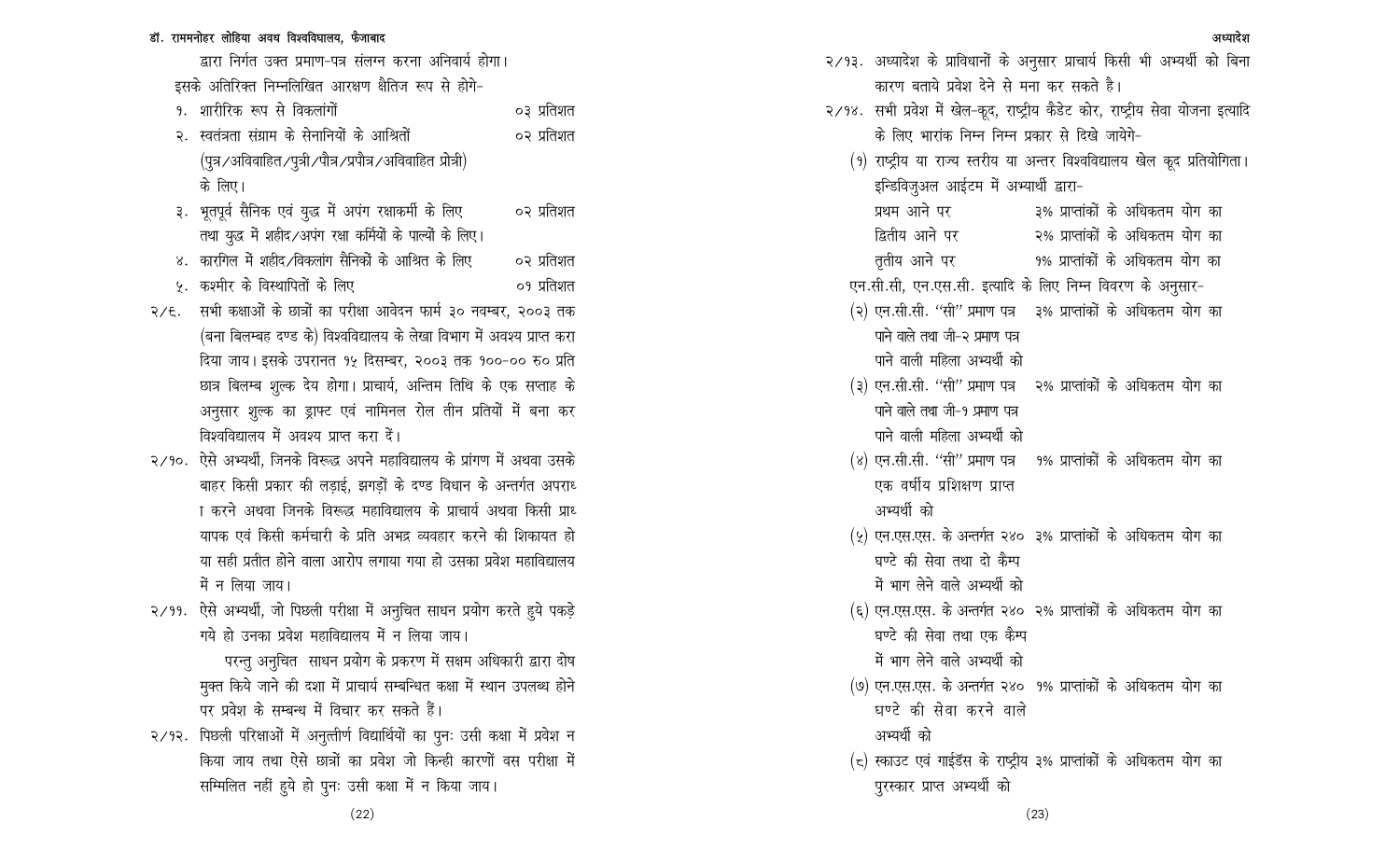#### डॉ. राममनोहर लोहिया अवध विश्वविघालय. फैजाबाद <del>कार का सामना का सामना का सामना का सामना का सामनोहर लोहिया अवधा के अध्यादेश</del>

- $(\epsilon)$  स्काउट एवं गाईडॅस के राज्यपाल २% प्राप्तांकों के अधिकतम योग का पुरस्कार प्राप्त अभ्यर्थी को
- (१०)स्काउट एवं गाईडॅस का धुवपद 9% प्राप्तांकों के अधिकतम योग का या गुरूपद अथवा द्वितीय
	-
	- सोपान का प्रमाण-पत्र प्राप्त
	- अभ्यर्थी को।
- अधिकतम भारांक- योग्यता सूची में कूल प्राप्तांकों के अधिकतम योग के ६ प्रतिशत से अधिक नहीं होगा।
- २/१५. विश्वविद्यालय एवं सम्बद्ध महाविद्यालयों के अधिकारी, शिक्षकों एवं कर्मचारियों के आश्रित के लिए जिसमें पुत्री, पत्नी एवं पति होगे क्रमशः ५% एवं ५% .<br>स्थान सुरक्षित किये जाय। यह स्थान (सीट) अधिसंख्य होगा। इन पर प्रवेश ऐसे सभी आवेदकों के मेरिट सूची बन कर किये जाय।
- २/१६. महाविद्यालय की विभिन्न कक्षाओं में प्रवेश की कार्यवाही हेतु उपसमितियों का गठन निम्न व्यवस्था के अनुसार किया जाय-
	- १. सभी विभागाध्यक्ष
	- २. वरिष्टतम् विभागाध्यक्ष उपसमिति का संयोजक होगा।

प्रवेश हेतु अर्ह अभ्यर्थियों के प्रवेश आवेदन फार्म एवं अन्य पत्रणातों पर उपसमिति के सदस्यों का हस्ताक्षर अवश्य किया जाय। प्रवेश परीक्षा आयोजित की जाने की स्थिति में अति गोपनीय कार्यों का उत्तर दायित्व एवं प्रबन्धन प्राचार्य करेंगे।

प्रवेश परीक्षा में स्नातक भाग एक के लिए इण्टर एवं परास्नातक भाग प्रवर्ष्डि के लिए स्तर के प्रश्न पूछे जाय। प्रश्न-पत्र आवजेक्टीव टाईप के होंगे।

- २/१७. यदि कोई छात्र/छात्रा व्यक्तिगत परीक्षार्थी के रूप में भाग एक/पूर्वार्द्ध परीक्षा उत्तीर्ण किया हो तो उसका प्रवेश संस्थागत अभ्यर्थी के रूप में भाग दो, तीन उत्तरार्द्ध में न किया जाय।
- २/१८. बैक पेपर की सुविधा बी.ए., बी.एस.-सी. एवं बी.काम. के छात्रों को एक विषय /ग्रुप में तथा बी.पी.एड्. एव वी.फार्मा. में अधिकतम् दो प्रश्न पत्र परास्नातक स्तर पर एक प्रश्न-पत्र, बी.एड्. एवं विधि के छात्रों को एक प्रश्न-पत्र बी.एस.सी (कृषि) में दो प्रश्न पत्र तक ही सीमित होगी।

जो छात्र बैंक पेपर परीक्षा हेतु अर्ह पाये जाय इनको एक बचन बद्धता के साथ अगली कक्षा में प्रवेश दिया जा सकता है।

- ऐसे छात्र जो पूर्व वर्ष की बैंक पेपर परीक्षा में अनुत्तीर्ण हो जाते हैं, तो वह छात्र पूर्व कक्षा में भूतपूर्व छात्र के रूप में परीक्षा देंगे व उनको भूतपूर्व छात्र का फार्म व शुल्क देय होगा। ऐसे प्रकरण में एक कक्षा में छात्रों की अधिकतम संख्या की सीमा लागू नहीं होगी।
- २/१६. प्राचार्य, महाविद्यालय के अध्यापकों को यह स्पष्ट रूप से अवगत करा देगे कि सत्र में कार्य दिवसों की संख्या १८० निर्धारित है, प्रत्येक प्राध्यापक अपना पाट्यक्रम १५ फरवरी, २००४ तक हर स्थिति में पूरा करके अपने प्राचार्य को लिखित रूप से सूचित करेंगे।
- २/२०. प्राचार्य, प्रवेश हेतु अपने स्तर से ऐसे अतिरिक्त मानक अपना सकते है जो विश्वविद्यालय अधिनियम, परिनियम, अध्यादेश एवं विनियमों के प्रतिकूल न हो ।
- २/२१. इण्टर के पश्चात स्नातक परीक्षा में प्रवेश हेतु अधिकतम तीन वर्ष से अधि ाक अन्तराल नहीं होना चाहिए। योग्यता सूची में प्राप्त अंकों में से एक वर्ष के अन्तराल पर ५ प्रतिशत, दो वर्ष के अनतराल पर ८ प्रतिशत एवं तीन वर्ष के अन्तराल पर १० प्रतिशत अंक काटे जायेगें। प्रत्येक को स्नातक परीक्षा ६ वर्ष में एवं परास्नातक परीक्षा ४ वर्ष में पूर्ण करना अनिवार्य होगा।
- २/२२. प्रवेश समिति ने शिक्षा सत्र २००३-२००४ के लिए शैक्षणिक कैलेण्डर का निर्धारण किया (संलग्नक-9)
- २/२३. प्रवेश समिति ने विश्वविद्यालय अनुदान आयोग के पत्र दिनांक १३ अक्टूबर २००० एवं ६ फरवरी, २००२ के अनुसार विश्वविद्यालय के विभागों में विदेश छात्रों हेतु १५ प्रतिशत अधिसंख्या (सुपरन्यूमेरेरी) सीट बढ़ाये जाने का निर्णय लिया।

अन्त में कुलपति के प्रति धन्यवाद ज्ञापन के पश्चात् बैठक समाप्त हुई।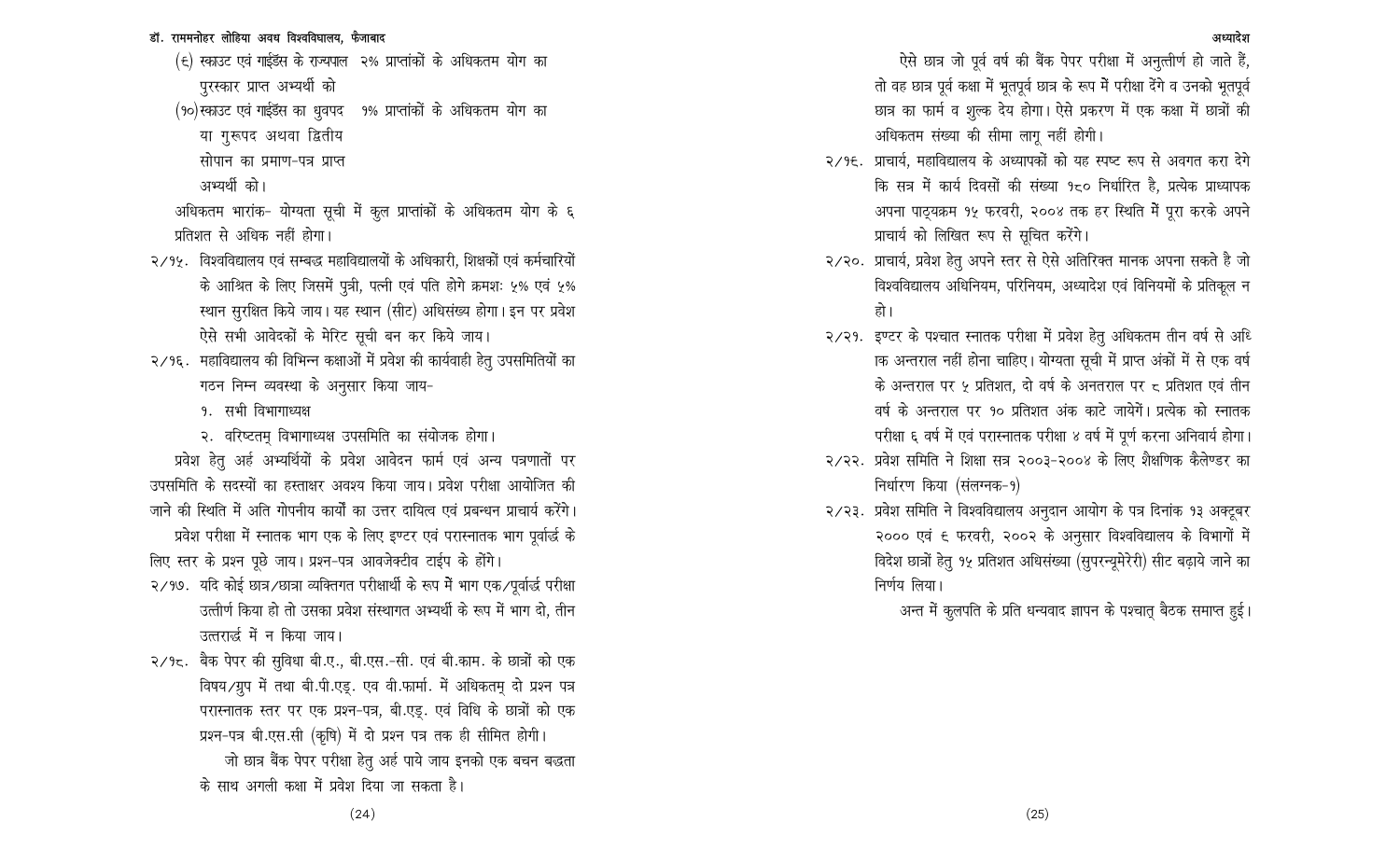### **CHAPTER - II THE COURSES OF STUDIES**

2.01 There shall be various Faculties in the University as described in University statutes 7.01 and each Faculty shall have various departments as prescribed in University Statutes 7.06 to 7.11. The courses in each subject / department at Undergraduate and Postgraduate level shall be framed & detailed by Board of Studies of respective subjects/departments with the respective Examination Schemes like paperwise marks distributions, practicals and fieldworks etc. Provided further that combinations of subjects / groups for different UG courses shall be as per list available (in the university office) for the purpose.

2.02 The Minutes/proceedings of different Board of Studies shall be the part of ordinances (Chapter - II) regarding the course of studies and Marks Distribution after approval of Academic Council.

2.03 There shall be three subjects/groups; each having two papers of 100 marks each in part -I and part- II classes of B.A./B.Com., while two subjects/ groups having three papers of 100 marks each in part

III classes of B.A./B.Com..

Provided that marks distribution for subjects having Practicals shall be 75 marks for each theory paper and 50 marks for practical in part I & II while as 75 marks for each theory paper and 75 marks in practical in part III examination.

2.04 There shall be three subjects each having three theory papers of 45 marks and one practical test of 65 marks in part I & part II of B.Sc. classes while two subjects each having four theory papers of 50 marks each and one Practical Test/Course of 100 marks each. In case of Mathematics, there shall be three papers two of 65 marks and third of 70 marks in Part I and Part II while four papers each of 75 marks in part III. 2.05 Normally, theory papers for P.G. courses shall be each of 100 marks and practical/project viva shall be not more than 50% of total of theory.

## **CHAPTER - III UNIVERSITY EXAMINATIONS**

The Ordinances relating to University Examinations are detailed under following heads :

- A- Regular Students
- B- Private Candidates
- C- General
- D- Admission of Ex-students to University **Examinations**
- E- Back-paper Examination

### A 51(C)

#### **A-Regular Students**

3.1 Every regular student, either in the University Departments, or in the affiliated colleges, seeking admission to University Examinations for the first time, for a degree, shall, unless provided otherwise under any of the Ordinances, be enrolled as a member of the University, before being permitted to appear at an University Examination, prescribed for such a degree.

3.2 No candidate who wishes to join a course prescribed for a degree of the University, shall be admitted to a teaching department of the University or of an affiliated college unless he/she has passed the qualifying examination, recognised by this University, needed for admission to the desired course of study.

3.3 The expression 'a regular course of study' wherever it is used in these Ordinances, means sufficiently required attendance at lectures (including Tutorials and Seminars, if any) and practicals (such as work in a Laboratory or workshop or in field) and the completion of the sessional work and the projects, field study etc. in the University or in any college.

3.4 Where there are two or more examinations for any degree, such as a part I, II or Previous and a part III or final examination a candidate for the degree must offer the course $(s)$  on the same subject $(s)$  in the successive examination(s) as he/she takes in the preceding examination(s).

3.5 No candidate shall be allowed to appear in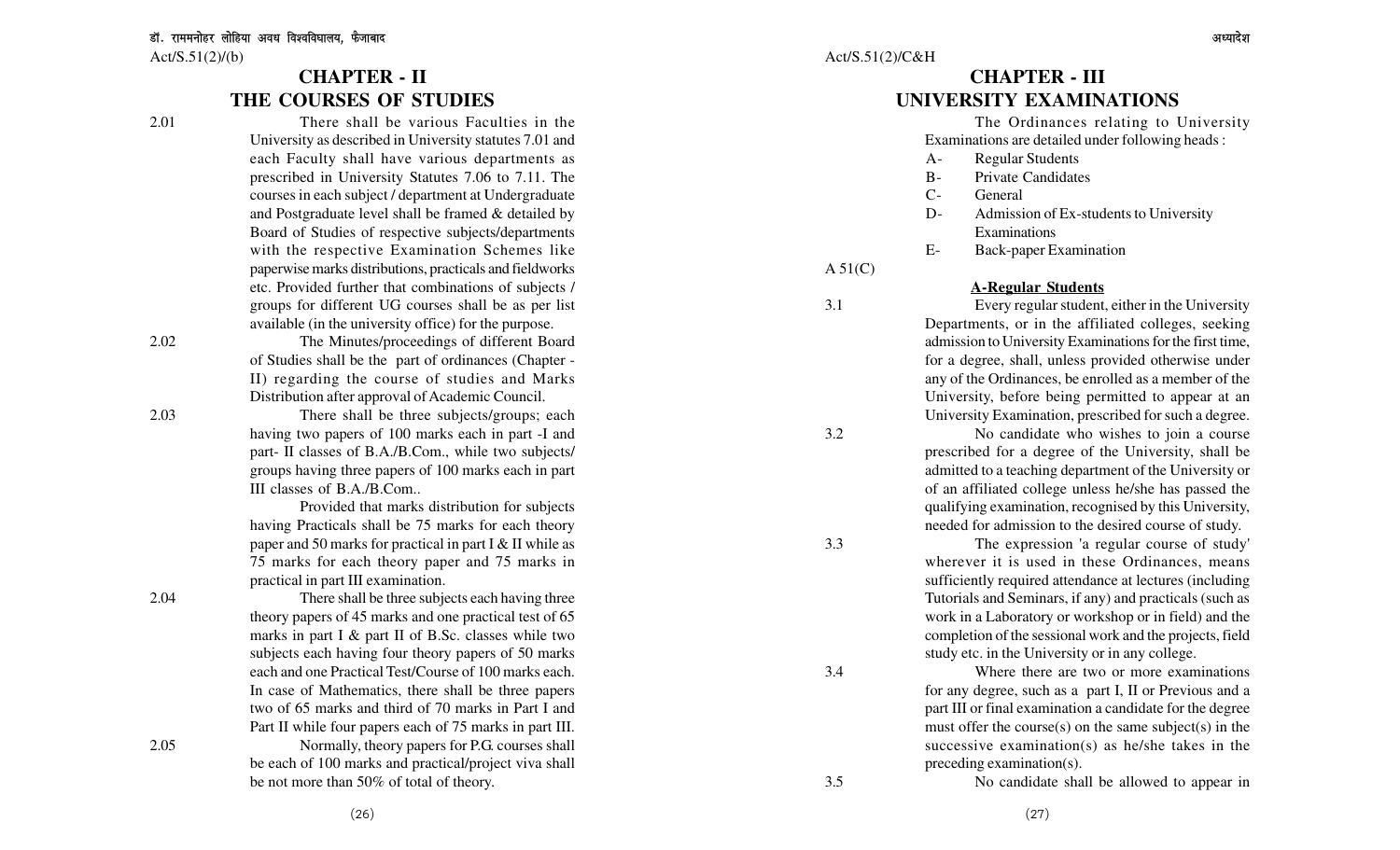more than one Degree examination or in more than one subject for the Master's Degree (Previous or Final) in one and the same year.

3.6 Only those students who have passed the previous Examination of this University in a subject for a postgraduate degree shall be admitted to the Final class in the same subject for the Master's Degree.

3.7 The number of lectures to be delivered in a University Department/affiliated college for an examination for a postgraduate degree shall be as prescribed by Board of Studies.

3.8 Every regular student of the University Department or of an affiliated college for the University Examination, shall submit, by December 15 of the year preceding the year of the examination, an application to the Head of the Department or the Principal of his/her college concerned who, after satisfying himself that conditions laid down by the University for the purpose have been fulfilled, shall forward the same so as to reach the Registrar by December 20.

In case the application forms of the regular students of the affiliated college, appearing at the University Examinations, are not received by the Registrar by the 20th of December the defaulting college shall pay a penalty as decided by the University upto the  $31<sup>st</sup>$  of December. No application form will be accepted after December 31 unless the Vice Chancellor decides otherwise in special circumstances

.

3.9 Every regular student either of the University or of an affiliated college preparing for an examination shall, by December 15 of the year preceding the year of the examination :

- (i) pay to the university the prescribed fee for such an examination;
- (ii) intimate in his/her application the subject or subjects in which he/she desires to present himself/herself for the examination; and
- (iii) alongwith his application, furnish to the Registrar a certificate from the Head of the Department/Principal of the college concerned

certifying that he/she has fulfilled all the conditions laid down by the University and is of good character.

3.10 The schedule of the University Examination Fees chargeable from the regular students of the University/college shall be as described in chapter XVII and may be modified by the University/Govt. from time to time.

3.11 No regular student shall be allowed to appear in the University Examination unless he/she has attended at least 75 percent of the lectures and of the practicals in each subject during the course of instruction for the examination. Attendance at lectures includes attendance at tutorials and seminars during an academic session or work in the laboratory, the workshop and the field. A student is also required to complete his/her project work if it is prescribed in the course.

> Provided that, for special reasons, a shortage of percentage not exceeding 15 percent of the total number of lectures delivered or practical work done in each subject, may be condoned as given below.

- (i) A shortage upto 5% of the total number of lectures delivered of practical work done in each subject may be condoned by the Dean/ Head or Principal.
- (ii) A further shortage upto 10% may be be condoned by the Vice Chancellor on the specific recommendation of the Dean/Head/ Principal.
- 3.12 (a) For the purpose of the aforesaid ordinance not more than two lectures in the same subject, except in the case of post graduate classes, shall be counted on any one day, provided that the attendance at any lectures delivered or practicals held within 15 days preceding the first day of the University examination, shall not count towards the required percentage.
	- (b) For the purpose of ordinance number of attendances by a cadet at N.C.C. camp during the academic session shall be deemed as attendance at the University or the college for

(29)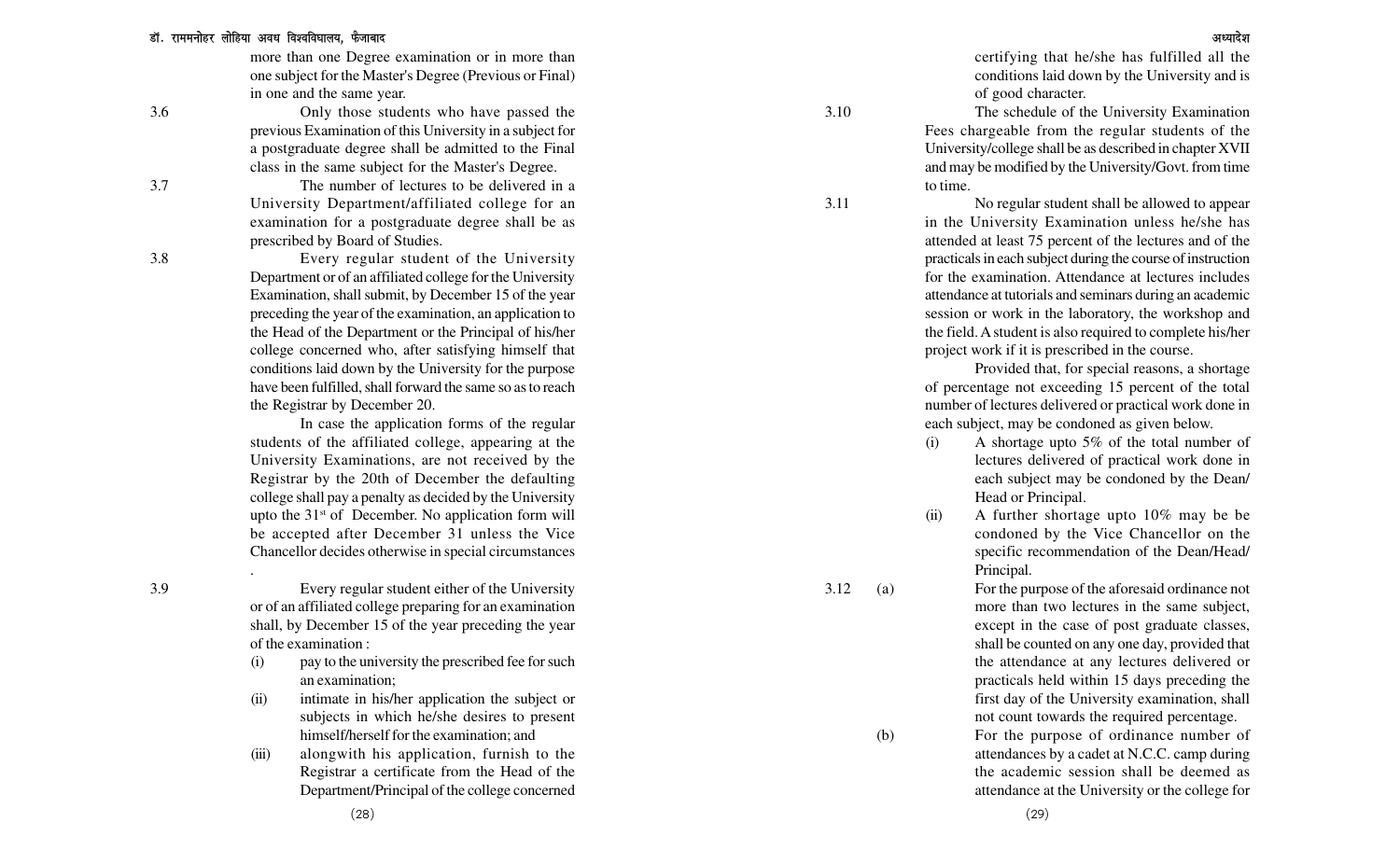of the University or of the college concerned. (c) Also, for the purpose of the aforesaid ordinance 3.11 students who have been absent from their classes while representing the University or the State at Tournaments and/or Meets, or while representing the University and/or the college concerned at the youth festivals organised by the Government of India or the State Government of while participating in the University zonal and/or Interzonal sports, will be deemed as present in the college for the period of their absence on this account, provided that such absence does not exceed 20 working days in the academic session or 10% of the total attendance required, whichever is more.

these days, provided they are the working days

(d) Attendance at lectures and practicals, referred in the ordinance, shall entitle a candidate to appear at a University examination at the end of the academic session in which he/she completed such a course of study. If a candidate does not then appear at the examination he/ she shall not be permitted to appear at a subsequent examination as a regular student, unless, during the subsequent academic year, at the end of which such an examination is held, he/she has completed a further regular course of study for the examination.

3.13 If a candidate is detained due to shortage of attendance, he/she shall be admitted to a subsequent examination only when he/she completes a further regular course of study at the end of which such an examination is held.

3.14 The Head/Principal concerned shall detain the admission card of all students who have failed to put in the required attendance, and forward all the detained admission cards to the Registrar alongwith the statement of the shortage in attendance so as to reach him within three days after the lecture and the practicals have stopped. (All lectures and practicals are to be stopped at least 15 days before the commencement of

In the cases, where, the shortage of attendance is within the condonable limit, students may be allowed to appear at the examination provisionally, pending the final decision.

3.15 The attendance of the candidates appearing at the University examinations as regular students shall be counted for the whole of the academic session, from the date of commencement of the session.

3.16 A student who has been expelled or rusticated from any University incorporated by any law for the time being in force or from any college or institute affiliated to such a University, shall not be eligible for admission to any examination in this University or in any of its affiliated colleges till his/her period of expulsion or rustication has expired and, where such a candidate has got admission by fraudulent means or by concealment of the fact of expulsion or rustication or even by an error of the University or the affiliated college, he/she shall be expelled at whatever stage, the fact is discovered; and if he/she has, in the meantime, appeared at or passed any examination or part of an examination, the same shall be cancelled.

3.17 Notwithstanding anything contained in the fore going ordinances, the Head of the Department/Principal of an affiliated college may detain a student from taking the University examination or recommend to the Registrar, if he/she has already appeared at the examination, for withholding the result of a student who has not paid the outstanding dues of the college, including the Hostel and Mess dues if applicable, or has failed to return to the college or pay the cost of any of the articles issued to him for taking part in Games, Sports, N.C.C. library and laboratory etc..

 $A 51(h)$ 

#### **B-PRIVATE CANDIDATES**

3.18 Subject to the provisions laid down herein before and herein after , a candidate residing in the districts of Ambedkarnagar, Balrampur, Bahraich, Barabanki, Faizabad, Gonda, Pratapgarh, Shravasti &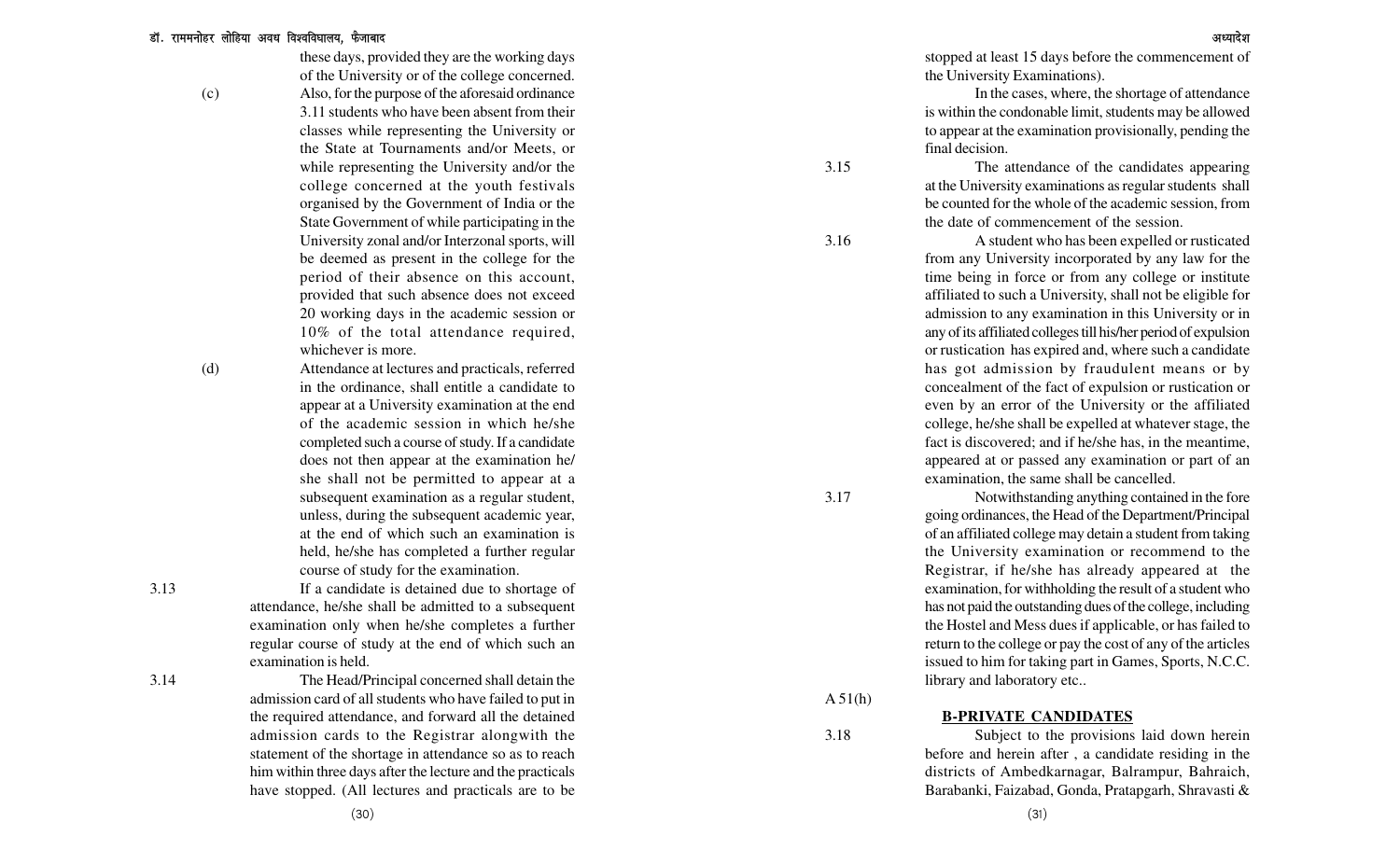Sultanpur, that is the area served by the Dr. R.M.L. Avadh University shall be entitled to appear as a private candidate in any of the specified examinations conducted by this University.

3.19 A candidate, to be eligible for admission to an examination of the University as a private candidate, must fulfil all the requirements prescribed for regular students, as provided earlier, except that of having pursued a regular course of study in a Department/ College.

3.20 No private candidate shall be allowed to appear at the following examination :

- A) In the faculties of Arts and Science, in all examinations related with any subjects involving practicals.
- B) B.Ed., B.P.Ed. and M.Ed Examination.
- C) LL.B. and LL.M. Examination.
- D) B.Tech., M.Tech & M.C.A. Examination.
- E) B.B.A., B.T.A. and M.B.A. Examination.
- F) B.D.S., M.B.B.S, M.S., M.D examination

3.21 A private candidate, who desires, under the aforesaid ordinance to appear at an examination, must submit his/her application in a prescribed form duly forwarded by the Principal of an affiliated college, or any authority approved by the University stating the subject or subjects in which he/she desires to present himself/herself for the examination. The application accompanied by following documents, should reach the Registrar, not later than October 15 preceding the year of the examination :

- (i) An attested copy of the Intermediate certificate for the first degree examination or of the qualifying degree for the subsequent degree examination.
- (ii) Application Fee and the prescribed Examination Fee.

3.22 Application forms, received by the Registrar after the prescribed date, i.e. October 15, may be entertained on payment of the prescribed late fee only upto December 31.

application is rejected, or who does not submit an application but only sends the fees, the amount paid by him/her on account of fee shall be refunded after deducting a prescribed amount as per decision of examination committee.

3.24 Private candidates shall not be allowed to take any optional paper/course prescribed in the syllabus unless provision has been made for an examination in such a paper/course for regular students attending the University or any of the affiliated colleges.

> Provided, however, that a private candidate who has once taken an optional paper/course in any examination of the University shall be allowed to offer it again if he/she reappears at any subsequent examination within the next two years.

3.25 A candidate who has passed one part of a course of study prescribed for a degree, as a 'private candidate' shall have to appear only as a 'private candidate' in the remaining part/parts of that course of study.

3.26 The schedule of the University Examination Fees, chargeable from private candidates shall be as described in chapter XVII and may be modified by University/ Govt. from time to time.

#### **C-GENERAL**

 $A 51(C)$ 

3.27 Notwithstanding anything contained in the Statutes, Ordinances and Regulations, a blind person taking an examination of the University shall be exempted from the payment of all the fee charged by the University.

3.28 A candidate who, from his/her sickness or some other cause, is unable to present himself/herself for an examination, shall not receive back his/her examination fee The Vice Chancellor may, however for sufficient reasons, permit the candidate to present himself/herself for the next ensuing examination without payment of a further fee. In such a case the application for this purpose must be sent by the candidate so as to reach the Registrar not earlier than the commencement of the examination and later than a month after the date of the commencement of the theory examination at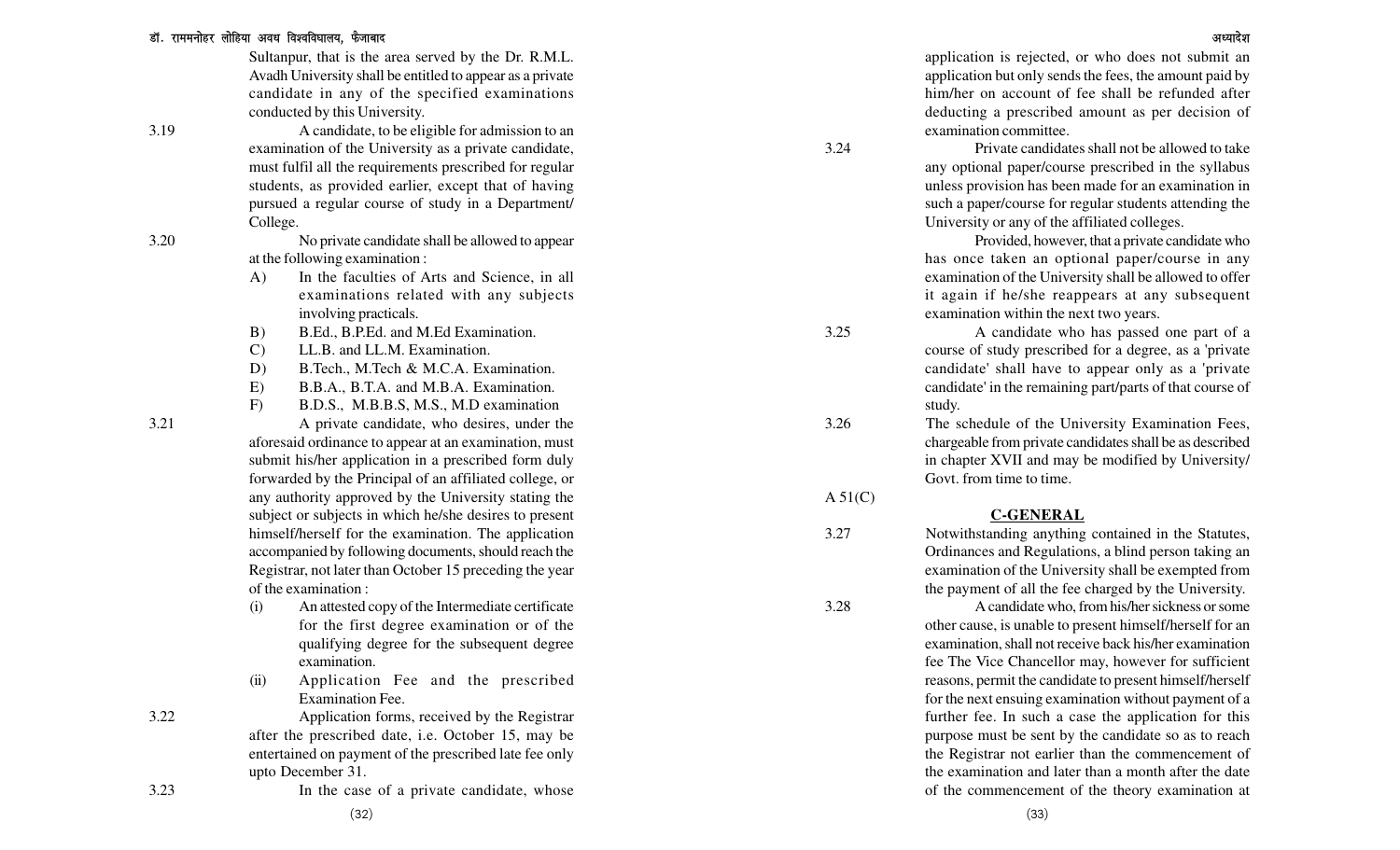#### डॉ. राममनोहर लोहिया अवध विश्वविघालय. फैजाबाद

which the candidate is unable to appear. In all cases of sickness a medical certificate from a qualified medical practitioner shall be attached to the application which should be forwarded by the countersigning authority.

Provided, however, that in the case of a candidate, who withdraws his/her application by December 31 preceding the year of the examination, the fee paid by him/her shall be refunded after deducting Rs. 100. Application for the refund of his/ her examination fee must be submitted through the countersigning authority who had forwarded the candidate's original application.

Provided, further, that the examination fee of a candidate, who is debarred from appearing at the examination or whose application for appearing at the examination has been rejected, may be refunded after a deduction of Rs. 100.

No refund of fee can be claimed after the lapse of one year from the date of deposit.

3.29 The Vice Chancellor may in special cases in which he/she is satisfied that it will be a great hardship to the candidate if his/her application is rejected, entertain an application for admission to a University Examination even though the same has been received after the due date. He may impose a special late fee for this purpose.

3.30 If the candidate's application is accepted the Registrar shall issue through the Head/Principal an Admission Card permitting the candidate both regular and private to appear at the examination.

- (i) Permission to appear at a University examination may be withdrawn by the Vice Chancellor on grounds of misconduct and such other offences as are punishable with the rustication or expulsion in respect of a regular student.
- (ii) The Registrar may withdraw the permission, granted by some accidental mistake or admission to a candidate who was not eligible for appearing at any University Examination even though an admission card has been issued

and produced by him/her before the Superintendent of the Centre of the Examination.

3.31 A candidate may not be admitted to the examination hall unless he/she produces before the Superintendent or Invigilator concerned his/her examination admission card.

3.32 No candidate shall, under any circumstances, be allowed to change paper of subject as filled in his/ her examination form for any examination of the University, except with the prior permission of the Vice-Chancellor.

3.33 The Superintendent of an examination centre may, however, if he is satisfied that the examination admission card of a candidate has been lost or destroyed, grant him/her on payment of a further fee of Rs. 10 duplicate Examination Admission Card. The card so granted shall show the number and date of the card originally granted. The Superintendent shall forward to the Registrar all such cases alongwith the fee collected.

3.34 Even if a candidate had been permitted to appear at a University Examination, the permission granted to him/her may be withdrawn for conduct which justifies his/her exclusion from the examination.

3.35 In the examination Hall every candidate shall be under the disciplinary control of the Superintendent of the centre and he/she shall obey his/her instructions. In the event of a candidate's disobeying the instructions of the Superintendent or his insolent behaviour towards the Superintendent or any of the Invigilators, or refusing to give the search of his/her person by an official deputed for that purpose, the candidate may be excluded from the day's examination by the Superintendent of the centre and if he persists in his/her misbehaviour, he/she may be excluded from the rest of the examination by the Superintendent of the Centre.

3.36 In all such cases a full report of each case shall be sent to the Registrar of the University who shall place the matter before the Examination Committee for its consideration. The Examination Committee may, according to the gravity of the offence,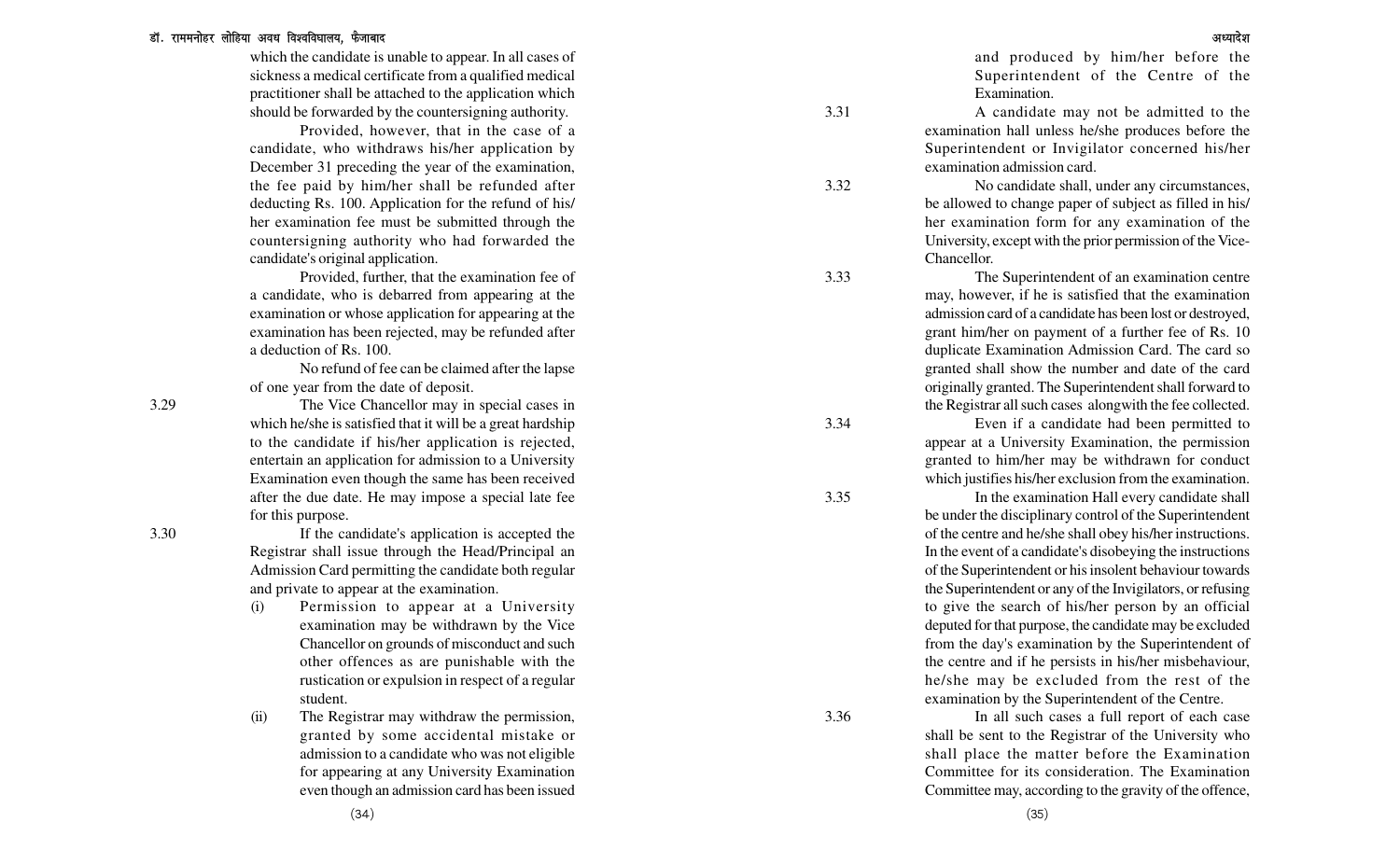further punish, a candidate by cancelling his/her examination and/or debarring him/her from appearing at any examination of the University for one year or more. If a candidate is found guilty of using or attempting to use of the examination unfair means such as copying from some books or notes or from the answers of another candidate or in any manner such as using some sign mark anywhere in the answer book, not relevant to the answer of any of the questions which may disclose to the examiner the identity of the candidate, the Examination Committee may cancel the examination of the candidate and may, according to the nature and the gravity of the offence further debar him/her from appearing at any of the examinations of the University for on e year or more.

Provided that when the Examination Committee intends to award any of the penalties mentioned in this ordinance, it shall give an opportunity to the candidate concerned to show cause in writing, within fifteen days from the day on which the notice (which should always be a registered letter) is served on him/her as to why the proposed penalty may not be imposed on him/her. The Examination Committee shall consider the explanation, if any, if filed by the candidate within the specified time, before awarding any penalty.

3.37 The Examination Committee may also cancel the examination of a candidate and/or may give him/ her such other punishment as it may deem proper to a candidate,

- (i) Who is found, during the examination, guilty of the breach of any of the rules laid down by the University from time to time, which act may or may not actually amount to using unfair means; or
- (ii) Who commits an act of indiscipline or misbehaviour inside or outside the examination hall towards an official engaged in performing duties like those of superintendent/invigilator act in connection with the conduct of the University examinations or towards such other officials as are deputed by the University for

the purpose of searching the person of a candidate or of taking action against a candidate who is suspected of using or intending to use any kind of unfair means of an examination; or

- (iii) who is found impersonating a candidate in the examination, or who is found resorting to any kind of nefarious activity inside or outside the University/college precincts. In case the person so impersonating a candidate is not a student of the University or a college affiliated to the University, the Superintendent of the examination centre concerned may hand him/ her over to the police for necessaria action, or
- (iv) who is found during or even after the examination to have been responsible or instrumental in any manner in the tampering of the University records including the Answer books, Mark Sheets, Result Charts, Diplomas, Certificates and the like.

Provided that when the Examination Committee proposes to award any of the penalties mentioned in this Ordinance, it shall give an opportunity to the candidate concerned to show cause in writing, within fifteen days from the date on which the registered notice is served to him, and shall consider the explanation if any if filed within the specified time before awarding any punishment.

3.38 The Examination Committee may cancel the examination of a candidate and/or debar him/her from appearing at an examination of the University for one or more years, if it is discovered during the examination or even afterwards that the candidate was not eligible to appear at the examination by reason of his/her having misrepresented facts of having submitted false certificates of forged documents :

> Provided that no such action shall be taken untill the candidate has been given a reasonable opportunity of showing cause against the action proposed.

3.39 The Examination Committee may delegate its powers to the Vice-Chancellor to deal with cases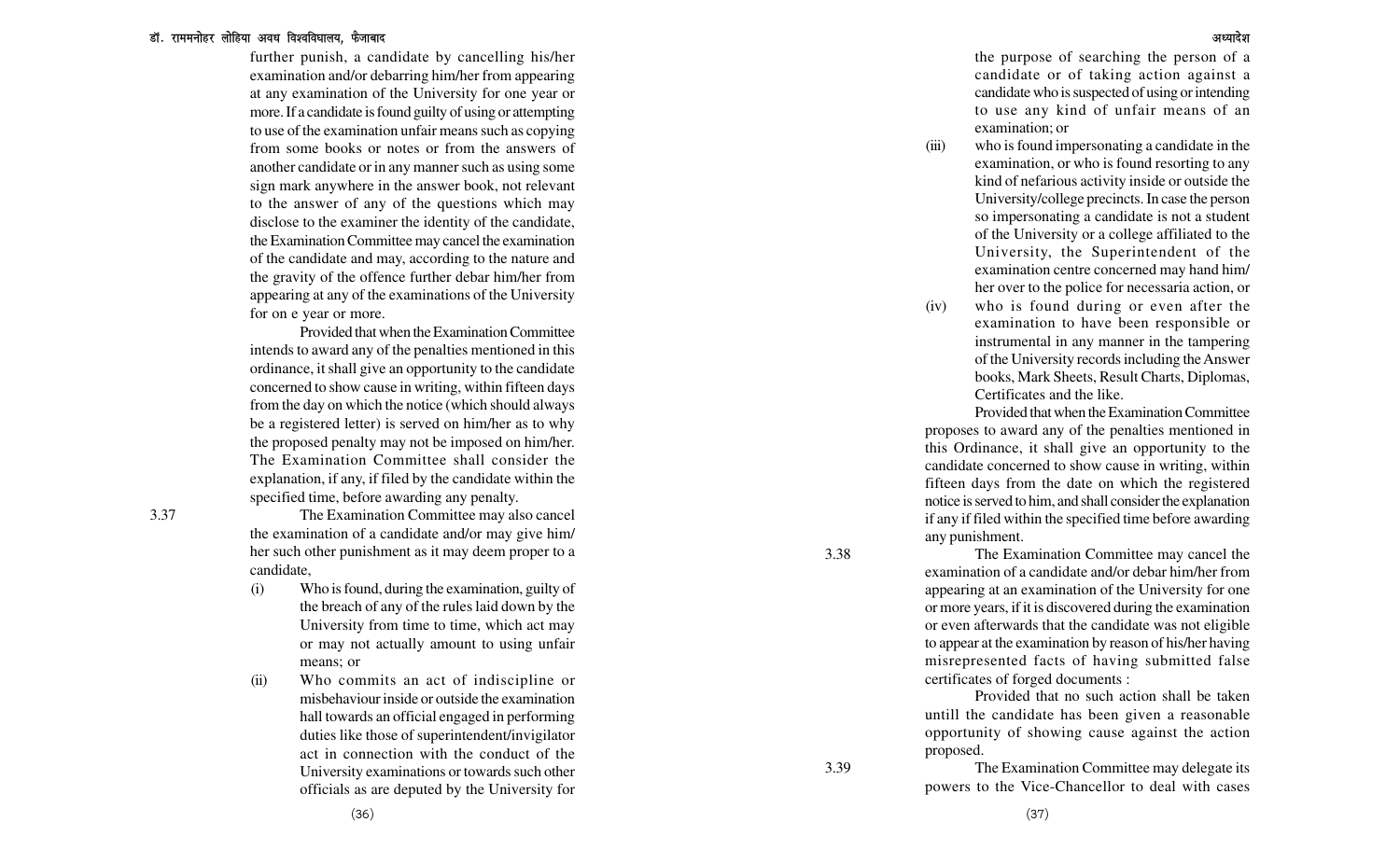covered under the Ordinances 3.36 to 3.38.

3.40 A candidate whose re-examination has been cancelled or who has been debarred from appearing at an examination for using or attempting to use unfair means, shall not be admitted in the same college or in any other in the same district.

> Provided that if the candidate's previous antecedents and subsequent behaviour have been satisfactory, the Vice Chancellor may relax the restriction in the matter of his/her admission in any other college in the same district.

3.41 A candidate must earn the Bachelor degree in four years and the Master Degree in three years from the date of his/her enrolment for the degree concerned unless specially permitted by the Vice-Chancellor to continue to appear at the examination either as a regular student or as a private candidate.

3.42 Duplicate copy of a University certificate or diploma shall be granted by the Registrar only when he is satisfied, on the production of an affidavit duly sworn before a Notary of a First class Magistrate, on bearing stamps of proper value required by law for the time being in force, that the applicant has lost his/her certificate or diploma, that it has been destroyed. In such a case, the duplicate of a certificate or diploma, shall be granted on payment of the prescribed fee.

3.43 A candidate, on payment of prescribed fee can get his/her name changed in the Univesity certificate/ diploma if he/she has got his/her name changed in the certificate for passing the Intermediate Examination.

3.44 The English version of a certificate/diploma may be granted to a candidate on payment of a prescribed fee after he has obtained the original certificate or diploma.

3.45 After the declaration of the result and before the date of the next convocation a candidate may apply to the Registrar for a provisional certificate for having passed an examination of the University. Such an application shall be accompanied by a prescribed fee. 3.46 Duplicate copies of the following documents/

certificates shall be granted on payment of the fee

prescribed for the purpose.

(i) Certified copy of marks.

(ii) Provisional certificate of having passed an examination.

(iii) Migration certificate.

Provided that the duplicate copy of the Migration Certificates shall not be granted except in a case in which the Registrar is satisfied, on the production of an affidavit by the applicant on a duly stamped paper of proper value required by law for the time being in force, that the applicant has not utilised the original migration certificate for appearing at an examination, or that he lost the same, or that same has been destroyed, and the applicant has a real need for a duplicate copy.

#### **D- ADMISSION OF EX-STUDENTS TO UNIVERSITY EXAMINATIONS**

3.47 A candidate, who has attended a regular course of study prescribed for an examination in a department of the University or in an affiliated college has put in the prescribed percentage of attendance, and has appeared at an examination of the University and failed may be allowed to appear again as Ex-student at a subsequent examination without attending any further regular course of study; provided the Head of the Department of the University/Principal of the affiliated college attended by him/her (as the case may be) recommends his/her application.

3.48 Every candidate, seeking permission to appear at an examination of the University as an Ex-student under the provisions of Ordinance above, shall be required -

(i) To offer the same subjects in which he/she attended a regular course of study, provided that a candidate for the B.A. or B.Com. (part I) examination may be allowed to change one of his/her optional subject with the permission of the Vice-Chancellor.

(ii) To remain a member of the department/college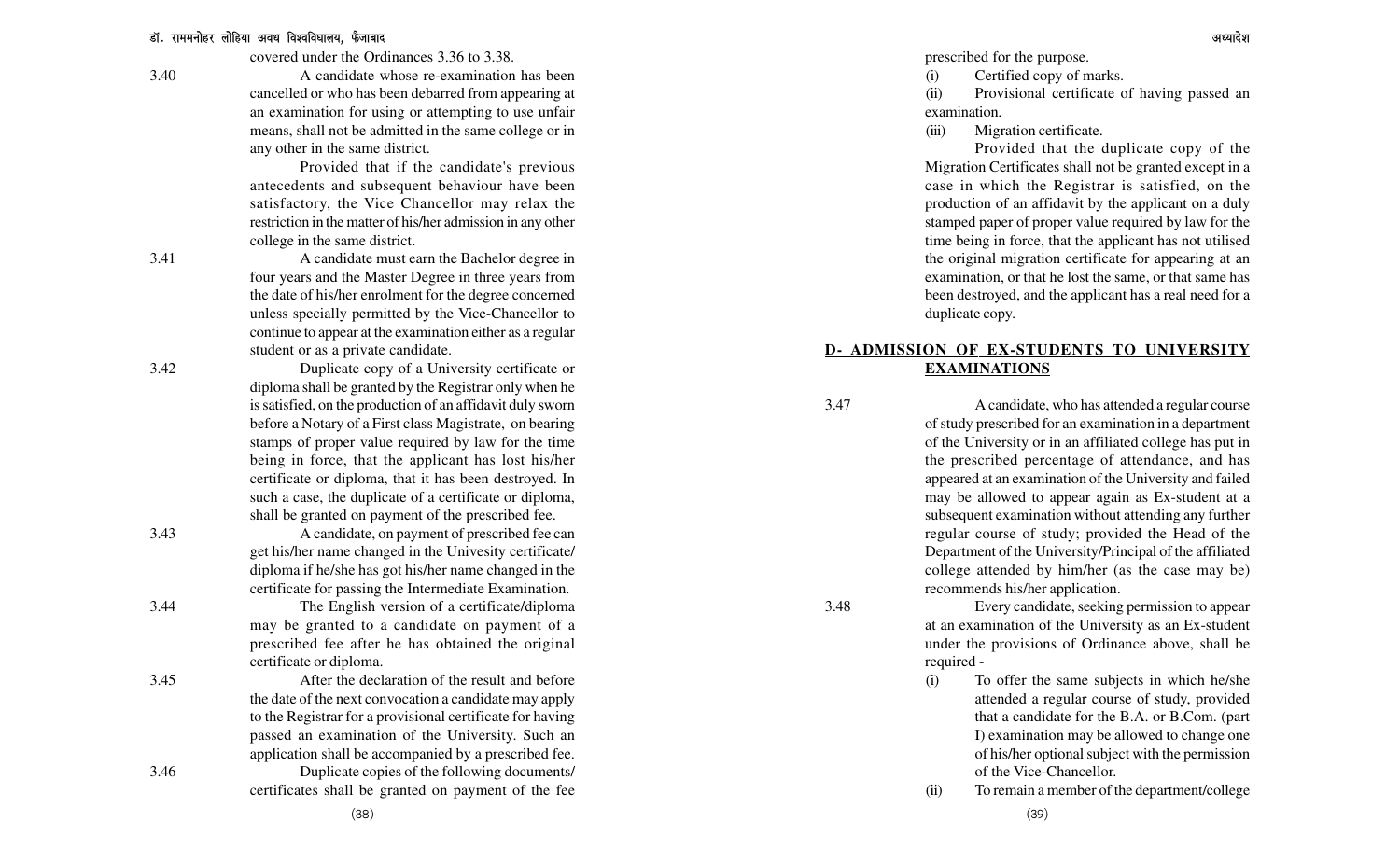#### डॉ. राममनोहर लोहिया अवध विश्वविघालय. फैजाबाद

in which he completed his/her course, by paying a membership fee prescribed by University from time to time.

- (iii) To appear at the examination centre at which the regular students of the Department/College of which he/she is an ex-student, are appearing. Provided that a candidate, for sufficient reason may be allowed to change his/her examination centre with the permission of the Vice-Chancellor on the recommendation of the Head/Principal concerned.
- $(iv)$ To submit, through the Head/Principal an examination form so as to reach the Registrar as detailed under Ordinances 3.21-3.22.
- (v) To do the practical work for atleast two weeks, during the current session, in respect of practical subjects, by paying a practical fee as prescribed.

3.49 The Heads/Principals shall forward the Application Forms of such students along with a Nominal Roll, as in the case of the regular students.

3.50 The Application Form of a candidate seeking

- 
- permission to appear at a University examination under the provisions of Ordinances above, shall be accompanied by the prescribed fee for the examination. 3.51 In the case of a candidate, whose application is rejected, or who does not submit an application but only sends the fees the amount paid by the candidate on account of fees shall be refunded after a deduction of Rs. 100.
- 3.52(a) A candidate, who has passed in theory but has failed in the practical at the B.Ed. examination, may be allowed by the Vice-Chancellor to reappear in the practical examination, without attending any further course of study, at the subsequent examination.
- 3.52(b) A candidate, who has passed in Practice Teaching but has failed in theory at the B.Ed. examination may be allowed by the Vice-Chancellor to reappear in the theory/practical examination without attending any further course of study, at the subsequent examination. 3.53 The provisions of ordinances applicable to a

3.54 Ex-students of P. G. classes shall not be allowed to change the papers by them in their previous examination unless otherwise the revision of syllabi.

#### **E - BACK PAPER**

3.55 A candidate may be permitted to improve his/ her RESULT, specially for the purpose to pass any part/year of a class by appearing in subsequent examination, if he fails in that with the conditions given below :

- (i) A candidate may appear only in one subject (i.e. one or all papers of that subject) of undergraduate level examination of any part/ year.
- (ii) A candidate may appear only in one paper of postgraduate level examination (including B.Ed., LL.B.) of any part/year.
- (iii) There will be no Back Paper examination in practicals examination.

#### **EXPLANATION -**

- 3.56 (a) If a candidate secures 33% of aggregate marks but fails in one subject securing less than 25% of marks, he/she will be allowed to appear in Back Paper examination of this subject.
	- (b) If a candidate secures 33% of aggregate marks but fails in two subjects out of which he/she secures 25% marks in one subject, he/ she shall be allowed to appear in the other subject to get at least 33% in that.
	- (c) If a candidate does not secure 33% of aggregate marks but passes in two subjects and fails in third one, he/she shall be allowed to appear in Back Paper of that subject for purpose of securing 33% of the aggregate.
	- (d) In part III examination (Which has only two subjects) of U.G. level conditions (a), (b), (c) are applicable as such, but there shall be no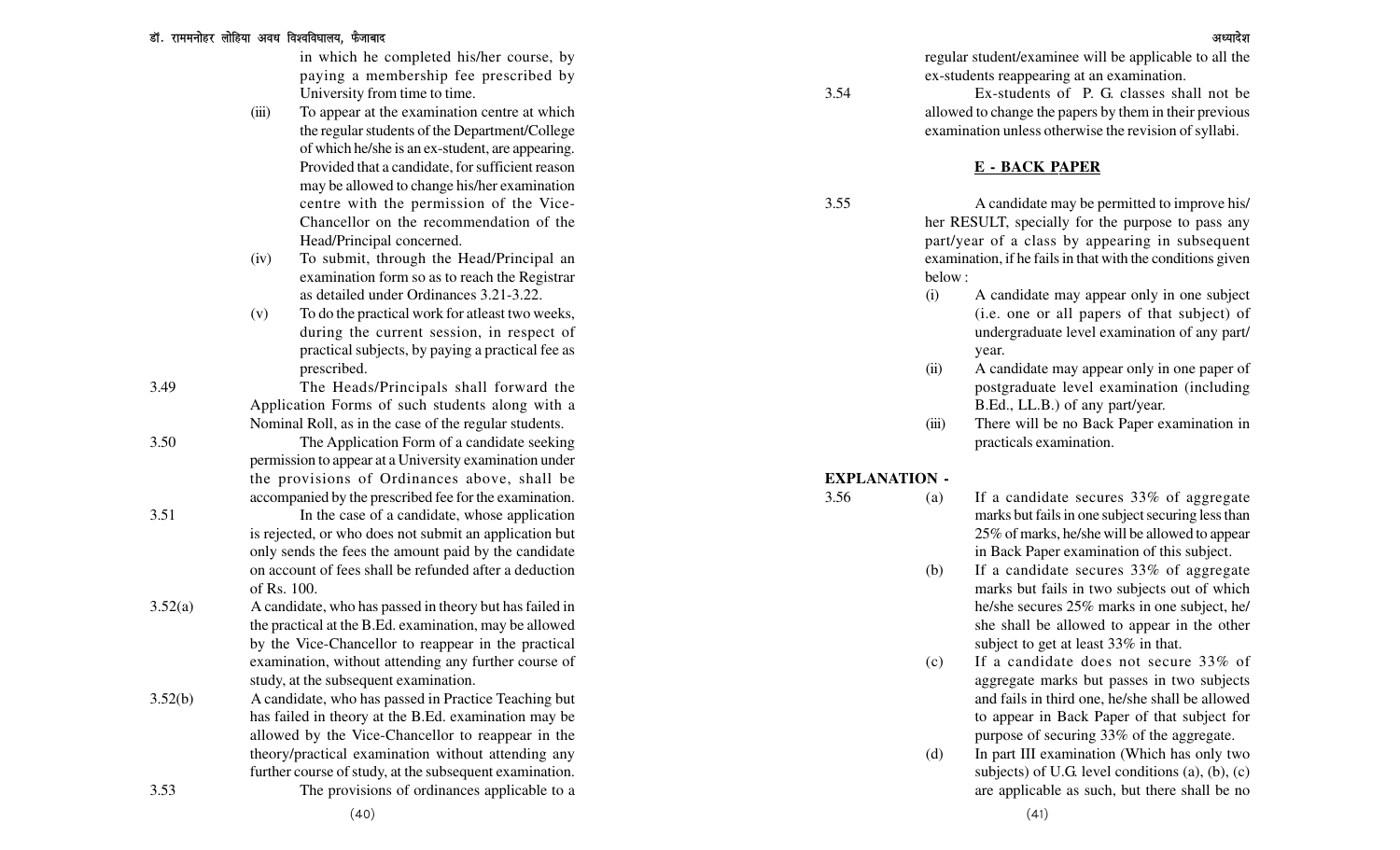pass marks like 25% in any subject rather 33% in every subject is must.

3.57 Candidate may also appear in Back Paper examination only in one subject in part I & part II to improve his/her percentage.

- 3.58 (a) The back paper examination will be held with the main examination of consecutive year.
	- (b) Only one chance will be given for back paper examination there shall be nothing like reback.
	- (c) If the candidate obtains more marks in main examination than the back, back his marks of his main examination will be entertained; and the back papers' marks will not be counted.
- 3.59 Back paper shall also be allowed only in one paper for P.G. classes and P.G. Diploma courses.
- 3.60 The marks obtained by the candidate in back paper examinantion shall replace the previously obtained marks.

### **WEEDING OF USED ANSWER BOOKS**

The used answer books of the University Examinations shall be weeded out each year after six months of the date of announcement of the results of examination concerned. The used answer books of those candidates who apply for scrutiny of their scripts shall be weeded out each year after one year of the date on which the result of scrutiny is announced. The answer books of those candidates, against whom there are charges of using unfairmeans and of such candidates, whose cases are pending in Law courts, be preserved till the finalization of their cases.

#### Act/S.51(2)/C

# **CHAPTER - IV CONDITIONS FOR THE AWARD OF DEGREES**

#### **BACHELOR OFARTS (B.A.)**

4.1 A candidate for the award of the degree of Bachelor of Arts shall have to pass three examinations of B.A. part I, B.A. part II and finally B.A. part III.

4.2 A candidate who after passing (i) the Intermediate examination of the Board of High School and Intermediate Education, Uttar Pradesh or (ii) any other examination which is recognised by the Board of High School and Intermediate Education, Uttar Pradesh as equivalent to its Intermediate examination, has attended a regular course of study in a college affiliated to the University for one academic year shall be eligible to appear at the B.A. Part I examination of this University.

Provided that a private candidate who possesses the qualification mentioned above and who has prepared privately the prescribed qualifying examination, shall also be eligible for the B.A. part I examination of this University.

4.3 A candidate who, after passing the B.A. part I examination of the University, has completed a regular course of study for one academic year in a college affiliated to the University, shall be eligible for appearing at the B.A. part II examination of this University.

Provided that a candidate who, after passing the B.A. part I examination of this University has prepared privately for one academic year, the prescribed course of study shall also be eligible for the B.A. part II examination of this University.

4.4 A candidate who after passing the B.A. part II examination of this University has completed a regular course of study for one academic year in a college affiliated to the University shall be eligible for the B.A. part III examination of this University.

> Provided that a private candidate, who after passing the B.A. part II examination of this University, has prepared privately for one academic year shall also be eligible for the B.A. part III examination of the University.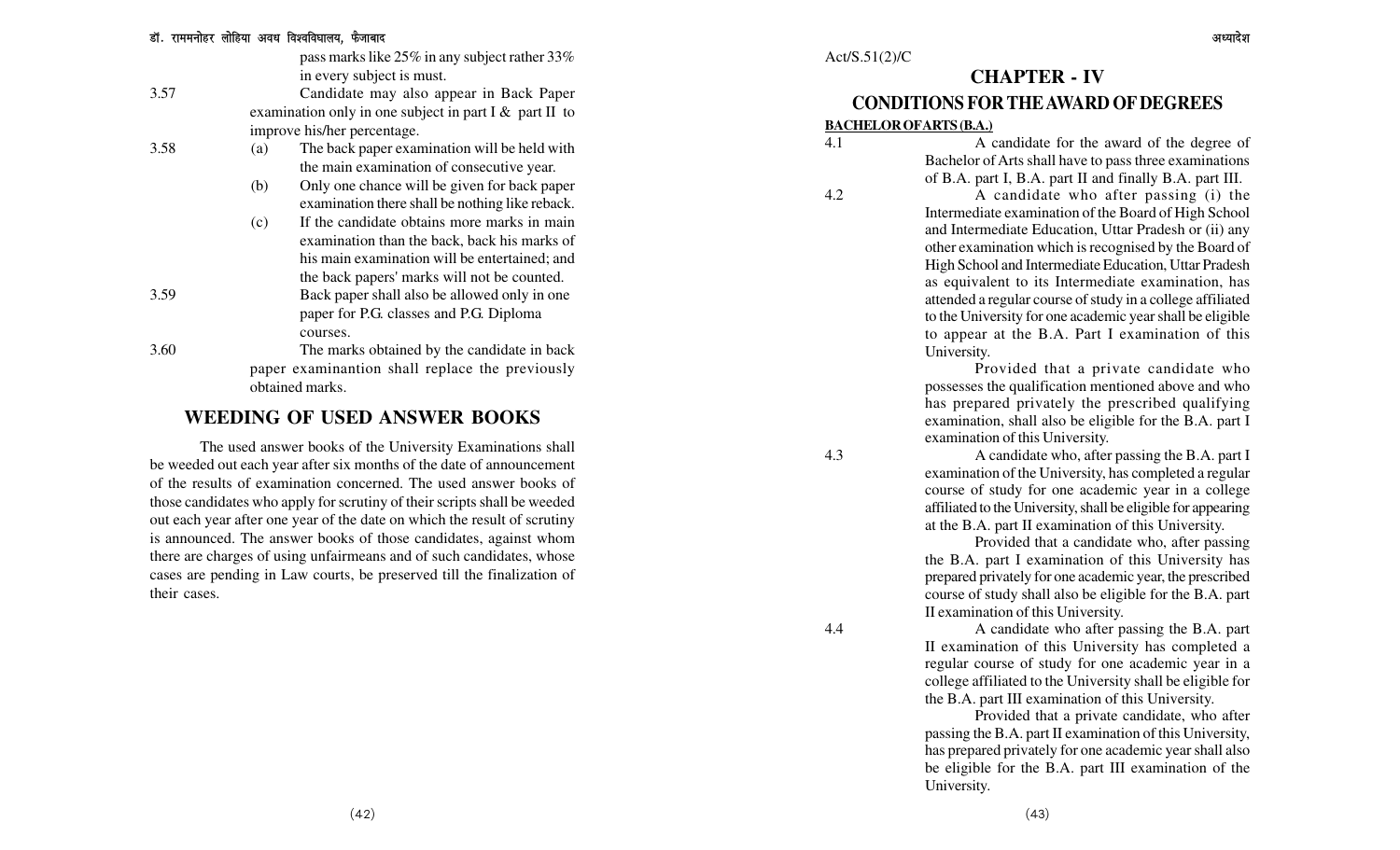4.5 A candidate who has passed either the B.A. part I or B.A. part II examination of any other University, may also be admitted with the approval of the Dean faculty of Arts and the Vice-Chancellor to the B.A. part II or B.A. part III examination respectively both as a regular student or as a private candidate provided that he/she offered for his/her part I or part II examinations a course of an equivalent standard with almost identical syllabus as is required for the B.A. part I or B.A. part II examinations respectively of this University.

4.6 A candidate who has pursued a regular course of study for one academic year, but has failed to pass the examination, may be permitted to appear at the subsequent examination, as an Ex-student, without attending regular classes provide he/she completes all the practical work and other assignments, as required from the same college.

A candidate who has already passed the B.A. examination of this University shall be allowed to present himself/herself for examination in any of the subject(s) prescribed for the B.A. examination but not taken by him/her earlier at his/her degree examination. Such a candidate will have first to appear at and pass the B.A. part I examination in the subject which he/ she proposes to offer then the B.A. part II examination and then the B.A. part III in the same subject.

4.7 (a) The examination of B.A. part I, B.A. part II and B.A. part III shall be conducted by means of papers, and may include wherever necessary a viva-voce test and/ or a practical examination. Each candidate shall be required to pass each part of the examination for the degree, namely B.A. part I, B.A. part II and B.A. part III.

> (i) A candidate securing marks below 33% of the aggregate marks shall be declared fail.

> > the aggregate but does not obtain 33% marks

4.7 (b) In any part of examination,

the aggregate and clears two subjects obtaining minimum pass marks (i.e. 33%) or more, he/ she shall be declared pass if obtains at least 25% marks in the remaining third subject. This rule is applicable only in B.A. part I and B.A. part II.

(iv) In B.A. part III examination, if a candidate obtains at least 33% of marks but fails in one subjects, lacking by maximum three marks, he/ she is liable to get one grace mark for each 10 excess marks over the 33% aggregate. But maximum grace marks shall be three and that to be awarded only in one subject.

4.7 (c) Divisions shall be awarded on the total number of marks obtained by a candidate in the B.A. part I, B.A. part II and B.A. part III examinations taken together. Candidates who obtain 60% of the aggregate marks or above shall be placed in the First Division, candidates who obtain 45% of the aggregate marks or above but below 60% shall be placed in the second division. Candidates who obtain 33% of the aggregate marks or above but below 45% shall be placed in the third division. If a candidate looses his/her division by only one mark at any stage, he/she shall be awarded next division by awarding G.D. with next division.

4.8 Every candidate for the B.A. part I as well as the B.A. part II examination shall have to offer three optional subjects in all. For the B.A. part III every candidate shall be required to offer only two of the optional subjects that he/she offered at his/her part I and part II for examinations. The optional subjects out of which only three are to be chosen of the B.A. part I and part II examination and two for the B.A. part III examination are listed in University Statutes(7.06).

- 4.9 (i) No candidate appearing as a private candidate shall be allowed to offer a subject involving practical teaching or field work.
	- (ii) No candidate shall be allowed to offer a combination of three literatures. Similarly, no candidate shall be allowed to offer more than two

(ii) A candidate secures at least 33% marks of

in more than one subject shall be declared fail. (iii) A candidate secures at least 33% marks of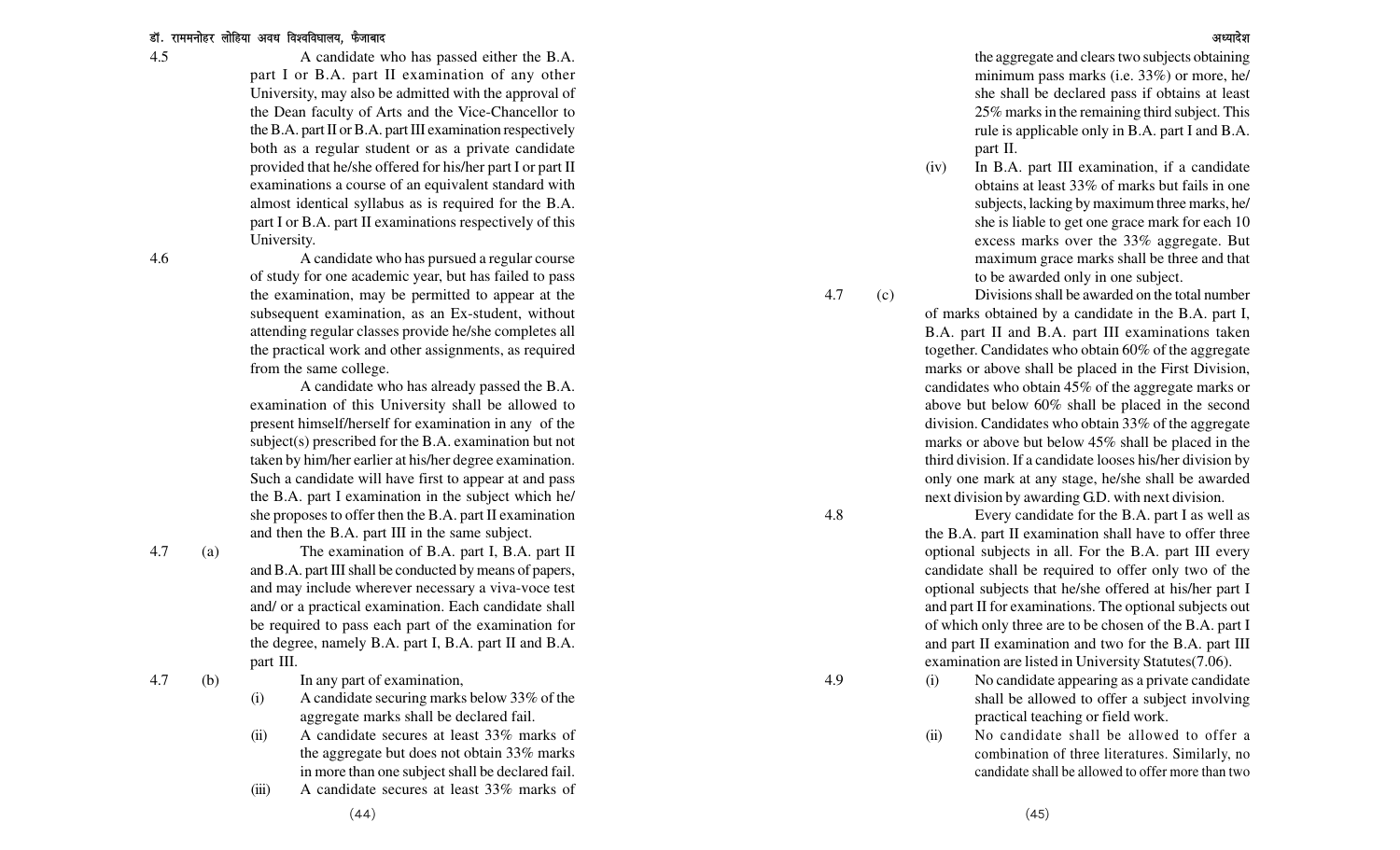subjects involving practical teaching or field work.

(iii) Ex-students, who offer optional subject shall have to complete practical work as prescribed in the course in the same college where he/she studied the subject as a regular student earlier.

#### .4.10 **EXAMINATION & RESULT: BACHELOR'S DEGREE IN LIBRARY AND INFORMATION SCIENCE (ONE YEAR) MASTER'S DEGREE IN LIBRARY AND INFORMATION SCIENCE (ONE YEAR)**

- (i) Examination shall be conducted in the end of the session in theory and practical by the University.
- (ii) Each theory/practical paper will be of three hours duration of 80 marks each and 20 marks for sessional work(Internal Assessment).
- (iii) In each individual paper and sessional/Viva-Voce separately, a minimum of 36% of the maximum marks and in aggregate of 45% of the total marks shall be the passing marks.
- (iv) Division will be awarded on the basis of the aggregate of the marks obtained by the students. First Division 60% and above Second Division 50% and above Pass 45% and above
- (v) Candidates failed in any two papers may appear for Back -paper in those papers or candidates desire to opt for as a n E x student examinee for all papers at a subsequent examination without further attandance at the classes.
- (vi) Candidates may be allowed to give back paper for improvement also atleast in two paper at a subsquent examination without further attandance at the classes.
- (vii) Candidates who are declared to have failed in examination in more than two papers may appear as Ex-students for all the papers at a subsequent examination without further attendance at the classes.
- (viii) Candidates failes in sessional/Educational Tour/ Viva-voce may appear in a subsequent year without further attendance at the classes.
- (ix) Rest of any privious relating to exam shall be bound by the university examination rules.

**Master of Arts (M.A.)**

4.11 The candidate for the degree of Master of Arts shall have to pass first (i) the M.A. (previous) examination and then (ii) the M.A. (final) examination. The examination shall be conducted by means of Papers, Practical, Dissertations, Synopsis, Project Work and viva-voce as laid down in the respective syllabi.

4.12 A candidate who after taking the degree of Bachelor of Arts (three year course) of this University or of any other Indian University, recognised for the purpose by this University, has pursued a regular course of study in a department or college for a minimum period of one academic year shall be admitted to the M.A. previous examination to this University.

Provided that a candidate who, after taking the degree of Bachelor of Arts (three years course) of this University or of any other Indian University recognised for the purpose by this University has prepared privately the prescribed courses or study in the University for a minimum period of one academic year and has resided during this period within the territorial jurisdiction of this University, shall be admitted to the M.A. previous examination of this University, as <sup>a</sup>'Private Candidate'.

Provided further that a candidate who has taken the B.Sc. degree with any of the subjects common in more than one faculty, as one of the subjects of study shall be admitted to the M.Sc. previous and not M.A. previous examination of this University.

4.13 A candidate who has taken B.Sc. degree may be admitted to M.A. in any subject of his/her choice but from the list of subjects approved by the University for the purpose.

4.14 A regular student who, after passing the M.A. previous examination of this University, has pursued a regular course of study for a minimum period of one academic year in a department or college, shall be admitted to the M.A. final examination of this University in the subject in which he/she passed the M. A. previous examination.

> Provided also that a candidate who has passed the M.A. previous examination of another University may also be admitted to the M.A. final examination of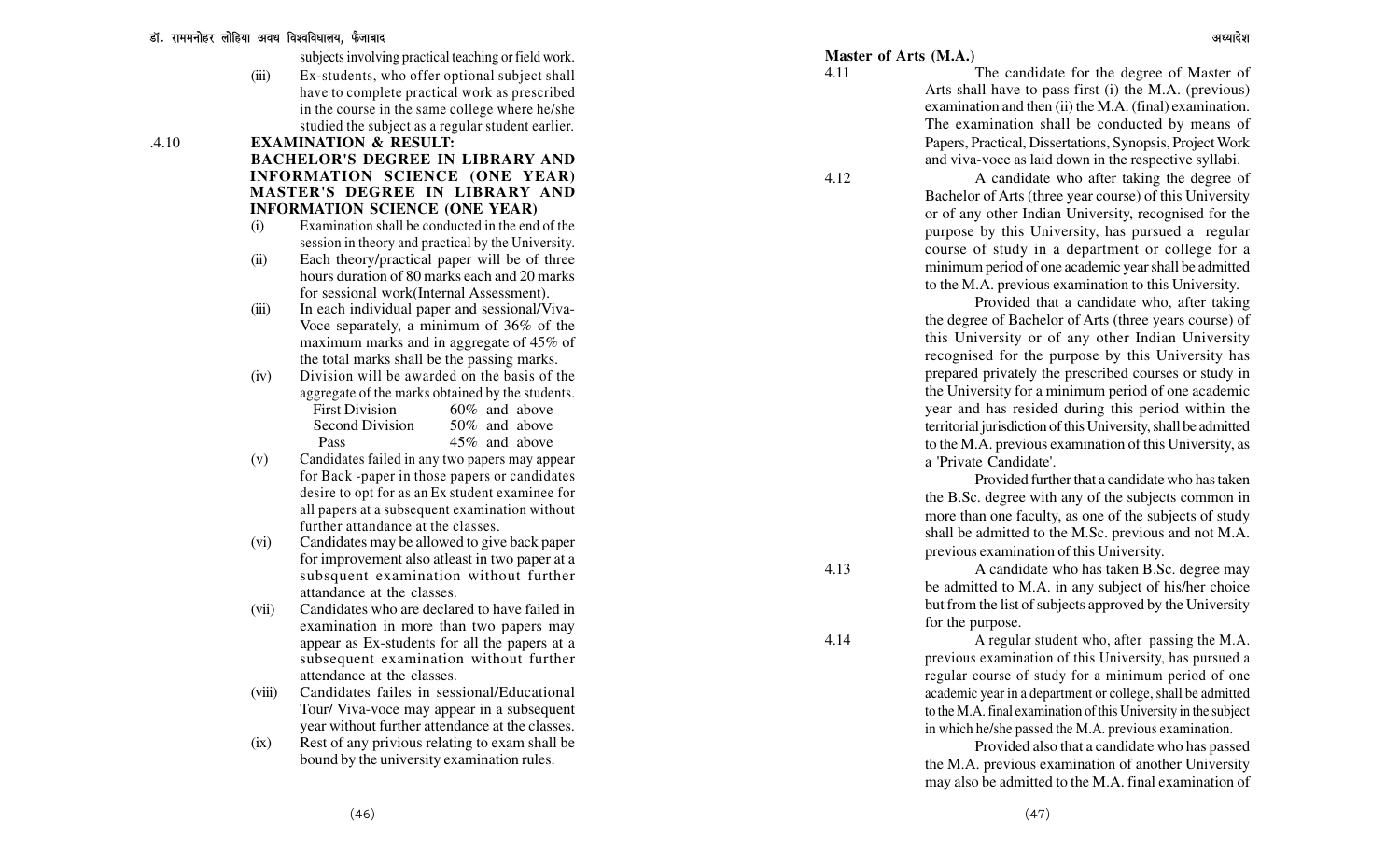this University, provided that he/she offered for his/her previous examination a course of an equivalent standard with identical syllabus as is required for the M.A. previous examination of this University, and has attended a regular course of study for a minimum period of one academic year in a department of the University or of a college.

4.15 A candidate who, after passing the M.A. previous examination of this University as a private examinee, has prepared privately the prescribed course of study other than those are being taught in the University for a minimum period of one academic year and has resided during this period within the territorial jurisdiction of this University, shall be admitted to the M.A. final examination of this University as a private examinee in the subject in which he passed the M.A. previous examination.

> Provided also that a private candidate who has passed the M.A. previous examination of another University may also be admitted to the M.A. final examination of this University provided that he/she offered for his/her previous examination a course of an equivalent standard with almost identical syllabus as is required for the M.A. previous examination of this University and has prepared privately the prescribed course of study for a minimum period of one academic year within the territorial jurisdiction of this University.

4.16 The University offers the M.A. degree in the following subjects at present and candidates may seek admission as per eligibility in any one of the subject/ course for the degree of Master of Arts as per Statutes (57.06) No candidate, appearing as a private candidate shall be allowed to offer subjects involving practicals/ field work.

4.17 A candidate who has passed the M.A. examination of this University in any subject shall be allowed to appear at any additional optional papers in that subject not taken by him/her at the said examination, and if successful, shall be given a certificate to that effect. No such candidate shall be allowed to offer more than two courses in any year.

4.18 A candidate shall pass the M.A. previous or M.A. final examination if he/she secures not less than 25% marks in each theory paper and also in practical/ seminar etc. separately, with a minimum of 36% marks in theory aggregate and practical/seminar separately.

4.19 In determining the divisions of the successful candidate, marks obtained by them in the M.A. previous as well as in the M.A. final examination shall be added together. Candidates who obtain 60% of the aggregate marks or above shall be placed in the first division. Candidates who obtain 48% of the aggregate marks or above but below 60% shall be placed in the second division. Candidates who obtain 36% of the aggregate marks or above but below 48% shall be placed in the third division. One grace mark shall be allowed for determining  $I^{st}$  or  $II^{nd}$  division on the aggregate marks and in the result column (G.D.) will be written.

4.20 (a) Candidates, who have pursued a regular course of study for one academic year, but have failed to pass, or failed to appear at the examination may be allowed to appears as ex-student without attending regular classes provided they complete all the practical work and other assignments, as required from the same department/college.

4.20 (b) These ordinances for the award of degree shall also apply for M.S.W. (Master of Social Work) and M.C.J. (Master of Communication and Journalism) and Master of Extension Education and Rural Development.

#### **(C) BACHELOR OF SCIENCE (B.Sc.)**

4.21 A candidate for the award of degree of Bachelor of Science shall have to pass three examinations of B.Sc. part I, B.Sc. part II and finally of B.Sc. part III.

4.22 A candidate who, after passing(i) the Intermediate examination in Science, of the Board of High School and Intermediate Education, Uttar Pradesh or of an Indian University/Board incorporated by any law for the time being in force, or (ii) any other examination, recognised by this University as equivalent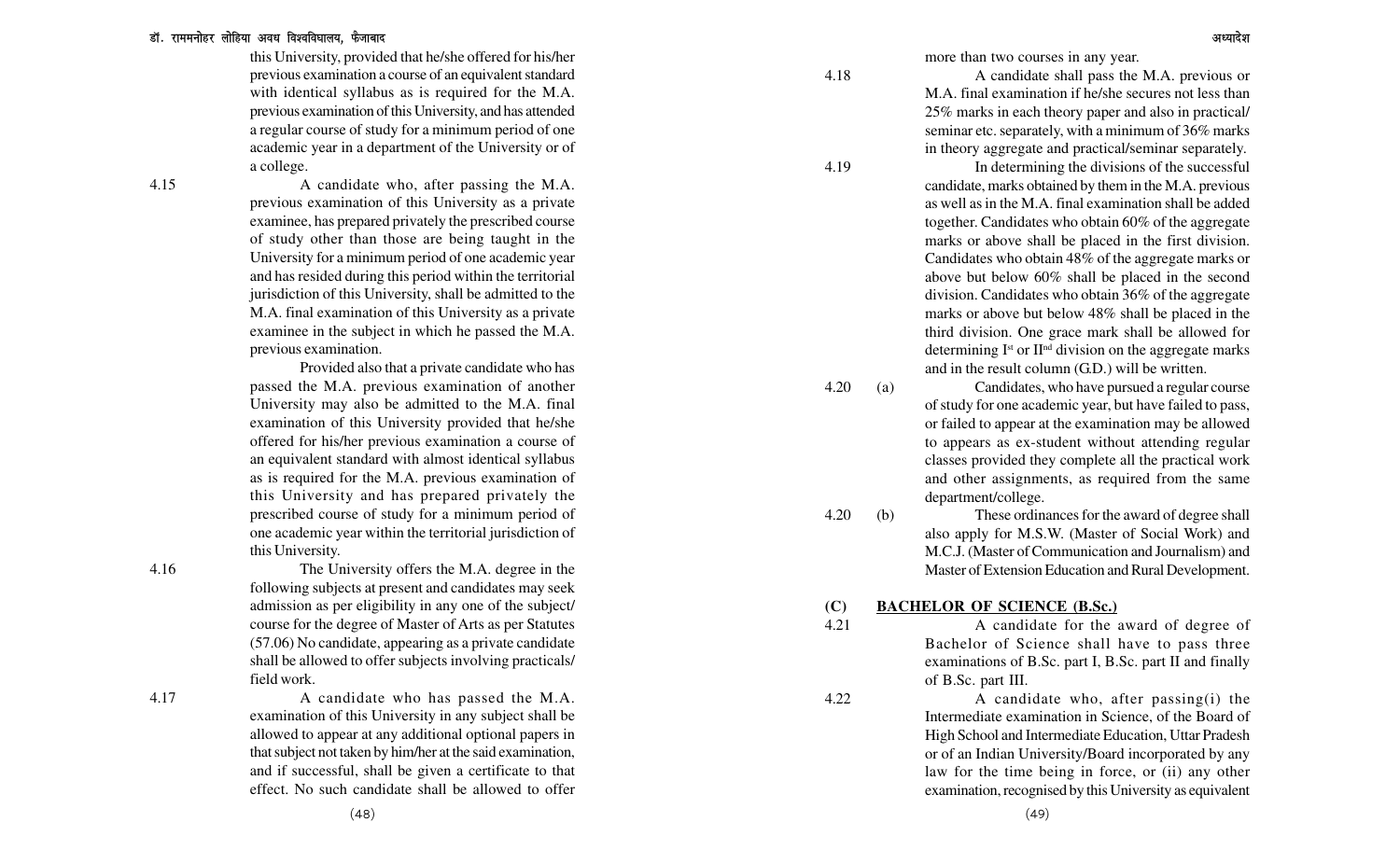#### डॉ. राममनोहर लोहिया अवध विश्वविघालय. फैजाबाद

there to, and has attended a regular course of study in a college affiliated to this University for not less than one academic year, shall be eligible to appear at the B.Sc. part I examination of this University.

4.23 A candidate who after passing the B.Sc. part I examination of this University, has pursued, as a regular student, the prescribed course of study for not less then one academic year in a college affiliated to this University, shall be eligible to appear at the B.Sc. part II examination of this University.

4.24 A candidate who, after passing the B.Sc. part II examination of this University, had pursued as a regular student, the prescribed course of study for not less than one academic year in a college affiliated to this University shall be eligible to appear at the B.Sc. part III examination of this University.

4.25 A candidate who has passed either the B.Sc. part I or the B.Sc. part II examination of any other University may also be admitted with the permission of the Dean of the Faculty of Science to the B.Sc. part II or B.Sc. part III examination respectively of this University, if he/she had offered for the B.Sc. part I or the B.Sc. part II examinations as the case may be, a course of an equivalent standard with identical syllabus is required for the B.Sc. part I or B.Sc. part II examination of this University.

4.26 **EX-STUDENT**

A candidate who has pursued a regular course of study for one academic year but has failed to pass the examination may be permitted to appear at the subsequent examination, as ex-student, without attending regular classes provided he/she completes all practical work and other assignments as required, from the same college.

4.27 Every candidate for the B.Sc. degree shall be required to offer and pass in any three subject at his/ her part I & part II examination and any two subjects at his/her part III examination out of the subjects listed in Statutes (7.09)

**Note -** Only the following combinations are permissible :

(i) (a) Physics, Mathematics and Chemistry/ Electronics/Military Science/ Home Science.

(b) Botany, Zoology and Chemistry/Military Science/Home Science.

- (ii) The subjects under the provisions of UGC as job oriented or vocational subjects may also be offered by college concerned, depending upon availability of subject as per statutory provisions.
- 4.28 (a) The examination shall consist of theory papers and practical work except in Mathematics in which the examination shall be entirely by means of theory papers. To pass the various examination the candidates shall have to secure atleast 33% marks in each subject.

The candidates shall have to pass theory and practicals, separately, at each of the B.Sc. part I, B.Sc. part II and B.Sc. part III examinations.

- 4.28 (b) In any part of examination,
	- (i) A candidate securing marks below 33% of the aggregate marks shall be declared fail.
	- (ii) A candidate secures atleast 33% marks of the aggregate but does not obtain 33% marks in more than one subject shall be declared fail.
	- (iii) A candidate secures 33% marks of the aggregate and clears two subjects obtaining minimum pass marks (i.e. 33%) or more, he/ she shall be declared pass if obtains at least 25% marks in the remaining third subject. This rule is applicable only in B.Sc. I and B.Sc. II and also that too in theory papers only.
	- (iv) In B.Sc. part III examination, if a candidate obtais at least 33% marks but fails in one subjects lacking by maximum three marks, he/ she is liable to get one grace mark for each 10 excess marks over the 33% aggregate. But maximum grace marks shall be three and that too be awarded only in one subject.
- 4.29 For determining the divisions of the successful candidates, marks obtained by them in the B.Sc. part I, B.Sc. part II and B.Sc. part III examinations shall be added together. Candidate who obtain 60% of the aggregate marks or above shall be placed in the first division. Candidate who obtain 45% of the aggregate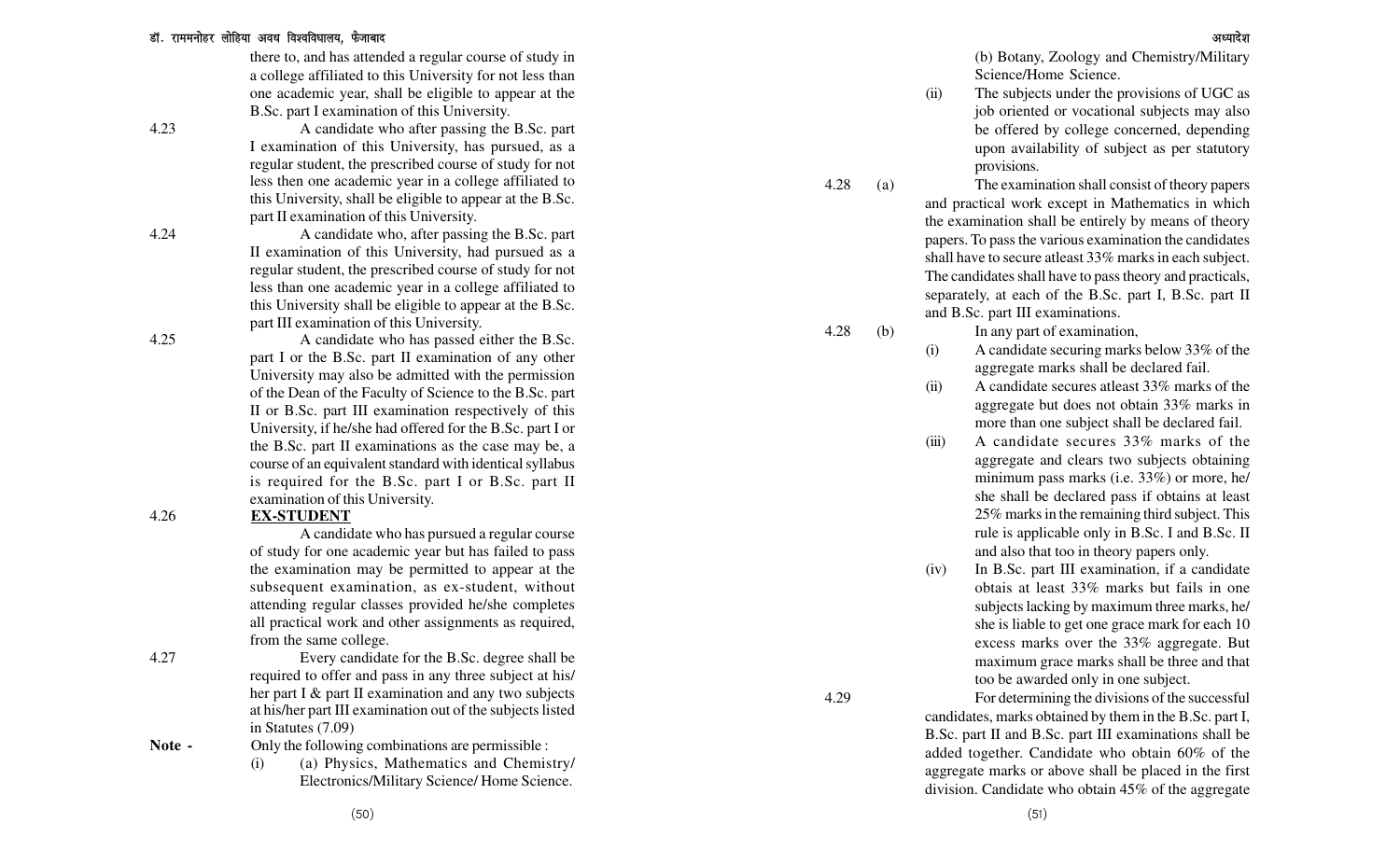#### डॉ. राममनोहर लोहिया अवध विश्वविघालय. फैजाबाद

marks or above but below 60% shall be placed in the second division. Candidates who obtain 33% of the aggregate marks or above but below 45% shall be placed in the third division. A grace of one mark shall be allowed for determining I or II division on the aggregate marks and in the result column (GD) will be written.

4.30 A candidate who is successful at the B.Sc. examination of this University, may be allowed subsequently to appear in any of the additional subjects prescribed for the B.Sc. examination and not taken by him/her at the main exmianation as a regular student. He/she will have first to appear and pass the B.Sc. part I examination in that subject then the B.Sc. part II examination in the same subject and then the B.Sc. part III examination in that subject.

#### **(D) MASTER OF SCIENCE (M.Sc.)**

4.31 The candidate for the degree of Master of Science shall have to pass first (a) the M.Sc. previous examination and then the M.Sc. final examination.

Bachelor of Science (three year course) of this

4.32 A candidate, who after taking the degree of

University or of an Indian University recognised for the purpose by this University, has pursued, as a regular student, the prescribed course of study in one of the subjects that he/she offered for his/her B.Sc. part III examination in a department/college of this University for at least one academic year, shall be admitted to the M.Sc. previous examination of this University.

4.33 A candidate who, after passing the M.Sc. previous examination of this University has pursued a a regular student the prescribed course of study for atleast one academic year in a teaching department of the university or in a college affiliated to this university shall be admitted to the M.Sc. final examination of this university.

> Provided that a candidate who has passed the M.Sc. previous examination of another university, may also be admitted to the M.Sc. final examination of this university, provided the Head/Dean of the faculty of Science certifies that he/she offered for M.Sc. previous

examination a course of an equivalent standard with similar syllabus as is required for the M.Sc. previous examination of this university.

4.34 The examination shall be conducted by means of theory papers and practical tests and other assignments as provided in the respective syllabi. A candidate may offer one of the subjects for the examination for the degree of Master of Science out of the subjects listed in Statutes (S7.09).

4.35 Candidate, who has passed the M.Sc final examination of this university in any subject shall be allowed to appear at a subsequent M.Sc. examination in any one or more of the optional papers of the same subject, not offered earlier, and the main M.Sc. examination and if successful, shll be given certificate to that effect.

> Provided that no candidate shall be allowed to offer more than two such papers in any year and shall be required to submit a certificate, atleast two weeks before the commencement of the examination, to the effect that he/she has attended and completed the prescribed practical (if any) in a teaching department of the University or of an affiliated college, through which he/she submits his/her application to appear at the examination.

4.36 A candidate shall be deemed to have passed the M.Sc. previous or the M.Sc. final examination, if he/she secures not less than 25% marks in each theory papers with a minimum of 36% marks in theory and practical/seminar separately.

4.37 For determining the divisions of the successful candidates, marks obtained at M.Sc. previous examination as well as in the M.Sc. final examination shall be added together.

> Candidates who obtain 60% of the aggregate marks or above shall be placed in the first division. Candidate who obtain 48% of the aggregate marks or above but below 60% shall be placed in the second division. Candidate who obtain 36% of the aggregate marks or above but below 48% shall be placed in the third division. A grace of one mark shll be allowed for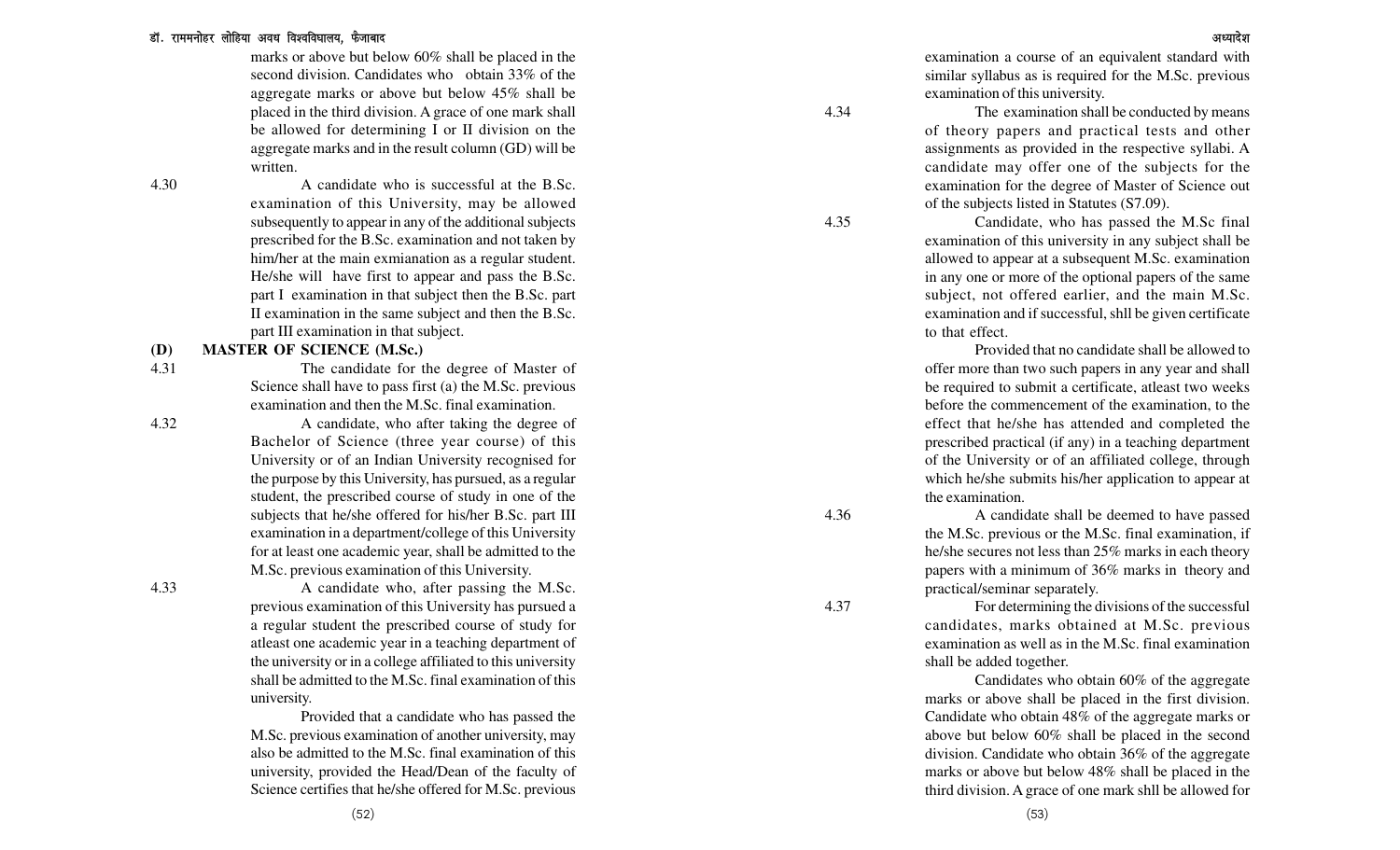#### डॉ. राममनोहर लोहिया अवध विश्वविघालय. फैजाबाद <del>कार कारकार कार्यकार कार्यकार कार्यकार कार्यकार कार्यकार अध्यादेश</del>

determining first and second division on the aggregate marks and in the result column (GD) will be written.

4.38 Candidates, who have pursued regular course of study or one academic year, but have failed to pass, or failed to appear at the examination may be permitted at the subsequent examination as Ex-students without attending regular classes provided they complete all the practicals and other assignments as required from the same college or university department as the case may be.

4.39 The ordinances for the award of degree of B.L.I.S. and M.L.I.S. shall be that for B.Sc. except that these courses are of one year each instead of three years.

#### **[E(1)] : BACHELOR OF COMMERCE**

4.40 A candidate for the award of the degree of Bachelor of Commerce shall have to pass three examinations : the B.Com. part I, the B.Com part II and finally the B.Com. part III examination.

> A candidate who, after passing (i) the Intermediate examination in commerce of the Board of High School and Intermediate Education, Uttar Pradesh, or (ii) Any other examination recognised by this university as equivalent there to, has pursued the prescribed course of study for atleast one academic year, as a regular student in a college affiliated to this University or has prepared privately while residing within the territorial jurisdiction of this university, shall be eligible to appear at the B.Com part II examination of this university.

4.41 A candidate who passed either the B. Com part I or B.Com. II examination of any other university may also be admitted to B.Com. part II or B.Com part III respectively on the permission of the Dean of the Faculty of Commerce both as a regular student or as a private candidate provided he/she offered at the B.Com. part I (for admission in B.Com. part II) and at B.Com. part II (for admission in B.Com part III) examination, a course of an equivalent standard with identical syllabus as is required for B.Com part I and B.Com part II

examination of this University.

4.42 A candidate who has passed the B.Com. part III examination of this University shall be allowed to appear at a subsequent examination in any one of the subjects/groups prescribed for the B.Com. examination, but not already offered by him/her at the main examination earlier.

4.43 (a) Every candidate for the B.Com. part I and the B.Com. part II examination shall be required to offer papers as prescribed for each examination. Candidate shall be required to secure 33% marks in each of the groups (each group, comprising two papers, being taken as one unit for the purpose) in all the examination separately.

- 4.43 (b) In any part of examination,
	- (i) a candidate securing marks below 33% of the aggregate marks shall be declared fail.
	- (ii) A candidate secures atleast 33% marks of the aggregate but does not obtain 33% marks in more than one groups/subjects shall be declared fail.
	- (iii) A candidate secures 33% marks of the aggregate and clears two groups/subjects obtaining minimum pass marks (i.e. 33%) or more, he/she shall be declared pass, if obtains atleast 25% marks in the remaining third group/ subject. This rule is applicable only in B.Com. part I and B. Com part II and also that too in theory papers only.
	- (iv) In B.Com. part III examination, if a candidate obtatins atleast 33% marks but fails in one group/subject lacks in by maximum three marks, he/she is liable to get one grace mark for each ten excess marks over the 33% of aggregate. But maximum grace marks shall be three and that too awarded only in one subject.

4.44 In determining the divisions of the successful candidates, marks obtained by them in B.Com. part I, B.Com. part II and in the B.Com. part III examination shall be added together. Candidates who obtain 60%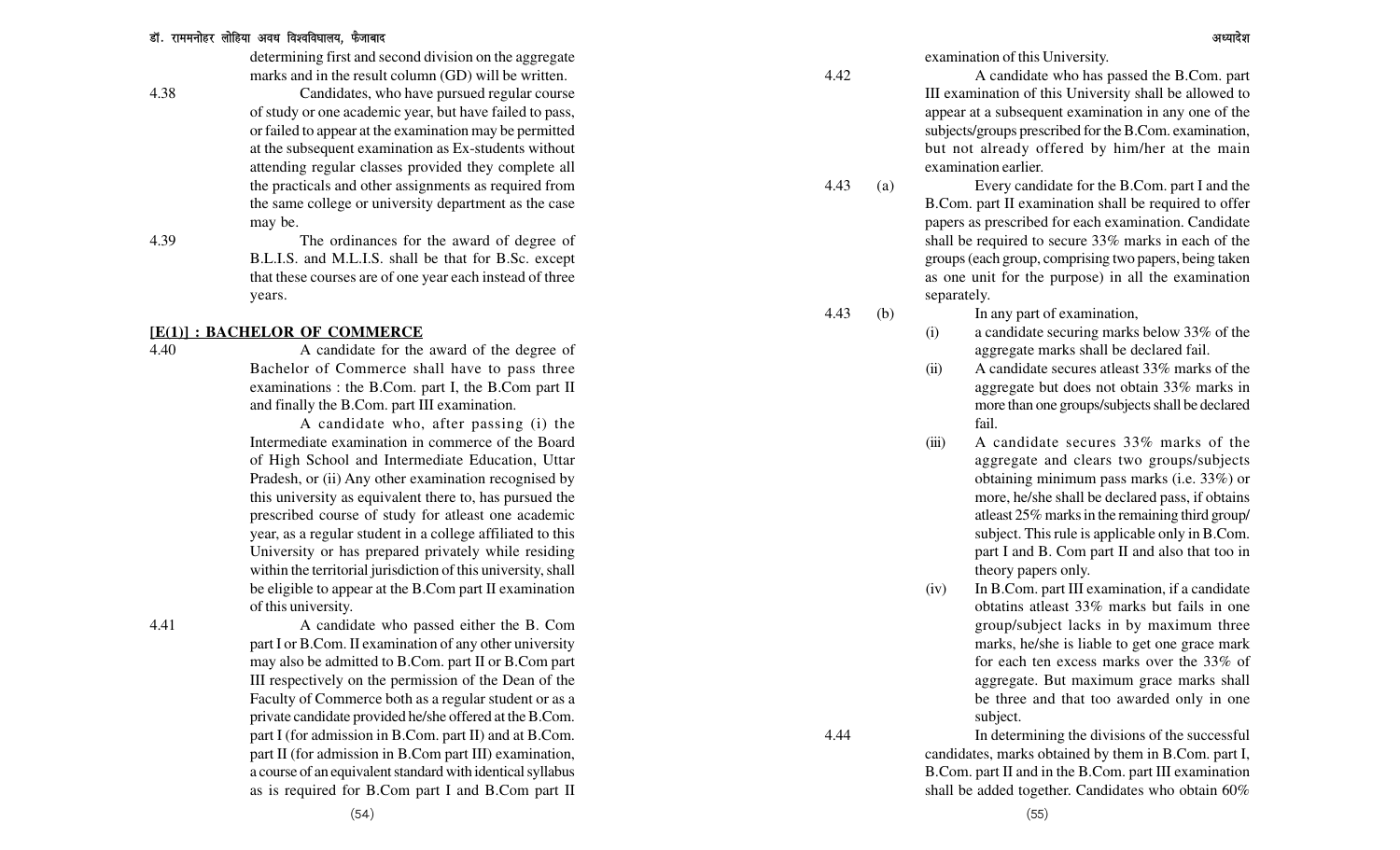of aggregate marks or above shall be placed in the first division. Candidates who obtain 45% of aggregate marks or above but less than 60% shall be placed in the second division. Candidate who obtain 33% of the aggregate marks or above but below 45% shall be placed in the third division.

4.45 A candidate who has pursued a regular course of study for one academic year, but has failed to pass the examination will be permitted to appear at the subsequent examinations as ex-student without attending regular classes provided he/she completes all the required assignments from the same college.

#### **E (II) : BACHELOR OF BUS. ADMN. , BACHELOR OF TOURISM ADMN. AND B.C.A.**

4.46 The examination in each paper shall consist of the following :

| (i)   | Theory examination           | 70 marks  |
|-------|------------------------------|-----------|
| (ii)  | Internal examination         | 30 marks  |
| (iii) | Viva-voce (in second, fourth |           |
|       | $&$ sixth semester)          | 100 marks |
| (iv)  | In Computer subject-Theory   | 50 marks  |
|       | Practical                    | 50 marks  |

- (v) Viva-voce & Computer Practical examination
- (vi) A candidate shall be required to secure not less than 50% marks in aggregate and not less than 36% marks in each paper in order to pass the examination.
- (vii) All candidates who appeared in the first semester examination will be promoted to second semester and such candidates who could not obtain the pass marks in any paper or in aggregate will be required to reappear in such papers alongwith concerned semester examination. The same condition will apply for third semester and fourth semester.
- (viii) All the candidate who have appeared in the second semester examination will be promoted to third semester with the condition that they will be allowed a maximum of two back papers

of the first year. The same condition will apply for semester four and six.

- $(ix)$  The candidate who have secured less than 50% in aggregate and have cleared all the papers can select any two papers of the same semester for appearing to complete 50% in aggregate.
- (x) A candidate will be allowed to reappear in the remaining papers of the first semester examination and so on. While reappearing in the examination the candidate shall be exempted from reappearing in internal assessment/viva-voce/practical in which he/she has obtained at least pass marks.
- (xi) Pass marks of each paper will be the aggregate of theory and Sessional/practical.
- (xii) After passing all the semesters, the candidate will be awarded the division as applicable to any Bachelor degree.
- (xiii) A candidate must pass all the semesters examination for the concerned course within the duration of the course plus two years i.e. five years from the date of his/her admission to the first semester of the course failing which he/she will be deemed to be unfit for concerned course.

#### **(F) MASTER OF COMMERCE (M.Com.)**

4.47 The examination for the degree of the Master of Commerce shall consist of two parts, (i) M.Com . previous and then (ii) M.Com. final examination. The examination shall be conducted by means of papers, synopsis, dissertation or viva as laid down in the respective syllabi.

4.48 A candidate, who after taking the degree of Bachelor of Commerce of this University or of an Indian University (recognised for the purpose by this University, has pursued the prescribed course of study either as a regular student in a College/Department or has prepared it privately while residing in the territorial jurisdiction of this University for at least one academic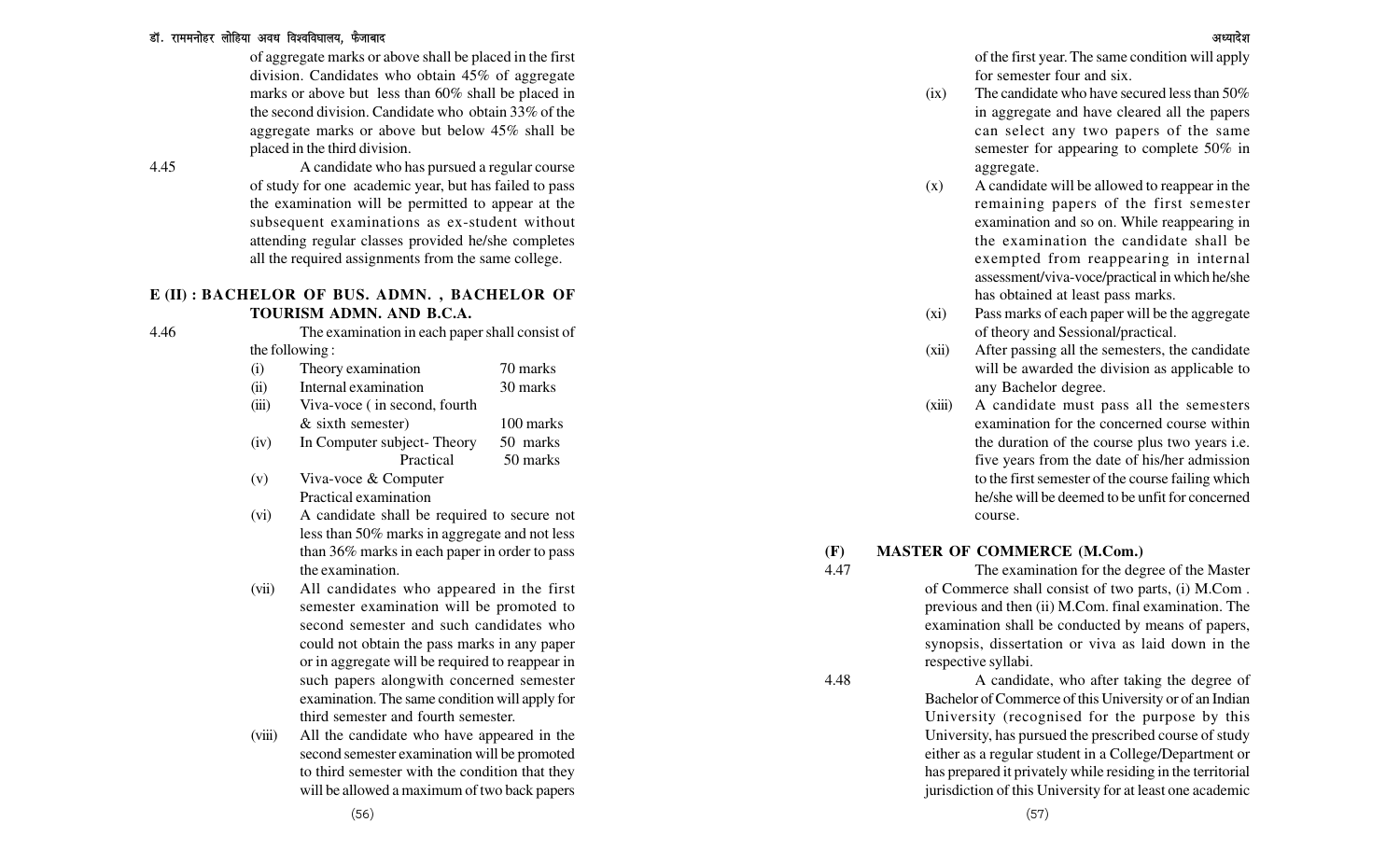year shall be admitted to M.Com previous examination of this university.

4.49 A candidate, who after passing the M.Com. previous examination of this university has pursued the prescribed course of study either as a regular student in a College/Department or has prepared it privately while residing within the territorial jurisdiction of this university, for at least one academic year shall be admitted to the M.Com final examination of this university.

4.50 A candidate, who has passed the M.Com. previous examination of another university may also be admitted with approval of the Dean of the Faculty of Commerce in the M.Com. final examination of this university, provided that he/she offered for the M.Com examination, a course of equivalent standard with identical syllabus as is required for the M.Com previous examination of this university.

4.51 A candidate, who has passed the M.Com. final examination of this university, may be permitted to appear upto two additional optional papers prescribed for the M.Com. final examination but not offered by him/her earlier at the main examination of the M.Com final.

4.52 A candidate shall be declared to have passed M.Com. previous or M.Com final examination if he/ she has secured at least 25% of the marks in each paper including viva alongwith an aggregate of 36% of the total allotted marks.

4.53 In determining the division of the successful candidates, who obtain 60% of the aggregate marks or above shall be placed in the first division. Candidates who obtain 48% of the aggregate marks or above but below 60% shall be placed in the second division. Candidates who obtain 36% of the aggregate marks or above but below 48% shall be placed in the third division.

> One grace mark shall be allowed for determining first or second division on the aggregate marks and in the result column (GD) will be written.

4.54 Candidates who have pursued regular course of study for one academic year, but have failed to pass,

or failed to appear at the examination, may be permitted to appear at the subsequent examination as Ex-Student without attending regular classes provided they complete all the prescribed assignments from the same college.

#### **(G) MASTER OF BUSINESS ADMINISTRATION**

- 4.55 (a) M.B.A. (Full Time) examination shall consist of four semesters viz, Semester I, II, III and IV while that for part time M.B.A. shall be six semesters, I, II, III, IV, V and VI.
	- (b) All the papers shall be compulsory in I & II semesters examination of full time M.B.A. course and in I, II, III, & IV semesters examination of part time M.B.A. course.

(c) In the last two semesters of either course there will be two or three compulsory papers and three elective papers (2major & 1 minor specialization) .

4.56 The examination in each paper shall consist of the following :

| $\rm(i)$ | Theory examination | 70 marks                    |  |
|----------|--------------------|-----------------------------|--|
| $\cdots$ | T. 14 .            | $\cap$ $\cap$ $\cap$ $\cap$ |  |

(iii) In some practical based papers : Theory 50 marks Practical 50 marks

(including internal assessment)

 $(iv)$ Viva-Voce and Job training assessment 100 marks.

4.57 (a) A Candidate shall be required to secure not less than 50% marks in aggregate and not less than 36% marks in each paper/practical/sessionals in order to pass the examination

- (b) Those candidates who have secured less than 50% in aggregate and have cleared all the papers can select any two papers of the same semester for appearing in consecutive semester to achieve 50% in aggregate.
- (c) All candidates who have appeared in the first semester examination will be promoted to second semester and such candidate who could not obtain the pass mark in any paper or in aggregate will be required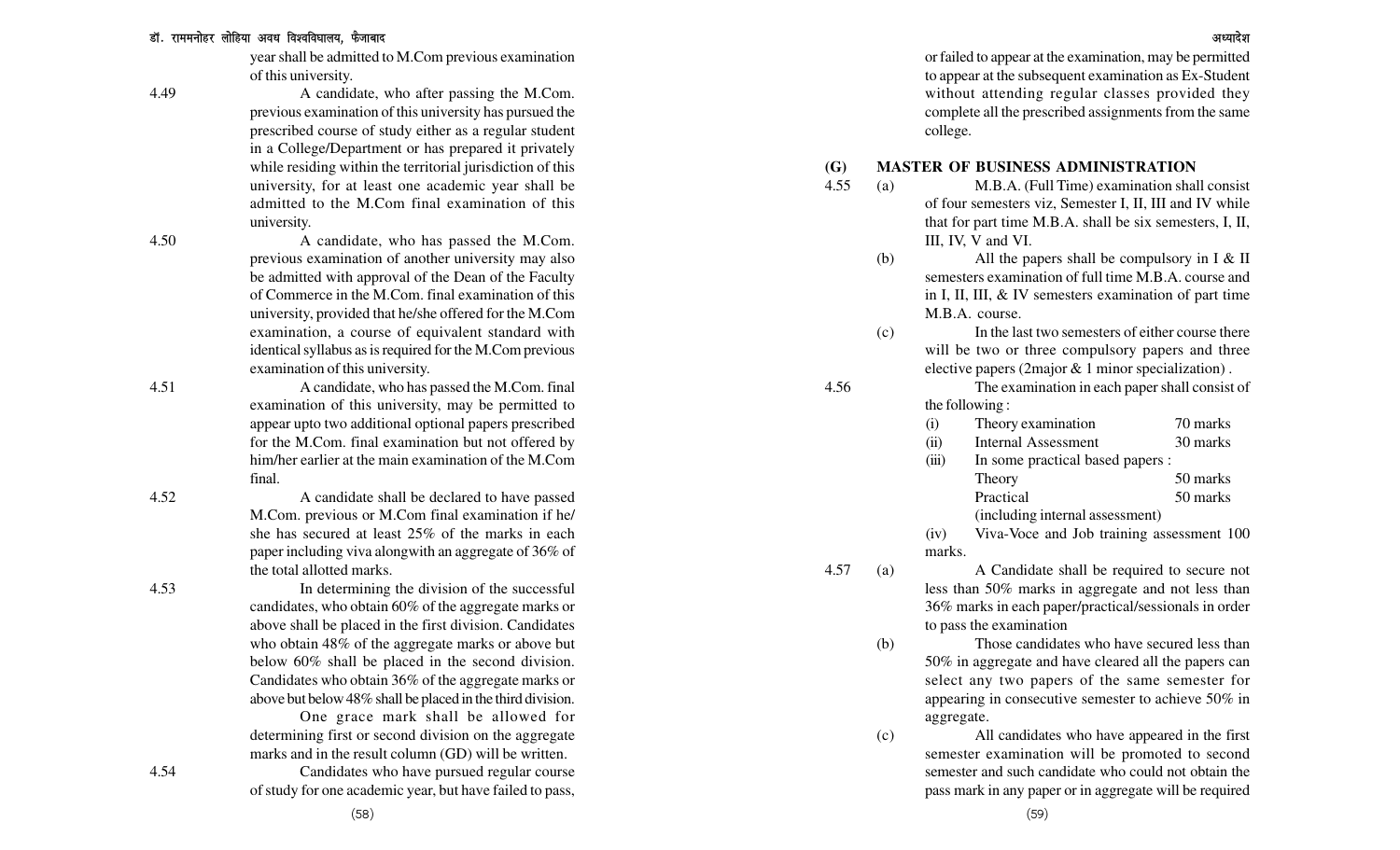to reappear in such papers (not more than two) alongwith third semester examination of consecutive year.

- (d) All the candidates who have appeared in second semester examination will be promoted to the third semester with the condition that they will be allowed a maximum of four back papers of first year (I & II semester both) which he/she will have to clear with III & IV semester examination.
- (e) While reappearing in the examination, the candidate shall be exempted from reappearing in seminar, project, training, practical and viva-voce, in which he/she has obtained atleast pass marks.
- (f) The internal assessment award of a candidate who fails in any semester examination shall carry forward to next examination.
- (g) A maximum of 10 marks grace may be provided in 4 papers/ practicals at the most for one year exam.
- (h) After passing all the semesters candidates will be awarded the division as under :

(i) Above  $60\%$  aggregate I<sup>st</sup> Division (ii) Below  $60\%$  but above  $50\%$  II<sup>nd</sup> Divsion

4.58 A candidate must pass all the semester examinations for the concerned course within the duration of the course plus two years, i.e. four years for full time and five years for part time M.B.A. from date of his/her admission to the first semester.

#### **(H) BACHELOR OF LAW (L.L.B.)**

4.59 A candidate for the award of the degree of Bachelor of law (LL.B.) shall have to pass (i) the LL.B. part I, (ii) the LL.B. part II and finally (iii) the LL.B. part III examinations. i.e. all six semesters.

4.60 A candidate, who holds a Bachelor's degree in any faculty from this university or from any other university of which the Bachelor's degree has been recognised by this university as equivalent to its own, has passed the prescribed course of study, as a regular student in a college affiliated to this university for one academic year shall be admitted to LL.B. part I (first semester) examination of this university.

4.61 A candidate, who has passed either the LL.B. part I or LL.B. part II examination with semester system of any other university, may also be admitted

(60)

as a regular student with the approval of the Dean of the faculty, to the LL.B. part II or LL.B. part III examination a course of an equivalent standard which identical syllabi as is required for the LL.B. part I or LL.B. part II examinations respectively of this university .

4.62 A candidate, who after having passed the LL.B. part I (First and Second semester both) examination of this university, has pursued the prescribed course of study, as a regular student in a college affiliated to this university for one academic year, shall be admitted to the LL.B. part II examination of this university.

4.63 A candidate, who after having passed the LL. B. part II (third and fourth semester) examination of this university has pursued the prescribed course of study, as a regular student in a college affiliated to this university for one academic year shall be admitted to the LL.B. part III examination of this university.

4.64 A candidate for the LL.B. part I or LL.B.part II or LL.B. part III examination shall be required to secure 36% marks in each prescribed paper, with 45% marks in the aggregate.

4.65 (a) In determining the divisions, marks secured by the candidates in all the semesters of the LL.B.part I, II or III shall be added together and successful candidates shall be placed in two categories. Those who obtain, in the aggregate, 60% marks or above shall be placed in the first division and those who obtain 45% marks and above but below 60% in the aggregate shall be placed in the second division.

 4.65 (b) Specific provisions in respect to these examinations shall however be covered by the regulations.vide L.A.U/Shakis./3770/2002 dated 7 May 2003 & 2033/2003 dated 20 Oct. 2003

4.66 A candidate who has a regular course of study for one academic year but has failed to pass the examination may be permitted to appear at the subsequent examination as Ex-student without attending regular classes, provided he/she completes all assignments, as required from the same college.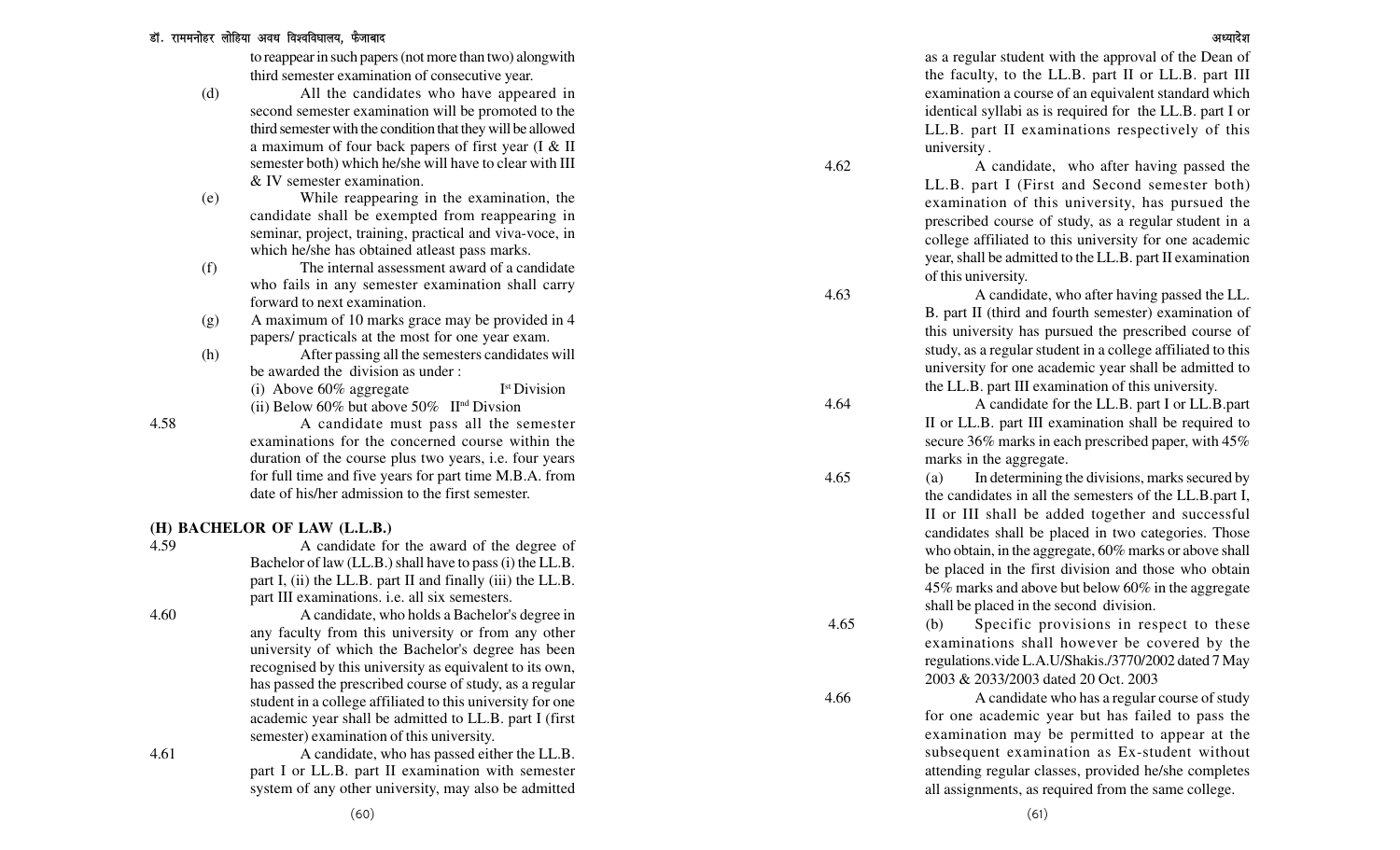- (a) The student who has appeared in first semester examination of LLB shall automatically be promoted to second semester of LL.B.
- (b) For getting promotion / admission to third semester examination, the student must have cleared / passed at least eight question papers out of 14 question papers of 1st and 2nd semester getting 50% marks in each paper.
- (c) For getting promotion/admission to fifth semester examination, the student must have passed all fourteen papers of boath semester of first year and at least eight question papers of third and fourth semesters (ie. of 2nd year)
- (d) For passing minimum pass marks for each Q. Paper is 36% while 45% is required in aggregate per year.
- (e) The students will be allowed to appear in back paper examination in only those papers in which he/she fails in the main semester examinations. Note : The ordinances may be supplemented or modified

by regulations termed by the university from time to time

#### **(I) BACHELOR OF EDUCATION (B.Ed.)**

4.67 A candidate, for the award of the degree of Bachelor of Education (B.Ed.) shall have to pass the examination conducted through theory papers, practical tests and assessment of sessional work as prescribed. 4.68 A candidate who holds a Bachelor degree of this University, or of any other University, whose Bachelor Degree has been recognised by this university as equivalent to its own, pursued the prescribed course of study as a regular student in an affiliated college of

4.69 The examination for Bachelor degree in Education (B.Ed.) shall comprise evaluation of theory papers and practical work i.e. teaching by each candidate in a recognised school at the sessional work as prescribed. Every candidate shall be required to pass in the theory and practical separately securing 25% marks in each paper with 36% marks in the aggregate

this University for one academic session, shall be admitted to the B.Ed. examination of this University.

in theory and 50% marks in practical, including sessional work.

4.70 Successful candidates shall be placed in three divisions, both in the Theory and in the Practical -cumsessional work. In the theory, candidate who secured 60% of the aggregate marks and above shall be placed in the first division, those who secure 48% of aggregate marks and above but below 60% shall be placed in second division and rest secure 30% of the aggregate marks and above but below 48% shall be placed in the third division.

4.71 In the practicals, including the sessional work, candidates who secure 75% of the aggregate marks or above shall be placed in the first division , those who secure 60% of the aggregate marks or above but below 75% shall be placed in the second division and all the rest, who secure 50% of the aggregate marks or above but below 60% shall be placed in the third division.

4.72 Candidates who have pursued regular course of study for one academic year, but have failed to pass, or failed to appear at the examination may be permitted to appear at the subsequent examination as Ex-Student provided he/she completes all the practical work and other assignments, as required, from the same college.

#### **(J) MASTER OF EDUCATION (M.Ed.)**

4.73 A candidate who, after holding a Bachelor degree has passed the B.Ed. examination of this university or L.T.ro B.Ed. examination or any other examination recognised by this university as equivalent to its B.Ed. examination, and has pursued the prescribed course of study in a college affiliated to this university as a regular student for atleast one academic year, shall be eligible to appear at M.Ed. examination of this university.

4.74 Examination for the degree of Master of Education (M.Ed.) shall be conducted through compulsory and optional papers as a part of theory examination, and a dissertation and viva-voce test as a part of practical examination.

4.75 They shall be required to secure 36% marks in the aggregate with atleast 25% marks in each paper. In desertion and viva-voce test (including the sessional

(63)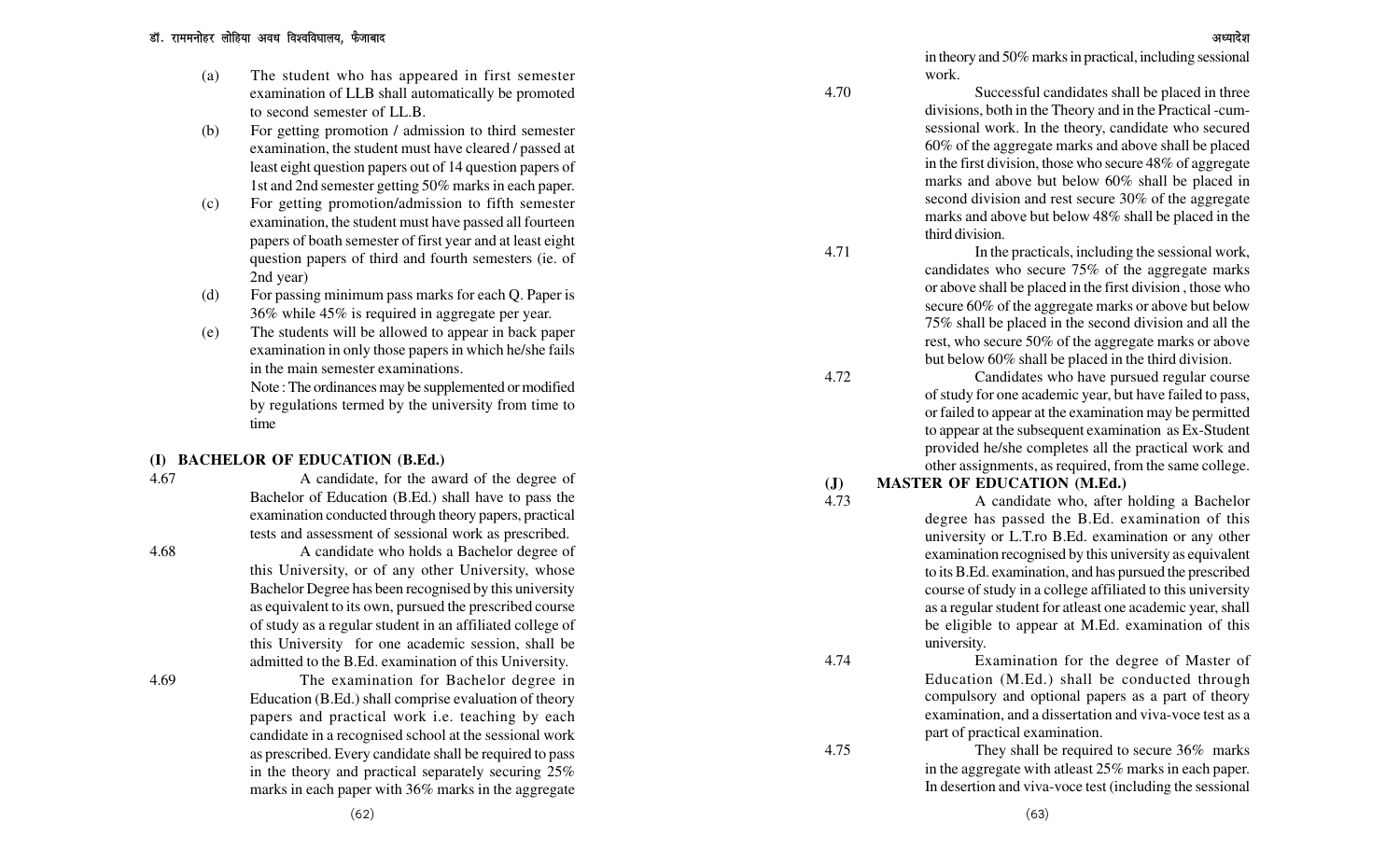#### डॉ. राममनोहर लोहिया अवध विश्वविघालय. फैजाबाद <del>कार कारकार कार्यकार कार्यकार कार्यकार कार्यकार कार्यकार अध्यादेश</del>

work), candidate shall be required to secure at least 36% marks in each, divisions shall be assigned to the candidate on this basis of the marks secured by them in theory, dissertation, viva-voce test and the sessional work taken together. Candidates who secure 60% of the aggregate marks or above shall be placed in the First Division, candidates who secure 48% of the aggregate marks or above but below 60% shall be placed in the Second Division. Candidates who secure 36% of the aggregate marks or above but below 48% shall be placed in the Third Division.

4.76 A candidate who has pursued a regular course of study for one academic year but has failed to pass or failed to appear at the examination may be allowed to appear at the subsequent examination as Ex-Student provided he/she has completed all the practical work and other assignments, as prescribed, from the same college.

#### **(K) IMPROVEMENT OF DIVISION**

4.77 The candidates of this University who have obtained second or third class in their P.G. examination and desire to appear at the above examination for the same subject / subjects for improving their division without attending a regular course of study in the teaching departments of the university or in an affiliated college of the university be allowed to appear at aforesaid examination as private candidates, subject to the following canditions :

4.78 The above facility shall be available in only those subject/subjects in which, there is no practical examination.

4.79 There shall be only two divisions for such candidates i.e. I and II divisions. Examinees who are successful in the final year examination and have obtained 60% marks or more of the aggregate of the marks in the previous and final of the examinations, taken together shall be placed in the first division and examinees, who are successful in the final year examination and have obtained less than 60% marks but not less than 48% of marks in the previous and the final examination, taken together shall be placed in the second division.

improve their division shall not be declared and the subsequent degree shall not be awarded to them and the original result will remain as it was.

4.81 The candidates will have to surrender their already awarded degree before, the other degree, in which they improved their division, is awarded to them.

4.82 They shall not be entitled to find a place in the merit list of the subject concerned of the University.

They shall be permitted to improve their division within four years from the year they had passed the original examination.

They shall be given only one chance to improve their division.

4.83 Candidate shall have to pass the previous and final examination separately in two consecutive years.

The candidate shall be required to pay the same fee as is chargeable from ex-students.

4.84 The candidates shall be required to intimate to the University the time account i.e. the detail of the period, spent by them after obtaining the Master's degree, before their request is considered for granting permission to appear as a private candidate to improve their division.

these ordinances.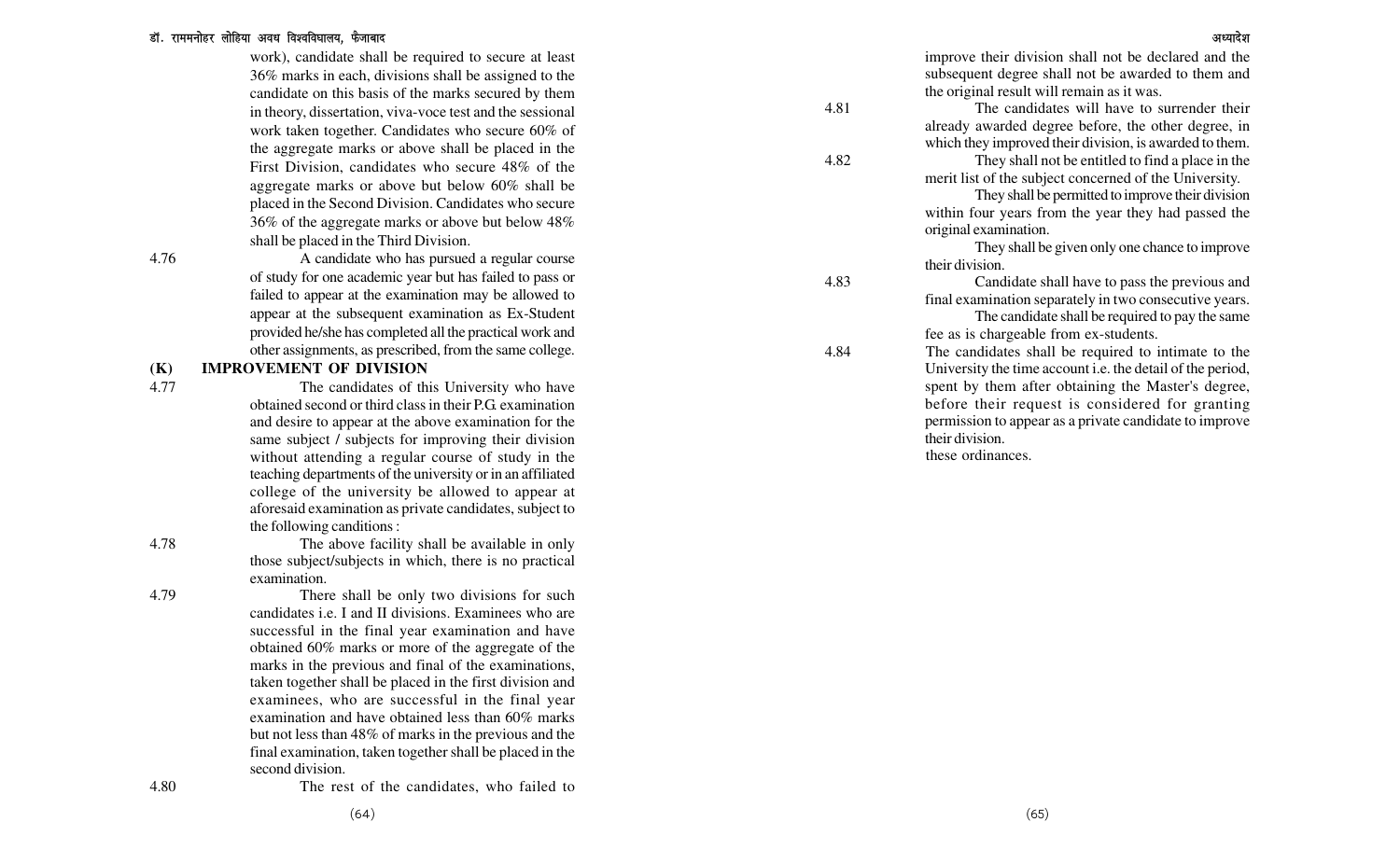Act. / S. 51 (2) / D

#### **CHAPTER -V AWARD OF SCHOLARSHIP, BURSARIES, AND OTHER FINANCIAL ASSISTANCE 5.0A STUDENTS WELFARE BOARD (A49: S 9.01,02)**

The Student Welfare Board (SWB) shall be constituted by the Vice Chancellor every year and its constitution will be below: (1) Dean Students Welfare (DSW) - convener (2) Senior most Warden of Hostel (s) (3) Two teachers from different faculties (4) One PG student from UTD securing highest marks in his/her previous examination. (5) All Asstt. Dean Student Welfare (ADSWs) (6) Proctor (7) Secretary, games and Sports. (8) Chief Medical Officer of University, if any (9) Finance Officer (10) Registrar One of the ADSWs nominated by DSW shall act as secretary of SWB. The Board will act to cooperate DSW in all work related with general welfare of students. DSW and ADSW shall be appointed as per University. Statute (2.12-.2.19) 5.01B Appointment of ADSWs shall be made by V.C. on recommendation of DSW for one year only. **Ordinances for the award of Scholarship, Bursaries, Sizership and other financial assistance in the University and the college affiliated to this University.** 5.1 These Ordinances shll regulate the award of Scholarship, Bursaries, Sizerships and other financial Assistance to the students of the teaching departments of the University or of a college affiliated to this University. 5.2 Within the limits of its financial resources the

university shall award Scholarships. Bursaries, Sizerships and other assistance to the meritorions, needy and deserving students of the teaching departments of the University or of colleges in the manner provided in these ordinances.

5.3 Same as otherwise provided only act, statutes or ordinances or in the rules of the sanctioning authority (U.G.C., Central or State Govt. or any other agency) all financial assistance to students including scholarships, Bursaries and Sizership will be sanctioned and administered by the Dean of the Students Welfare with the approval of a committee of which the Vice-Chancellor shall be the chairman, the Dean of the faculties shall be the members and the Dean of the students welfare shall be the Secretary.

> Provided that the Vice-Chancellor may nominate three other members other than the Deans in this committee.

> Provided further that the Research Scholarships awarded under various research projects shall be excluded from the administrative control of the Dean of the students welfare but all such appointments shall have to be notified by the supervisor and the Head the Department to the Dean of the student welfare within a month of such appointment.

> Provided further that scholarships and financial assistance directly sanctioned in favour of specific individual by the sanctioning authority but disbursed through the university shall also be administered by the Dean of the Student Welfare.

> Provided also that the disbursement and detailed book keeping shall be done by the Account Section of the University.

5.4 (a) No financial assistance shall be granted to any student who has been convicted by a competent court of law or who has been found guilty of indiscipline or misconduct in the university or in a college affiliated to this university. The University shall have the right to terminate the grant of any financial assistance at any time if it has been granted to a convicted person or to a student found guilty of indiscipline or misconduct and may also enforce recovery of the aid already paid to him.

 (b) All scholarships, Bursaries, Sizerships and other financial assistance are granted subject to the condition that the recipient continues to the regular and diligent in his/her studies and maintains satisfactory progress

(66)

(67)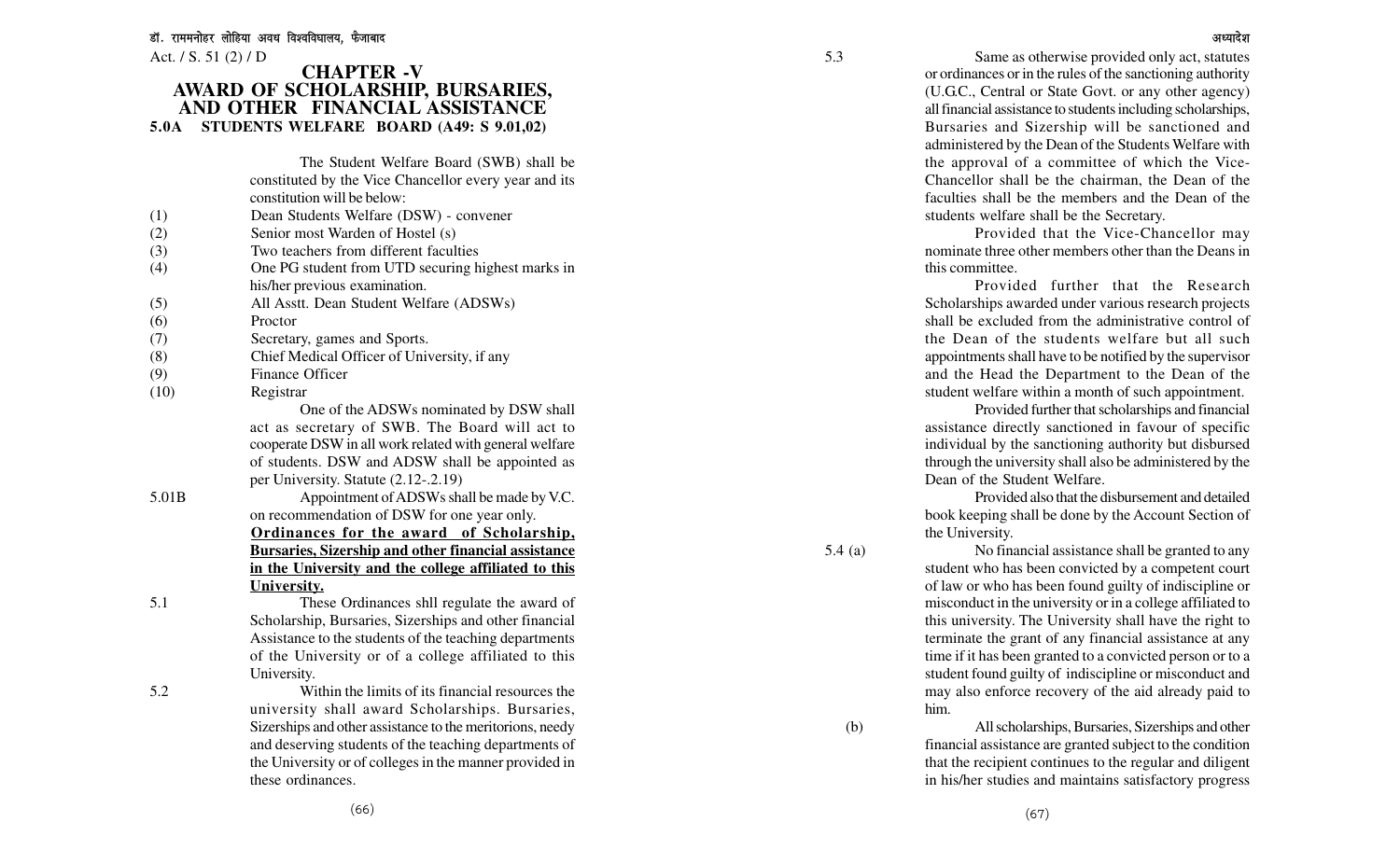#### डॉ. राममनोहर लोहिया अवध विश्वविघालय. फैजाबाद

and also continues to be of a good conduct and character. The disbursing authority before making the payment or at adjustment shall require a positive certificate to this effect from the Dean of the Faculty / Head of department/Principal of the college.

#### **5.5 EXPLANATION**

(1) A student shall be deemed to be regular and diligent in his/her studies if he/she attended requisite percentage of classes, tutorials and practicals as provided in the Ordinances regulating the appearance at an University examination by regular and bonafied students.

> Provided that the Vice-chancellor may condone the shortage of attendance upto 15% if the student has fallen short of attendance due to illness or participation in extra curricular activities or for any justifiable reasons.

(2) Student shall be deemed to be of good conduct if he/she has not been convicted by a court of law or if he/she has not been punished by a competent authority in the University or the College as the case may be and no complaint against him/her is pending for disposal before a competent authority of the University or the college as the case may be.

> Provided that the committee referred to in clause 5.3 above may allow disbursement of financial assessment to a student who has been punished by warning or has been fined by an amount less than Rs. 50/- on the student showing repentance and the Committee feeling satisfied with the same.

(5) Out of the total strength of each class of a teaching department of the University or of a college affiliated to this University 10% students shall be awarded full sizership and 15% student shall be awarded half sizership.

Provided that a full sizership may be converted into half sizership but half sizership cannot be converted into one full sizership.

(6) Subject to guideline laid down by the Committee referred to in clause 5.3 sizerships shall be awarded to poor and meritorious students on the recommendation of the Sizership Screening Committee for the College/Department/Faculty concerned

appointed by the Principal/Head of the Department/ Dean/Faculty concerned.

Provided that no sizership shall be granted to any student who or whose parent have an annual income exceeding an amount or posses land exceeding an area fixed by the Committee referred to in clause 5.3. Provided further that the Dean of the Students Welfare may in exceptional cases sanction full or half sizership not exceeding one percent of the total sizership to a candidate irrespective of his/her guardian's income if-

- (i) he/she happens to be a sportsman of exceptional merit who has distinguished atleast at the Inter- University or State Level during the course of his/her study in University or college or
- (ii) he/she happens to be a student who has distinguished himself in any extra or cocurricular activity or if he/she has shown exceptional merit in his/her studies.

(7) Sizership shall ordinarily be not granted to those who are getting any scholarship or financial assistance, exceeding Rs. 100/- per month.

> Provided that the above rule shall not apply to the Scholarship awarded to candidates belonging to a Scheduled Caste or Scheduled tribe or to dependents or freedom fighters or to recipients of National Scholarship.

(8) In the case of colleges affiliated to this University the Principal of the college concerned shall be responsible for complete administration of Sizerships,Students Aid Fund and such other financial asssistance as may be assigned to them.

> Provided that it shall be his/her duty to send a periodical report to the Dean of the Students Welfare in this regard giving full details of disbursement.

(9) Subject to be specific provisions laid down in these Ordinances, Scholarships, Bursaries and other financial assistance shall be disbursed in the teaching department of the University as well as in the colleges in accordance with the guidelines.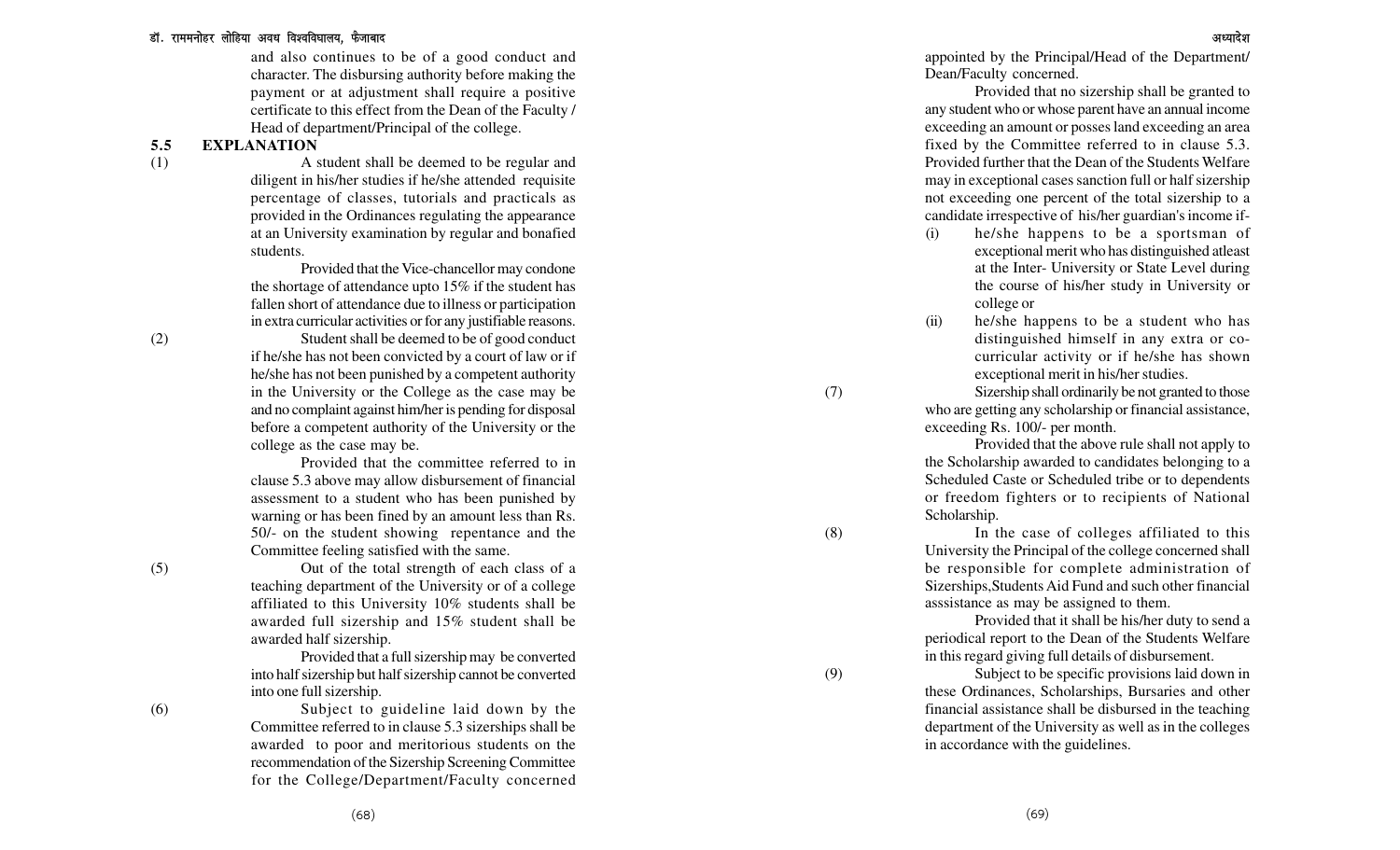## **CHAPTER - VI RESIDENCE**

**(Rules For Hostlers & Delegacy Students)**

6.1 Every student admitted to the University shall be assigned either to a hostel or to the delegacy as the case may be.

6.2 Each hostel will be under the direct management of a warden who will be responsible to the Vice-Chancellor. The Delegacy will be under the charge of the Chairman of the Delegacy. He will be responsible to the Vice-Chancellor. The Warden shall be assisted by a Superintendent or by Superintendents as the case may be.

6.3 Every student desirous of living in a hostel shall submit an application to this effect alongwith the admission form to the Dean of the Faculty or the Head of the Department concerned. All such applications will then be forwarded to the Warden of the hostel (s) who, subject to availability of accommodation in hostels, will examine the applications and accept or reject them. The criteria of selection for residence in a hostel shall be determined by the warden, under the guidance of Vice-Chancellor.

6.4 Students admitted to a hostel shall not reside elsewhere except with the prior permission of the warden.

6.5 Every student admitted to the hostel shall be allotted a room for the session which shall not be changed without permission of Warden.

6.6

Student of the First Year classes admitted to the hostel shall ordinarily be allowed to live in the hostel for the normal period of completion of their course unless for reasons which the Warden may specify they are disallowed to live in the hostel. Such candidates as want to continue in the hostel for the full duration of their course shall apply for reservation of accomodation for the next session in advance immediately before the closure of the University for the summer vacation, by paying the prescribed reservation fee to the Superintendent.

6.6 (A) Student may be allowed to reside in University hostels for one year more than the duration of his/her course of study.

6.6 (B) Resident(s) who fail or fails to appear twice in the same examination shall not be readmitted in any hostel.

6.7 All messes in the hostel shall be under the general control of the Superintendent/Warden.

6.8 Each resident student shall be responsible for the cleanliness and good order of his/her room. He/ she will be held responsible for any damage to the furniture or fittings in his/her room and in case of damage he/she will have to bear the cost of necessary repairs and other actions may be taken against him/her under the rules. If any student leaves the hostel and fails to handover in good order all room furniture and other materials issued to him/her,he/she will be liable to a fine of Rs. 500/- and will also have to pay for the damages done.

6.9 Residents shall be responsible for deliberately causing loss or damage to electrical, sanitary or other fittings in the hostel and the cost of replacement or repair of such loss or damage may be realised collectively from the students, if it is not possible, to fix its individual responsibility.

6.10 In case where room are found locked or left empty but the light switches are left open, a fine upto Rs. 50/- per day will be charged.

6.11 Use of electric fans may be permitted by the superintendent on payment of charges assessed by the warden.

6.12 Students found guilty of illegitimate use of electricity shall have to pay a fine in addition to the cost of repairs, and may by reported to higher authorities for further disciplinary action.

6.13 Residents shall invariably lock their rooms even during temporary absence. They are warned against the risk of keeping valuables of any description in their rooms. Any loss should be immediately reported to the Superintendent who will, if necessary, investigate the circumstances of the loss and will report the matter to

(70)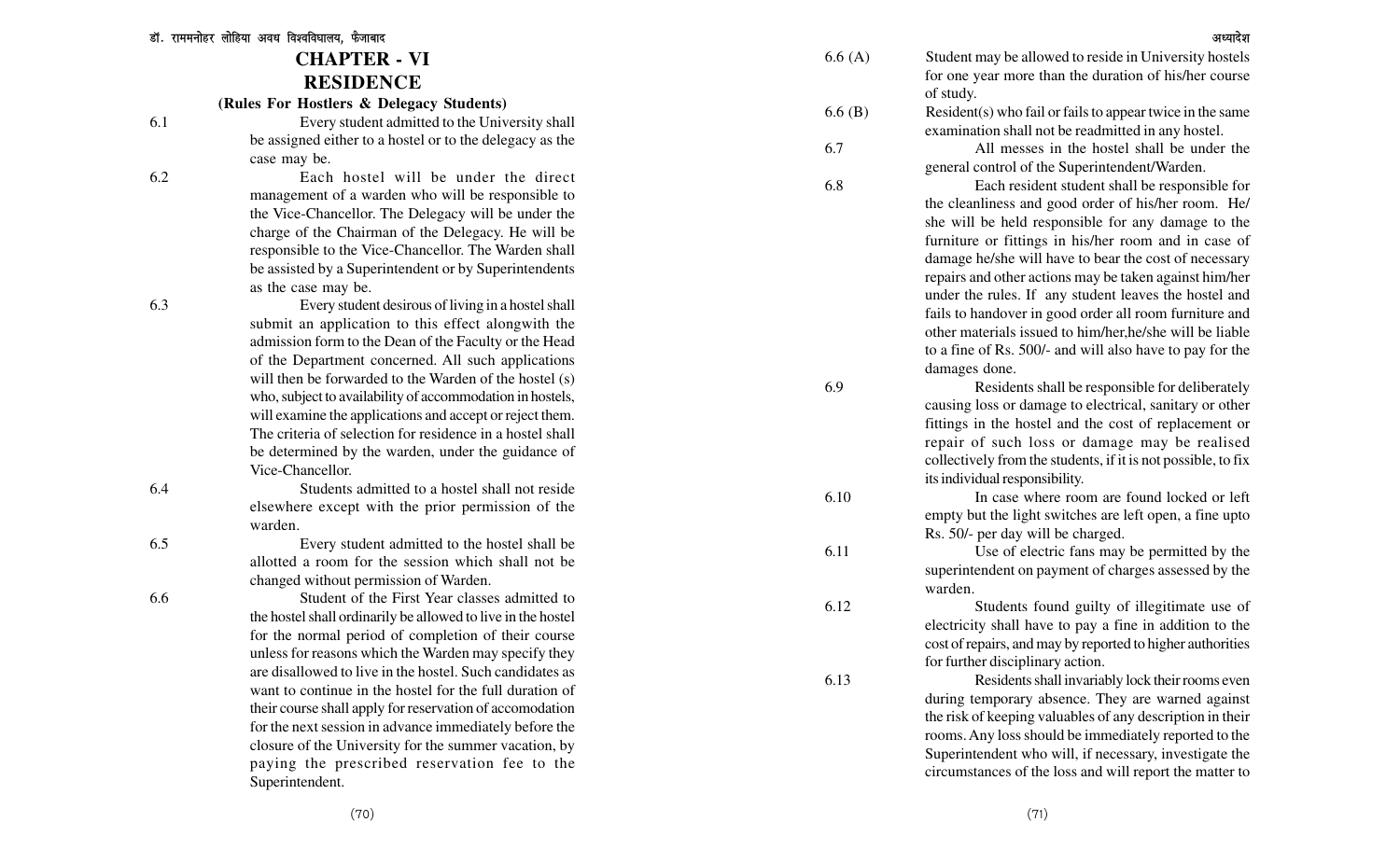the Warden. In no case, however will the hostel authorities be responsible for such loss.

6.14 All mess and private servants shall be under the control of the Superintendent/Warden who may punish them by a fine or otherwise, or require them to leave the hostel. 6.15 Residents are strictly forbidden to utilize hostel servants as private servants or to interface with or abuse them in any manner whatever. No excuse will be accepted for a breach of this rule. All complaints against hostel servants should be brought to the notice of the

Superintendent who will investigate the complaints and

will report to the Warden if in his opinion the offender deserves punishment.

6.16 No guest shall be allowed to stay in hostel for the night except in exceptional circumstances with the prior written permission of the Superintendent. The names of the students who have received such permission together with the amounts due from them on this accounts shall be reported to the Finance Officer of the University. No guest shall ordinarily reside in the hostel for more than one night.

the daily attendance of students which will be taken

from the hostel after roll-call shall obtain the written

leave may be fined. sum of Rs. 50/- per day by the

between 9 p.m. and 9.30 p.m.

permission of the Superintendent.

6.17 There shall be a register in each hostel to record

6.18 Any student desiring to absent him self /herself

6.19 A student who is absent from the hostel without

Warden on the report of the Superintendent. 6.20 The gates in the hostels shall be locked at 9.00 p.m. during winter and 10.00 p.m. during summer. 6.21 No resident shall leave station without informing the Superintendent. 6.22 The Superintendent shall be responsible for the discipline of the residents and shall supervise the

general cleanliness of the hostel. He shall ensure that hostel rules are observed and shall report to the Warden all matters affecting the discipline or welfare of the residents. He shall keep the hostel register and stockbook.

6.23 Any case of serious illness shall be at once reported to the Warden.

6.24 No meeting shall be held in the hostels without the permission of the Superintendent.

6.25 Any student found guilty of any misconduct or indiscipline is liable to summary expulsion from the hostel.

6.26 Except at the end of a session a resident must give at least 15 clear days notice of his intention to vacate his room and shall be deemed to be resident until this period expires.

6.27 A student who is resident for a part of any month shall be charged rent for the whole month.

6.28 The Warden shall have the power to fine a student upto the extent of Rs. 50/- or expel him / her from the hostel or both.

6.29 A student expelled from one hostel shall not be admitted in any other hostel.

6.30 There shall be a Committee of Warden and Superintendent with the senior most Warden as convenor to enforce discipline in the hostels and discuss other administrative matters.

6.31 A meeting of this Committee shall be held atleast once in three months or whenever necessary.

6.32 Any question not covered by these rules shall be decided by the Committee.

6.33 Every student admitted in a hostel shall have to pay the fees prescribed for the purpose from time to time.

6.34 Any student of the University who occupies any room singly or jointly without the permission of the Superintendent /Warden or continues to occupy it after he/she has been asked to vacate it by Superintendent/ Warden will, besides rendering himself liable to disciplinary action for misconduct, be liable to pay rent at the rate of Rs. 100/- (Rs. one hundred only) per day or part thereof.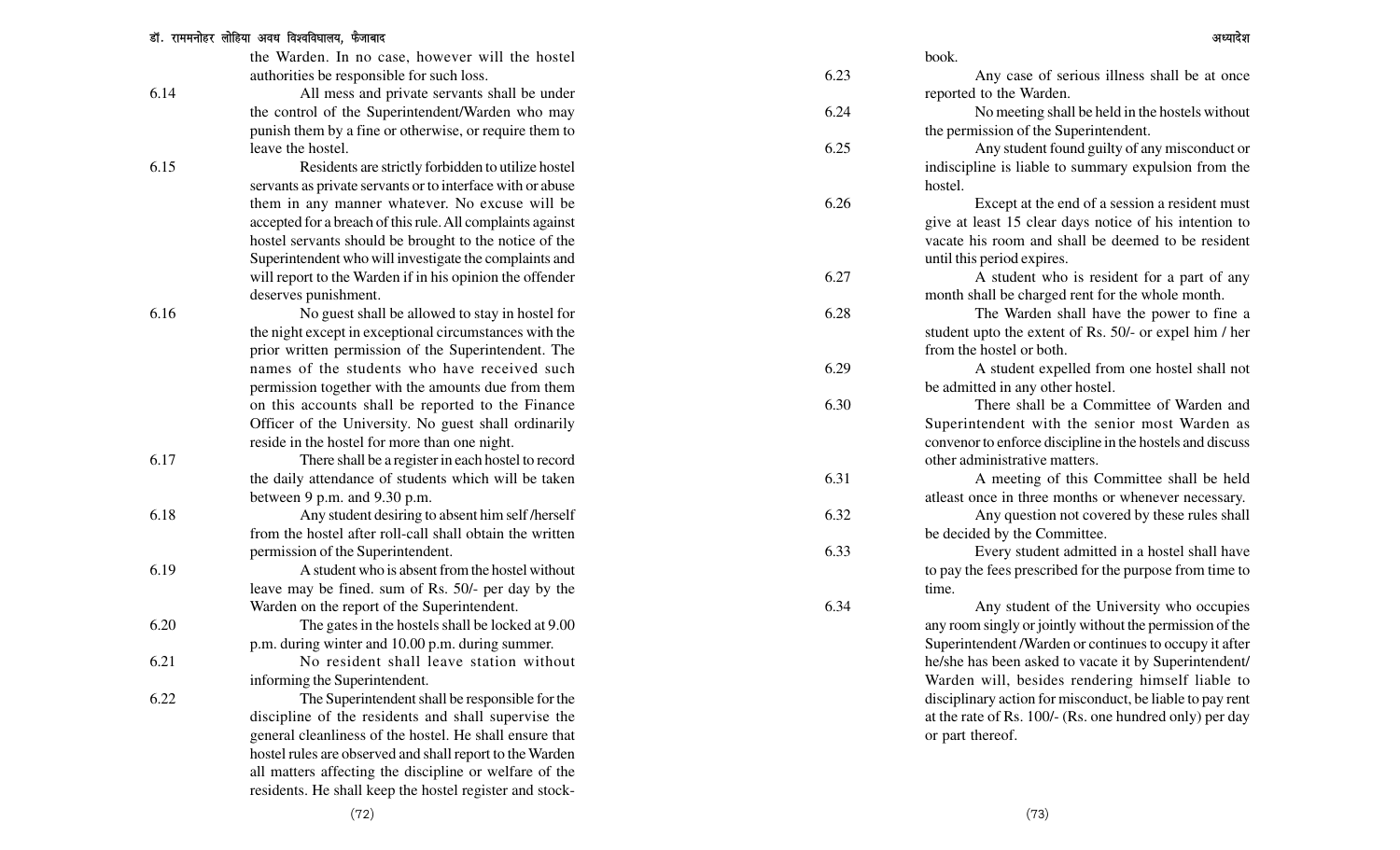#### **RULES FOR RESIDENT WOMEN STUDENTS**

- 6.35 No resident shall be absent from the hostel without the permission of the Superintendent/ Warden.
	- (1) Residents wishing to visit friends or relations even on holidays shall obtain the permission of the Warden.
	- (2) Residents wishing to absent from the hostel after 7 p.m. shall obtain permission from the Superintendent / Warden, shall sign a Register kept by the Superintendent/Warden stating where they will be going and shall be back in the hostel by the time mentioned in the permit.
	- (3) Residents may be allowed by the superintendent to go out in groups of three or more for shopping or any other purpose at the satisfaction of the Superintendent.
	- (4) Residents wishing to spend weekends out must have written permission from parents or guardians authorising the Warden to allow them to do so. The authorisation will be failed, and residents shall be allowed to go only to the houses of the people mentioned in the authorisation.
	- (5) Men visitors may ordinarily visit residents from 4.30 p.m. to 5.30 p.m. in winter and from 5.30 p.m. to 6.30 p.m. in summer, on Mondays and Saturdays only. Residents who wish to have such visitors must have written permission from the parents, which the Warden will file and these visitors will be allowed to call.

 $S$  51 (2) / f

## 6.36 **Residence of students in Lodges and Delegacies**

**-**

Students not residing with their parents or guardians may also reside in the Hostels, maintained by the University, Lodges, approved by the University or Delegacies, within a radius of five kilometers from the University. Conditions of residence of students in the Hostels, maintained by the University shall be those as laid down in the 'Regulations' from time to time. Students residing in the University Hostels shall be under the disciplinary control of the warden, superintendent

or the provost of the Hostel (s) who shall be appointed by the Executive Council on terms and conditions as laid down.

The Manager or secretary of a Lodge who desires to have his/her lodging placed upon the list of the approved lodgings, shall apply to the Vice-Chancellor with a copy of the rules of the lodging and also a plan of the building (s) and its grounds. The Vice- Chancellor after considering the report of the Inspectors appointed by him for the purpose, shall inform the Manager/Secretary whether his/her lodging can or cannot be placed upon the list of the approved lodging, and in the event of the applications being refused, shall communicate the reasons for refusal. No alteration in the rules shall be made without prior approval of the Vice-Chancellor. The Lodges approved for the residence of the University students, shall be open to the inspection by the Vice- Chancellor, and also to the inspection by persons deputed by him. An approved lodge shall be required to maintain and to produce for inspection, the Admission Register, Register of attendance and Conduct Register, whenever a demand is made by an authorised person, for the purpose. The Vice-Chancellor shall arrange for the inspection of each approved lodge in every three years, and the persons deputed for the purpose shall be supplied before hand all the necessary information regarding.

- the terms of recognition,

- the rules of the Lodge as amended upto date, and

- the names of the Managers/Secretaries of the Lodges.

6.37 The Vice- chancellor shall satisfy himself that an approved lodge is maintained in accordance with the conditions under which it received its approval. In case he is not satisfied, he may withdraw his approval or ask the Manager/Secretary to improve the condition to his satisfaction.

6.38 Students expelled or rusticated from the university or any of the colleges shall not be admitted to any approved lodge, during the period of their expulsion or rustication.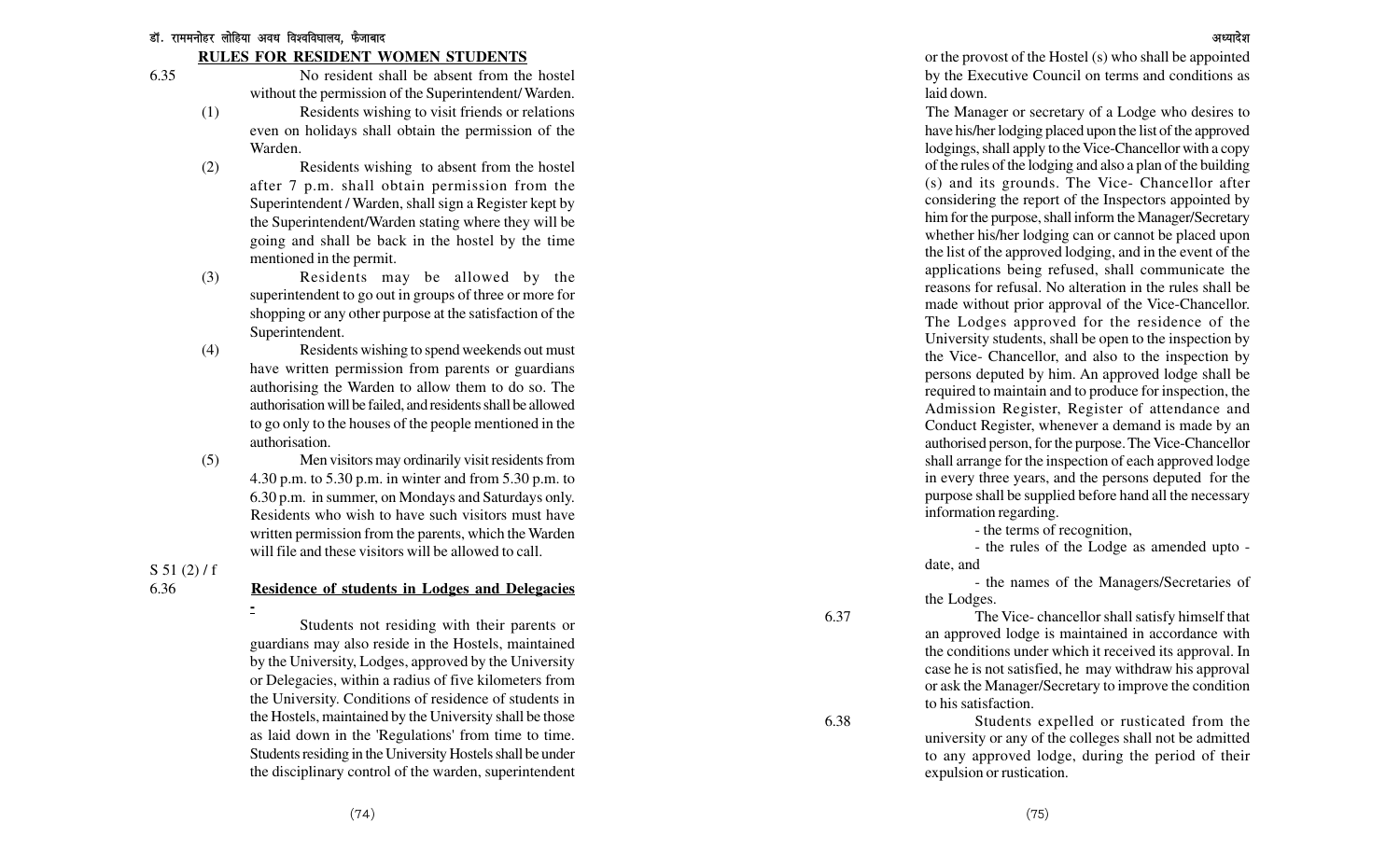Students of the university, who do no reside in the university hostel (s) or approved lodge (s) but reside within 5 km, of the university centre may opt to live under the control of delegacy.

6.39 The delegacy shall superwise and exercise control over the conduct of such students of the university who are placed under its charge It shall take measures for promoting their welfare and for that purpose-

- (i) maintain a record of such students, with their permanent address and the addresses at which they reside and also whether they reside with their parents/guardians or without them,
- (ii) provide the facilities of books and magazines,
- (iii) provide or arrange for facilities to such students for physical exercise in or outside the University campus and
- (iv) maintain a health service for such students The area within the radius of 5 km. in

which such students reside, may be divided in two zones, and in each Zone Delegacy Centre, with arrangements of light, reading, indoor/outdoor games etc. may be established. Every student opting for the Delegacy shall pay annual fee,as prescribed, to the Delegacy, alongwith his/her tuition fees at the time of his/her admission in each class.In case such a student leaves the University during the current session, he/ she not be entitled to the refund of the Delegacy Fees paid by him/her.

6.40 The Delegacy shall be composed of :-

- (i) A Chairman, nominated by the executive council from amongst senior teachers, other than Heads of Departments of the university on advise of Vice-Chancellor,
- (ii) A Secretary and a Treasurer, nominated by the Executive Council from amongst the teachers of University on the recommendation of Vice-Chancellor,
- (iii) Presidents of each Delegacy Centres, nominated by the Vice-Chancellor from amongst teachers of that locality if any or else on the consideration of his personal influence

in the locality.

to time.

(iv) Dean of the Students welfare Ex-officio.

- (v) Proctor Ex-officio.
- (vi) Medical Officer of the University Ex-officio and
- (vii) Secretary, Sports Council of the University. Provided that the term of office of the Chairman, Secretary, Treasurer and Presidents of centres shall be of three years and they shall draw honorarium as approved by the State Govt.from time

6.41 All the money realised as Delegacy fees shall be spent by the delegacy on such purposes as it thinks beneficial for the Delegacy students.The treasures of the Delegacy has to submit the accounts at the end of each Session to the Executive Council. The Delegacy shall also submit estimates of "Income and Expenditure" for the next financial year to enable the Executive Council to provide it with additional necessary funds.. The chairman of the delegacy shall call and preside over its meetings atleast once in every six months at regular intervals.

6.42 The decision of the Meeting shall be recorded and maintained by the Secretary and shall be submitted to the Vice-Chancellor for his information and for necessary action.

6.43 The Presidents of each Delegacy Centres shall be responsible for the maintenance of the centre and shall keep in close touch with each student of the centre and assist him/her in solving his/her problems in financial requirements.

(77)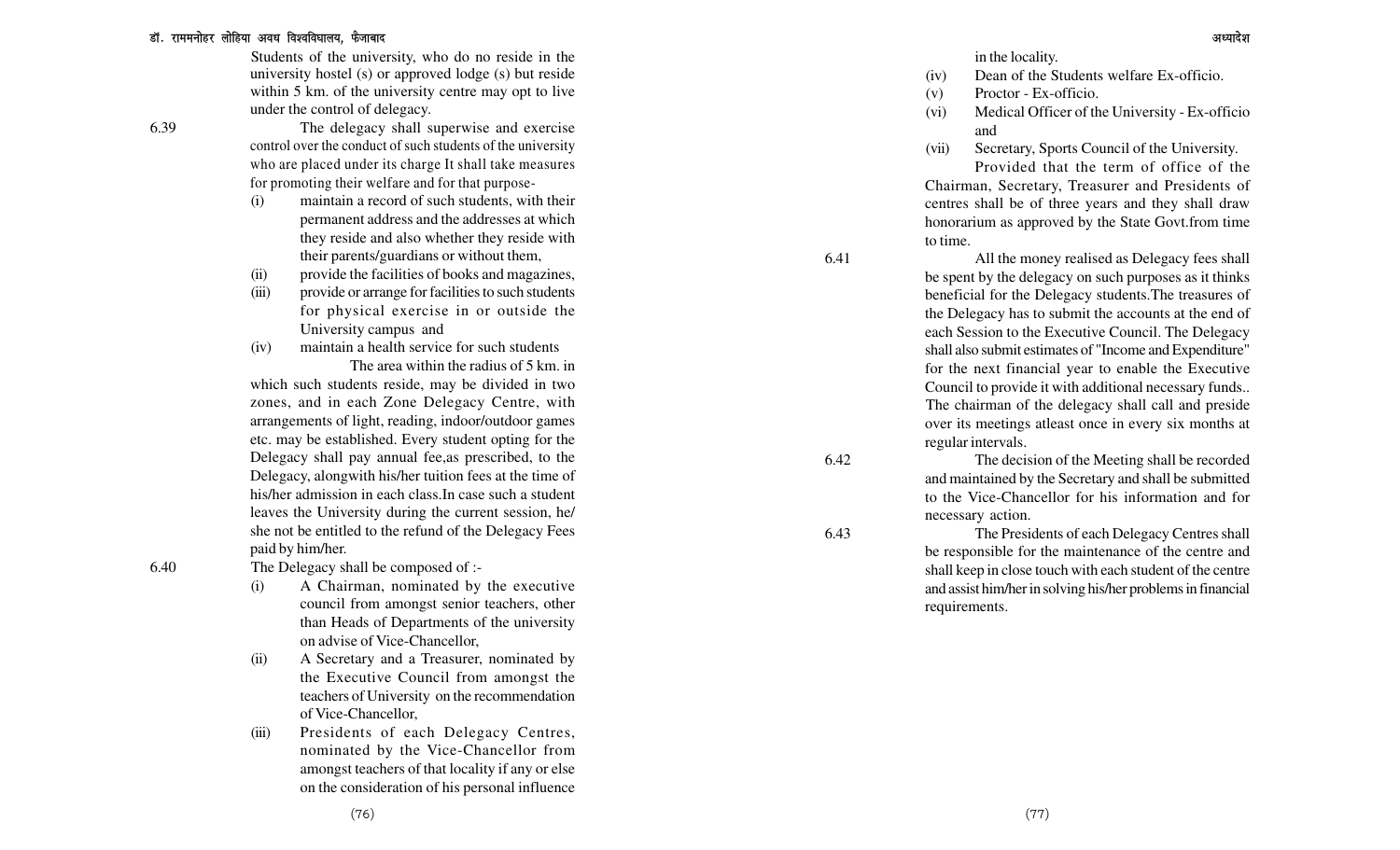# **CHAPTER - VII MAINTENANCE OF DISCIPLINE AMONG THE STUDENTS**

7.0 Discipline : A student will be admitted to a University teaching department or to a constituent or an affiliated college of this University after giving an undertaking that he/she shall be regular and diligent in his/her studies that he/she shall remain courteous, well behaved and rule abiding during his/her studies that he/she shall not give cause for any complaint against him/her in his/her dealings with the teaching and non-teaching staff of the University/college, and that he/she shall maintain the highest standard of discipline of a University or college student.

7.1 The Vice-Chancellor, who is responsible for the maintenance of discipline in the University, may delegate any of his responsibilities in this sphere to any of his officers or the staff of the University and may authorise them to deal with the offences by the University students in the classroom, departments, libraries, University offices, play-grounds, halls campus, railway and bus stations, picture houses, delegacy centres and all other places of public meetings and gatherings within the radius of 5 kms. of the University.

7.2 The authority to recommend a fine or suspension, or expulsion or rustication of a student for acts of indiscipline shall rest in the Proctorial Board of the University, and the final authority to expel or rusticate a student shall rest in the Vice-Chancellor. 7.3 The Proctorial Board of the University shall

comprise of Proctor and Assistant Proctors whose number shall be decided by the Executive Council on the recommendation of the Vice- Chancellor from time to time.

7.4 All the incidents of indiscipline of the students shall be reported by teachers in the case of class-rooms, Heads of Departments in the case of Departments or its corridors, librarian in the case of library or its verandahs, Registrar in the case of Administrative offices or its adjoining campus, wardens in the case of hostels and sports Incharges in case of playgrounds to the Proctorial Board.

Provided that the Board may take cognizance of any report made by its members or of any person or authority or other than from the University. Not with standing the provisions in the ordinances laid down elsewhere, the Proctorial board, after examining the merit and seriousness of the cases, may inflict one or more punishment (s) as detailed below :

- (1) Imposition of fine upto Rs. 1000.00
- (2) Suspension from attending the University/college.
- (3) Reduction on the total marks secured by the student concerned.
- (4) Recommend the Vice-Chancellor to increase the amount of imposed fine,
- (5) Recommend the Vice- Chancellor to expel the student from the University.
- (6) Recommend theVice- Chancellor to rusticate the student, to take such other steps as or conductive to the maintenance of discipline in the University.

Provided that before inflicting any of these punishments, an opportunity of personal hearing shall be given to the student concerned.

No student who has been expelled shall be admitted to any Department/Institute or College affiliated to this University without the permission of the Vice-Chancellor and no student who has been rusticated shall be admitted to any Institute, College or University of the State within the period of his/her rustication.

7.5 All cases of rustication shall be reported to the Executive Council for confirmation. If the order of rustication is not confirmed by the executive council the student who has been rusticated shall be allowed to take admission in any University / College other than this University .Breach of the University, at the time of examination shall be dealt under the provisions of the relevant ordinances related to conduct of Examinations.

7.6 The decision to suspend, expell or rusticate a student shall invariably be accompanied by the duration/ period for which the punishment has been related to. If the proctorial board realises that an act of indiscipline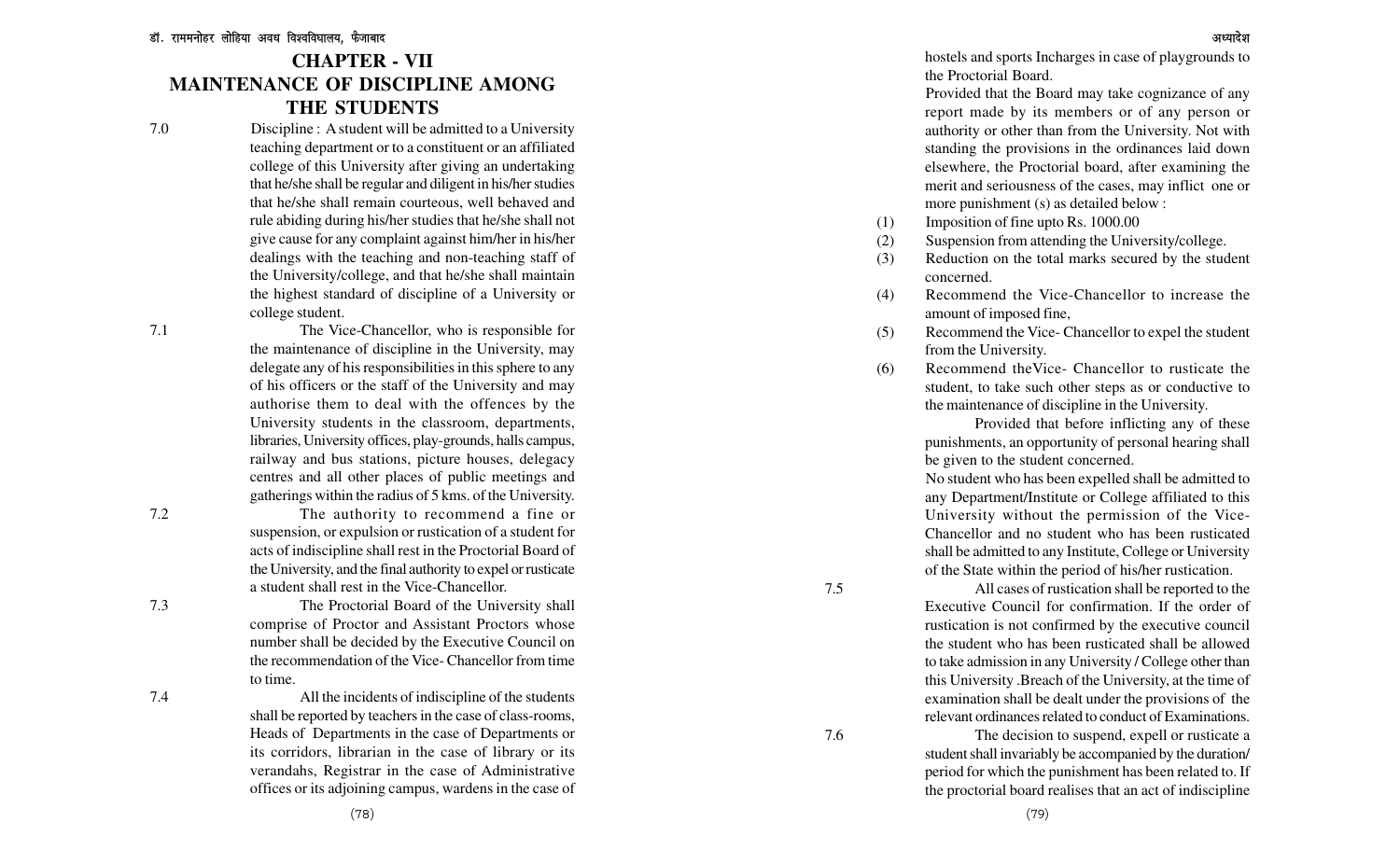by a student among an offence under the Indian Penal Code, it may take decision to report the matter to civil authorities.

7.7 Explanation (as an Addendum):

- (1) More than one punishment may be imposed on a student simultaneously or a milder punishment initially imposed may be subsequently converted into a more severe punishment.
- (2) Both the punishments of expulsion and rustication may be imposed at any time during the session but they must not be for a period less than the end of the academic session. The punishment of rustication shall be circulated to all the colleges affiliated to this university established by law in India and to the Inter - University Board . It shall entail forfeiture of all rights and benefits of the studentship and shall disentitle the student during the period a punishment from appearing at any examination of the University and from taking admission to any course either to a teaching department of the University or to a constituent college or to a college affiliated to this University. It may also involve refusal of admission by other Universities of Educational Institutions. The punishment of expulsion shall also entail the forfeiture of all rights and benefits of the studentship but an expelled student may be admitted during the pendency of the expulsion order to a college affiliated to this University, if the Head of Institution expelling the student, the Head of the Institution in which he is seeking admission and the Vice-Chancellor agree to the same. An expelled student may also be allowed to appear at any University examination if the expulsion order is issued after more than half of the academic session is over and he/she otherwise fulfills all the conditions of eligitonvity of appearing aat the examination including the attendance. The order of expulsion shall be circulated to all the colleges affiliated to this University.

(3) In case of college students all the punishments enumerated in the preceding clause shall be imposed by the Principal.

Providing that the order of expulsion shall have to be intimated to the University and the order of rustication shall require prior approval of the Vice-chancellor.

Provided further that the withdrawl of such financial or other benefits as are given to a college student by the University shall be given only after consulting the body, authority or officer by whose order effect to the benefit has been initially conderred.

Provided also that in case of student of a college affiliated to this University or of a constituent college misconduct himself/herself in the University premises or misbehaves with a University Officer, teacher or employee, it shall be lawful for the Vice-Chancellor to punish him/her by rustication or to direct the Principal of the college to expel him/her or to order withdrawl of such financial or other benefits as have been accorded him/her by the University or to fine him/her or to order him /her for a specified period from future admission in a University teaching department or a constitunent or affiliated college of this University.

(4) In case a student of University teaching department misconducts himself/herself of is found guilty of persistent idleness the different punishments enumerated in the clause 7.4 may be imposed as under

.

(a) The punishment of warning may be administered in case of minor indiscipline and to such students as have misconducted themselves for the first time. The punishment can be administered by the Vice-Chancellor, the Pro-Vice- Chancellor, the Deans of the Faculties, the Dean of the Student Welfare, the Proctor, the Head of the Departments, the Wardens, the Vice Chairman of Delegacy and the President Sports Council. All warnings administered to students shall be communicated to the Proctor's office and shall form part of its records.

- (b) (i) It shall be competent for the Vice-Chancellor to fine a student by any sum not exceeding Rs. 1000.00
	- (ii) It shall be competent for the Pro-Vice-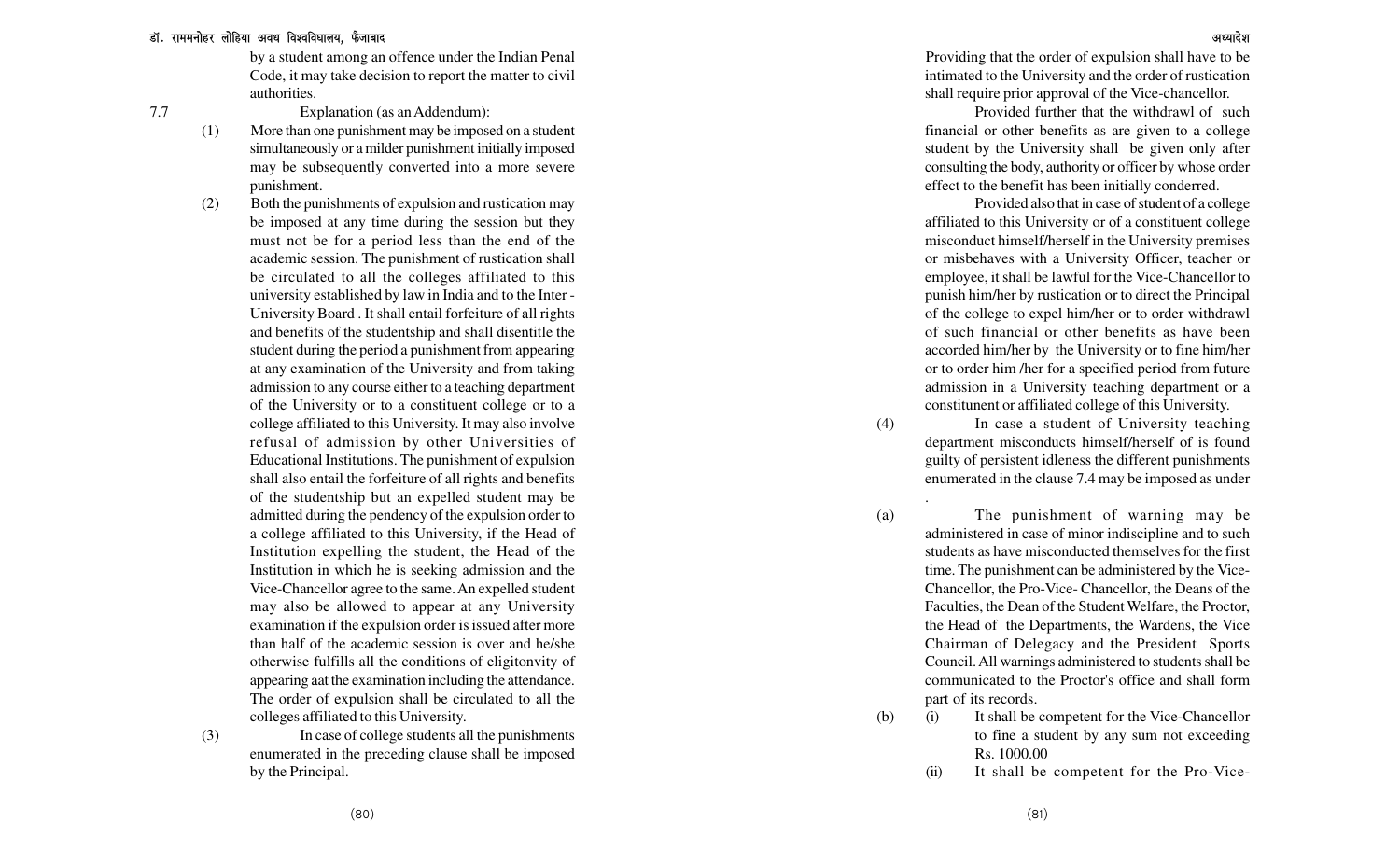Chancellor, the Deans of the Faculties, the Dean of Student's Welfare and the Proctor to fine a student by any sum not exceeding Rs. 500.00.

- (iii) It shall be competent for the Heads of Departments, the Wardens, the Vice-Chairman of Delegacy and the President Athletic Association by any sum not exceeding a sum of Rs. 250.00 only.
- (iv) It shall be competent for the Assistant Proctors, the Superintendent of Hostels, Assistant Deans of the Student Welfare or any other teacher by any sum not exceeding Rs.250.00 only.
- 

(c) It shall be competent for the Vice-Chancellor in consultation with the Dean, Student's Welfare to withdraw financial or other similar benefits granted to a student.

(d) It shall be competent for a Dean of a faculty in case of a student belonging to his faculty and for a Head of a Department in case of a student enrolled in his department to ask a student to withdraw from the classes if they feel that such a withdrawl shall be conductive to maintenance of discipline and proper running of the Faculty, or the Department as the case may be.

> Provided that it shall be competent for the Dean or the Head of the Department, as the case may be, to recommend to the Vice-Chancellor/Proctor for imposition of such other punishment as may be deemed proper in the case.

(e) The Proctor or an Assist. Proctor duly authorised by him shall be competent to issue a character certificate to a student in the form prescribed for the purpose on furnishing by the student such information and such supporting from time to time under the proctorial rules framed by the Proctor with the concurrence of the Vice-Chancellor. The Vice-Chancellor, the Pro Vice- Chancellor, the Deans of the faculty, the Dean, Student's Welfare, the Head of the Departments, the Wardens, the Vice Chairman

(82)

delegacy and the President Athletic Association may issue testimonials to a student in their official capacity but shall not testify to the character of the student except after obtaining from the student a good character certificate issued by the proctor not earlier than six months from the date. The Proctor's certificate shall mention the name of the student the class in which he/ she is reading or the examination at which he/she has appeared or the examination which he/she passed, the period which he/she has put in the University as a student and also whether he/she is a hosteller or a member of the delegacy. The punishments of expulsion and rustication and that of fine of Rs. 250.00 and above shall be mentioned on the character certificate but it shall be competent for the Vice-Chancellor to allow a character certificate to be issued without a fine being mentioned on the same. In case a student is found guilty of misconduct or misbehavior it shall be competent for the proctor to refuse to issue a character certificate or to cancel a character certificate already issued.

(f) The order of expulsion and rustication shall always be passed by the Vice-Chancellor after consulting the Dean Student's Welfare and Proctor (if not himself the inquiry officer)

> Provided that the Vice-Chancellor or the Proctor may suspend a student pending an enquiry against him/her in case of complaint of such misconduct on his/her part as in the opinion of Vice-Chancellor or the Proctor, as the case may be, prima facie makes him/her liable to be punished by expulsion or rustication. During the period of sus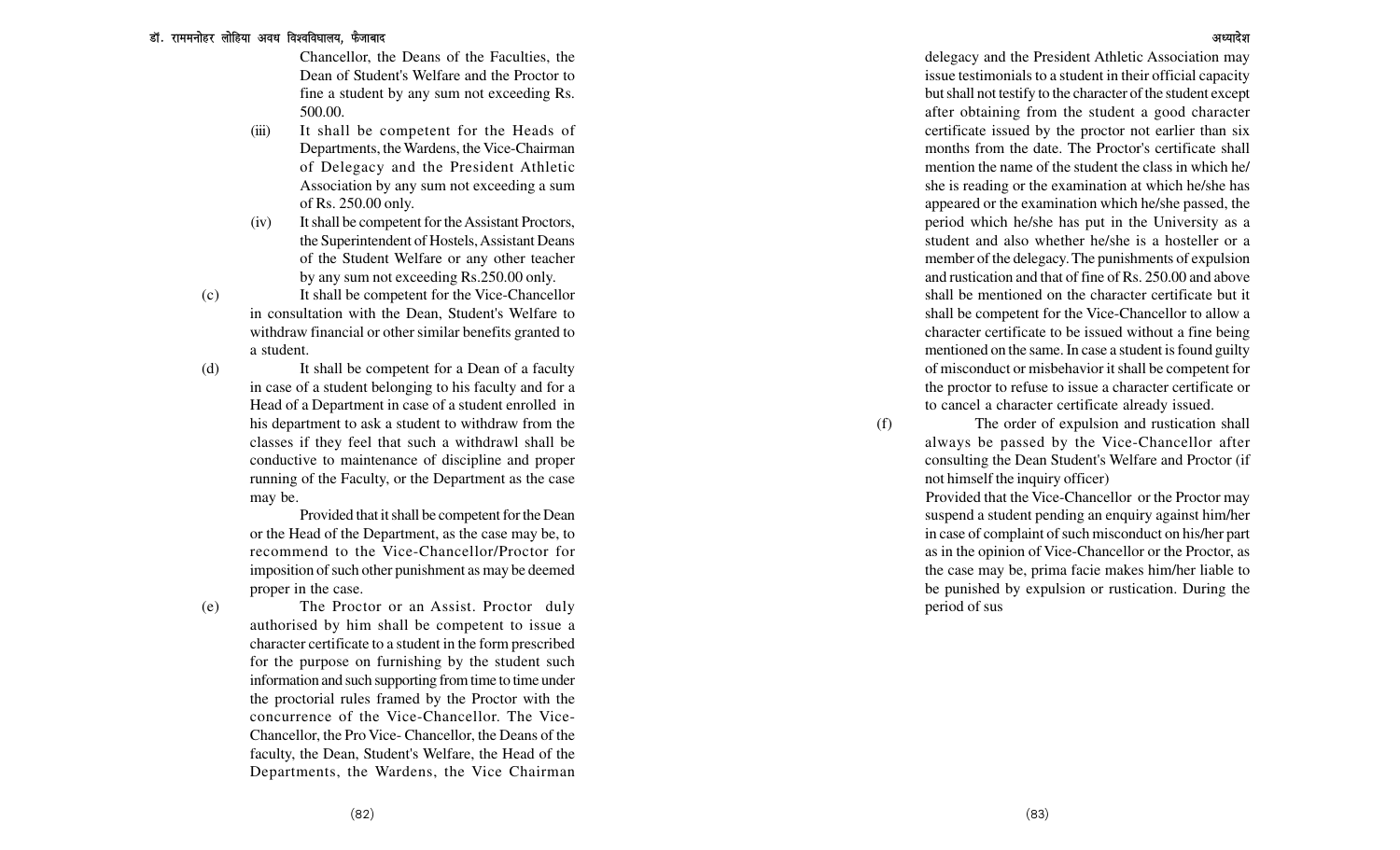# **CHAPTER - VIII CORRESPONDENCE COURSES AND PRIVATE CANDIDATES**

8.01 The University may promote and felicitate the students/candidates to study at their places of residence by correspondence establishing a centre for the purpose.

8.02 The correspondence course scheme may also be adopted by the different affiliated colleges but after prior approval of the academic council of the University.

8.03 The rules and regulation for correspondence courses shall be described by academic council as and when required.

8.04 The matters regarding examination and award of degree for candidates of correspondence courses and private candidate shall be similar to those mentioned in chapter III. Under the head of private candidate and all such ordinances which are applicable for private candidate shall be applicable to candidates of correspondence courses, if any.

# **CHAPTER - IX PARENTS-TEACHERS ASSOCIATION**

9.01 The University Teaching Departments and affiliated colleges/Institution may have a Parents-Teachers Association for discussing various problems and avenues of the academic development of students and institution as well.

9.02 The Department/College shall make a constitution for this association mentioning aims, objects and procedure for execution of resolutions of the association. The constitution shall be approved by the Vice-Chancellor before its execution.

9.03 The type of association if any shall strictly be a non-political organisation and may take up only such matters which are only of academic taste and for the welfare of Department/College.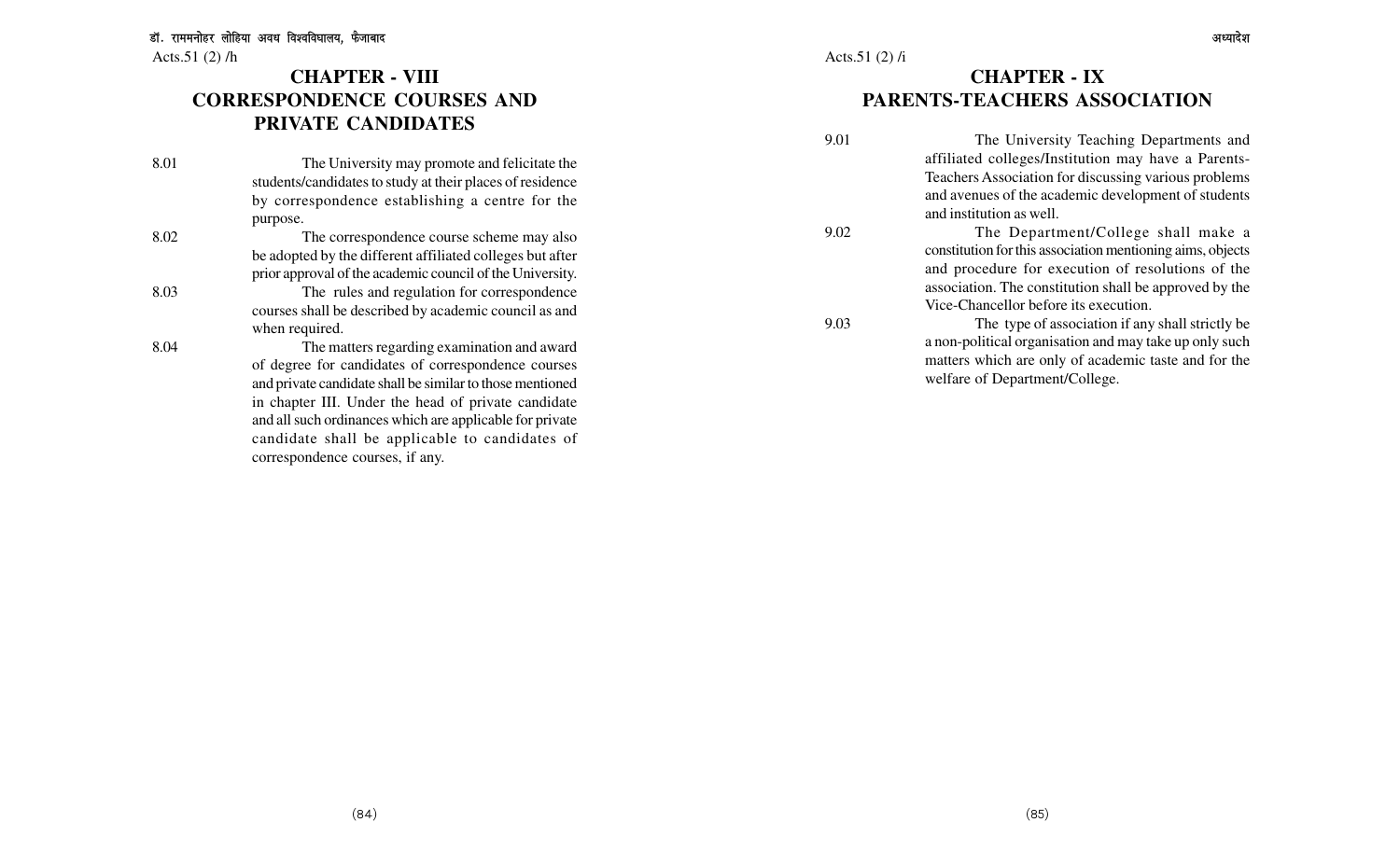## **CHAPTER - X THE CONDUCT OF EXAMINATION**

10.01 Subject to the provisions of section 48 of the U.P. State Universities Act 1973, the examination committee shall direct the arrangements for the conduct of examinations, through the Registrar/Controller of the University.

- 10.02 The Examination Committee of the University in terms of the provisions of section 29 of the U.P. State Universities Act. 1973, shall be constituted as below:
	- (i) The Vice-Chancellor (Ex-officio) who shall be the chairman of the committee.
	- (ii) The Pro-Vice Chancellor (if any) Ex- officio - Member.
	- (iii) All the Deans of faculties who are members of Executive Council. - Member
	- $(iv)$ Two Heads of the Department of University Teaching Department -Member
	- ( other than those covered by (iii) on rotation in order of seniority)
	- $(v)$ Two Principals of the affiliated college by rotation in the order of seniority - Members
	- (vi) The Registrar (Ex -Officio)
	- (vii) The Controller of the examination who shall be the member secretary of the committee (Ex- Officio)

Provided that Chairman may also co-opt maximum two teachers of University / College, if he feels necessary for the particular meeting as invited member.

Same as otherwise provided, the member of the examination committee other than Ex- Officio members shall hold office for a period of one year.

10.03 The Registrar/Controller will be responsible for conducting University Examinations through centre Superintendents at various examination centres.

10.04 The Examination Committee may make any place a centre of Written Examination and impose such conditions and restriction for making the centre as it may deem fit.

10.05 Examination centres shall be made subject to inspection by some person or persons appointed by Examination Committee. The inspector shall advice the superintendent of the centre and send his report of inspection for consideration of Examination Committee.

10.06 The practical examination in a subject for any class shall be held at concerned Department/College for candidates in that subject.

10.07 A viva-voce test when required for any examination shall be held at University headquarters and or such other places as may be made centre by Examination Committee for the purpose.

10.08 No new college shall ordinarily by made a centre for University Examinations unless it has set up candidates for atleast three years.

> Provided that examination committee may permit such if satisfied that there is a real need for making the college centre and college has all the facilities for it.

10.09 A person appointed by the University to conduct and supervise its examination hall or to behold at a centre shall be known as 'superintendent of a Centre' . He / she shall be responsible for successful and fair conduction of examination at the centre as per guidelines and instructions of the university.

10.10 Superintendent of a centre may appoint persons (s) of centre/ college concerned to act as Assistant Superintendent (s) and Invigliators for his/her help in managing the examination at the centre.

The number of Assistant Superintendents and Invigilators shall be as per regulations made by the University for the purpose from time to time.

10.11 Every Superintendent of a centre, all Assistant Superintendents and Invigilators shall be deemed to be the public servant with in meaning of section 21 of the Indian Penal Code during the course of an examination of examinations conducted by the University for a period of one month prior to the commencement of and of six months immediately following examination or examinations.

10.12 An assault on or use of criminal force to a Superintendent, Assit. Superintendent or an Invigilator during the period mentioned in Ord. 10.11 shall be

(87)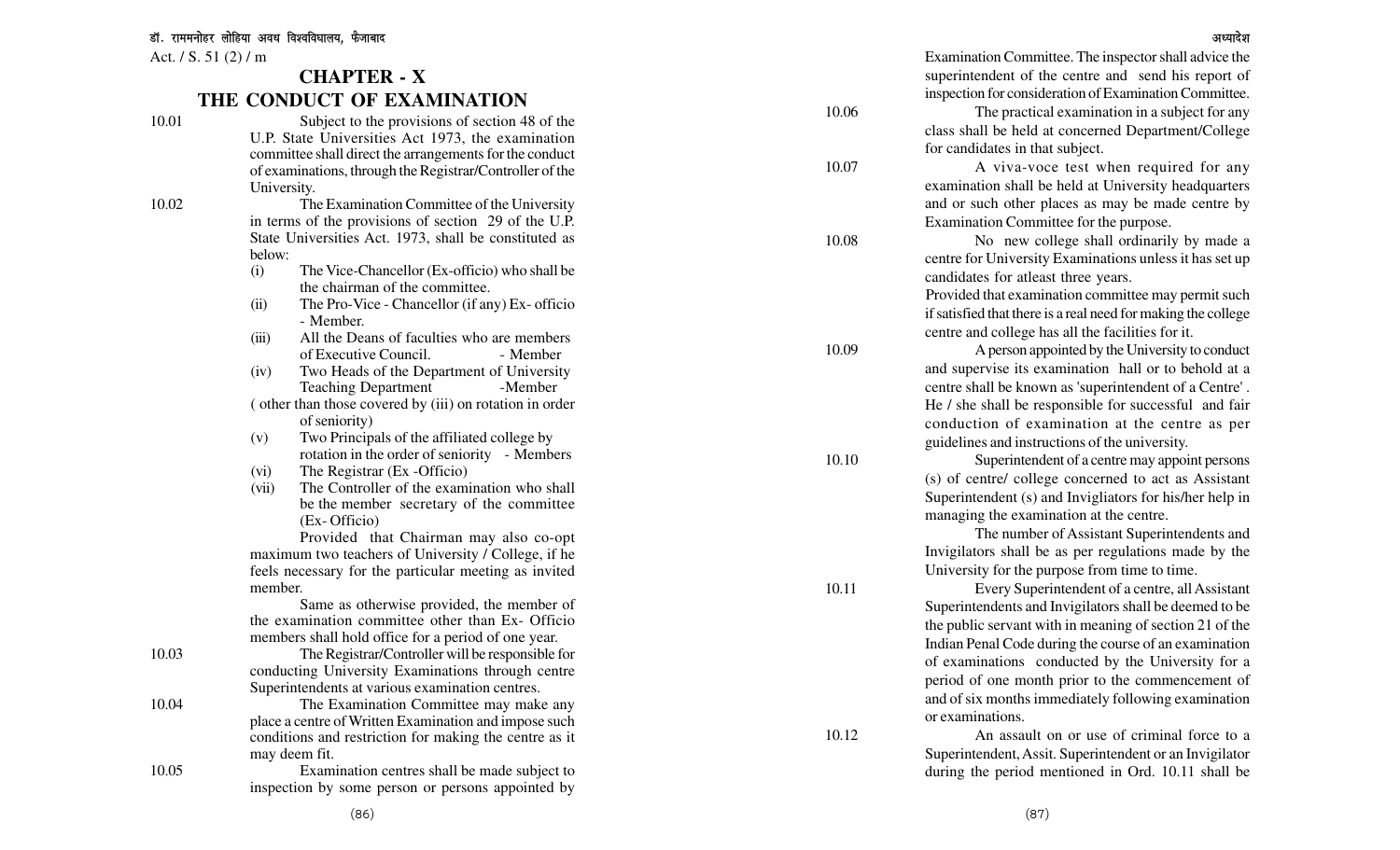#### डॉ. राममनोहर लोहिया अवध विश्वविघालय. फैजाबाद

deemed to be an obstruction voluntarily caused to a public servant in the discharge of his public function punishable under section 186 of the Indian Penal Code be cognizable offence.

10.13 The Superintendent of centre, Asstt. Superintendent (s) and Invigilatior (s) shall be provided remunerations prescribed by the University /U.P. Govt. from time to time.

10.14 The Examination Committee may send Flying Squads and Observers to the centre to inspect, check and promote fair examination. Flying Squads shall also be authorised to take search to any examinee and may report the cases of unfair means if any to the University Examination Committee for its consideration and decision.

10.15

To supplement these ordinances, Examination Committee may issue detail rules and regulations for conduction of examination or examinations.

Act. / S. 51 (2) / L

# **CHAPTER - XI APPOINTMENT OF EXAMINERS AND TABULA TORS**

11.1 List of persons qualified for appointment as examiners for the examination for the Master's Degree in each subject shall be prepared by the Board of Studies concerned. This list shall consist of two parts. The first part (consisting of the Internal-Panel) shall include the names of persons not in the service of the University / college affiliated to the University as the case may be, and the second part (consisting of the external panel ) shall include the name of persons not in the service of the University/college (s) but are involved elsewhere in teaching of the subjects concerned.

11.2 Similar list, each in two parts, shall be prepared for the first Degree Examination in each subject. All persons included in the external panels for the Master's Degree Examination may also be ipsofacto included in the panels for first degree examination. The internal panels for such examination shall include persons in the service of the university/colleges.

11.3 The names on the internal panel shall ordinarily be arranged in the order of seniority as determined, by the university.

11.4 (a) The Board of Studies concerned shall submit every year the names of persons who may have acquired the necessary qualification since the submission of previous lists and shall report the name of any persons who have ceased to possess the requisite qualifications or who may have become incapable of acting as examiners by reason of age, infirmity or some other cause.

11.4 (b) Ordinarily Board of Studies will recommend three names of examiners for each theory paper/ practical / field work keeping in mind specialisation and field of subject required for the purpose.

11.5 The lists prepared by the Board of Studies shall be submitted to the examination committee which shall finally approve the panel (examination committee may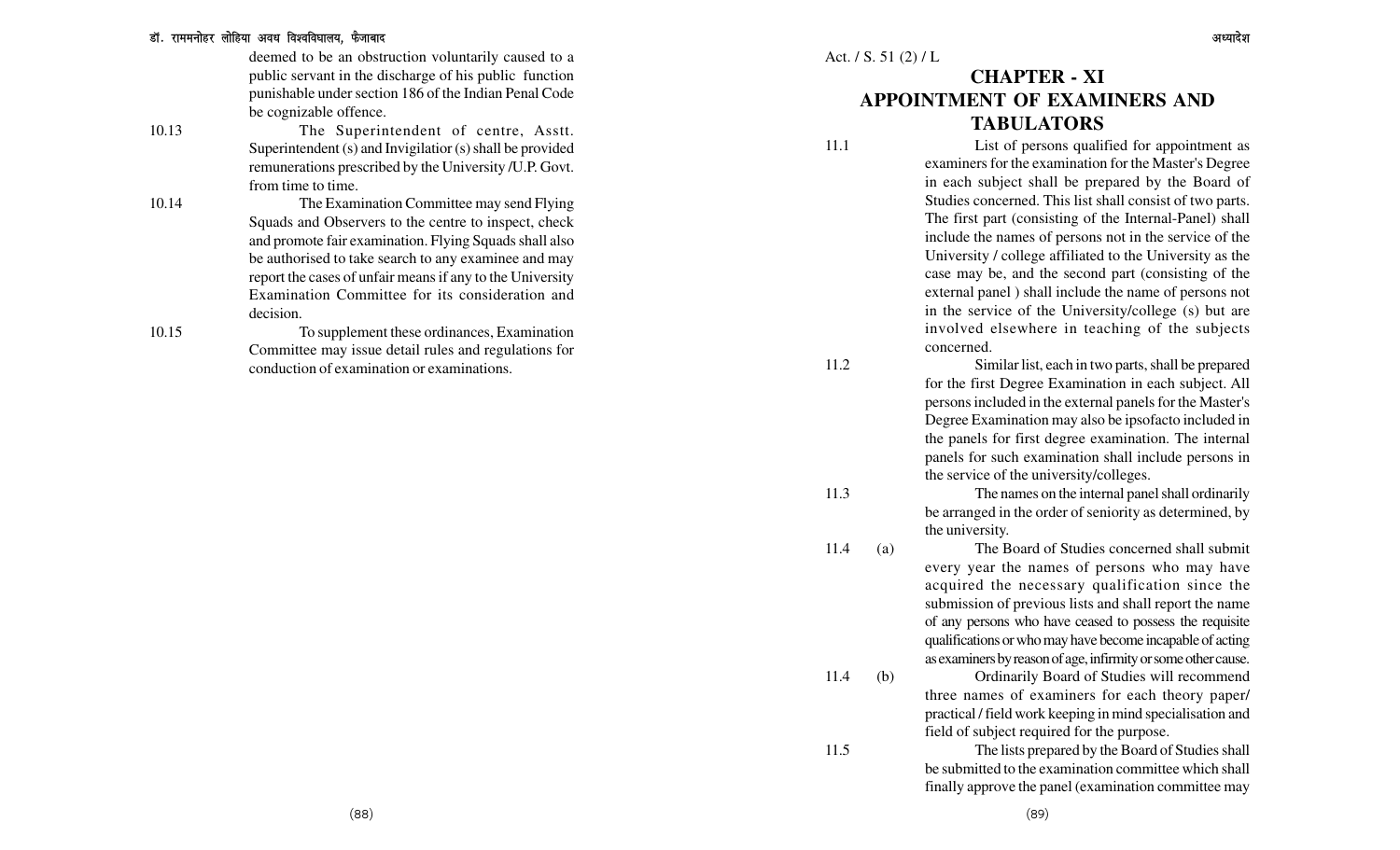#### डॉ. राममनोहर लोहिया अवध विश्वविघालय. फैजाबाद <del>कार कारकार कार्यकार कार्यकार कार्यकार कार्यकार कार्यकार अध्यादेश</del>

delegate the powers to the Vice-Chancellor in this regard).

- 11.6 No person shall be eligible for appointment as :-
	- (i) a paper setter in a postgraduate examination unless he/she has experience of teaching the subject to the postgraduate classes for atleast five years, or in case he/she holds a Doctorate Degree in the subject concerned, of three years.
	- (ii) a paper setter in udergraduate examination (including B.Tech. L.L.B. and M.B.B.S. etc.) unless he/she has experience of teaching the subject in these classes for atleast five years.
	- (iii) a co-examiner unless he/she has experience of teaching the subject for the degree (for which he/she is to be appointed a co-examiner) for a total period of not less than three years.

11.7 The term of papersetter or a co-examiner other than the one appointed for practical examination or for an examination for postgraduate or professional degree, may be for three years, unless otherwise changed by Board of Studies.

11.8 An examiner's work shall be deemed to be unsatisfactory if :

- (i) Mistakes of such nature and in such number as may be prescribed in the Regulations are found in his/her work in the course of Scrutiny or otherwise, or if:
- (ii) He/she found to have delayed the work without reasonable ground.
- (iii) There is an adverse report of serious nature from the Head Examiner,or if :
- (iv) There are reasonable doubts about his/her integrity or there is suspicion that he/she is accessible to examinees or their relations, or if :
- (v) There are serious complaints against his/her paper, i.e that his/her paper was much above or below the standard or contained questions outside the prescribed course of studies, or if:
- (vi) It is found that he /she was unduly harsh or

lavish or careless in evaluating Answer Books. 11.9 In case a qualified person's name excluded

from the internal panels he/she may prefer his/her claim to the Vice-Chancellor who shall get it examined by the Examination Committee and admit or reject the claim on merit.

11.10 Notwithstanding anything contained in these Ordinances, the Executive Council may at any time either of its own motion or on any authentic objection of a serious nature made by any person or authority, remove from a panel the name of a person who has been appointed an examiner or papersetter.

11.11 Wherever possible, not more than one papersetter shall be appointed from anyone affiliated college in the same subject for any one examination.

11.12 No one shall be appointed an examiner of more than one paper of a class except in the Faculties of Science, Management, Engineering and Technology and Medicine.

11.13 In all the examinations taken together no person shall ordinarily be appointed an examiner in more than one written paper, one viva- voce test and one practical examination.

11.14 There shall be Board, consisting of two examiners (of whom atleast one shall be an external examiner) for conducting the practicals and/or vivavoce examination..

11.15 There shall be separate Board of Examiners for each centre for conducting the practical examination in each subject which requires such an examination. Each Board shall consist of not less than two members provided that in those centres which offers more than one special group to their students there will be atleast one examiner representing each special group.

11.16 There be a Board consisting of two examiners (of whom one shall be an external examiner and the other the teacher under whom the candidate has worked) for reading the thesis (Dissertation/Project) and conducting viva-voce, if prescribed, in a subject for M.A.,M.B.A.,M.Sc.,M.Com., M.Ed., M.C.A. and M.Tech. examinations.

(90)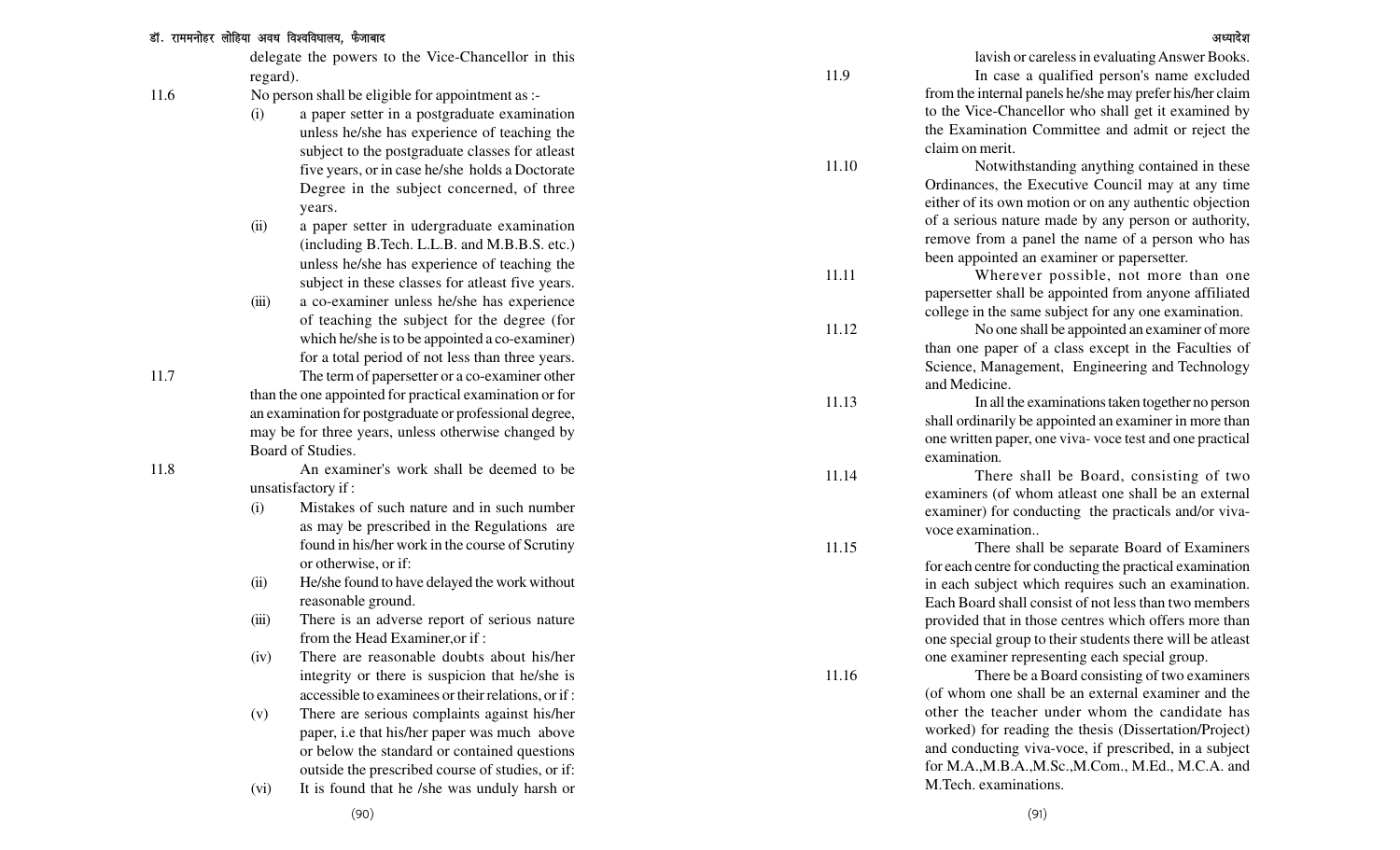#### डॉ. राममनोहर लोहिया अवध विश्वविघालय, फैजाबाद <del>कार कार्यकार कार्यकार कार्यकार कार्यकार</del> अध्यादेश अध्यादेश अध्यादेश

11.17 The examination in the written papers, the practical, oral and sessional test, in each subject or group of subjects for an examination in the Faculty of Engineering & Technology shall be conducted by Board of two examiners, one of whom shall be an external examiner and the other an internal examiner, who shall be a teacher of the subject concerned appointed in the order of seniority by rotation for one year.

11.18 The internal examiner will act as convenor of the Board concerned. The marks shall be submitted under the signatures of all the members of the Board concerned, but the report on the working of examinations, the equipment of laboratory, and thesis shall be submitted by the external of each Board.

11.19 The result of the University examinations shall be tabulated in triplicate. One copy shall be tabulated by an External Tabulator who shall be from amongst the Teachers (working or retired) of the University or affiliated Colleges or Institution, while the second copy shall be prepared by University Teacher and third shall be tabulated by Internal tabulator who shall be from among the the members of the University office staff consisting of the Office Superintendents/Asstt. Registrar / Deputy Registrar in order of rotation.

11.20 When the three copies of the Tabulation Charts have been prepared, these shall be compared and checked by a set of two collators, one of whom shall be member of the teaching staff of the university or an affiliated college or an affiliated Institute, while the other shall be a member of the University office staff (as defined Ord. 11.19 above.)

11.21 If Examination Committee and Executive Council feel it proper and relevant, result may be prepared by computer. The agency for the purpose shall be chosen on the basis of secret tenders from different agencies. Only the Vice-Chancellor and controller/Registrar shall be the sufficient authorities to finalise the agency for the purpose and terms and conditions of the work.

11.22 Persons/Agencies appointed as Tabulators

shall have to give an undertaking to the Registrar not to divulge any information which they are expected to keep secret.

11.23 Person/Agency appointed for the tabulation may be removed by the Vice-Chancellor without assigning any reason, if it is found that they are inefficient or negligent in the discharge of their duties.

11.24 All the Tabulators and Collators shall be appointed by the Vice-Chancellor and shall be paid prescribed remuneration.

11.25 The appointment of examiners for Ph. D., D.Lit. and D.Sc. shall be regulated as per ordinances for the purpose separately.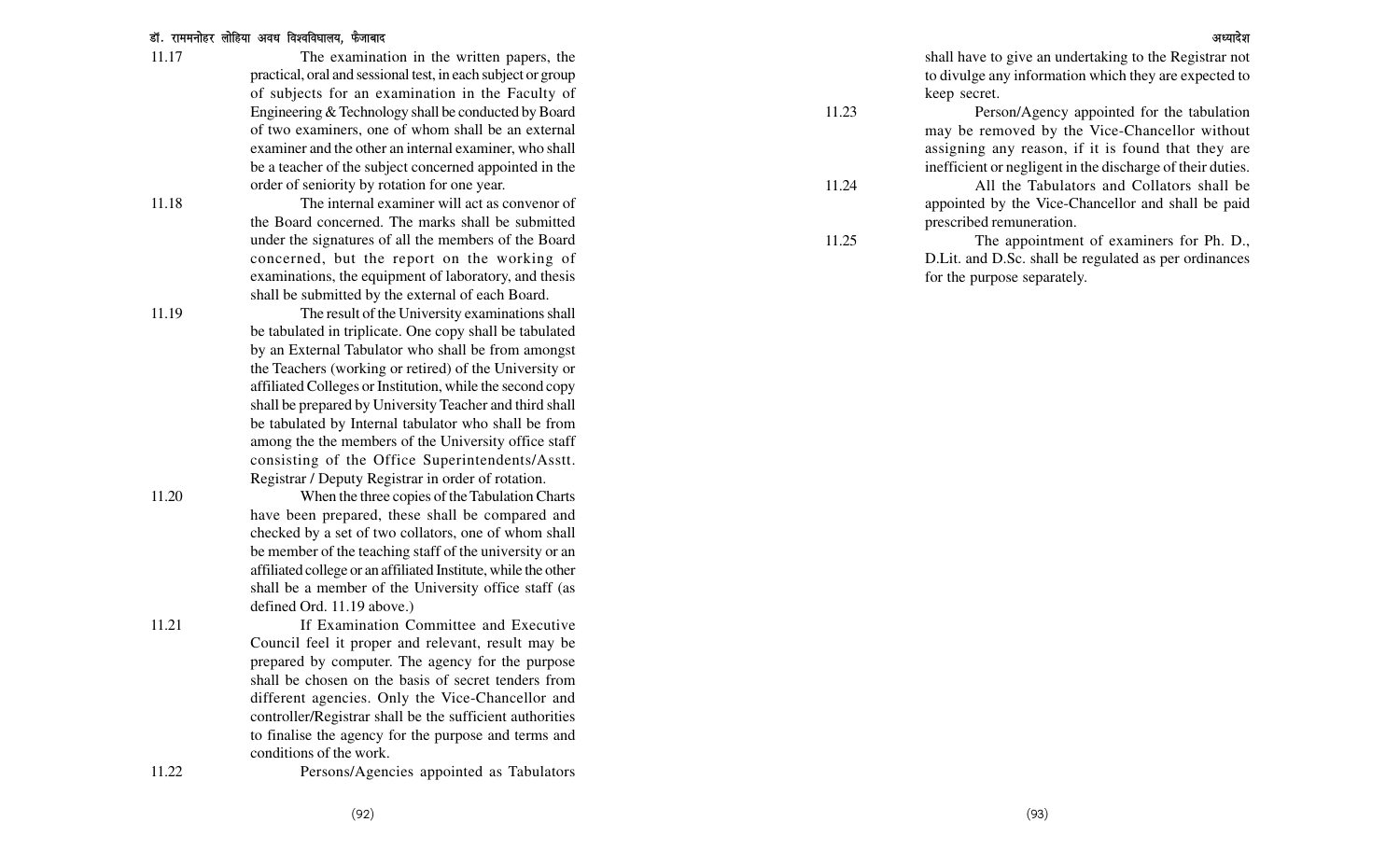Act/S. 51 (2) / a, b, c, m & o

# **CHAPTER - XII ORDINANCES FOR DOCTOR OF PHILOSOPHY (Ph.D.)**

- 
- 12.1 (a) A candidate for registration for the degree of Ph. D. must at the time of application posses a Master's Degree of this University or of any other University (duly incorporated by any law for the time being in force) or deemed as a University under the University Grants Commission Act. and recognised by the Executive Council for the purpose, provided that the candidate has secured at least fifty percent (50%) marks at the Master's Degree Examination.
- 12.1 (b) Subject to clause (a) the additional or any other qualification if so needed shall be determined by Faculties concerned.
- 12.2 (I) A candidate for registration for the Ph.D.degree must apply to the university on prescribed form stating :-
	- (i) his/her qualification and experience.
	- (ii) the subject on which he/she proposes to work alongwith the proposed title of the thesis.
	- (iii) the name of the supervisor (and co-supervisor, if any)
	- (iv) name of the institution/department where he/ she proposes to carry on his/her research.

Note : The institution shall be a Teaching Department of the University or an affiliated college of the University or an Institute having postgraduate classes in the subject concerned or such other Research Institute as may be approved by the academic council for the purpose. Presently the Institutes which are recognised for the purpose are:

> (1) CDRI Lucknow (2) ITRC Lucknow (3) NBRI Lucknow (4) CIMAP Lucknow

(II) The application shall be forwarded by Head of Department/Principal of the college with a certificate that adequate facilities exist and that the candidate will be allowed to work in the Department/Institution under the supervision of the person mentioned in the application.

Provided that the Head of Department/

Institution or Principal of the college may, on the recommendation of the supervisor, permit candidate to work in an other Institution approved by the Academic Council, where adequate facilities exist. In such cases there may be a co-supervisor belonging to the place, where candidate is allowed to work.

- (III) (a) Registration fee shall be prescribed for the purpose from time to time by the University.
	- (b) Ten copies of the plan of work giving the purpose of study and indicating clearly the original contribution to knowledge which the thesis proposed to make and which will bring to light material not yet known and are used by scholars or fresh interpretation of already known facts. The Synopsis so prepared must indicate the proposed research design, tools, methodology, hypothesis and tentative chapter details, whereever necessary.
	- (c) In no case a teacher of any other University/ Institution which has its own Ph.D. programme may act as Supervisor or Co-Supervisor for candidate to be registered at this University.

12.3 A candidate shall ordinarily be permitted to work for Ph. D. degree in the subject in which he/she obtained his/her Master's degree. Provided that research work leading to Ph.D. Degree may be allowed in allied (interdisciplinary) subject(s) in the same or other Department /Faculty if the Research Degree Committee concerned is satisfied that the candidate possesses the requisite qualification to take up the proposed work.The matters regarding interdisciplinary subject may be decided by B.O.S. concerned which should be further approved by RDC concerned.

12.4 (I) The person recommended for appointment as a supervisor or co-supervisor must possess a Ph.D. degree in the subject (or in an allied subject) and must  $he \cdot$ 

> a serving or retired teacher (of the University or any of its affiliated colleges) having taught the subject (or / and any allied subject) for not less than ten years at UG level and/or five years at the Master's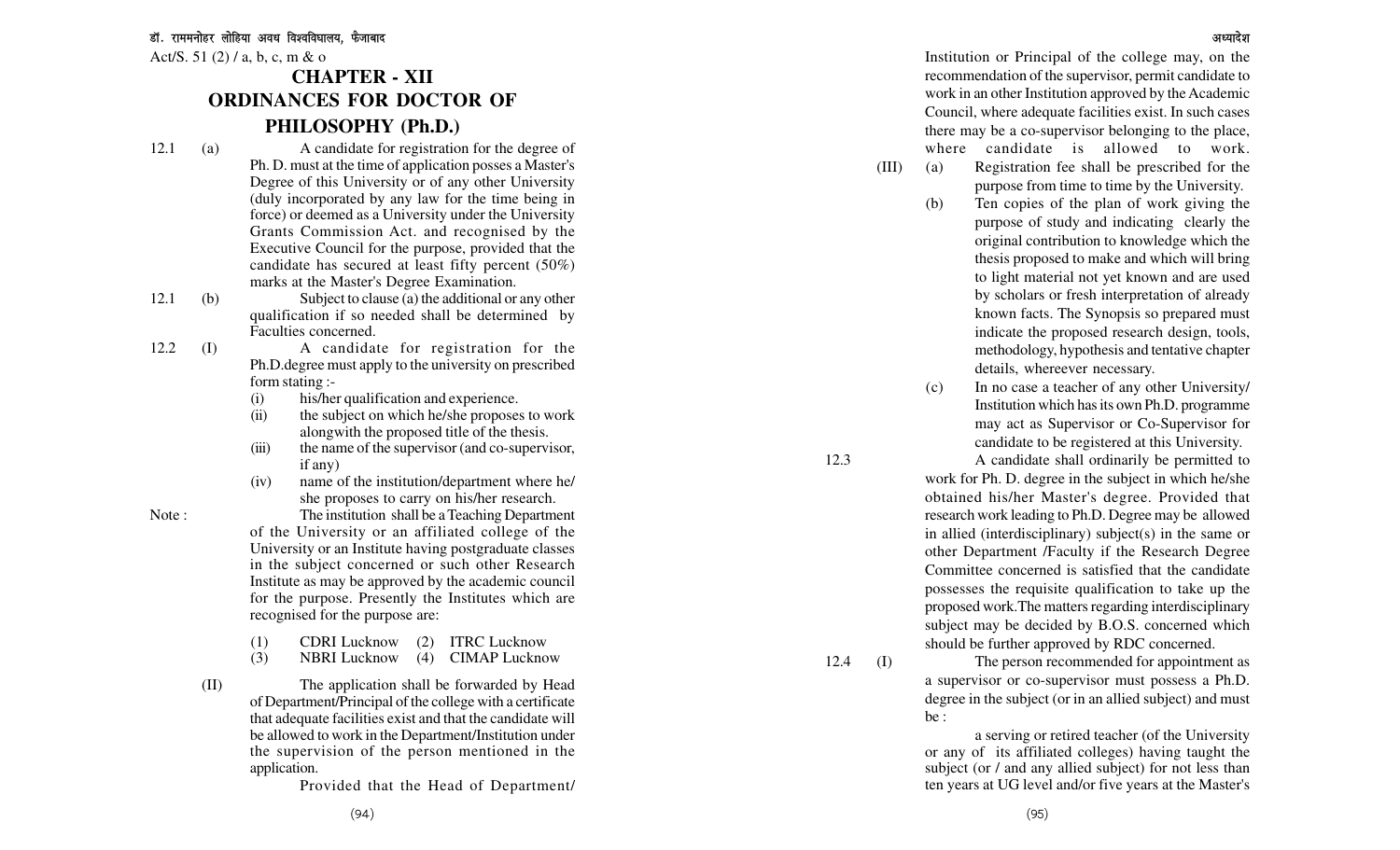Degree level or a scientist in a research institution and must have also at least two research papers to his/her credit published in reputed journals of research. Provided that a teacher not having Ph.D. degree may in special case be permitted to act as supervisor if he/ she has 15 yrs UG and/or 10 years PG teaching experience but having at least 5 papers to his/her credit in the subject concerned.

Provided further that a teacher or scientist or an eminent scholar who is or has been earlier recognised by the University suitable to act as Ph.D. Supervisor may be allowed to act as such.

(II) Relative (as defined in the explanation of

section 20 of the U.P. State Universities Act., 1973) of a candidate supplicating for Ph.D. shall not be allowed to act as his/her supervisor or co-supervisor.

(III) Normally a professor may undertake eight, a Reader six and a Lecturer four and a retired teachers only two students for Ph.D. Supervision under his/her Guidance at a time.

12.5 The application(s) shall be placed for consideration and approval before the Research Degree Committee of the subject concerned which may take its form by circulation or may meet whenever necessary.

> (The applications for Ph.D. registration may be submitted at any time in academic session yet preferably in month of July and August of every session

12.6 The Research Degree Committee in each subject of study shall comprise the V.C. who shall be the Chairman, the Dean of the Faculty and Head of university teaching Department/convener, Board of studies of the subject concerned and one senior member of the department/subject in order of rotation (for one year) as co-convener.

> The Committee may consult two experts in the subject related to the topic of Research and synopsis of the candidate, appointed by Vice-Chancellor for the purpose from the list of atleast ten experts supplied by Head of Department / Convener of R.D.C. concerned in consultation with the supervisor concerned.

The synopsis before placing or circulation to R.D.C. may be sent to aforesaid experts to determine the suitability of the topic of research and also of the synopsis if necessary. The experts may be asked to attend R.D.C. meeting as and when required, they shall be treated as expert member of R.D.C. for the purpose.

Provided also that Heads of the University Teaching Departments and/or convener B.O.S. shall be ex-officio member as the case may be, and convener as well of the Research Degree Committee in their respective subjects.

12.7 (a) The Research Degree Committee shall examine (i) if the topic proposed and the plan of work submitted is suitable for research. (ii) the supervisor (and the co-supervisor, if any) is/are qualified and suitable to guide the proposed work and (iii) adequate facilities for work exist at the place/places of work.

> (b) The expert member or Research Degree Committee shall give reasons in detail for revision or rejection of the application or for not approving the proposed Supervisor/ Co-supervisor, as the case may be provided as under-.

> (i) Where the expert member and/or Research Degree Committee accept the application, the candidate, the Supervisor (and Co- Supervisor, if any ) the Research Degree Committee shall have the power to modify the topic. The modified topic shall be communicated to the candidate and the Supervisor (and the Co-supervisor, if any).

> (ii) Where the Research Degree Committee directs revision of the synopsis so as to be suitable for the approved or modified topic, the revised synopsis may be referred to the sub-committee consisting of (i) the Convener, (ii) the co-convener and (iii) the Supervisor concerned for decision on behalf of the Research Degree Committee.

> > When the Research Degree Committee is of the view that the application must be rejected, it shall indicate reasons in detail for such rejection.

> > Before the Research Degree Committee reject the application finally, the candidate shall be given hearing at a subsequent meeting or before sub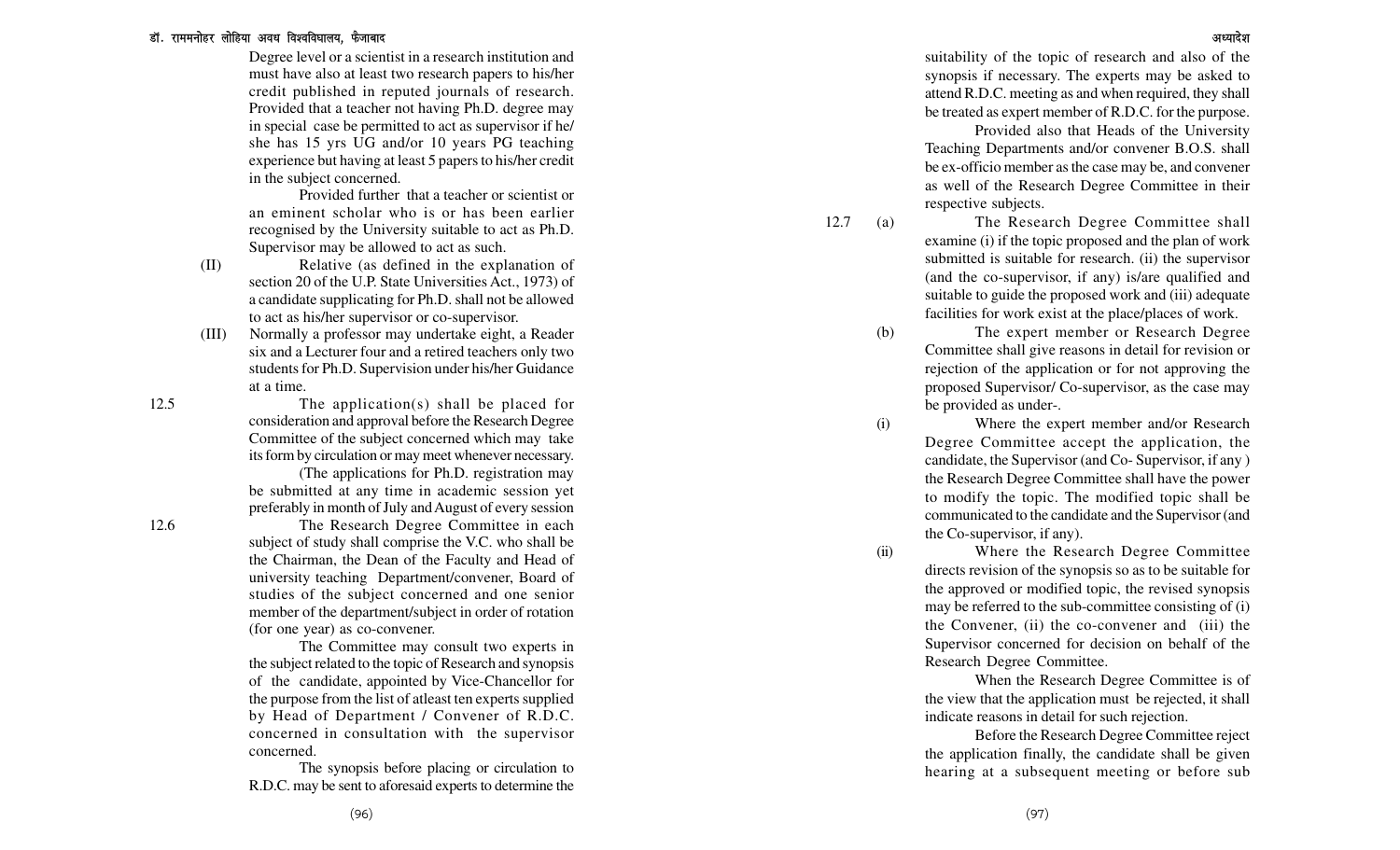committee as above.

After hearing the Research Degree Committee or subcommittee may either recommend rejection of the application finally or may accept the application. In both cases, it shall state reasons in detail.

In case the Research Degree Committee does not approve the name of the supervisor mentioned in the application, the candidate may suggest the name of another supervisor without a fresh application.

12.8 If permission is granted by the Research Degree Committee, the candidate shall pursue his/her research under the supervision on the topic approved, for not less than twenty four months commencing from date of registration as scholar.

> Provided further that the Vice- Chancellor, if satisfied by candidate's published work, on the recommendation of the supervisor and the convener may reduce the period upto six month only for submitting the thesis. In case the candidate fails to submit the thesis within the curtailed period, the curtailment granted to him/her shall stand automatically cancelled and he shall not be allowed to submit his thesis before one year from the date of the curtailment order.

> Provided also that the Vice-Chancellor may allow change of Supervisor, if he is satisfied with the reason for such change.

12.9 (a) If the admission of a candidate is cancelled by Head of the Institution concerned on the ground of unsatisfactory progress report of the supervisor or any ground of indiscipline, misconduct etc, his/her registration shall stand cancelled in the University with effect from the date of cancellation of his/ her admission.

(b) On permission being granted by the convener of Research Degree Committee the candidate may submit his /her thesis at any time after twenty four months from the date of his/her registration till the completion of forty eight months from the date of permission of the Research Degree Committee, provided that extension may be granted by the Vice-Chancellor upto one year on the recommendation of the Supervisor.For extention of one year candidate should apply one month before the expiry perod of 4 years.

Provided further that after the expiry of the

said period of forty eight months or the extended period, the candidate may apply for re- registration alongwith a prescribed fee within a period of six months from the date on which the period of forty eight months or the extended period expired. There upon he/she shall be required to submit his/her thesis within a period of one year from the date of re-registration.

12.10 Examiners for the evaluation of a thesis shall be appointed out of the panel containing names - six proposed by the supervisor concerned and another six proposed by the Convener and shall finally be appointed by the Vice- Chancellor as Chairman of the Examination Committee.

> Provided that if the panels are not available from the Convener and / or Supervisor within one month from the date of University letter seeking panels or if the Vice-Chancellor feels that additional fresh names are needed, it shall be lawful for him either to obtain additional names from the Supervisor/Convener concerned or in the absence of any of the panel from the internal expert in the Research Degree Committee and get the thesis processed for evaluation.

12.11 After the thesis is complete (and perferably one paper being published in reputed journal) the candidate shall submit to the Registrar three printed or typed (but not published) copies of his/her thesis together with copies of brief summary of thesis.

12.12 The Medium of expression for every thesis shall be either English or Hindi (written in Devangari) except in the case of subjects concerned with any of the languages where the thesis may, at the option of the candidate, be presented in the language.

12.13 The thesis shall comply with the following requirements -

- (i) It must be a piece of research work characterised either by the discovery of facts or by a fresh approach towards the interpretation of facts and theories.
- (ii) It shall be satisfactory in respect of language and presentation of subject matter.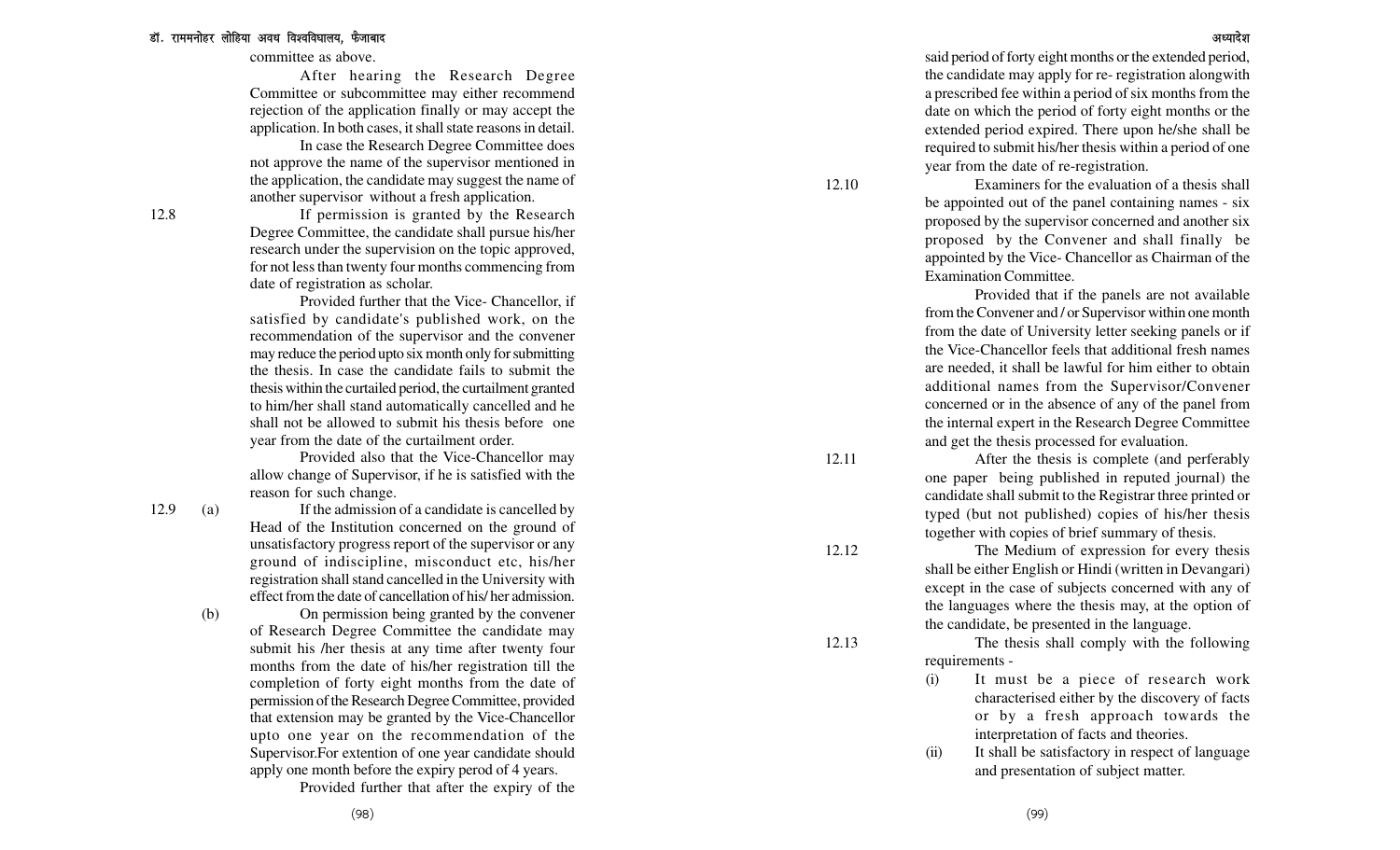| 12.4  | The thesis shall be accompanied by a certificate        |
|-------|---------------------------------------------------------|
|       | from the supervisor stating that the thesis embodies    |
|       | the work of the candidate himself/herself and that the  |
|       | candidate worked under him for not less than 24 months  |
|       | the period required, together with a forwarding         |
|       | certificate from the Head of the Department/Institution |
|       | concerned.                                              |
| 12.15 | The candidate shall remit a fee with the thesis         |

as prescsribed for Ph. D. examination at the time. 12.16 On receipt of the thesis alongwith the certificate and the fee prescribed, it shall be sent to

two examiners (of whom preferably at least one shall be from University out of the state of U.P.) Each examiner, beside given his comments on the quality of the thesis, shall clearly state whether-

- (i) the thesis should be approved for a conferment of Ph.D. degree, or
- (ii) the thesis should be revised on lines indicated by the examiner, or
- (iii) the thesis should be rejected.

and decision.

12.17 (i) If both the examiners recommend approval of

the thesis, it shall be approved. (ii) If both the examiners recommend revision of the thesis the reports of both the examiners shall be exchanged by correspondence requesting them to suggest a common line for revision and the candidate shall be asked to revise and resubmit the thesis on the common lines. The revised thesis shall be again sent to the same examiners, after revision, for final comments

(iii) If neither of the examiners recommends approval (ie. One rejects and other suggests revision or both reject) it shall be rejected.

(iv) If only one examiner recommends approval of the thesis it shall be referred to the third examiner whose recommendation shall be final. In case the third examiner recommends revision, the candidate shall resubmit his/ her thesis after revision on the lines indicated by the third examiner. The revised thesis shall be sent to third examiner for evaluation (or whenever necessary, any other person appointed by the Vice-Chancellor even out of panel and his recommendation shall be final.

(v) The revised thesis under sub-classes (ii) and

(iv) Proceeding shall be required to be submitted within one year of the date of communication of the recommendation of the examiner concerned alongwith a fee prescribed for the purpose and a certificate from the supervisor stating that the thesis has been revised on the lines indicated by the examiners.

(vi) When the thesis has been approved, the candidate will be required to appear at open viva-voce examination before a Board consisting of the Supervisor (unless otherwise directed by the Vice-Chancellor) and one of the examiners recommending approval of the thesis. In case anyof the examiner of the Board is not available, the Vice-Chancellor may appoint any other examiner from the panel and he shall be supplied thesis with the report on the thesis before the conduct of the viva-voce examination. The viva-voce in open manner will be held in respective departments in case of University teaching department or at University Headquarter.

Note - A vide publicity should be given through notices

about the day, date and time of viva - voce with the venue of the same.

(vii) In case both the viva -voce examiners recommend the thesis shall finally be accepted, and the candidate may be awarded Ph.D. degree. In case both the viva-voce examiners are not satisfied of where there is a difference of opinion between them the candidate shall be asked to reappear at a second viva voce examination to be conducted by the same examiners within six month. If the candidate fails to satisfy the viva-voce examiners second time, the thesis shall finally by rejected.

(viii) In case the examiners of the Board are not available or the external examiner does not finalise within three months, the date for the viva- voce examination, the Vice-Chancellor may appoint any other examiner from the panel or out of panel for the purpose.

Note - The report of the examiners on the thesis shall be made available to the Board of Examiners (of vivavoce) before the viva-voce examination.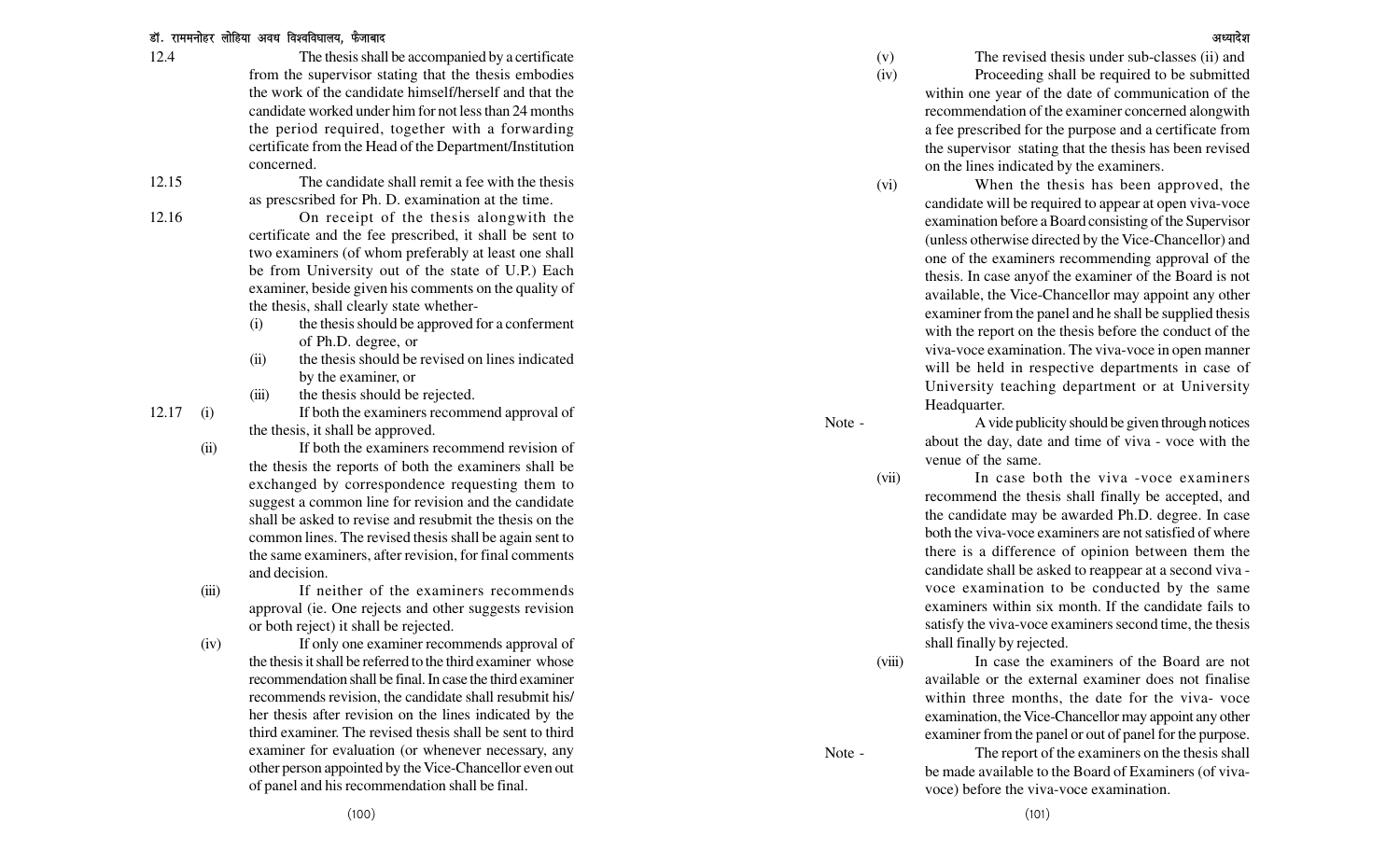12.18 A candidate after being permitted to supplicate for the Ph.D. Degree, notwithstaning to the contrary, contained in any Ordinance of the University, shall not get himself/herself enrolled for any degree course or examination, whether of this university or of any other university.

12.19 A candidate on being permitted to be supplicated for Ph.D. degree involving practical laboratory work shall work on whole time basis. Provided that persons serving in any Institution or Organisation in the same town shall be exempted from this requirement. Provided further that the condition of research work on whole time basis shall also not be applicable to the teachers of affiliated colleges of this University but they shall have to put in six months of practical laboratory work, so certified by the their supervisor concerned.

12.20 Notwithstanding any to the contrary contained in any ordinance hereinabove, whether the application for work involving inter disciplinary research is submitted :-

(a) the Research Degree Committee in the discipline in which Ph.D. degree has been sought shall be the body competent to consider the application under ordinance 12.7 When the Research Degree Committee concerned considers such case an expert related to discipline concerned shall be invited.

(b) more than one person may be approved to guide the research work, one from each discipline. One of them shall be the supervisor and the other shall be co-supervisor (s) as the Research Degree Committee may approve. The supervisor shall be from the discipline in which Ph.D. Degree is sought.

(c) more than one place may be approved as a centre where the proposed research work is to be done. Work at a place shall be done under the guidance of the supervisor or a co-supervisor, as the case may be.

> the viva-voce examiners shall be placed before the Examination Committee for necessary action regarding

12.21 (a) The reports on the thesis and the report of

- (b) A candidate shall be eligible to receive the degree of the Doctor of Philosophy (Ph.D.) only when all the examiners of the thesis and the viva-voce examiners unanimously recommend that thesis is to be acceptable for the award of the Ph.D. Degree of this University.
- (c) A copy of the reports of the examiners shall be given to the candidate for his/her information if he/she applies for the same in writing to the Head of the Department/ Convener R.D.C. after payment of prescribed fee.

(d) The candidate on the publication of his/her thesis shall state on the title page that it is a thesis approved for the Ph.D degree of the R.M.L. Avadh University-Faizabad.

12.22 The fee will be payable by every candidate as decided by the university from time to time.

> Provided that a teacher of the University or of the affiliated college shall be exempted from the payment of guidance and laboratory fees.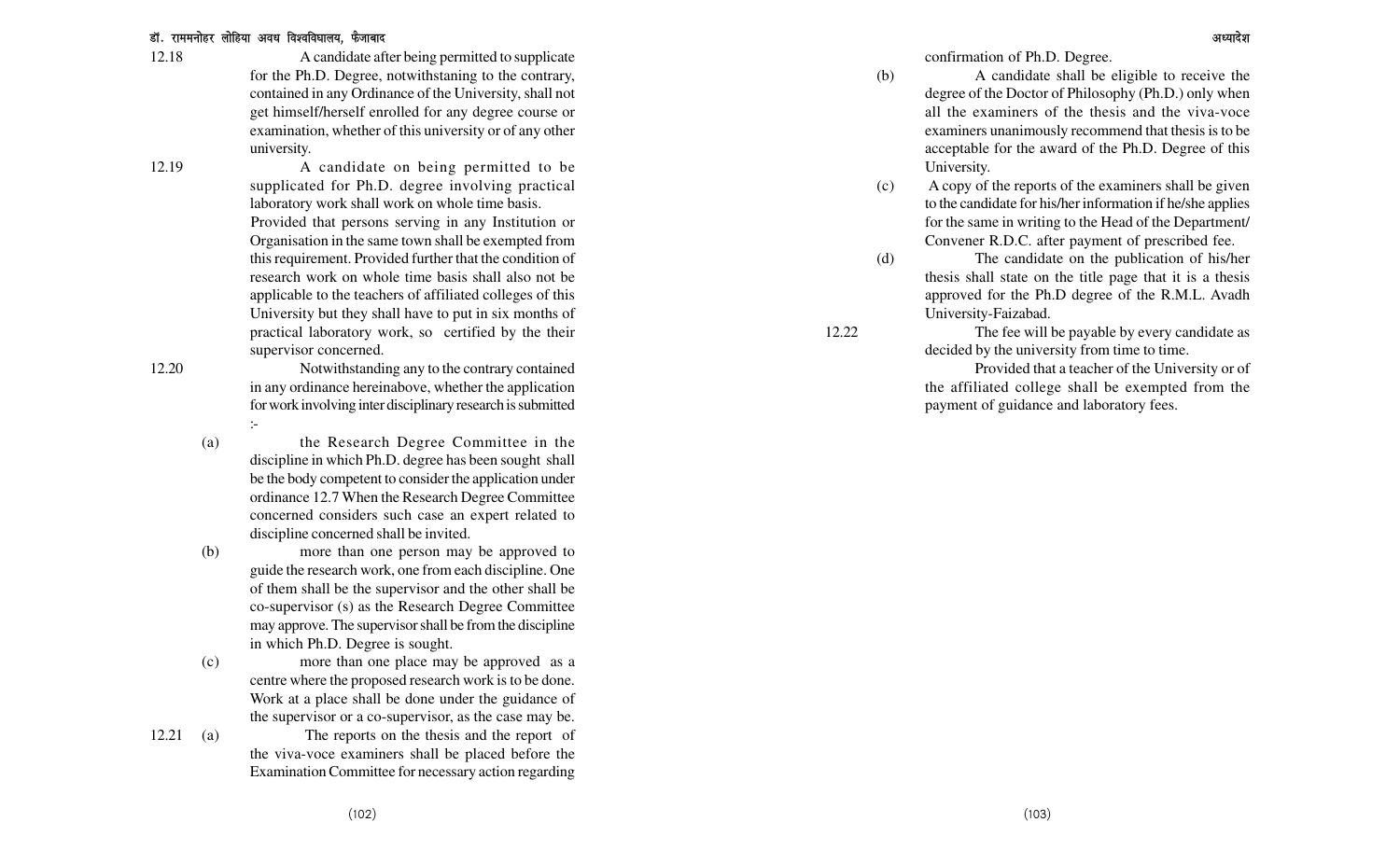Act/S. 51(2)/a, b, c, m & o

# **CHAPER - XIII ORDINANCES FOR DEGREE OF DOCTOR OF LETTERS AND DOCTORS OF SCIENCE**

#### **(D.Litt./D.Sc.)**

13.1 A candidate for the degree of D.Litt. and D. Sc. must be either:-

- (a) A Doctor of Philosophy of this univesity having FIVE independent Research Papers to his/her credit other than those of Ph.D. work and thesis.
	- or
- (b) A Doctor of Philosophy of at least five years standing of any other University recognised for the purpose having seven independent research papers to his/her credit other than the work of Ph.D. thesis.

13.2 Every candidate for the said degree shall apply to the Registrar on a prescribed proforma stating that the subject and name of research advisor the pursuance of D.Litt./D.Sc. and be supported by copies of his/her published work. He/She will have to submit a certificate from at least two eminent scientist/ teachers not below the rank of a professor that he/she is a fit candidate to supplicate for the D.Litt./D.Sc.

13.3 The application should be accompanied by a Registration Fee prescribed for the purpose which is not refundable.

13.4 The application shall be placed for consideration at a meeting of the Research Degree Committee in the subject concerned. Application must be received in the University Office at any time but applications received before 31st Aug. be placed before R.D.C. for process.

13.5 The Research Degree Committee would be the same as for the Ph.D. and may be free to co-opt the external members as and when needed.

(a) The Research Degree Committee shall examine if (i) the topic proposed is one which is suitable for research, (ii) the candidate possesses the requisite qualifications and, (iii) adequate facilities for works exist at the place/ places of work.

(b) In arriving at its finding the R.D.C. may

interview the candidate on the basis of the plan of work submitted by him/her.

- (c) The Research Degree Committee shall give reasons in detail for acceptance, revision or rejection of the application.
- (d) In case the Research degree Committee recommends the revision of synopsis the candidate may submit a revised synopsis for reconsideration by the Research Degree Committee. He/She may be required to re-appear for interview on the revised synopsis before the Research Degree Committee.

13.6 The recommendation of the Research Degree Committee shall be final and shall be communicated to the candidate soon after the decision of R.D.C.

13.7 On receipt of the thesis, the examiners shall be appointed by the Vice-Chancellor as Chairman of the Examination Committee out of the panel of 12 names, six to be proposed by the Convener of the Board of Studies concerned and the other six sought by V.C. from expert (s) of the Research Degree Committee.

13.8 The university may accord/confer honoriscausa to a person who has made outstanding contribution in the field, details of which may be finalised by the respective R.D.C. or by the Academic Council/ Executive Council after obtaining approval from the Honoruable Chancellor.

13.9 After the thesis is completed the candidate shall submit four (printed or typed) copies of the thesis, together with a fee prescribed for the purpose of D.Litt./ D.Sc. thesis evaluation. The candidate shall also submit four (printed or typed) copies of the summary and five copies of the synopsis of his/her thesis communicating how far the thesis embodies the result of his/her own observation, in what respect his/her investigation appears to him/her to advance the bound of knowledge and what authorities he/she has utilised in preparing his/her thesis. He/She shall also submit in support of his/her candidature, any paper or papers which he/she might have published independently or jointly with other authors.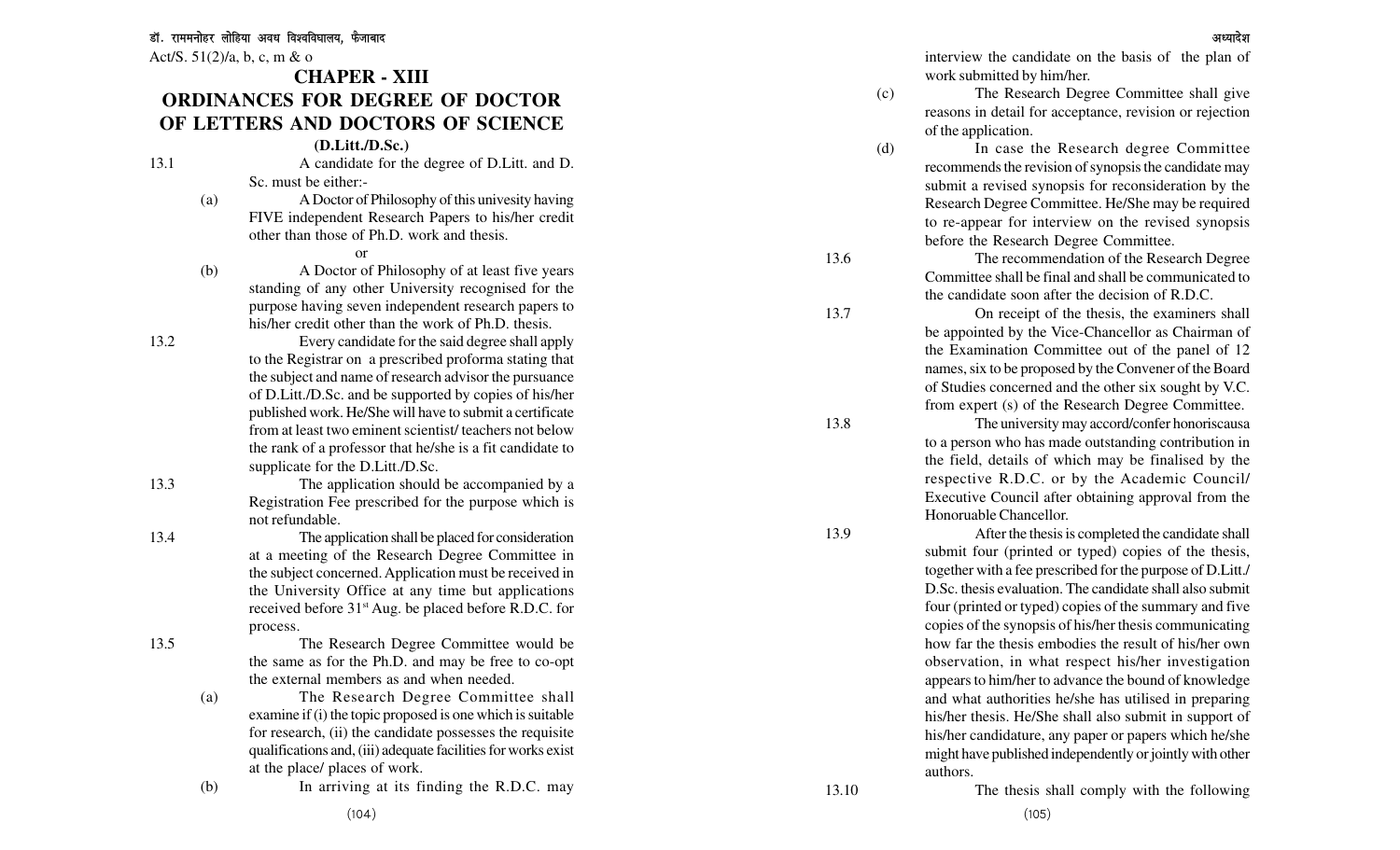conditions:-

(1) The thesis must be a piece of original research work characterised either by the discovery of facts or by a fresh approach towards the interpretation of facts of theories. In either case it should evince the candidate's capacity for critical examination and sound judgement and deep understanding of the subject. The work must be such as may be considered to be a contribution to knowledge in the subject.

(2) It shall be satisfactory in respect of language

and presentation of subject-matter.

13.11 The thesis shall be sent to three examiners, a majority of them shall be external to the University. Each examiner within six months of the receipt of the thesis will evaluate it and send his report specifying (a) whether the thesis is accepted for conferment of the degree or (b) it be rejected.

> If the majority of examiners recommend approval of the thesis, the thesis shall be approved and thereafter the examiners recommending approval shall conduct the viva-voce examination of the candidate.

> Provided that the presence of at least two examiners shall be necessory at the viva-voce. In case any of the examiners of the Boards is not available, the Vice-Chancellor may appoint any other examiner from the panel and he shall be supplied with the reports on the thesis before the conduct of the viva- voce examination. If the majority of the Board of viva-voce examinaters are satisfied that the candidate is suitable for the award of the D.Litt./D.Sc. degree and the thesis is worth publication with or without modifications as the case may be, the recommendation shall be placed before the Examination Committee for consideration and on the recommendation of the Examination Committee, the Executive Council shall confer the degree upon the candidate.

> Provided further that if examiners are of the opinion that the performance of the condidate at the viva-voce is not upto the mark, he/she may be given not less than six months time to improve him/her and

to reappear on the subsequent viva-voce to be conducted by the same examiners unless there is any vacancy among the examiners, it shall be filled in by the Vice-Chancellor out of the panel. The examiners present at the viva-voce test shall submit a joint report indicating in detail opinion on the thesis as well as on the candidate along with their recommendation whether the candidate at viva-voce be approved or be rejected for the award of D.Litt./D.Sc. Degree, as the case may be.

13.12 The viva- voce examination shall be held in the Department/University head quarters open to the public duly notified.

13.13 Remuneration for evaluating the D.Litt./D.Sc. thesis shall be as fixed by the Government /University from time to time. The examiner who holds viva-voce examination is also one of the examiners evaluating the thesis he shall be paid for this in addition.

13.14 (a) A candidate shall be eligible to receive the degree of D.Litt./D.Sc. only when all the examiners of the thesis and the viva-voce examiners unanimously recommend that the thesis is acceptable for the award of the D.Litt./D.Sc. degree of this University.

> (b) A copy of the reports of the examiners shall be given to the candidate for his/her information if he/ she applies for the same in writing through the Head of the Department / Convener of R.D.C.

> (c) The candidate on the publication of his/her thesis shall state on the title page that it is a thesis approved for the D.Litt./D.Sc. degree of the Dr. R.M.L. Avadh University, Faizabad.

13.15 The fee payable by the candidate for D.Litt./ D.Sc. be decided by the University from time to time.

> Provided that a teacher of the University or of its affiliated colleges shall be exempted from the payment of guidance and laboratory fees.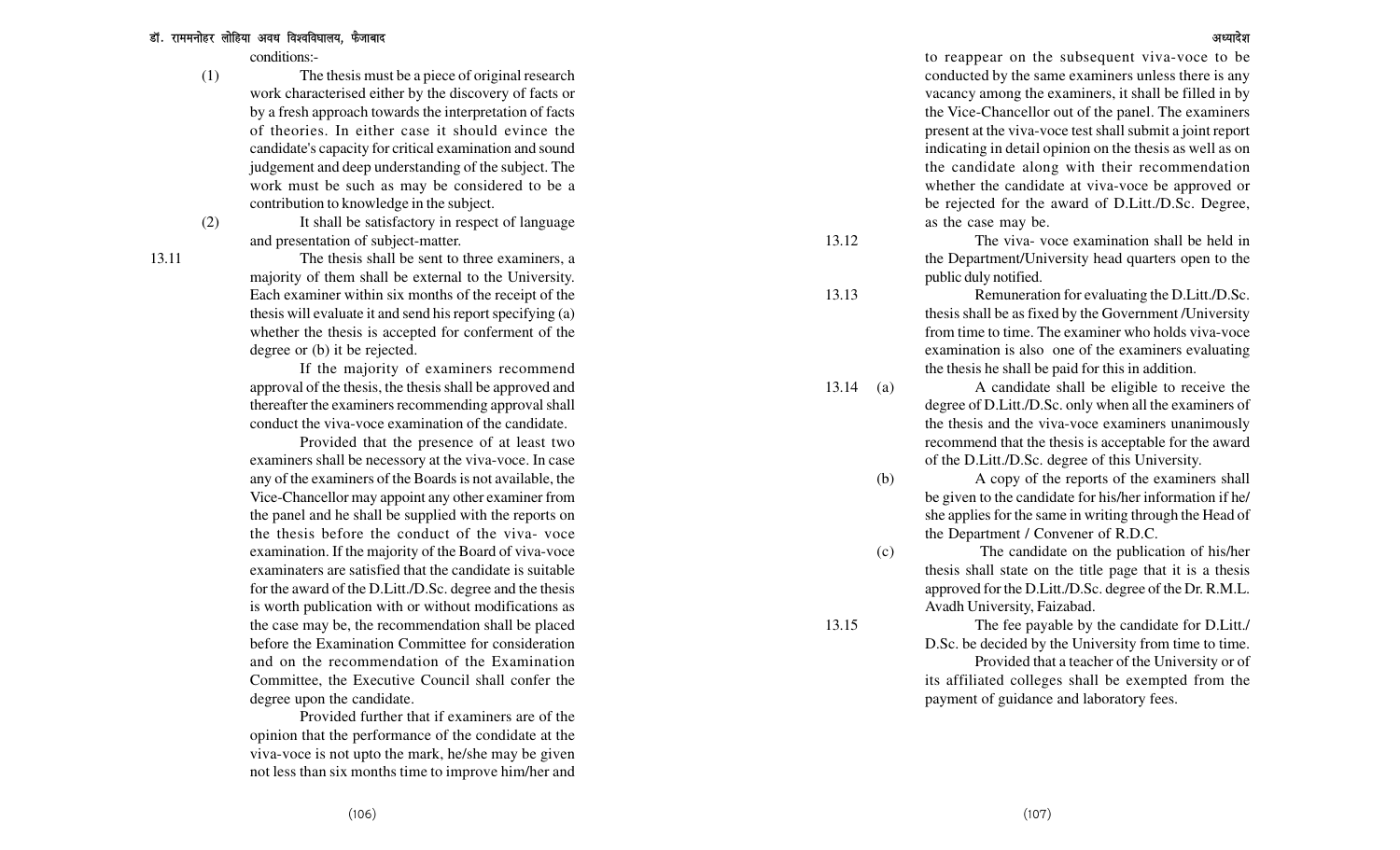# **CHAPTER- XIV FACULTY OF ENGG. & TECHNOLOGY ORDINANCES FOR BACHELOR OF TECHNOLOGY (B.TECH.) COURSES**

B. Tech courses shall be of four years comprising of eight semesters. Each Semester shall ordinarily be of 90 working days.

#### **14.1 Admission :**

- (a) The admission to B. Tech. first and third Semester will be made through Combined Entrance Examination conducted by the Admission Committee, a statutory body of Dr. R.M.L. Avadh University, in accordance with the U.P. State University Act, 1973, Para 28 (4) or as directed by State Government/UGC/ AICTE from time to time for purpose of admission.
- (b) No direct admission will be made to the Spring (second) Semester of the first year or subsequent year of the course.
- (c) Admission or migration/transfer from another University/ College is not permitted.

#### **2 Eligibilty :**

- (a) A candidate should have passed Intermediate Examination of Board of High School & Intermediate Education U.P. or its equivalent with Physics, Chemistry, Mathematics and English for admission to B. Tech. I year (Ist Semester).
- (b) A candidate who has passed 3-4 years diploma (with 60% mark) recognised by the U.P. Board of Technical Education is eligible for admission to any branch of Engineering in IIIrd semester upto 10% of additional seats in each branch.
- (c) A maximum of fifteen percent of seats in each branch (trade) may by filled by NRI/NRI sponsored / university special quota by merit and counselling or else as decided by Admission Committee of the University.

### **14.3 Attendance :**

- (a) 75% attendances are compulsary in theory & practicals seperately for appearing in examination.
- (b) Every candidate is required to attend all the Lectures, Tutorials, Practicals and other prescribed curricular and co-curricular activities. It can be condoned up to 25% on Medical grounds or on other genuine reasons.
- (c) No candidate will be allowed to appear in the end semester examination if he/she does not satisfy the attendance requirements as listed in section (a)  $\&$ (b) ie. 75% of the attendance in each subject / paper separately.
- (d) A further relaxation of 15% may be given by Vice-Chancellor on recommendation of director for genuine reasons.
- (d) The attendance shall be counted from the date of admission in the Institute for purpose of appearing in the semester examination.

#### **14.4 Maximum Duration :**

- (a) Total duration of the B.Tech. course shall be 4 years (Eight semesters each of 90 days)
- (b) A candidate failing two times in first year examination and also not eligible for the carry over system, shall not be allowed to continue the studies further.
- (c) The maximum time allowed for a candidate admitted in Ist/ IIIrd semester to complete his/her B.Tech. course shall be 7/5 years. If a candidate at any stage of his / her course is found unable to complete it within the said time, he/ she shall not be allowed to continue the studies further.

### **14.5 Curriculum :**

- (a) The 4 years curriculum will be divided into 8 semesters and shall include Lectures, Tutorials, Practicals, Seminars and Project in addition to Practical Training during summer vacation and education tours as defined in the scheme of syllabi and examination.
- (b) It will include co-curricular and extra-curricular activities as prescribed by the Institute from time to time.

### **14.6 Change of Branch :**

- (a) Change of the branch may by allowed against the vacant seats, after the last date of admission to the B.Tech. First Year Autumn (Ist) Semester, on the basis of merit in Combined Entrance Examination/ or in merit on basis of which admission is made.
- (b) Change of branch may also be permitted after the B. Tech. First year Spring (IInd) semester if seats are vacant on the basis of merit of I year Examination.
- (c) No change of branch shall be permitted to diploma holders admitted in II year and also after two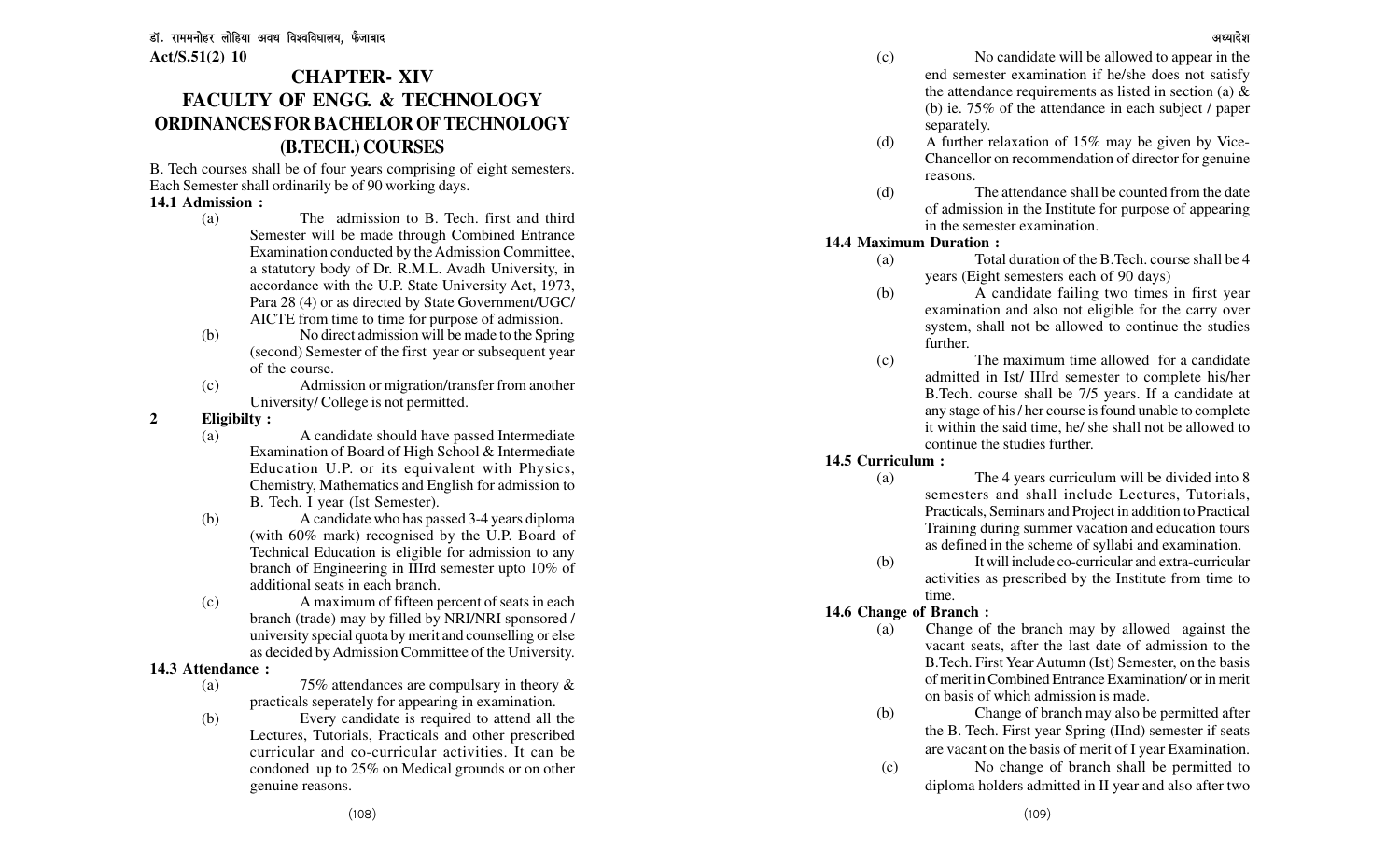weeks from the start of Autumn (III) semester of B.Tech. Second Year.

#### **14.7 Examination :**

- (a) Students' performance shall be evaluated through continuous assessment and end semester Examination. The continuous assessment will be based on Class tests, Assignments, Quizzes/Viva-Voce and Attendance. The end semester examination will be conducted by means of written papers, practicals and oral tests, inspection of certified course work in classes and laboratories, project work, design report or by means of any combination of these methods.
- (b) The distribution of marks for sessional, end semester theory, practical and other examinations, seminar, practical training and general proficiency shall be as per the prescribed scheme of examination, provided with curriculam.
- $(c)$ To pass an examination, a candidate shall be required to obtain at least:
- (i) 30% Marks in each theory paper in End Semester Examination.
- (ii) 50% Marks in each Practical/Project Examination /Seminar/ Practical Training.
- (iii) 50% Marks in the grand total of both semester examinations marks of an academic year.
- (iv) There shall not be minimum pass marks in sessional and general proficiency (G.P.) However these marks shall be added for the purpose of declaring the result and divisions.

#### **14.8 Promotion :**

- (a) A candidate satisfying all the conditions under Ordinance 14.7 (c) shall be promoted to the next year of study.
- (b) A candidate who satisfies the requirements of Ordinances 14.7 (c) (iii) and (iv) but fails to satisfy the requirements of Ordinance 14.7 (c) (i) and (ii) in not more than six theory papers and/or practicals and / or Project Examinations/Seminars and Practical Training on the basis of combined result of both Semester Examinations of an academic year shall be eligible for provisional promotion to the next year as per ordinance

Provided that a candidate claiming for back paper eligilibity must have appeared in both the semesters.

- (c) A candidate who does not satisfy the requirements of ordinances  $14.7$  (c) (iii) shall have to repeat the whole year as a regular candidate after re- admission or as Ex-student.
- (d) A candidate who does not satisfy the requirements of Ordinances 14.7 (c) (iv) and 14.8 (b) may repeat the whole year as a regular candidate after readmission or may opt for ex-studentship.
- (e) A candidate who does not pass in the back paper examination, he/she shall have to appear as an exstudent only in such papers, only in the corresponding semester examination.This shall be named as year back student ship.
- (f) There shall be no Reback in any case.

#### **14.9 Carry Over System :**

- (a) A candidate who satisfies the requirements of Ordinance 14.8 (b) shall have to appear in those theory papers/practicals, which he carries as back papers in subsequent University Examination for the same semester. Such candidates shall be eligible for provisional promotion to the next year.
- (b) A candidate shall not be promoted to third year or fourth year unless he/she clears all the back papers of first year or second year respectively.
- (c) The marks awarded to a candidate in the carry over examination shall be the effective marks in the same subject only if there are geater than the marks obtained previously.
- **14.10 Ex- Studentship:**
	- (a) A student shall be eligible for ex-studentship provided he/she satisfies the Ordinance  $14.8(c)$  & (d) and shall be required to apply by paying prescribed examination fee.
	- (b) A candidate opting ex-studentship shall be required to re-appear in all the examinations (Theory paper/ practical/Project/Seminar and Practical Training) of both Semester of the concerned academic year. The marks pertaining to sessional and general proficiency will remain unaltered.
- **14.11 Results :**
	- (a) The result of a candidate shall be declared on the basis of combined result of Autumn (odd sem.) and Spring (even sem.) Semester of the same academic year.
	- (b) The final result after all years of study shall be declared after adding the marks of previous years as follows: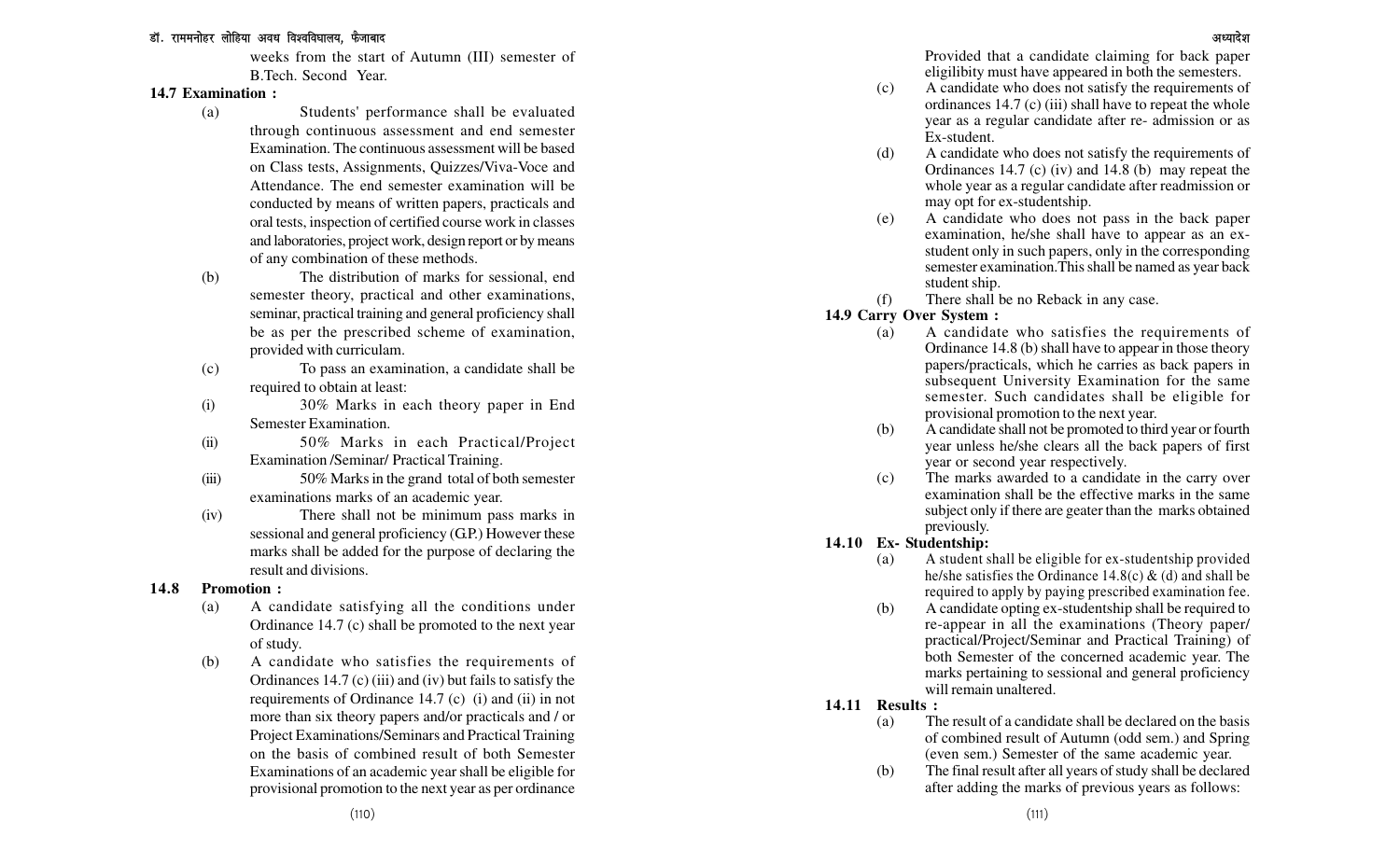- (i) First year grand total of both semesters.
- (ii) Second year 50% of first year grand total + Grand Total of both semesters of second year.
- (iii) Third year 50% of second year grand total + Grand Total of both semesters of third year.
- (iv) Fourth year 75% of third year grand total + Grand Total of both semesters of fourth year.
- (c) For diploma holder candidates admitted to IIIrd semester of B. Tech. course.
	- IInd year 50% of aggregate marks.
	- IIIrd year 75% of aggregate marks.
	- IVth year 100% of aggregate marks.

#### **14.12 Award of Division :**

- (a) The division shall be awarded on the basis of final year result (prepared as per provisions of 14.11)
- (b) If a candidate secures 50% or more but less than 60% of the total marks, he/she shall be placed in SECOND DIVISION.
- (c) If a candidate secures 60% or more of the total marks, he/she shall be placed in FIRST DIVISION.
- (d) If a candidate secures 75% or more of the total marks and also passes all examination in single attempt (without grace marks), he/she shall be placed in FIRST DIVISION WITH HONOURS.
- (e) On the basis of final year result, the top three candidates in each branch shall be awarded rank according to their merit provided they pass all exams in single attempt.

#### **14.13 General Proficiency :**

The evaluation of general proficiency of a candidate shall be done on the basis of his/her discipline, in the institute, in the hostel, and performance in extracurricular activities.

### **14.14 Grace Marks :**

- (a) A candidate shall be entitled to award of grace marks upto and not exceeding a maximum of ten marks in maixmum four subjects including theory papers, practicals, project and aggregate for the purpose of passing the examination of the year.
- (b) The grace marks shall not be added to the grand total for the purpose of awarding the Divsion or Honours.
- (c) The grace marks may also be awarded that year after the backpaper exams, if required for passing.

**14.15 Medal :**

A candidate entitled to receive a medal shall pass all examinations in first attempt and without grace and satisfying the conditions in the concerned clause.

**14.16 Scrutiny :** Normaly the scurity is not allowed but if in any case V.C. feels it necessary it may be done on payment of certain fee. A candidate shall be entitled for the scrutiny of his/her examination result according to the regulations laid down by Dr. R.M.L. Avadh University, Faizabad. The Scrutiny shall be done by the Examination Committee of the Institute/University.

#### **14.17 Unfair means:**

Cases of unfair means in the examination shall be investigated by the Examination Committee of the Institute/University in accordance with the ordinances of Dr. Rammanohar Lohia Avadh University, Faizabad.For this purpose, examination committee may form a subcommittee known as UFM committee.

#### **14.18 Re-Admission :**

A candidate may be allowed for re-admission to a year of study provided he/she satisfies one of the following conditions:

- (a) A candidate is declared fail.
- (b) A candidate has not appeared in a Semester Examination and he/she has been granted permission for not appearing in the examination.
- (c) A candidate has been detained by the Institute and has also been permitted to take readmission.
- (d) A candidate has passed the examination of a year as an ex-student or has qualified for the carry over systems.
- (e) A candidate has been promoted with carry over subjects and he/she opted for re-admission.

14.19 In the absence of any rules, the rules / decisions existing for or decided by Dr. Rammanohar Lohia Avadh University, Faizabad shall be final, and shall be treated as part of these ordinances.

## **14.20 Cancellation of Admission :**

The admission of a student at any stage of study shall be cancelled, if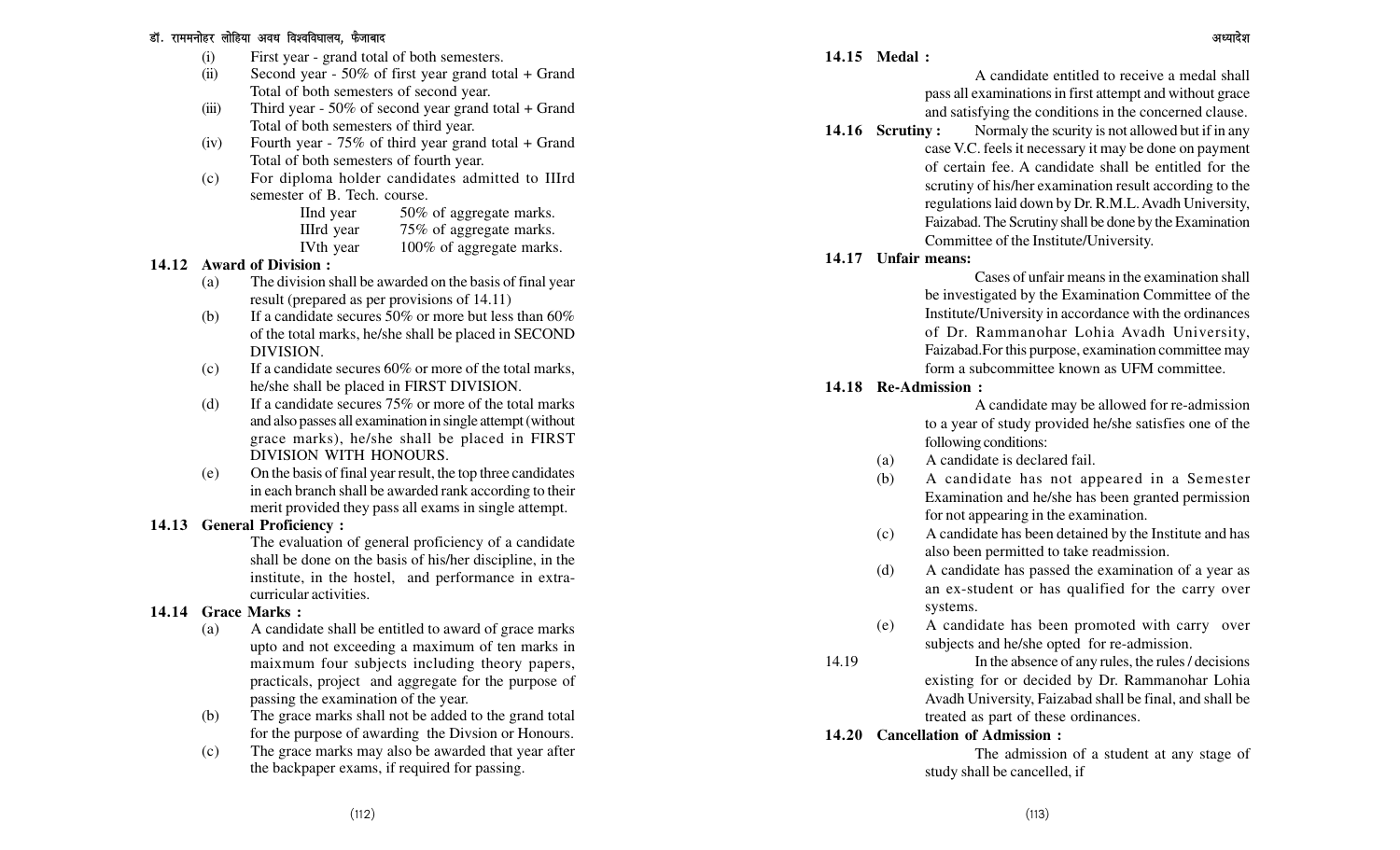- (i) He/she is not found qualified as per AICTE /State Government Norms and guidelines of the eligibility criteria prescribed by the University.
- (ii) He/ she is found unable to complete the course within the stipulated time as prescribed in clause 14.4.
- (iii) He/she is found involved in creating indiscipline in the Institution/college or in the University.

### **14.21 Awards of Sessional Marks :**

- (a) The break up for awarding marks shall be as follows: Theory Subjects
- (i) Continuous Evaluation 60% (Test, Tutorial, Assignments, Quizes)
- (ii) Attendance 20%
- (iii) Teacher Assessment 20% (on the basis of over all performance of the student)
- (b) Make up tests may be held only once, for those students who could not appear in any one of mid-term class tests due to genuine reasons on prior permission of Director of the Institute.
- (c) There shall be no sessionals in case of practicals, but marks of practicals be distributed as
- (i) Practical work 60% (By External  $\&$  Internal)
- (ii) Daily Records  $\&$  20% (By Internal Examinar) Assessment
- (iii) Viva 20% (By External Examinar)

## **14.22 Award of General Proficiency Marks :**

G.P. marks will be awarded by the Director in consultation with Heads, on the basis of Co-curricular, extra- curricular activities and discipline inside & outside the campus.

# **CHAPTER-XV FACULTY OF TECHNOLOGY**

**Ordinance for Master of**

### **Computer Application (MCA) Programmes**

## **15.1 Admission :**

Admission to the MCA Ist semester will be made as per the rules prescribed by the Admission Committee of Dr. R.M.L. Avadh University, Faizabad or by any committee authenticated by the University/Govt. /UGC/ AICTE, from time to time.

## **15.2 Eligibility:**

Bachelor's degree in any discipline (B.A./B.Sc./ B.Com./B.C.A./B.B.A.) with Mathematics as one of the subject (s) at  $10+2$  level and having at least  $50\%$ marks at graduate level.

### **15.3 Attendance :**

- (a) Every candidate is required to attend all the lectures, tutorials, practicals and other prescribed curricular and co-curricular activities. It can be condoned upto 25% on medical grounds or for other genuine reasons.
- (b) A further relaxation of attendance upto 15% can be given by Principal / Dean / Director of the Institute for the students, who have been absent with prior permission, for reasons acceptable to the Director in consultation with the HOD of concerned department.
- (b) It will also include co-curricular,and extra curricular activities as prescribed from time to time by the College/University.

### **15.4 Duration:**

- (a) Total duration of the M.C.A. course shall be three years, each year comprising two semesters.
- (b) Each semester shall normally have teaching for the 90 working days.
- (c) A student failing twice in Ist and / or IInd semester (or first year) and not eligible for the carry over system (clause 15.9) shall not be permitted to continue studies further.
- (d) Maximum time allowed for completing the M.C.A.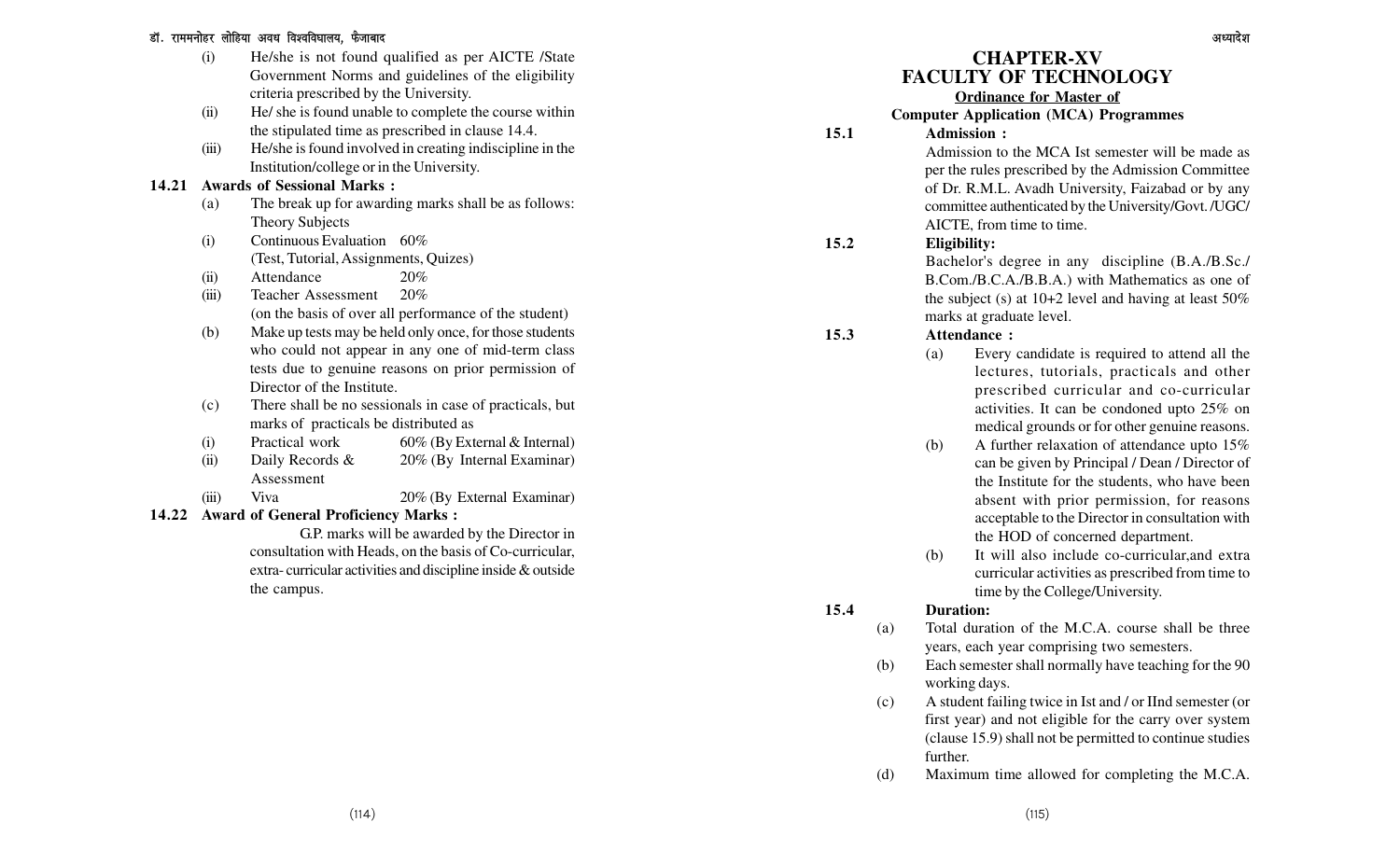course will be 5 (Five) years. Those who are unlikely to satisfy the conditon shall not be allowed to continue the studies further.

### **15.5 Curriculum :**

- (a) The 3 (Three) year curriculum will be divided into six semesters. Semester Ist to Vth include lectures, tutorials, practicals and seminars as defined in the scheme of instructions of examinations. Semester VIth will be exclusively devoted by students for project in Industries/ Organization, in which students shall be required to work on the projects assigned by industries/ organisations / Institutions.
- (g) The minimum pass marks shall be 50% in aggregate of theory and practical both.
- (h) The marks of the previous semester (s) shall not be added in declaring the result of an individual semester examination.
- (i) There is no pass marks for General Proficiency (G.P.) However marks of G.P. shall be added for the purpose of declaring result.

### **15.6 Examination & Evaluation :**

- (a) Student's performance will be evaluated through continuous assessment in the form of Class Tests, Assignments, Quizzes, Viva-Voce/Practicals etc. There shall also be an examination at the end of each semester in theory subjects, practicals and project.
- (b) The distribution of marks or the class tests, quiz test, assignments, end semester theory, practical and other examination shall be as per the prescribed scheme of examination.
- (c) The maximum marks for the theory subjects shall consist of marks allotted for end semester examination and sessional work.
- (d) The minimum pass marks in the theory subjects shall be 36 % in each paper of the semester ending theory examination.
- (e) 50% marks are necessary in each Practical/Project/ Seminor/Practical training, to pass the semester.
- (f) The minimum 50% of the grand total of year i.e. of both semester is necessary to be declared pass.

(g) There shall be no minimum pass marks in sessionals and G.P. However these marks will be added for purpose of declaring result/division.

### **15.7 Permission for Exam. :**

No candidate will be allowed to appear in the end semester examinations if he/she does not satisfy the over all average attendance requirements as per clause 15.3

- **15.8 Promotion Rules :**
	- (a) A candidate satisfying all the condition under clause 15.6 shall be promoted to the next semester.
	- (b) (i) A candidate not satisfying the above condition but failing in not more than 3 subjects/papers (Theory and / or practical ) of a semester examination shall be promoted provisionaly to next year.
		- (ii) The papers which are not clear, must be cleared by the candidate in the same semester of next session.
	- (c) All other candidates will be required to repeat the semester either as regular candidate, after re-admission or opting for ex-studentship. This facility is however subjected to the time limits stipulated in Clause No. 15.4

### **15.9 Promotion under carry over system :**

- (a) A candidate who fails in the category of clause No. 15.8 (b) shall become eligible for provisional promotion to next semester and the carry over system to clear the papers in which he failed.
- (b) The student must have cleared all papers of first year for getting admisson in third year i.e. (v)semester .
- (c) No separate carry-over Examintaion will be held for any subject except for M.C.A. Final year . Any candidate eligible for the carry-over system shall have to appear in the carry over subjects in the subsequent University Examination for the same semester.
- (d) Marks obtained in the carry-over Examination shall replace the original marks. In both theory and practical course, the carry-over Examination will be allowed upto the limit of three papers/practicals of a semester only.

### **15.10 Ex-studentship :**

(a) Candidate, opting for - ex- studentship, shall be required to register by paying only readmission fee within 15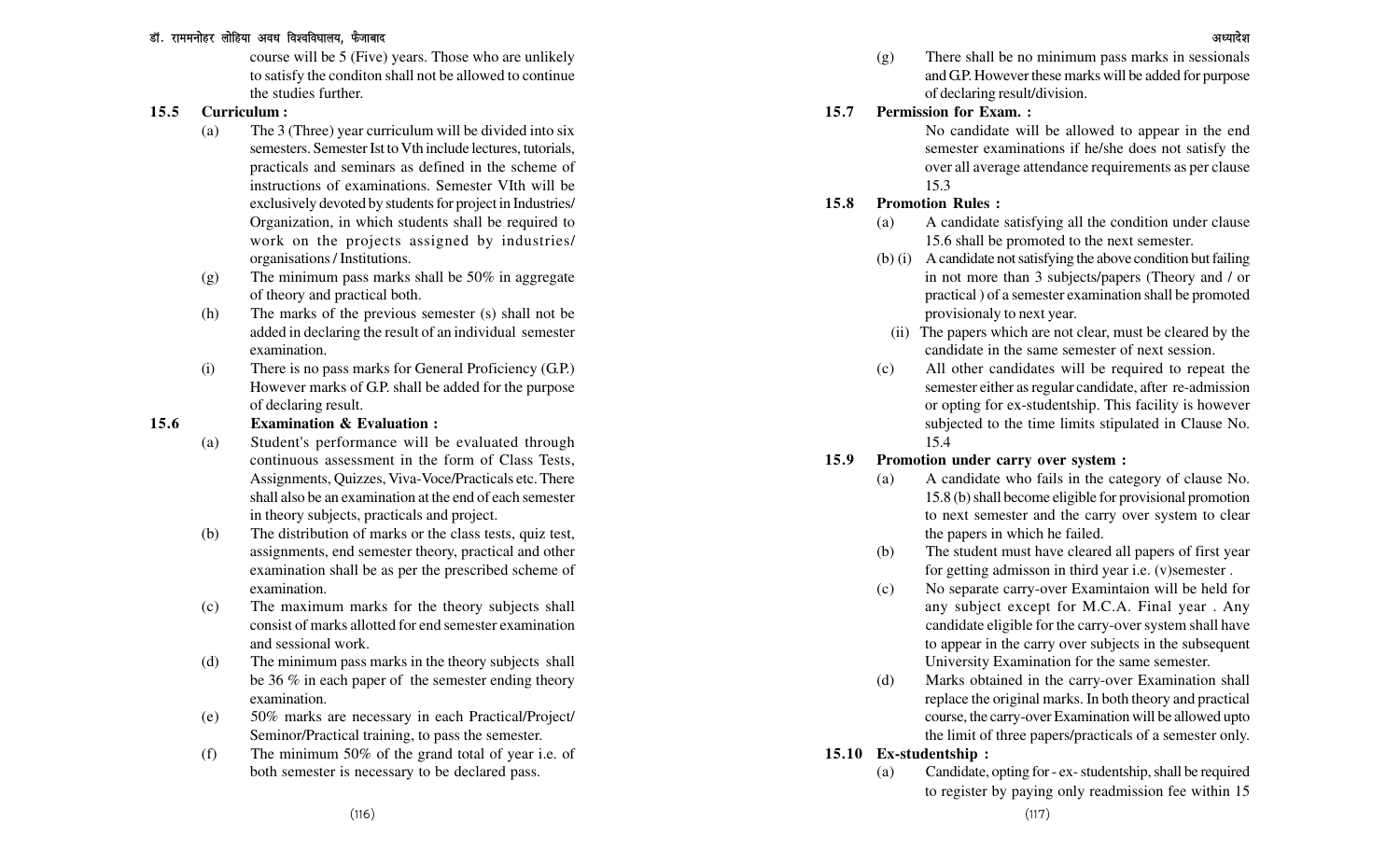#### डॉ. राममनोहर लोहिया अवध विश्वविघालय, फैजाबाद <del>कार कार्यकार कार्यकार कार्यकार कार्यकार</del> अध्यादेश अध्यादेश अध्यादेश

days of the declaration of end semester results.

(b) Sessional marks in the subject of an ex-student shall remain the same as those secured by him/her earlier.

#### **15.11 Results :**

- (a) The result of a candidate shall be declared on the basis of combined result of both semester of same academic year.
- (b) Results at the end of final year will be declared with the following weightages :

| I year         | 100% of aggregate marks |
|----------------|-------------------------|
| <b>I</b> Iyear | 100% of aggregate marks |

IIIyear 100% of aggregate marks

### **15.12 Award of Division :**

- (a) If a candidate passes all examinations in single attempt and secures 75% or more in aggregate marks he/she shall be placed in the First Division with Honours.
- (b) If candidate passes all examinations and secures aggregate marks of 60% or more but less than 75% he/she shall be placed in First Division.
- (c) If candidate passes all examinations and secures aggregate marks of 50% or more,but less than 60% , he/she shall be placed in Second Division.
- (d) On the basis of final year result, candidate shall be awarded rank according to their merit provided they pass all the examinations in single attempt.

### **15.13 Grace Marks :**

A maximum of 10 marks may be awarded in yearly examination in maximum of four subjects and/ or aggregate to those candidates who by award of these marks can be declared to have passed in all the subjects of both the semester.

- 15.14 Scrutiny shall be allowed as per the rules of the University. Re-evaluation is not permitted in any case.
- 15.15 (a) Award of Sessional Marks : The breakup of sessional marks shall be as follows : Theory Sessionals
	- (i) Continuous Evaluation, Class test 60% (Tutorial/Assignment/Quiz & Tests etc.)

(ii) Teacher Assessment 20%

- (Overall performance in class)
- (iii) Attendance 20%
- (b) There shall be no sessional marks in case of practicals.

(c) G.P. marks shall be awarded by the Head of the Institution on basis of co-curricular and extra curricular activities and discipline inside and outside of the campus.

(119)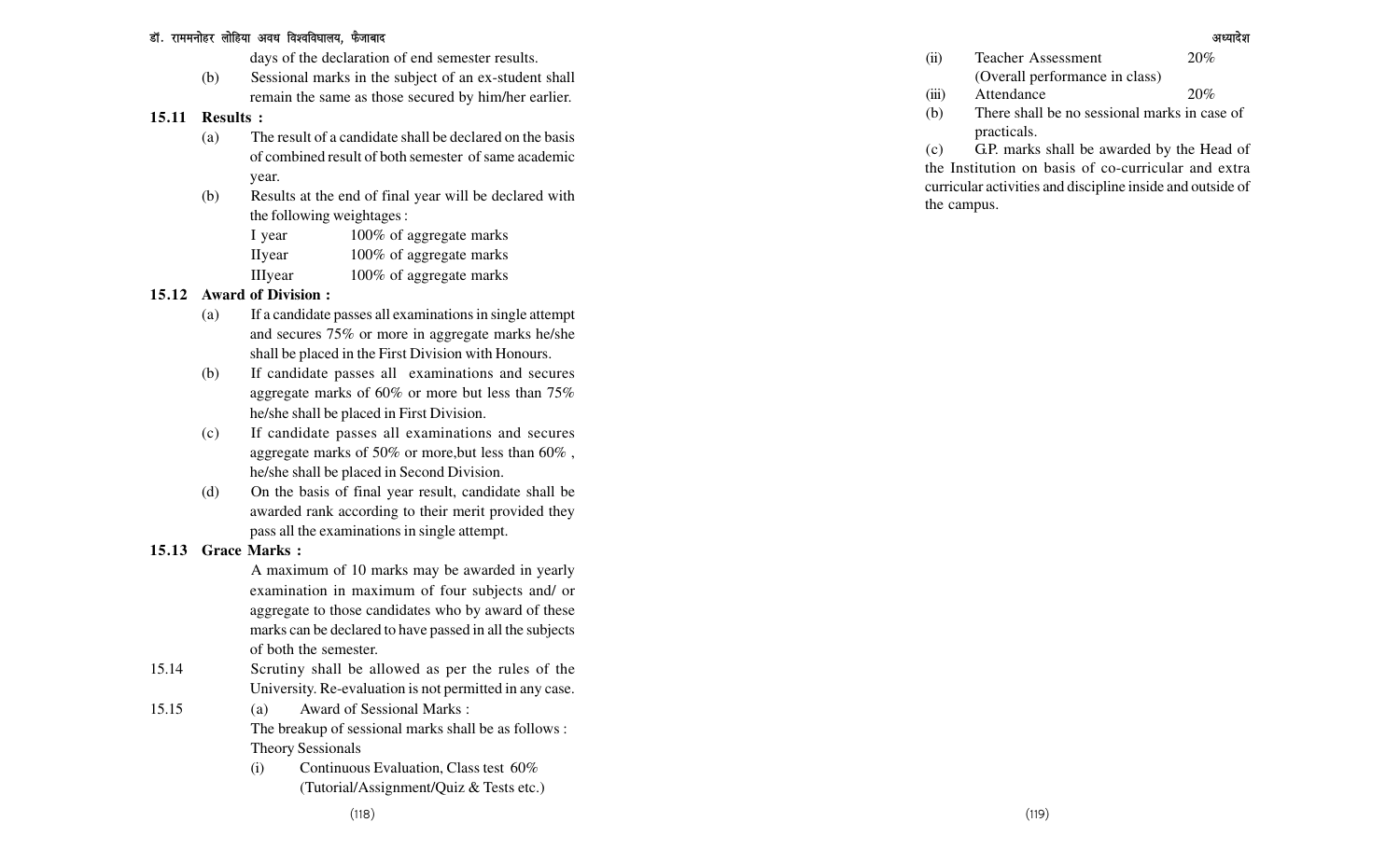## **CHAPTER - XVI ORDINANCES & REGULATIONS FOR CONSTITUTION & CONDUCT OF DIFFERENT BODIES 16 (A) CONDUCT OF E.C. MEETINGS**

- (1) There shall be three types of the meetings of the Executive Council, namely :
- (i) Ordinary
- (ii) Emergency
- (iii) Special
- (2) An ordinary meeting of the Executive Council will normally be held once in three months on such date and time as the vice Chancellor may direct.
- (3) The Vice-Chancellor may, at any time, call an emergency meeting at such notice as he may deem fit to transact any business of immediate urgency. No business other than that has been noticed, shall be transacted at an emergency meeting.
- 

(4) A special meeting shall be convened on a requisiton signed by at least five members of the Executive Council specifying the business to be transacted there at.

(5) Except in the case of emergency meeting , convened by the Vice-Chancellor, the Registrar shall, not less than 15 days previous to each meeting, issue to each member, a notice giving the time and place of meeting together with the Agenda. In the case of an emergency meeting the Registrar shall give such prior notice of the time and place of the meeting as in the opinion of the Vice-Chancellor the circumstances permit.

(6) A meeting may be adjourned to any other date in order to complete unfinished business. No notice of such an adjourned meeting need be sent to the members not present at the meeting.

(7) One third of members of the Executive Council inclusive of the chairman, shall form a quorum, if there is no quorum of a meeting which has been adjourned for want of quorum, provided, however, if there is no quorum in such an adjourned meeting then no business

other than the business included in the agenda of the original meeting shall be transacted.

- (8) The Vice-Chancellor shall at the meeting of the Executive Council and in his absence Pro-Vice - Chancellor , if any, or a senior most member from amongst the members present at the meeting, may preside.
- (9) A resolution or a proposal which a member of the Executive Council wishes to be discussed in a meeting of Executive Council shall be sent so as to reach the Registrar atleast ten clear days before the date of the meeting.
- (10) All decisions of the Executive council on the questions coming before it shall be taken by a majority of the votes of the members present.

The Vice- Chancellor and in his absence the member presiding shall have a Vote and in the case of equality of votes a casting vote also.

- (11) The minutes of the proceeding of every meeting shall be drawn up by the Registrar and countersigned by the Vice-Chancellor. They shall be circulated to the members as early as possible after the meeting and shall be placed before the Council at its next meeting for confirmation.
- **16 (B) ADMISSION COMMITTEE :**

(Ordinances regarding the constitution of the Admission Committee of the University in terms of the provision of Sec. 28 (1) of the Act. 1973 )

There shall be an Admission Committee of the University, which shall be constituted as provided hereinafter :

1. The Vice- Chancellor of the University who shall be the Chairman of the Committee.

2. Pro-Vice Chancellor, if any,

- 3. Two Deans of Faculties by rotation for one year, except the Dean of Faculties of Medicine and Dean of Engineering and Technology.
- 4. Two Heads of the Departments and two Principals by rotation in order of seniority for a period of one year provided they are not the members of the Examination Committee of the University.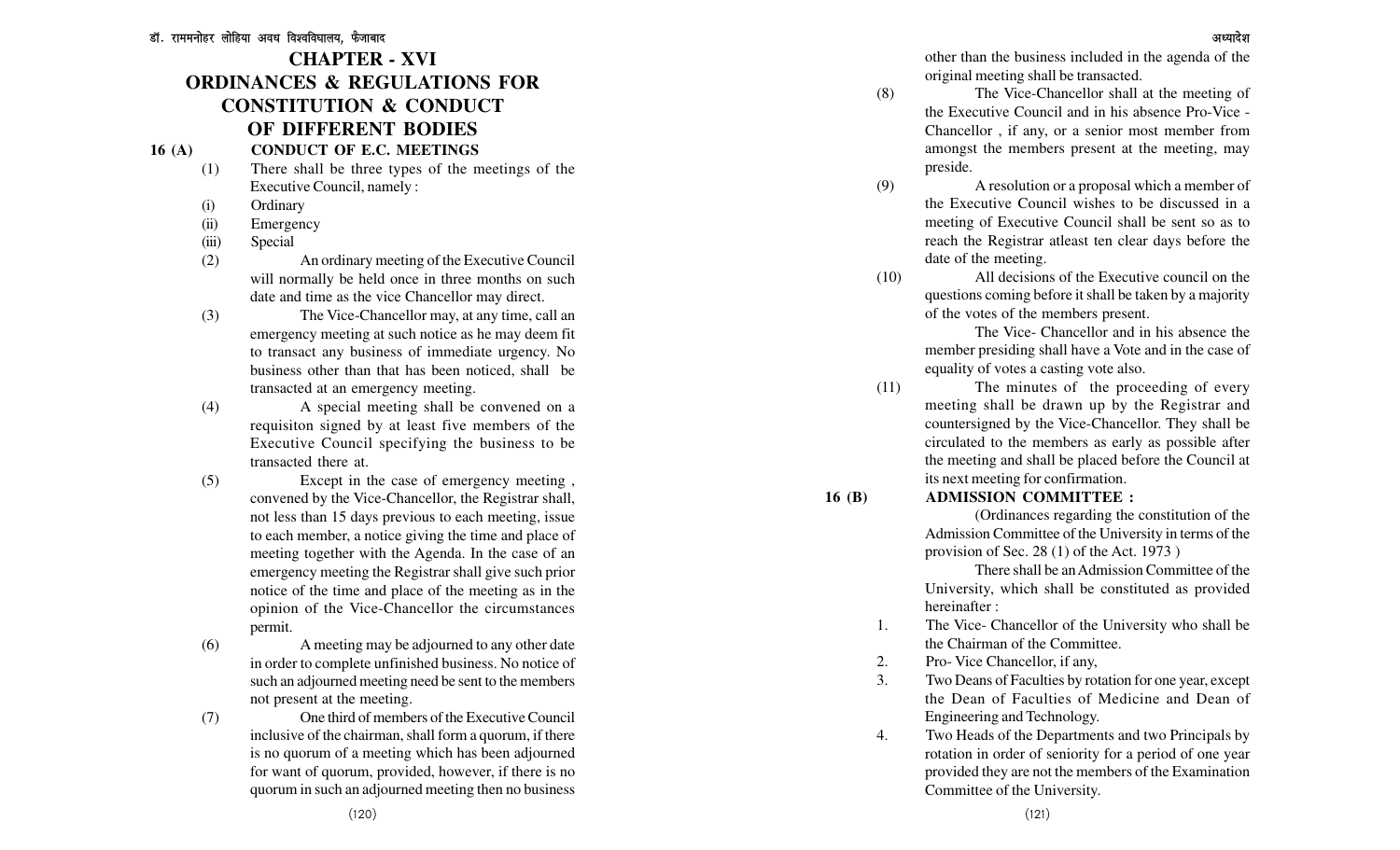#### डॉ. राममनोहर लोहिया अवध विश्वविघालय, फैजाबाद <del>कार कार्यकार कार्यकार कार्यकार कार्यकार</del> अध्यादेश अध्यादेश अध्यादेश

- 5. Two such persons as may be co-opted by the Admission Committee to serve as members of the Committee.
- 6. The controller of the examination, if any.
- 7. The Registrar of the University who shall be the Ex-Officio Secretary of the Committee.
- 8. Same as otherwise /Provided, members of the Admission Committee other than Ex-Officio member shall hold office for a period of one years.

## **16 (C) EXMINATION COMMITTEE :**

(There shall be an Examination Committee of the University in terms of the provisions of Sec. 29 (1) of the Act - 1973) . The Examination Committee shall be Constituted as provided hereinafter :

- 1. The Vice-Chancellor of the University who shall be the Chairman of the Committee.
- 2. The Pro-Vice- Chancellor (if any).
- 3. Two Deans of the Faculties.
- 4. Two Heads of the Departments and two Principals by rotation in order of seniority.
- 5. Such other teachers not exceeding two in numbers as may the co-opted by the Examination Committee to serve as members of the Committee for a period of one year.
- 6. The Registrar of the University, who shall be the exofficio secretary of the committee.
- 7. The Controller of the Examination, if any.

## **16 (D) CONSTITUTION OF BOARD OF STUDIES :**

(As per provision of 27 (8) of Act - 1973)

- 1. The constitution of the Boards of Studies in the various departments of the different faculties shall be regulated by these ordinances.
- 2. In each department recognised under the Statutes, there shall be a Board of Studies.
- 3. In the Faculties of Arts, Science, Commerce, Law and Education each Board of Studies shall consist of the following :
	- (i) The University Head of the Department concerned who shall be its Chairman and convener.
	- (ii) All Professors in the Department.
	- (iii) One Reader in the department concerned by

rotation in order of seniority for a period of one year.

(iv) One Lecturer from the University Teaching Department concerned by rotation in order of seniority for a period of one year.

> Provided that in case a subject is being taught in colleges affiliated to this University without there being a department of the subject concerned in the residential wing of the university, two teachers of Reader rank from colleges (only one Reader from a college) in place of the persons who would have been on the Board under the above subclauses (i) to (iv) In such case Chairman/convener shall be by rotation in order of seniority of Concern subject teachers of University/colleges.

(v) Three Teachers from amongst the teachers teaching the subject in the degree/P.G. colleges (only one from a college) affiliated to this University by rotation in order of seniority for a period of one year.

Provided that in the case of Post Graduate Board of Studies, two teachers shall be taken only from such colleges as have Postgraduate department in the subject concerned.

- (vi) Three such persons not in the service of the University or the affiliated colleges as may be nominated by the Vice-Chancellor in Consultation with the Head/convernor of Board of Studies, having expert knowledge of the subject for a period of three years.
- 4. In the Faculties of Medicine and Engineering, the Boards of Studies of the different departments assigned to the above faculties shall consist of the following :
	- (i) The Head of the departments concerned who shall be its Chairman.
	- (ii) All Professors in the department.
	- (iii) All Readers in the department.
	- (iv) Three Lecturers from the department by rotation in order of seniority for a period of one year.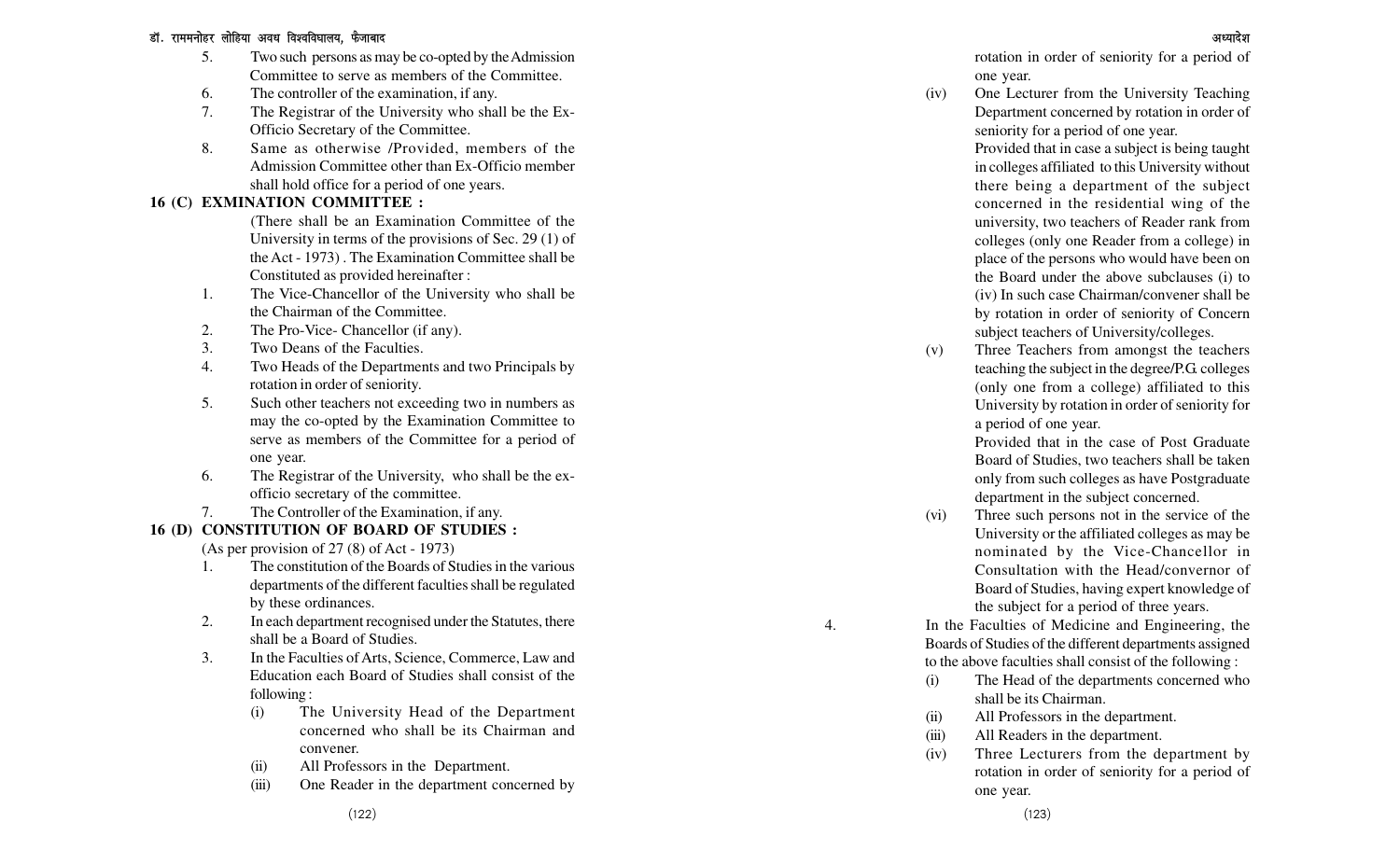#### डॉ. राममनोहर लोहिया अवध विश्वविघालय. फैजाबाद

(v) Three such persons not in the service of the University or of the affiliated colleges as may be nominated by the Board of the Faculty concerned on account of their possessing expert knowledge of the subject assigned to the department for a period of two years. Faculty Board may delegate its powers to Vice-Chancellor in this regard.

5. In the Faculty of Agriculture, the Boards of studies of the different departments in the faculty shall consist of the following :

- (i) The Dean of the Faculty who shall be the Chairman.
- (ii) One Professor nominated by the Academic Council on the recommendation of the Board of the Faculty concerned from amongst the Professors from the departments of Economics, Chemistry, Zoology and Botany for a Period of one year.
- (iii) One Reader nominated by the Academic Council on the recommendation of the Board of the Faculty concerned from amongst the Readers of the departments of Economics, Chemistry, Zoology and Botany for a period of one year.
- (iv) One teacher nominated by the Academic Council on the recommendation of the Board of the Faculty concerned from amongst the teachers of the University Teaching Departments of Economics, Chemistry, Zoology and Botany for a period of one year.
- (v) Four teachers including the Principal teaching the subject concerned (particular branch of Agriculture to which the board of studies relates) from the colleges affiliated to this University by rotation in order of seniority for a period of one year.
- (vi) Four such persons not in the service of the University or of the affiliated colleges as may be nominated by the Board of the Faculty concerned on account of their possessing

expert knowledge of the subject assigned to the department for a period of two years. Faculty Board may delegate its power to Vice-Chancellor in this regard.

- 6. The Board shall have the following function :
	- (i) To propose to the Faculty Board concerned, new courses or modification of the existing ones for different examinations.
	- (ii) To recommend to the Examination Committee the list of examiners for the subject (s) assigned to the departments.
	- (iii) To advise the Faculty in respect of all academic matters relating to the subject (s) assigned to the departments.
	- (iv) To perform all such functions as are entrusted to it by the Act, Statues and Ordinances or, are assigned to it by the Academic Council or the Faculty Board concerned.

The meeting of the Board shall be called at the direction of its Chairman and it shall ordinarily meet at least once during each academic session.

**16 (E) AWARD OF MEDALS AND PRIZES TO THE STUDENTS**

(As per provisions of S 51 (d) of Act - 1973)

- (1) The medals would be awarded to the glorious students. The rules in this connection shall be made by a committee for the purpose but before the conduct of examination concerned.
- (2) The committee for Medals Award shall be comprised of Vice-Chancellor as Chairman and members nominated by him from members of acedamic council.
- (3) The University will award, each session, a Gold Medal, Known as 'Chancellor's Gold Medal' to each of the students who, after having pursued a course of study as a regular student in an affiliated college or institute or in a teaching department of the University, stands first among all the successful candidates of the year in the University Examinations for any of Degree mentioned below, or for any other Master Degree instituted by the University hereinafter: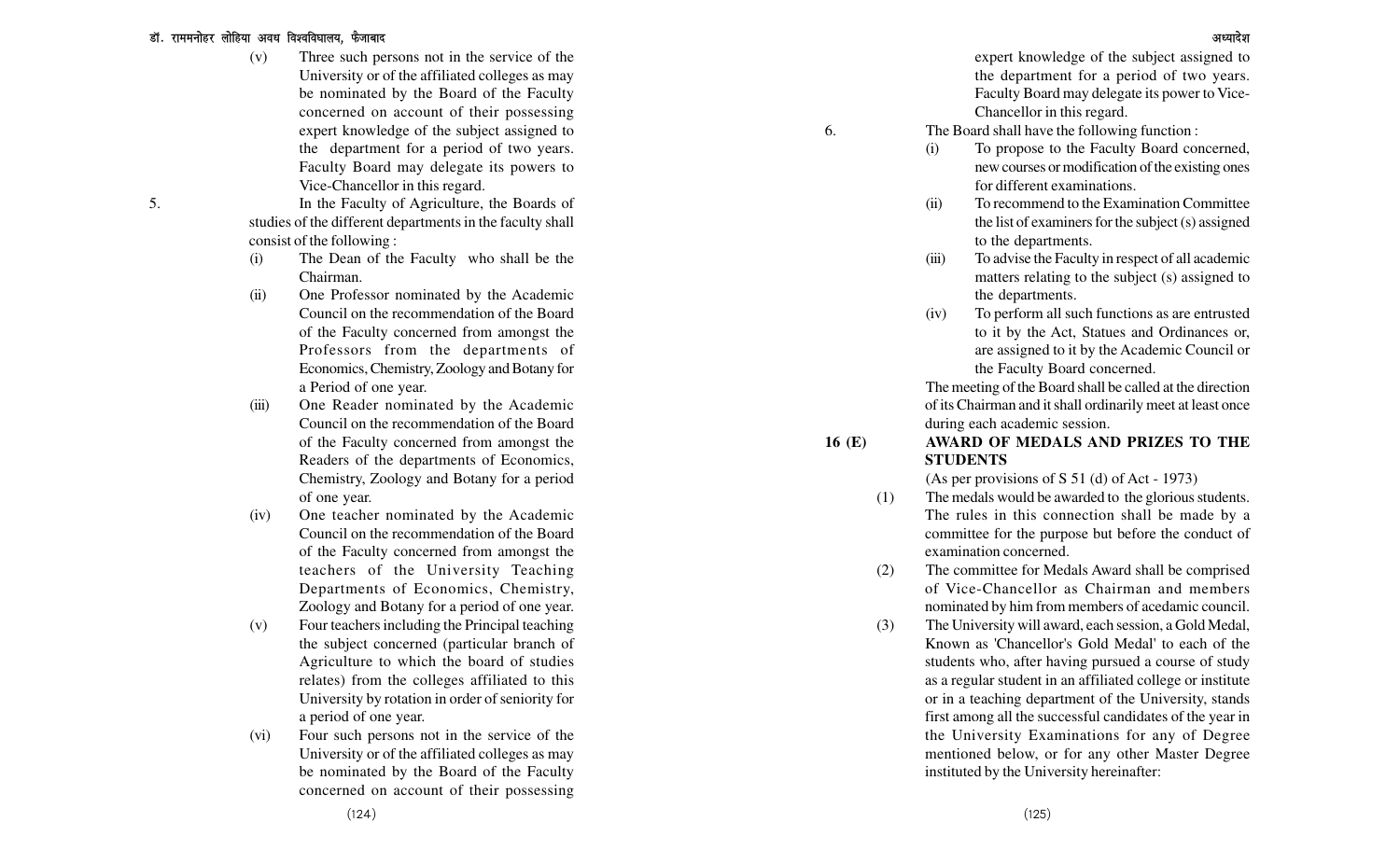- (i) The Degree of Master of Arts.
- (ii) The Degree of Master of Science.
- (iii) The Degree of Master of Commerce.
- (iv) The Degree of Master of Education.

(v) The Degree of Master of Engineering or Technology.

(vi) The Degree of Master of Business Administration.

- (vii) The Degree of Master of Law.
- (viii) The Degree of Master of Medicine.

Provided that the student securing the highest marks, obtains also the First Division and passes both the previous and the final Examinations for the Master Degree as regular student, in his/her first attempt, without break and without grace & back paper examination at any stage.

The Chancellor's Gold Medal shall be awarded every year at the Annual Convocation of the University and in case no qualified candidate is eligible in any year the Medal shall not be awarded.

4. The University will award each year a Gold Medal known as the 'Vice Chancellor's Gold Medal' to each of the students who, after pursuing a course of study as a regular student in an affiliated college or an institute or in a teaching department of the University, stands first among all the successful candidates of the year in the University Examinations for any of the degree mentioned below or for any other Bachelor Degree instituted by the University herinafter "

- (i) The Degree of Bachelor of Arts.
- (ii) The Degree of Bachelor of Science.
- (iii) The Degree of Bachelor of Commerce.
- (iv) The Degree of Bachelor of Education.
- (v) The Degree of Bachelor of Laws.
- (vi) The Degree of Bachelor of Engineering.
- (vii) The Degree of Bachelor of Medicine.

Provided that the student securing the highest marks obtains also the First Division (both in theory and practice, where separate division are awarded ) and also passes each part of the examination for the Bachelor Degree as regular student in his/her first attempt, without break and without grace & back paper examination at any stage. The 'Gold Medal' will be awarded each year at the Annual Convocation of the University and in case no qualified candidate is eligible in any year, the medal shall not be awarded.

(5) In case of a tie between two students or more, the award of the Chancellor's as well as the Vice-Chancellor's Gold Medal will be decided by a committee (i) Consisting of the,Vice-Chancellor - Chairman (ii) Dean of the Faculty (Concern)- Member (iii) The Head of the department (concern) of the University

or

 The seniormost Principal in the case of Colleges-Member

(iv) The Dean Students Welfare - Member

(v) The Chief Proctor - Member

(vi) The Registrar, who shall be the ex-officio secretary of the committee.

6. The merit list shall be prepared by the Controller of the examination with the declaration of the first result and no alteration in it shall be made as a result of one's improvement of marks on account of scrutiny/ backpaper/ carry over etc.

7. The rules for awarding other medals sponsored by any diginitory or any Organisation will be made by the Award Committee of the University as and when needed but before the conduct of examination of that year, during which it is decided. The decisions so taken shall be considered as regulations for this purpose.

#### **16 (F) SPORTS COUNCIL**

There shall be a sports council of University to promote the atheletic, games and sports activities in the students of University teaching departments and affiliated colleges. The constitution of council shall be as follows:

- (i) The Vice-Chancellor----------- Patron.
- (ii) One president, one Vice-president, one secretary, two deputy secretary and 12 teacher members all nominated by the Vice-Chancellor.
- (iv) The registrar of the University ........... Member.
- (iii) Finance officer------------------Treasurer.

The rules and regulations of the council shall be governed by the constitution of sports councill passed and approved by executive council on 18 September 2003.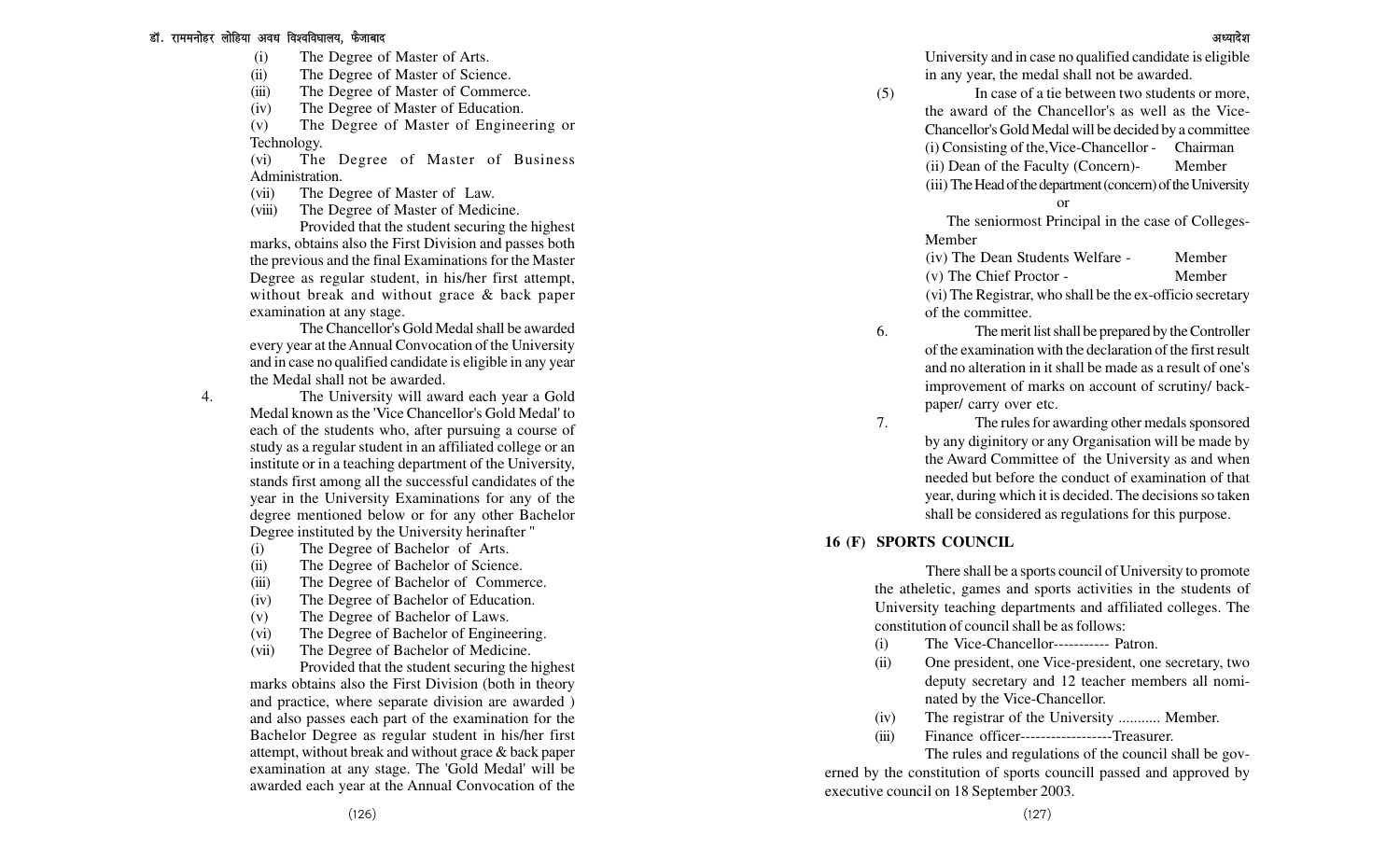Chapter-XVII Fee & Remunerations

# **31ध्याय-17**

# शुल्क एवं पारिश्रमिक

डा. राममनोहर लोहिया अवध विश्वविद्यालय फैजाबाद के आवासीय छात्रों तथा महाविद्यालयों से संबंधित विभिन्न शुल्कों तथा विभिन्न प्रकार के दायित्वों के लिये मानदेय तथा परीक्षाकार्यों के पारिश्रमिकों का विवरण इस अध्याय में दिया जा रहा है। अन्य शुल्क, मानदेय तथा पारिश्रमिक जो इस अध्याय में समाहित नहीं हो सके हैं अथवा समय समय पर आवश्यकता पड़ती है तो वे समय-समय पर निर्गत होने वाले 'शासनादेशों अथवा विश्वविद्यालय की वित्त समिति द्वारा संस्तुत एवं कार्य परिषद द्वारा अनुमोदित निर्देशों के अनुसार ही होंगें।

## <u>डॉ. रा.म.लो. अवध विश्वविद्यालय, फैजाबाद द्वारा शैक्षणिक सत्र</u> 2003-2004 में प्राप्त की जाने वाली विभिन्न शुल्कों का विवरण।

(विश्वविद्यालय के पत्रांक लो.वि./लेखा/333/2000 दिनांक 26-07-2000, लो.वि. /लेखा/355/2000 दिनांक 06-09-2000, दिनांक 26-07-2000, लो.वि./लेखा/355/2000 दिनांक 06-09-2000, लो वि./लेखा/356/2000 दिनांक 06-09-2000, लो वि. /लेखा/357/2000 दिनांक 13-09-2000 एवं लो.वि./वि.अ.के./427/2002-03 दिनांक 08.04.2002 तथा लो.वि./वि.अ.बै./522/2002-03 दिनांक 05-07-2002

## **faश्वविद्यालय के आवासीय विभागों के छात्रों द्वारा देय शुल्क**

| क्र.सं. | मद                     | देय शुल्क (रू.) |
|---------|------------------------|-----------------|
| 1.      | प्रवेश                 | 500.00          |
| 2.      | मॅहगाई                 | 150.00          |
| 3.      | खेलकूद                 | 200.00          |
| 4.      | सांस्कृतिक             | 150.00          |
| 5.      | पुस्तकालय              | 250.00          |
| 6.      | वाचनालय                | 100.00          |
| 7.      | परिचय पत्र             | 50.00           |
| 8.      | छात्र-कल्याण           | 100.00          |
| 9.      | छात्र-सहायता           | 50.00           |
| 10.     | सेमिनार                | 100.00          |
| 11.     | अध्ययन/सामग्री         | 150.00          |
| 12.     | लेबोरेटरी/प्रयोगशाला - | 8000.00         |

| 13. | कम्प्यूटर (जहाँ कम्प्यूटर शिक्षण है)                                                    | 600.00          |
|-----|-----------------------------------------------------------------------------------------|-----------------|
| 14. | ट्यूशन फीस- परास्नातक-                                                                  |                 |
|     | (अ) भौतिकी विज्ञान, गणित, इतिहास एवं अर्थशास्त्र                                        | 480.00          |
|     | ( ब) माइक्रोबायलोजी, बायोकमेस्ट्री, पर्यावरण,                                           | 3000.00         |
|     | इलेक्ट्रानिक्स (शासन के आदेशानुसार 3 जून, 95                                            |                 |
|     | के स्तर पर निर्धारित है।)                                                               | 8000.00         |
| 15. | काशनमनी                                                                                 | 1000.00         |
| 16. | नामॉकन (प्रथम बार प्रवेश लेने की स्थिति में)                                            | 150.00          |
| 17. | परीक्षा (एम.बी.ए के अतिरिक्त अन्य पाट्यक्रमों हेतु)                                     | 750.00          |
|     | परीक्षा (एम.बी .ए.) प्रति सेमेस्टर                                                      | 2000.00         |
| 18. | भुगतान सीट : (माइक्रोबायलोजी, बायोकेमेस्ट्री                                            | 25000.00        |
|     | पर्यावरण, इलेक्ट्रानिक्स एवं भौतिकी विज्ञान हेतु)                                       |                 |
|     | (यदि भुगतान सीट अनुमन्य हों)                                                            |                 |
|     | <b>नोट</b> : 1. भुगतान सीट पर प्रवेश लेने वाले छात्र-छात्राओं के क्र.सं. 1 से 17 तक में |                 |
|     | अंकित शुल्क का भी भुगतान अलग से करना होगा।                                              |                 |
|     | 2. भ्रमण शुल्क रू. 600.00 प्रति छात्र वाँछित विभाग में अलग से देय होगा।                 |                 |
|     | यदि भ्रमण का कार्यक्रम बनता है।                                                         |                 |
|     | 3. फोल्ड विजिट हेतु शुल्क रू. 300.00 प्रति छात्र एम.ए. एक्सटेंशन एजुकेशन                |                 |
|     | एण्ड रूरल डेवलपमेन्ट (प्रौढ़ एवं सतत् शिक्षा विभाग के छात्रों द्वारा अलग से             |                 |
|     | देय होगा।                                                                               |                 |
|     | (ब) छात्रावासों के लिए देय शुल्क (प्रति छात्र प्रति वर्ष)                               |                 |
|     |                                                                                         | रूपया           |
| 1.  | एक शैय्या वाले कमरे का किराया                                                           | 7200.00         |
| 2.  | दो शैय्या वाले कमरे में किराया प्रति शैय्या                                             | 4800.00         |
| 3.  | विद्युत शुल्क                                                                           | 2400.00         |
| 4.  | जल शुल्क                                                                                | 750.00          |
| 5.  | कामन रूम शुल्क                                                                          | 500.00          |
| 6.  | काशन मनी                                                                                | 1000.00         |
|     | (स) प्रौढ एवं सतत् शिक्षा विभाग द्वारा संचाजित                                          |                 |
|     | स्ववित्त पोषित पाठ्यक्रमों के लिये देय शिक्षण शुल्क                                     |                 |
| 1.  | प्रसार शिक्षा एवं ग्रामीण विकास                                                         | 3450.00 वार्षिक |
| 2.  | मास कम्यूनिकेशन एण्ड जर्नेलिज्म                                                         | 8000.00 वार्षिक |
| 3.  | फैशन डिजाइनिंग (पी.जी डिप्लोमा)                                                         | 7000.00 वार्षिक |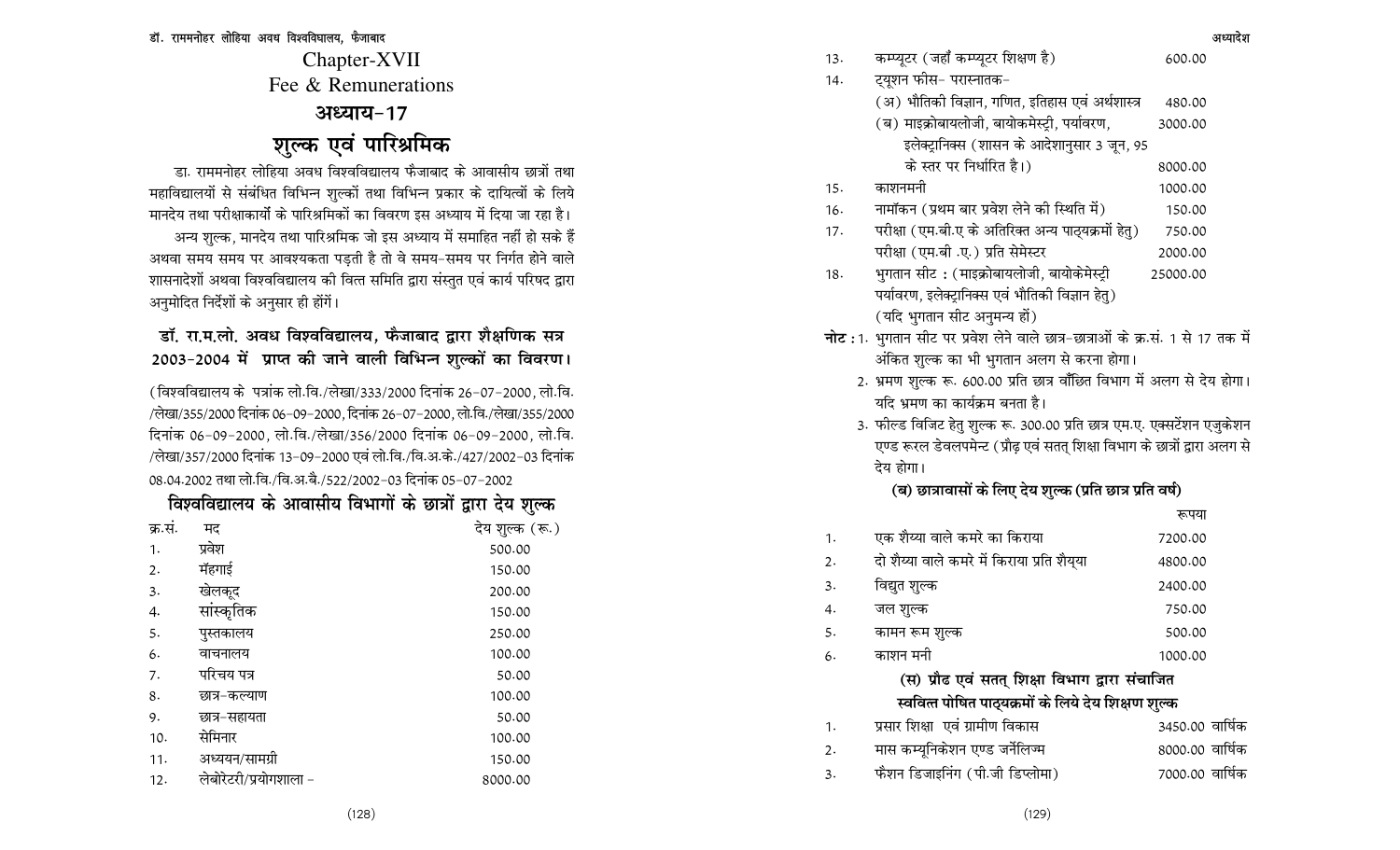|        | षा.टक एव एम.सा.ए. हुतु दुव शुल्क                     |                    |
|--------|------------------------------------------------------|--------------------|
|        | 1. ट्यूशन फोस                                        |                    |
|        | (अ) बी.टेक                                           | 37000.00 प्रतिवर्ष |
|        | (ब) एम.सी.ए.                                         | 37000.00 प्रतिवर्ष |
|        | 2. परीक्षा शुल्क                                     |                    |
|        | (अ) बी.टेक                                           | 3000.00 प्रतिसेमे. |
|        | (ब) एम.सी.ए.                                         | 3000.00 प्रतिसेमे. |
| 3.     | काशन मनी                                             | 2000.00            |
|        | 2. व्यक्तिगत/भूतपूर्व/बैकपेपर परीक्षा एवं अन्य शुल्क |                    |
| क्र.स. | कक्षा/परीक्षा                                        | देय शुल्क (रू.)    |
| 1.     | व्यक्तिगत छात्र                                      |                    |
|        | (अ) बी.ए./बी.काम. (प्रथम/द्वितीय/तृतीय वर्ष)         | 1200.00            |
|        | (ब) एम.ए./एम.काम. (पूर्वार्द्ध/उत्तरार्द्ध)          | 1500.00            |
| 2.     | भूतपूर्व छात्र                                       |                    |
|        | (अ) बी.ए./बी.एस-सी./बी.काम./बी.एड्./एल.एल.बी.1200.00 |                    |
|        | (प्रथम/द्वितीय/तृतीय वर्ष)                           |                    |
|        | (ब) एम.ए./एम.एस.-सी./एम.काम./एम.एड्.                 | 1500.00            |
| 3.     | प्राप्तांक शुल्क                                     | 100.00             |
| 4.     | अनुमति शुल्क                                         | 100.00             |
|        |                                                      |                    |

| (ब) एम.सी.जे., एम.एस.डब्लू., बी.-लिब् | 750.00 प्र.परीक्षा |
|---------------------------------------|--------------------|
| (स) अन्य पाठ्यक्रमों हेतु             | 350.00 प्र.परीक्षा |
| ਕੀ ਟੇਲ ਸਰੋਂ ਸ਼ੁਧ ਧੀ ਸੂ ਫੇਰ ਟੇਸ ਯੂਲਡ   |                    |

## (त्रिवर्षीय पाठ्यक्रम पार्ट टाइम) 3. बैचलर आफ लाइबेरी एण्ड इनफारमेशन साइंस 10,000.00 वार्षिक 4- dEI;wVj vIyhds'ku (ih-th-fMIyksek) 15]000-00 okf"kZd 5. आर्कियोलोजी डिप्लोमा (पी.जी.डिप्लोमा) 4,000.00 वार्षिक  $6.$  पालि एवं प्राकृत विज्ञान (पी.जी.डिप्लोमा)  $4,000.00$  वार्षिक 7. फाईनेन्सियल कन्ट्रोल (पी.जी.डिप्लोमा) 4,000.00 प्र.सेमे. 8. मारकेटिंग एण्ड सेल्स मैनेजमेन्ट (पी.जी.डिप्लोमा) 8000.00 प्र.सेमे. 9. yizama एण्ड आपरेशन मैनेजमेंन्ट (पी.जी.डिप्लोमा) 8000.00 प्र.सेमे. 10- QS'ku fMtkbfuax (ih-th-fMIyksek) 7000-00 okf"kZd नोट : उपरोक्त पाठ्यक्रमों का परीक्षा शुल्क नियमानुसार अलग से देय होगा। (v) ,e-ch-,- (ikVZVkbe ikB~;ÿe) 1500-00 iz-ijh{kk

(द) अन्य स्ववित्त पोषित पाठ्यक्रमों के लिये देय शिक्षण शल्क  $1.$  - मास्टर आफ सोशल वर्क - 2000-00 व्यार्षिक 2- ekLVj vkQ fcftusl ,MfefuLVs™'ku 10]000-00 okf"kZd

|                  | (स) बी.एड्./एल.एल.बी./एम.ए./एम.एस.-सी./                                     | 750.00   |
|------------------|-----------------------------------------------------------------------------|----------|
|                  | एम.काम./एम.एड्.                                                             |          |
|                  | (द) बी.डी.एस.                                                               | 7500.00  |
|                  | (य) एम.बी.बी.एस.                                                            | 10000.00 |
|                  | (र) लीगल इंगलिश (विधि परीक्षा)                                              | 500.00   |
| 3.               | परीक्षा शुल्क                                                               |          |
|                  | विश्वविद्यालय से सम्बद्ध संस्थानों/महाविद्यालयों के संस्थागत छात्र/छात्राओं |          |
| हेतु−            |                                                                             |          |
| 1.               | बी.ए./बी.एस-सी./बी.काम. (प्रथम, द्वितीय, तृतीय वर्ष) 450.00                 |          |
| 2.               | एम.ए./एम. एस-सी./एम.काम. (प्रथम, द्वितीय वर्ष)                              | 540.00   |
| 3.               | बी.एस-सी. कृषि                                                              | 450.00   |
| 4.               | बी.एड.                                                                      | 1000.00  |
| 5.               | एम.एड.                                                                      | 1200.00  |
| 6.               | एल-एल.बी. (प्रथम, द्वितीय, तृतीय वर्ष) प्रति सेमेस्टर                       | 450.00   |
| 7.               | बी.डी.एस.                                                                   | 7500.00  |
| 8.               | वी.ई./बी.टेक (प्रति सेमेस्टर)                                               | 3000.00  |
| 9.               | एम.बी.ए./एम.सी.ए. (प्रति सेमेस्टर)                                          | 3000.00  |
| 10.              | बी.फार्मा/बी.पी.एड. (प्रति सेमेस्टर)                                        | 3000.00  |
| 11.              | बी.बी.ए./बीसी.ए./बी.टी.ए. (प्रति सेमेस्टर)                                  | 2000.00  |
| 12.              | एम.बी.बी.एस. (प्रति सेमेस्टर)                                               | 10000.00 |
| 4.               | शोध एवं अन्य शुल्क                                                          |          |
| 1.               | पी-एच.डी./डी.लिट्. आवेदन पत्र                                               | 500.00   |
| 2.               | पी-एच.डी./ पंजीकरण शुल्क                                                    | 4000.00  |
| 3.               | डी.लिट. पंजीकरण शुल्क                                                       | 5000.00  |
| $\overline{4}$ . | पी- एच.डी शोध प्रबन्ध मूल्यॉकन                                              | 10000.00 |
| 5.               | डी.लिट./डी.एस.सी. शोध प्रबन्ध मूल्यॉकन                                      | 15000.00 |
| 6.               | अंक पत्र द्वितीय प्रति                                                      | 100.00   |
| 7.               | माइग्रेशन सार्टिफिकेट                                                       | 100.00   |

डॉ. राममनोहर लोहिया अवध विश्वविघालय, फैजाबाद <u>कार्य कार्यक्रम कार्यक्रम कार्यक्रम कार्यक्रम कार्यकर अध्यादेश अध्यादेश अध्यादेश अध्यादेश अध्यादेश अध्यादेश अध्यादेश अध्यादेश अध्यादेश अध्यादेश अध्यादेश अध्यादेश अध्यादेश अध्य</u>  $5.$  गामांकन शुल्क था साथ पाउँ विकास करने छ। अन्य पाउँ विकास करने छ। अन्य पाउँ विकास करने छ। अन्य पाउँ विकास क  $6.$  परीक्षा आवेदन शुल्क  $250.00$ (अ) आवेदन पत्र शुल्क<br>100.00 (ब) बी.ए./बी.एस-सी./बी.काम.<br>500.00

7. बैकपेपर परीक्षा

 $8.$  प्रोविजनल सार्टिफिकेट  $100.00$ 

(131)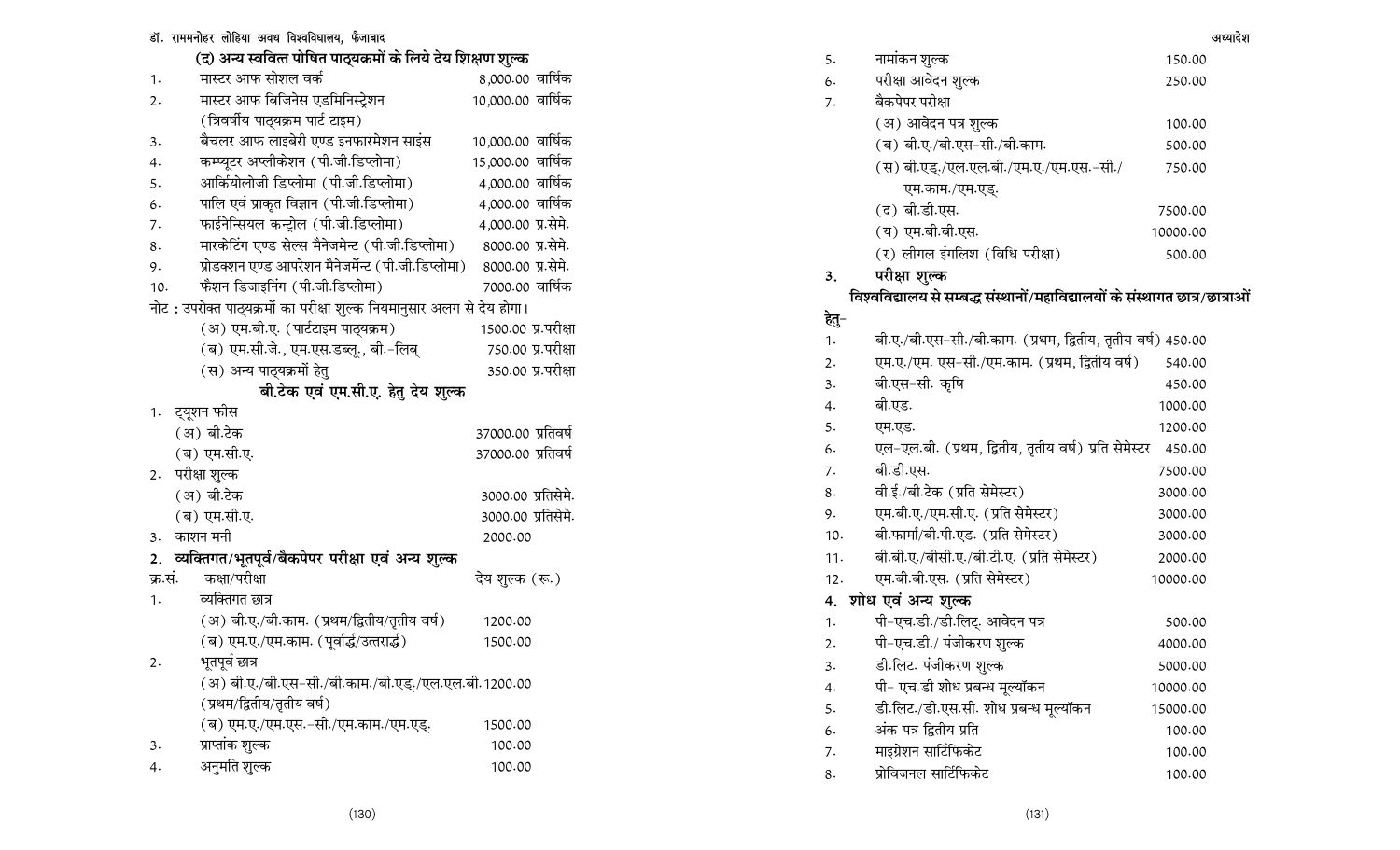### **MkW- jkeeuksgj yksfg;k vo/k fo'ofo?kky;] QStkckn v/;kns'k**

| 9.  | परीक्षा केन्द्र परिवर्तन शुल्क | 1000.00 |
|-----|--------------------------------|---------|
| 10. | उपाधि शुल्क–                   |         |
|     | (अ) प्रथम तीन वर्ष तक          | 300.00  |
|     | (ब) तीन वर्ष पश्चात्           | 500.00  |
| 11. | उपाधि को द्वितीय प्रति         | 750.00  |
| 12. | लघु शोध प्रबन्ध शुल्क          | 750.00  |
|     |                                |         |

<u>नाट</u>ः

fकसी भी प्रकार की शुल्क समय–समय पर संशोधित अथवा निर्धारित हो सकेंगी और तदनुसार ही ली जायेंगी।

वित्त समिति दि. 30.07.2003 तथा कार्य परिषद दिनांक ......... में पारित कुलपति जी के आदेश दिनांक 21.07.2003 के अनुपालन में विश्वविद्यालय से सम्बद्ध महाविद्यालयों में विभिन्न शुल्कों के पुननिर्धारण पर विचार हेतु गठित समिति को बैठक दिनांक 26.07.2003 का कार्यवृत्त

समिति द्वारा सम्यक् विचारोपरान्त लिए गये निर्णय के अनुसार विश्वविद्यालय की अधिसूचना संख्या अ.वि./शैक्ष./1244/92 दिनांक 18/22/07-1992 के क्रम में संशोधित शुल्क विवरण निम्नवत है

| क्र.स. | मद                                                  | देय शुल्क (रू.)  |
|--------|-----------------------------------------------------|------------------|
| 1.     | शिक्षण शुल्क एम.ए., एम-एस.सी.                       | यथावत            |
|        | एम.काम., एम.एड्, बी.एड, विधि                        |                  |
|        | बी.ए., बी.-एस-सी एवं बी.काम.                        |                  |
| 2.     | प्रवेश शुल्क                                        | यथावत            |
| 3.     | पुन: प्रवेश शुल्क                                   | यथावत            |
| 4.     | स्थानान्तरण प्रमाण पत्र शुल्क                       | यथावत            |
| 5.     | डी.ए. मॅहगाई                                        | यथावत            |
| 6.     | प्रवेश प्रार्थना पत्र शुल्क (साधारण)                | 10.00 प्रति एक   |
| 7.     | परिचय पत्र शुल्क (साधारण प्रति एक)                  | 15.00            |
| 8.     | पुस्तकालय कार्ड शुल्क (प्रति एक)                    | 15.00            |
| 9.     | स्नातक एवं परास्नातक (विज्ञान एवं कला) (प्रति वर्ष) | 240.00           |
|        | प्रयोगशाला विषय                                     |                  |
| 10.    | काशनमनी (प्रयोगशाला)                                | 50.00 प्रति एक   |
| 11.    | गृह परीक्षा शुल्क (जहा पर परीक्षा हो)               | 50.00 प्रति वर्ष |
| 12.    | क्रीडा शुल्क (रू. 15.00 विश्वविद्यालय का            | 50.00 प्रति वर्ष |
|        | रू. 35.00 महाविद्यालय का)                           |                  |
| 13.    | पत्रिका शुल्क                                       | 30.00 प्रति वर्ष |

| 14.                           | विकास शुल्क                                                            | 80.00 प्रति वर्ष       |  |
|-------------------------------|------------------------------------------------------------------------|------------------------|--|
| 15.                           | काशनमनी (पुस्तकालय)                                                    | 30.00 प्रति वर्ष       |  |
| 16.                           | पुस्तकालय शुल्क                                                        | 50.00 प्रति वर्ष       |  |
| 17.                           | वाचनालय शुल्क                                                          | 25.00 प्रति वर्ष       |  |
| 18.                           | सांस्कृतिक शुल्क                                                       | 25.00 प्रति वर्ष       |  |
| 19.                           | बी.एड्., एम.एड्, सत्रीय कार्य शुल्क                                    | 250.00 प्रति वर्ष      |  |
| 20.                           | दीक्षान्त शुल्क                                                        | 25.00 प्रति वर्ष       |  |
| 21.                           | ग्रीष्म एवं शीतकालीन शुल्क                                             | 6.00 प्रति माह         |  |
| 22.                           | निर्धन छात्र सहायता शुल्क                                              | 3.00 प्रति माह         |  |
| 23.                           | टेलीगेसी शुल्क                                                         | 4.00 प्रति माह         |  |
| 24.                           | अग्रसारण शुल्क (स्नातक हेतु)                                           | 40.00                  |  |
|                               | स्नातकोत्तर हेतु                                                       | 60.00                  |  |
| 25.                           | बैकपेपर अग्रसारण शुल्क                                                 |                        |  |
|                               | व्यक्तिगत परीक्षार्थियों के समान ) उपर्युक्तानुसार                     | 40.00 स्नातक           |  |
|                               |                                                                        | स्नातकोत्तर हेतु 60.00 |  |
|                               | विश्वविद्यालयों के अध्यापकों/कर्मचारियों के लिए पारिश्रमिक का निर्धारण |                        |  |
|                               | शासनादेश संख्या 1011/15 (उ.शि.-97-15(32)/81 दिनांक 4 जून 1997          |                        |  |
|                               | परीक्षा केन्द्र पर पारिश्रमिक                                          |                        |  |
| क्र.सं.                       | पुनरीक्षित शुल्क<br>मद                                                 |                        |  |
| 1.                            | कक्ष निरीक्षकृ<br>40.00                                                |                        |  |
| 2. सहायक                      | 40.00                                                                  |                        |  |
| 3. अधीक्षक                    | 60.00                                                                  |                        |  |
|                               | केन्द्र व्यय (सेण्टर चार्जेज)                                          |                        |  |
|                               | 2.00 प्रति परीक्षार्थी<br>1.    तृतीय् एवं चतुर्थ श्रेणी कर्मचारी      |                        |  |
| प्रयोगिक परीक्षा              |                                                                        |                        |  |
|                               | प्रयोगशाला सहायक<br>10.00 प्रतिदिन                                     |                        |  |
|                               | प्रयोगशाला परिचर<br>6.00 प्रतिदिन                                      |                        |  |
| उत्तर पुस्तिकाओं का मूल्यांकन |                                                                        |                        |  |
| 1.                            | 6.00 प्रतिपुस्तिका<br>स्नातक                                           |                        |  |
|                               |                                                                        |                        |  |
| 2. स्नातकोत्तर                | न्यूनतम 150.00<br>10.00 प्रतिपुस्तिका                                  |                        |  |
|                               |                                                                        |                        |  |
|                               | न्यूनतम 150.0                                                          |                        |  |
|                               | प्रायोगिक परीक्षा                                                      |                        |  |
| 1.                            | 6.00 प्रतिछात्र<br>स्नातक                                              |                        |  |
|                               | न्यूनतम 300.00                                                         |                        |  |
|                               |                                                                        |                        |  |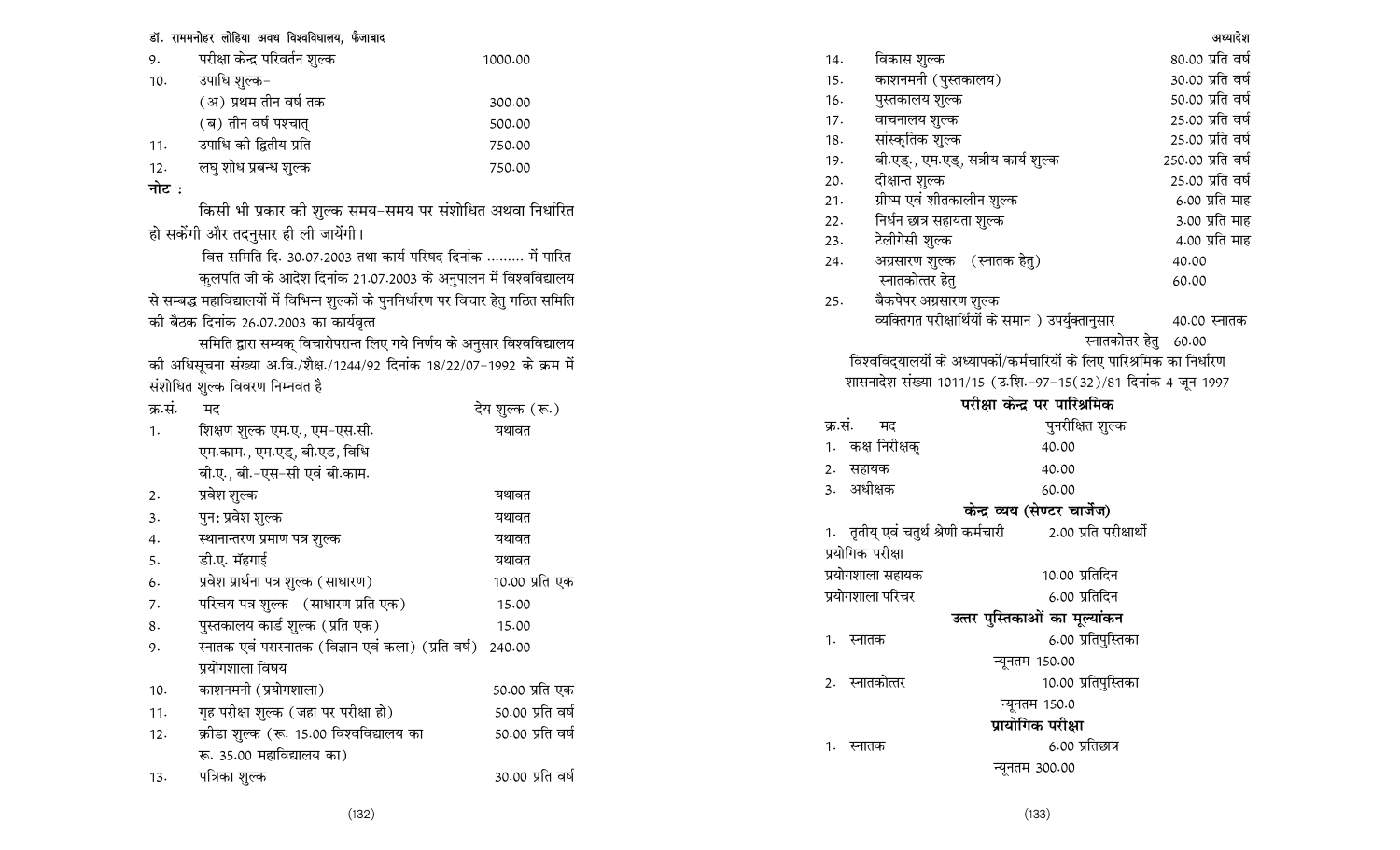#### डॉ. राममनोहर लोहिया अवध विश्वविघालय, फैजाबाद

| 2.               | स्नातकोत्तर                             | 10.00 प्रतिछात्र                   |                                            |
|------------------|-----------------------------------------|------------------------------------|--------------------------------------------|
|                  |                                         | न्यूनतम 400.0                      |                                            |
|                  |                                         | प्रश्न पत्र बनाने (पेपर सेटिंग)    |                                            |
| 1.               | स्नातक                                  | 300.00                             |                                            |
| 2.               | स्नातकोत्तर                             | 500.00                             |                                            |
|                  |                                         | पी-एच.डी./डी.लिट. की थीसिस पढ़ने   |                                            |
|                  |                                         | व मौखिक परीक्षण हेतु               |                                            |
|                  |                                         | थीसिस                              | मौखिक                                      |
| 1.               | पी.एच.डी                                | 400.00                             | 300.00                                     |
| 2.               | डी.लिट.                                 | 600.00                             | 400.00                                     |
|                  |                                         | उड़नदस्ते के सदस्यों का पारिश्रमिक |                                            |
|                  | प्रतिसदस्य                              |                                    | रू. 50/- प्रतिदिन तथा बाहर जाने पर         |
|                  |                                         |                                    | विश्वविद्यालय के नियमानुसार प्रासंगिक व्यय |
|                  |                                         | विभिन्न पदों के लिए पारिश्रमिक     |                                            |
| 1.               | छात्र कल्याण संकायाध्यक्ष               | 400.00                             |                                            |
| 2.               | सहायक छात्र कल्याण संकायाध्यक्ष200.00   |                                    |                                            |
| 3.               | प्राक्टर                                | 400.00                             |                                            |
| 4.               | सहायक प्राक्टर/वार्डेन/प्रावोस्ट        | 200.00                             |                                            |
| 5.               | छात्रावास अधीक्षक/सहायक प्रावोस्ट200.00 |                                    |                                            |
|                  | (नि:शुल्क आवास सहित)                    |                                    |                                            |
| 6.               | अवैतनिक पुस्तकाध्क्ष                    | 400.00                             |                                            |
| 7.               | उपाध्यक्ष डेली गेसी                     | 400.00                             |                                            |
|                  |                                         | परीक्षा सम्बन्धी अन्य कार्य        |                                            |
| 1.               | उपाधि लेखन                              | 1.00 प्रति उपाधि                   |                                            |
| 2.               | उपाधि मिलान                             | 0.50 प्रतिउपाधि                    |                                            |
| 3.               | अंकपत्र लेखन तथा                        | 2.00 प्रतिअंक पत्र                 |                                            |
| $\overline{4}$ . | मिलान                                   |                                    | लेखन मिलान तथा प्रेषण के कार्या हेतु       |
| 5.               | सारणीयन                                 |                                    | रू. 30/- प्रति सौ छात्र का परीक्षाफल       |
|                  |                                         |                                    |                                            |

शासनादेश संख्या 1011/15-(32) 8 दिनांक 4 जून, 1997

# परीक्षाशुल्क की दरें

### **नियमित छात्र**

- 1. स्नातक प्रथम वर्ष/वितीय/तृतीय वर्ष 250.00
- 2- LukrdksRrj ijh{kk 300-00
- 3. बी.एड./शिक्षाशास्त्री/बी.लिब 300.00

## एस.सी.

| 4. एम.एड./शिक्षाचार्य | 400.00  |
|-----------------------|---------|
| 5.   विधि स्नातक      | 300.00  |
| 6. एल.एल.एम.          | 500.00  |
| 7. पी−एच.डी./डी.फिल   | 1200.00 |
| 8. डी.एस.पी./डी.लिट.  | 2000.00 |

## **व्यक्तिगत परीक्षार्थी/भूतपूर्व छात्र**

(d) Lukrd ijh{kk 500-00 ([k) LukrdksRrj ijh{kk 650-00

**नोट:** (1) सभी प्रकार के पारिश्रमिक एवं मानदेय वि.वि. की वित्त समिति व कार्यपरिषद के द्वारा कभी भी परिवर्धित अथवा संशोधित किये जा सकेगे और तदनुसार ही लागू होंगे।

(2) केन्द्रीय मूल्याकंन तथा कोडिंग डिकोडिंग हेतु सम्न्वयक (कोआर्डोनेटर) का मान देय, प्रवेश परीक्षा समन्वयकों के मानदेय आदि वित्त समिति एवं कार्य परिषद से अनुमोदन के अनुसार होगे।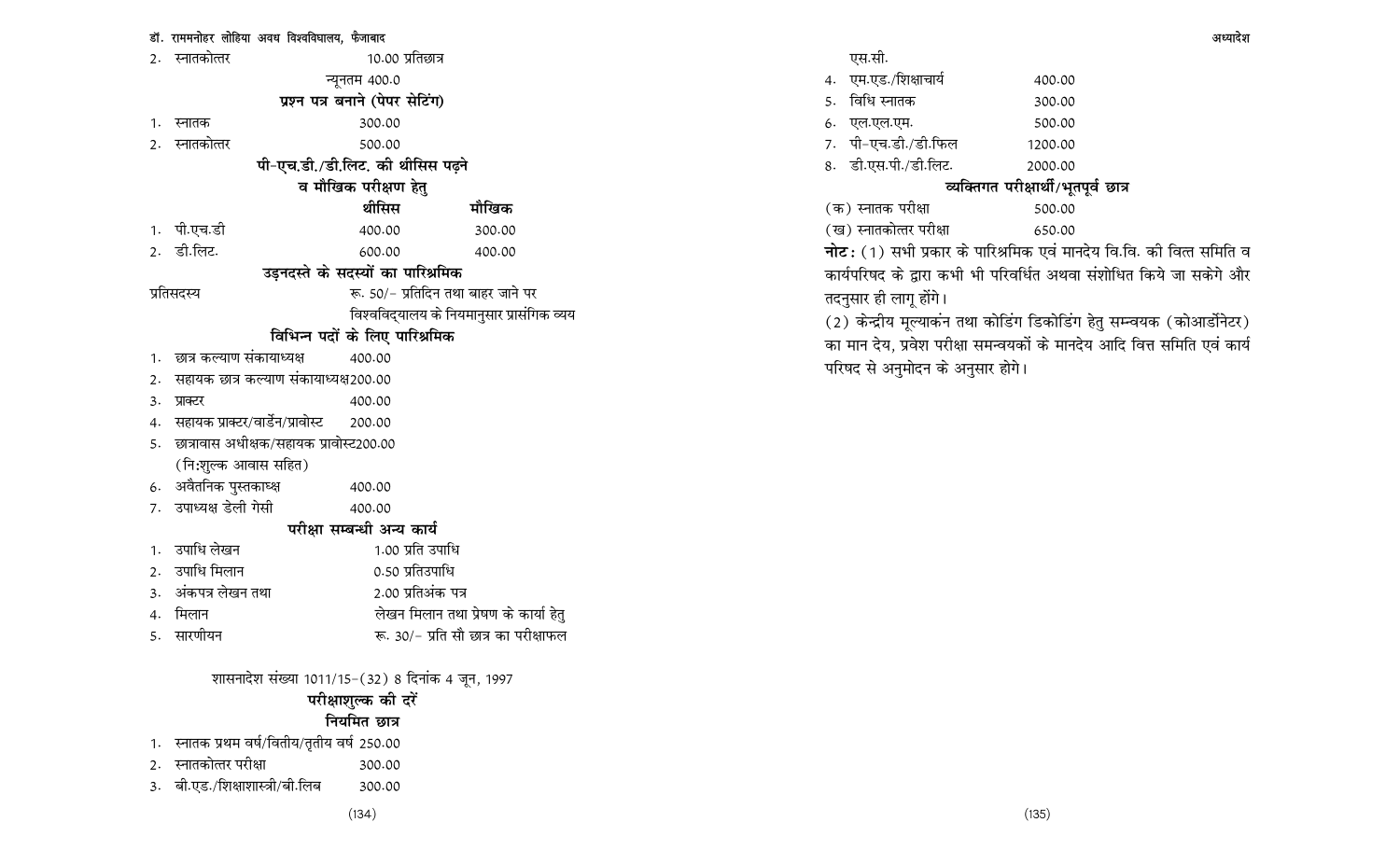## **CHAPTER-XVIII FACULTY OF HOME SCIENCE ORDINANCES GOVERNING B.S** c**. HOME SCIENCE DEGREE COURSE**

Under the powers conferred by Section 37 & 51 (b), (c), (j) of UP State University Act 1973, the University hereby institutes the following ordinances governing admission, courses of study, examination and other matters relating to B.Sc. Home Science Degree, under the Faculty of Home Science, of Dr. Rammanohar Lohia Avadh University, Faizabad.

### **18.1 STRUCTURES**

- (i) B.Sc. Home Science Degree shall be awarded to candidates on successful completion of three years courses of study.
- (ii) Admissions, studies, examinations, continuance from year to year promotion and declaration of results for the B.Sc. Home Science Degree are given in the following Ordinances :-

### **18.2 ADMISSIONS**

A candidate shall be eligible for admission in B.Sc. Home Science Part I, if he/she has passed the 10+2 or equivalent examinations with minimum of 45% marks in any of the streams - Science (Bio/Math's) / Agriculture/ Arts / Commerce.

### **18.3 ADMISSION PROCEDURE**

(i) Admission in B.Sc. Home Science Part I course of study shall be made on merit of marks obtained in the 10+2 equivalent examinations.

### **or**

Admission in the B.Sc. Home Science Part I course shall be made on merit in University Entrance Test (U.E.T.) provided it is conducted.

- (ii) Admission will be made as per guide lines of admission committee of the university. Each affiliating college shall have an admission committee for undergraduate admission.
- (iii) The admission of a candidate shall be entirely at the discretion of the Principal of the college who may refuse to admit any student without assigning any reason.

### **18.4 RESERVATIONS/WEIGHTAGES**

- (i) Reservation in admission for candidate belonging to Scheduled castes, Scheduled Tribes & Other Backward Classes will be provided in accordance with Uttar Pradesh State Universities Reservation Rules
- Candidates seeking admission in B.Sc. Part I Home Science

shall be provided weightage if any in accordance with the regulations made by the University.

### **18.5 FEE STRUCTURE**

All regular candidates fo B.Sc. Home Science Part I, II, & III shall pay the fee prescribed by the university, which may be revised by the University / U.P. Govt. as and when required.

## **18.6 COURSE OF STUDY**

- (a) The three-year B.Sc. course in Home Science shall be spread over three academic sessions viz. Part I, II, & III. The course of study shall be divided into three groups A, B. & C in Part I, II & III each group shall carry a maximum of 200 marks. Each group contains two papers each of 100 marks which may or may not have practical. Where there is practical in any paper the weightage of marks shalls be 60 and 40 for theory and practical respectively.
- (b) The detail course structure and marks distribution etc. shall be as per regulations (minutes) of B.O.S. and Faculty Board and shall be treated as the part of these ordinances.

## **18.7 ATTENDANCE**

A student shall be deemed to have pursued a regular course of study in a subject during each year provided he/she attended at least 75% of the classes actually held in each subject of his/her examination.

## **18.8 EXAMINATION**

- (i) The B.Sc. Home Science Part I, II & III examination shall be conducted every year by means of written papers and/or partly practicals. Examination in practical shall not preclude putting oral questions to the candidates by examiners.
- (ii) All applications to appear at examination shall be addressed to the Registrar / Controller of Dr. RML Avadh University, Faizabad through the Principal concerned and shall be presented in such time and such manner as may be notified by the Registrar / Controller of Examinations.
- (iii) His/her application form and fees shall be dispatched through the proper channel\* so as to reach the University on the date to be notified for each examination. Even in the case of candidates who appear as ex-student<sup>\*\*</sup> for any examination, the application form through the proper channel should be submitted to the University.
- (iv) No candidate shall be allowed to pursue in B.Sc. Home Science course as a private candidate.
- \* The application form of regular students shall be forwarded by the Principal of the college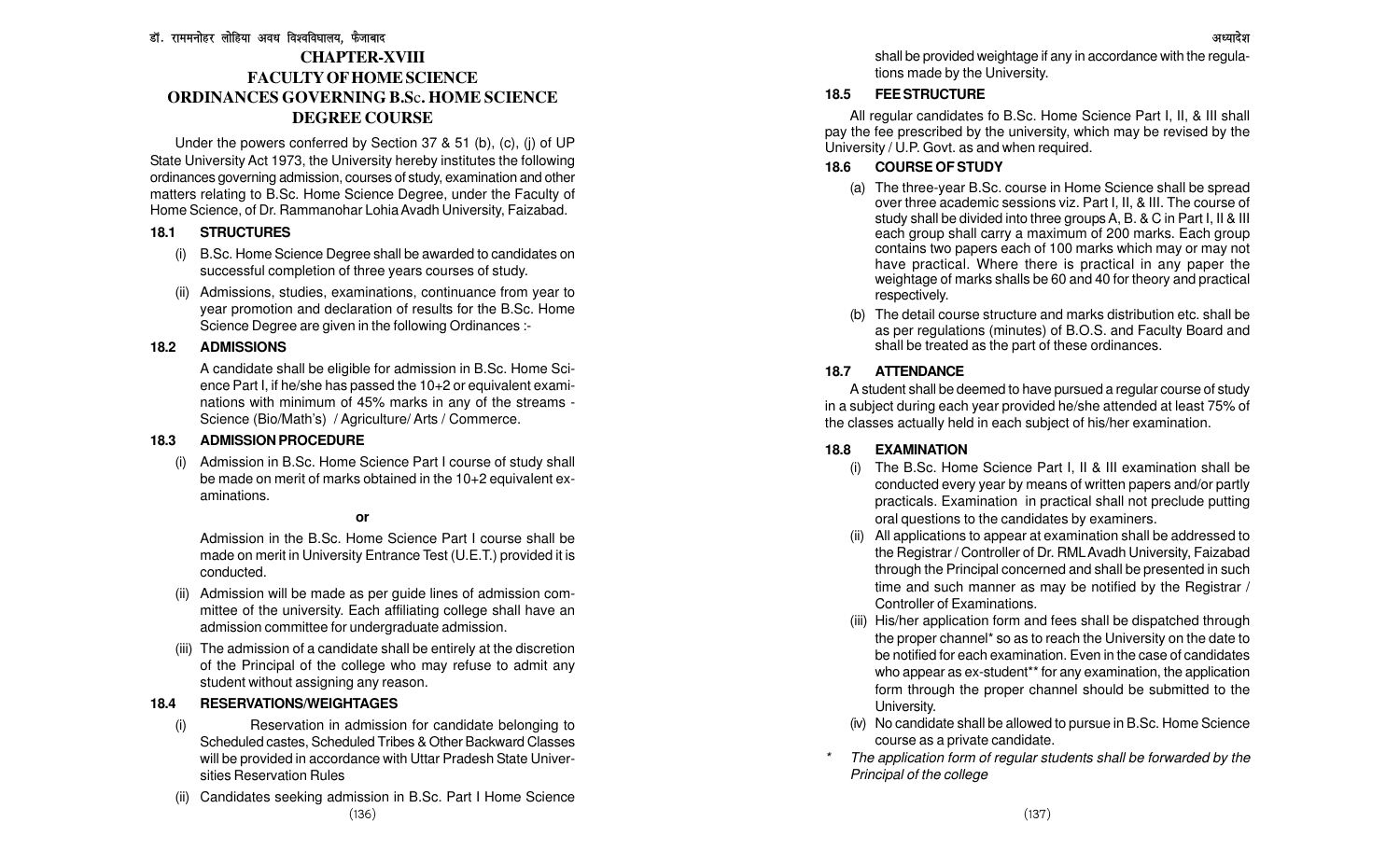\*\* A student having the eligibility to appear in the examination but could not appear or declared fail shall be deemed to be an ex-student.

#### **18.9 SCHEME OF EXAMINATION**

Pattern of question in each paper shall be as follows:

- 1. Objective Questions: 10% of Max. Marks Approximately
- 2. Short Questions : 30% of Max. Marks Approximately
- 3. Long Questions : 60% of Max. Marks Approximately.

### **18.10 ADMIT CARD**

A candidate may not be admitted into examination room unless he/ she produces his/her admit card to the officer conducting examination or satisfy such officer that it will be subsequently produced.

### **18.11 DECLARATION OF RESULT**

Candidates must secure the following minimum percentage of marks for passing part I, II & III of B.Sc. Home Science Examinations:

- 1. 33% in theory and practical separately in each group.
- 2. A candidate securing 25% marks in any one of the three groups excluding practicals and not less than 33% marks in the remaining two groups shall be declared passed provided he/she has secured minimum aggregate of 33% in theory only.

The Division in B.Sc. Home Science shall be declared on the basis of aggregate marks of Part I, II & III examinations as given bellow :

- 1. Ist Division 60% and more
- 2. IInd Division 45% or above but below 60%
- 3. IIIrd Division 33% or above but below 45%

Note :- A candidate may appear in the back paper examination in accordance with regulations issued by Dr. RML Avadh University, Faizabad

# **CHAPTER XIX FACULTY OFAGRICULTURE SCIENCE DR. RAMMONOHAR LOHIA AVADH UNIVERSITY**

## **FAIZABAD**

## **ORDINANCES FOR B.S** <sup>c</sup>**. (AG.)**

- 19.1 The course leading to the Bachelor of Science in Agriculture degree shall extend over four academic year and comprise of :
	- (a) Foundation Course
	- (b) Core Course

Details prescribed by Board of studies

- 19.2 For eligibility to enter upon the B.Sc. (Ag.) courses, a candidate must have passed the Intermediate Examination in Agriculture of the Madhyamik Shiksha Parishad, Uttar Pradesh (or of any University duly incorporated by any law in force for the time being) or (ii) any other examination recognised by the University as equivalent there of.
- 19.3 The Foundation course shall be studied in the first year as under First year - English / Hindi Language
- 19.4 (a) The examination for the degree of Bachelor of science in Agriculture shall consist of four parts viz.
	- $(i)$  Part I at the end of first year.
	- (ii) Part II at the end of second year.
	- (iii) Part III at the end of third year.
	- (iv) Part iv at the end of fourth year.
	- (b) the examination shall be conducted by means of written papers and will include practicals in core courses and also, project / field report where prescribed.
- 19.5 A candidate who has been admitted to B.Sc. (Ag.) course and has attended in any affiliated college for one academic year the following regular courses of study as prescribed may be permitted, if otherwise eligible to apper to B.Sc. (Ag.) part I Examination.
- $19.6$ (a) A candidate who has passed the B.Sc. Ag. Part I Examination of the University in the prescribed courses and has attended classes in any affiliated college for one academic year of study may be permitted, if otherwise eliglble to apper at the B.Sc. (Ag.) Part-II Examination.
	- (b) A candidate who has passed Part I of B.Sc. Ag. Examination (Four year Degree Course) of any other University, duly incorpo-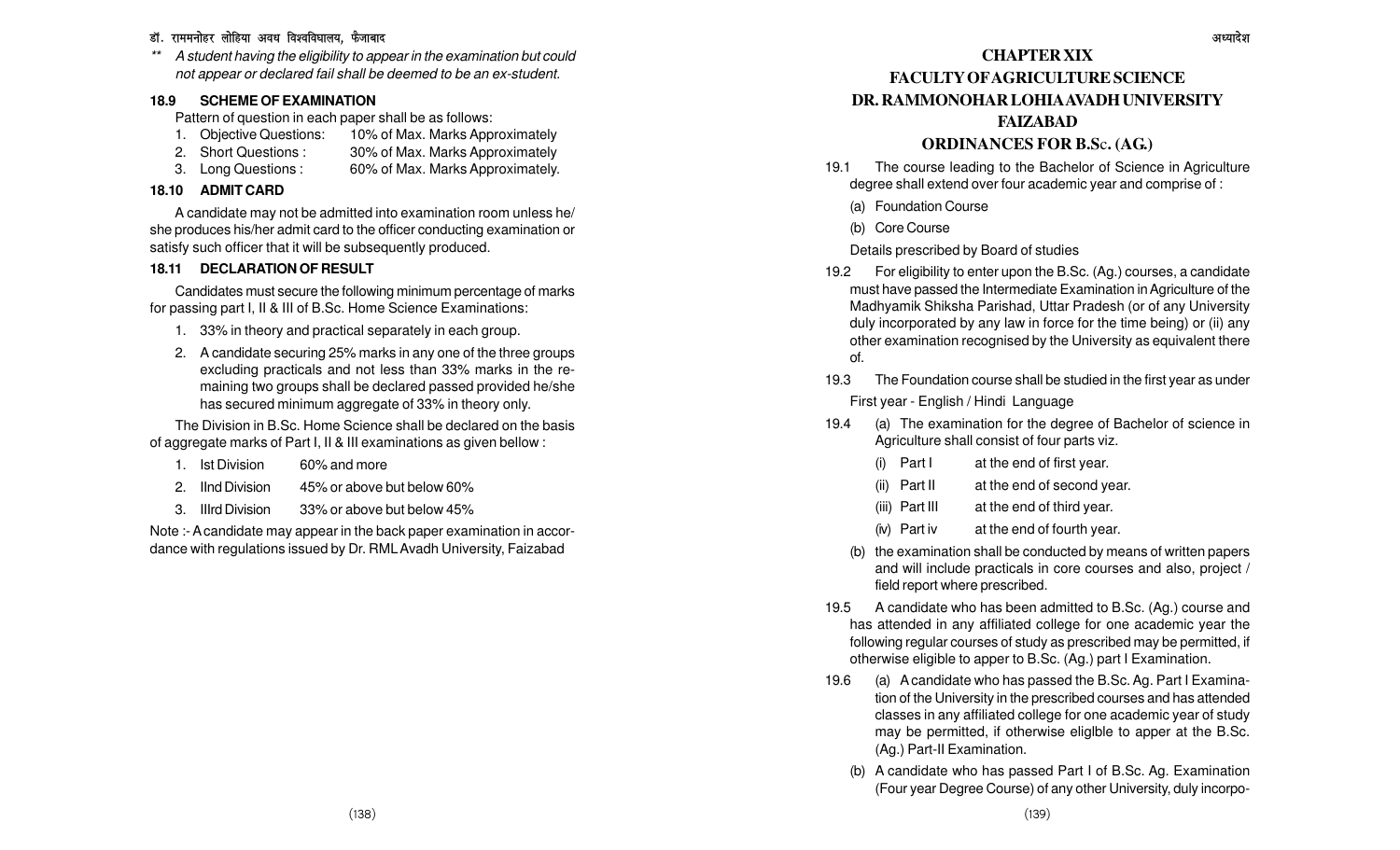rated by law in force of the time being may also be permitted to appear at the B.Sc. Ag. Part-II Examination of the University, Provided that (i) he offered for the above mentioned part-I examination of such University a course of an equivalent standard with almost such syllabi as prescribed for B.Sc. Ag. Part-I Examination of this University and has attended in an affiliated college for one academic year the regular course of study.

- (c) A candidate who has passed B.Sc. Ag. Part-I Examination of (Three year Degree Course) of any University and has attended in an affiliated college for one academic year, the regular courses of study as prescribed for B.Sc. Ag. Part-II Examination of this University may also be permitted to appear in B.Sc. Ag. Part II Examination in these courses.
- 19.7(a) A candidate who has passed the B.Sc. Ag. Part-II Examination of the university and has attended an affiliated college for one academic year in the regular course of study as prescribed for B. Sc. (Ag.) Part III may be permitted to appear at the B.Sc. Ag. Part-III
	- (b) A candidate who has passed the B.Sc. Ag. Part I & II Examinations (four year degree course) of any other University duly incorporated by any law in force for time being may also be permitted to appear at the B.Sc. Ag. Part-III Examination of the University provided (i) he offered for the prescribed courses for B.Sc. (Ag.) I & II Examinations of the University and (ii) hs attended in an affiliated college for one academic year the regular course of study.
- 19.8 A candidate who has passed the B.Sc. Ag. Part-III Examination of the University in the prescribed course and has attended an affiliated college for one academic year the following regular courses of study as prescribed may be permitted if otherwise eligible to appear at the B.Sc. Ag. Part-IV Examination.
- 19.9(a) The examination shall be conducted partly by means of theory paper and partly practicals and shall also include viva-voce Examination. The detailed syllabi and the minium pass marks shall be such as may be laid down in the regulations made by B.O.S. Concerned.
	- (b) The marks of the four examinations viz B.Sc. Ag. part I, II, III & IV shall together form result base of B.Sc. (Ag.) Part IV examination. No division will be assigned on the results of part I, II & III examination, divisions will be assigned on the aggregate of the

marks of four examinations counted together as under :

| <b>First Division</b> | 60% percent or above               |
|-----------------------|------------------------------------|
| Second Division       | 45% percent or above but below 60% |
| <b>Third Division</b> | 33% percent or above but below 45% |

- 19.10 Notwithstanding any thing to the contrary contained in ordinance 6, 7, 8 & 9 forgoing:
	- (a) A candidate who has failed in the Foundation course at an examination but has secured, minimum pass marks (25 percent) as required in the core courses shall be promoted to next higher class (i.e. B.Sc. (Ag.) Part II, Part III or Part IV as the case may be and may be provisionally permitted to appear at the next higher examination concerned, if any for B.Sc. (Ag.) Part II or provisionally permitted to appear at the next higher examination concerned, if any for B.Sc. (Ag.) Degree with the conditions that the result of his B.Sc. (Ag.) Part IV shall not be declared until he has also passed all the foundation course concerned. However the marks obtaind in Foundation course will not be added to grand total.
	- (b) Provisions of ordinances 6 (b) & 7 (b) herein above may be relaxed only to the extent that the candidate did not pass B.Sc. Part I or Part II (as the case may be from the University concerned with the foundation courses as prescribed may be released only to the extent that the candidate did not pass B.Sc. (Ag.) Part I & II (as the case may be) from the University concerned with the Foundation courses as prescribed for these Examination of Dr. Rammonohar Lohia Avadh University, Faizabad under these Ordinances. In such case, the candidate may be provisionally admitted to B.Sc. (Ag.) Part II or Part III examination (as the case may be subjected to the condition that he shall also have to appear inthe foundation course concerned. Simultaneously or subsequently on the results of his B.Sc. (Ag.) Part IV examination shall not be declared. Until he has also passed in the Foundation course concerned.
- 19.11 A candidate shall be required to pay to the University the examination fee and marks fee decided by university/Govt from time to time.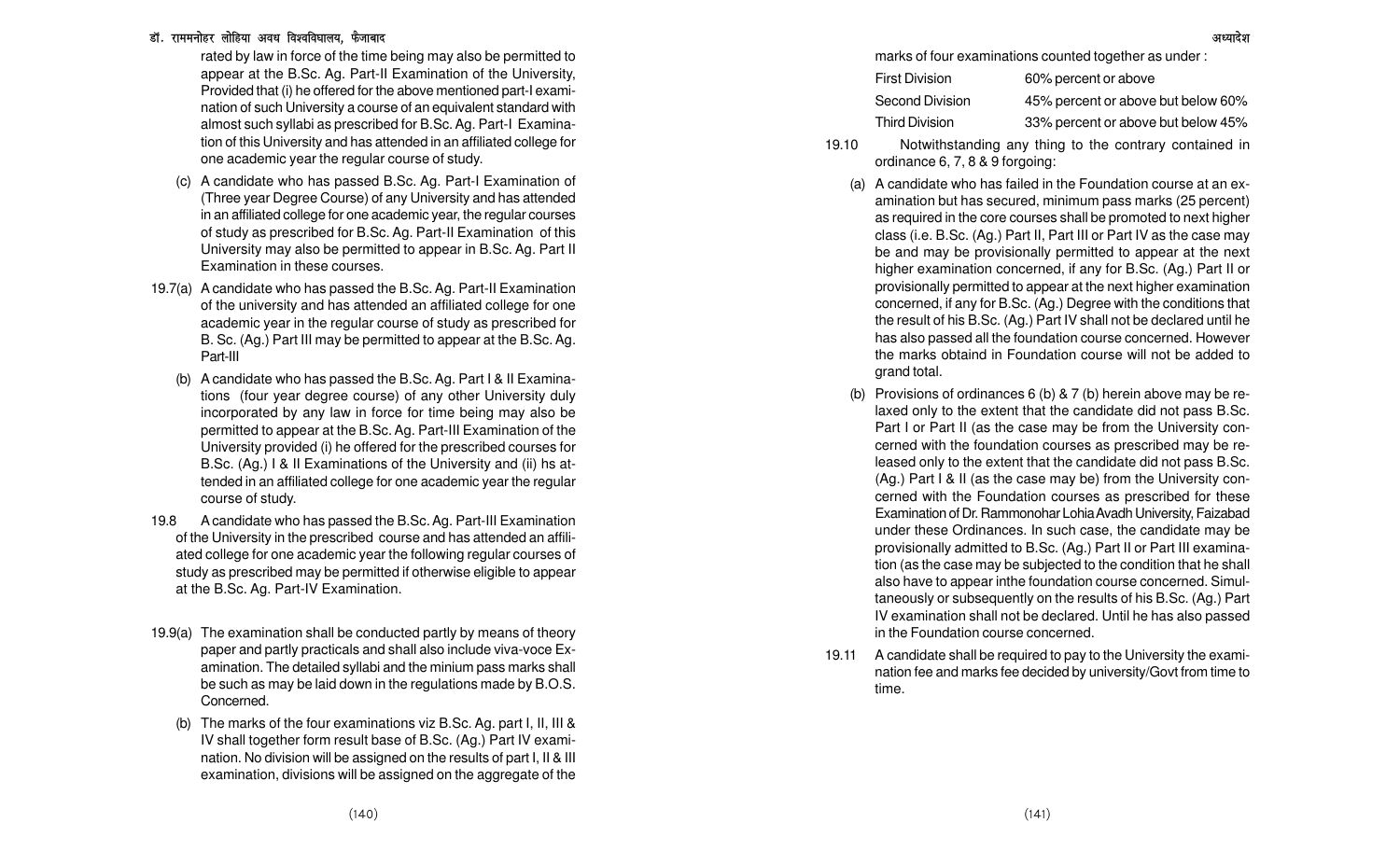# **CHAPTER XX ORDINANCES OF FACULTY OF MEDICAL SCIENCES M.B.B.S. COURSE**

- **20.1 Admission Selection. Migration and Training :-** No Candidate shall be allowed to be admitted to the Medical curriculum of first Bachelor of Medicine and Bachelor of surgery (MBBS) Course until :
	- (i) He/She shall complete the age of 17 years on or before 31st December, of the year of admission to the MBBS.
	- (ii) He/She has passed qualifying examination as under:
	- (a) The higher secondary examination or the Indian school Certificate Examination which is equivalent to 10+2 Higher Secondary Examination after a period of 12 years study, the last two years of study comprising of physics, Chemistry and Biology or any other elective subjects with English at a level not less than the core course for English as prescribed by the National council for Educational Research and Training after the introduction of the 10+2+3 years educational structure as recommended by the National Committee of education:

Note : Where the course content is not as prescribed for 10+2 education structure of the National committee, the candidates will have to undergo a period of one year pre-professional training before admission to the Medical colleges.

**or**

(b) The intermedidate examination in science of an Indian University/Board or other recognised examining body with Physics, Chemistry and Biology which shall include a practical test in these subjects and also English as a compulsory subject.

#### **or**

(c) The pre-professional/pre-medical examination with Physics, Chemistry and Biology, after passing either the higher secondary school examination, or the pre-university or an equivalent examination.The pre-professional/pre medical examination shall include a practical test in physics, Chemistry and Biology and also English as a compulsory subject.

## **or**

(d) The first year of the three years degree course of a recognized university with physics, chemistry and Biology including a practical test in three subjects provided the examination is a "University Examination" and candidate has passed 10+2 with English

at a level not less than a core course,

- (f) Any other examination which, in scope and standard is found to be equivalent to the intermediate science examination of an Indian University/Board, taking Physics, Chemistry and Biology including practical test in each of these subjects and English.
- Note :- The pre-medical course may be conducted either at recognised Medical college or a Science college.
	- Marks obtained in Mathematics are not to be considered for admission to MBBS course
	- After the 10+2 course is introduced, the integrated courses should be abolished.

### **20.2 SELECTION OF STUDENTS :**

The selection of students to medical college shall be based solely on merit of the candidate and for determination of the merit, the following criteria be adopted uniformly throughout the country.

- (i) In states, having only one Medical College and one University / examining body conducting the qualifying examination, the marks obtained at such qualifying examination may be taken into consideration.
- (ii) In states, having more then one university/board /examining body conducting the qualifying examination (or where there is more than one medical college under the administrative control of one authority) a competitive entrance examination should be held so as to achieve a uniform evaluation as may be variation of standards at qualifying examinations conducted by different agencies:
- (iii) Where there are more than one college in a state only one university/board conducting the qualifying examination, then a joint selection board be constituted for all the colleges
- (iv) A competitive entrance examination is absolutely necessary in the cases of institutions of all India character:
- (v) Procedure for selection to MBBS course shall be as follows :
- (i) In case of admission on the basis of qualifying examination under clause (1) based on merit, candidate for admission to MBBS course must have passed in the subjects of Physics, Chemistry, Biology & English individually and must have obtained a minimum of 50% marks taken together in Physics, Chemistry, and Biology at the qualifying examination. In respect of candidates belonging to Scheduled Castes, Scheduled Tribes or Other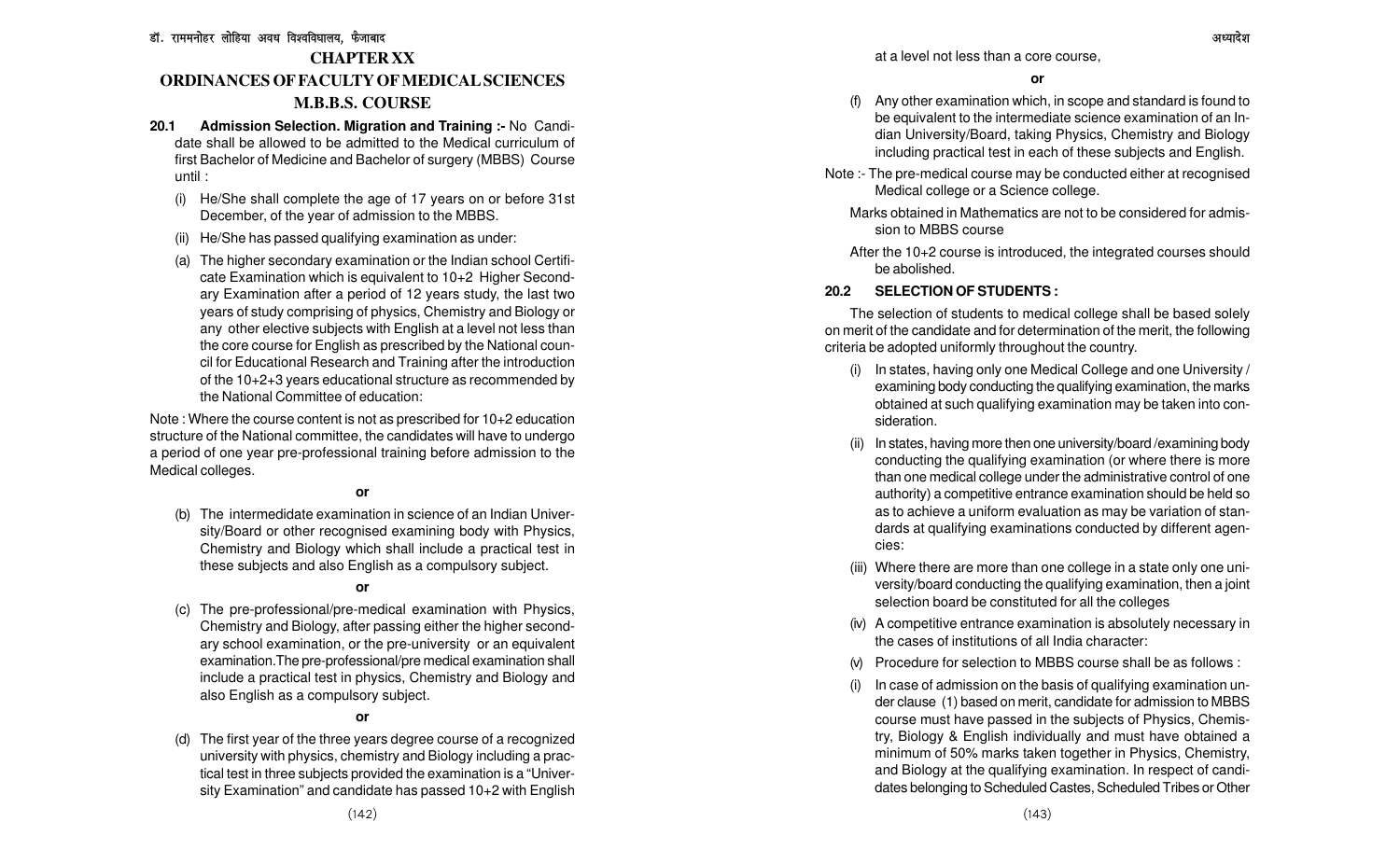Backward Classes, the marks obtained in Physics, Chemistry and Biology taken together in qualifying examination be 40% instead of 50% as above.

(ii) In case of admission on the basis of competitive entrance examination, a candidate must have passed in the subjects of Physics, Chemistry, Biology and English individually and must have obtained a minimum of 50% marks taken together in Physics, Chemistry and Biology at the qualifying examination in addition must have come in the merit list prepared as result of such competitive entrance examination by securing not less that 50% marks in Physics, Chemistry and Biology taken together in the competitive examination. In respect of candidate belonging to Schedule Castes, Scheduled Tribes or other Backward Classes the marks obtained in Physics, Chemistry and Biology taken together in qualifying examination and competitive entrance examination be 40% instead of 50% as stated above.

Provided that a candidate who has appeared in the qualifying examination the result of which has not been declared, he may be provisionally permitted to take up the competitive entrance examination and in case of admission to the MBBS course, he shall not be admitted to that course until he fulfils the eligibility criteria under.

## **20.3 MIGRATION :**

- (i) Migration from one medical college to other is not a right of a student. However, migration of students from one meidical college to another medical college in India may be considered by the Medical Council of India only in exceptional cases on extreme compassionate grounds\*, provided following criteria are fulfilled. Routine migrations on other grounds shall not be allowed.
- Both of the colleges, i.e. one at which the student is studying at present and one to which migration is sought, are recognised by the Medical Council of India.
- (iii) The applicant / candidate should have passed first professional MBBS examination.
- (iv) The applicant / candidate submits his application for migration, complete in all respects, to all authorities concerned within a period of one month of passing (declaration of results) the first professional Bachelor of Medicine and Bachelor of Surgery (MBBS) examination.
- (v) The applicant/candidate must submit an affidavit stating that he/

she will pursue 18 months of prescribed study before appearing at IInd professional Bachelor of medicine and Bachelor of Surgery (MBBS) examination at the transferee medical college, which should be duly certified by the Registrar of the concerned University in which he/she is seeking transfer. The transfer will be applicable only after receipt of the affidavit.

#### Note :1

- (i) Migration during clinical course of study shall not be allowed on any ground.
- (ii) All applications for migration shall be referred to Medical Council of India by college authorities. No institution/ University shall allow migrations directly without the approval of the council.
- (iii) Council reserves the right, not to entertain any application which is not under the prescribed compassionate grounds and also to take independent decisions where applicant has been allowed to migrate without referring the same to the council.

Note :2 Migration may be allowed in following cases:

- (i) Death of a supporting guardian.
- (ii) Illness of the candidate causing disability
- (iii) Disturbed conditions as declared by Government in the Medical College area.
- **20.4 Training Period and Time Distribution.**
	- Every student shall undergo a period of certified study extending over 4 1/2 academic years divided into 9 semesters, (i.e. of 6 months each) from the date of commencement of his/her study for the subjects comprising the medical curriculum to the date of completion of examination and followed by one year compulsory rotating internship. Each semester will consist of approximately 120 teaching days of 8 hours each college working time, including one hour of Iunch.
	- The period of 4 1/2 year is divided into three phases as follows :
	- **(a) Phase-1** (two semesters) consisting of Pre-clinical subjects (Human Anatomy, Physiology including Bio-Physics, Bio-chemistry and introduction to Community Medicine including Humanities). Besides 60 hours for introduction to Community Midicine Including Humanities, rest of the time shall be somewhat equally divided between Anatomy and Physiology plus Biochemistry combined (Physiology 2/3 and Biochemistry 1/3)
	- **(b) Phase-2** (3 semesters) consisting of para clinical/clinical subjects.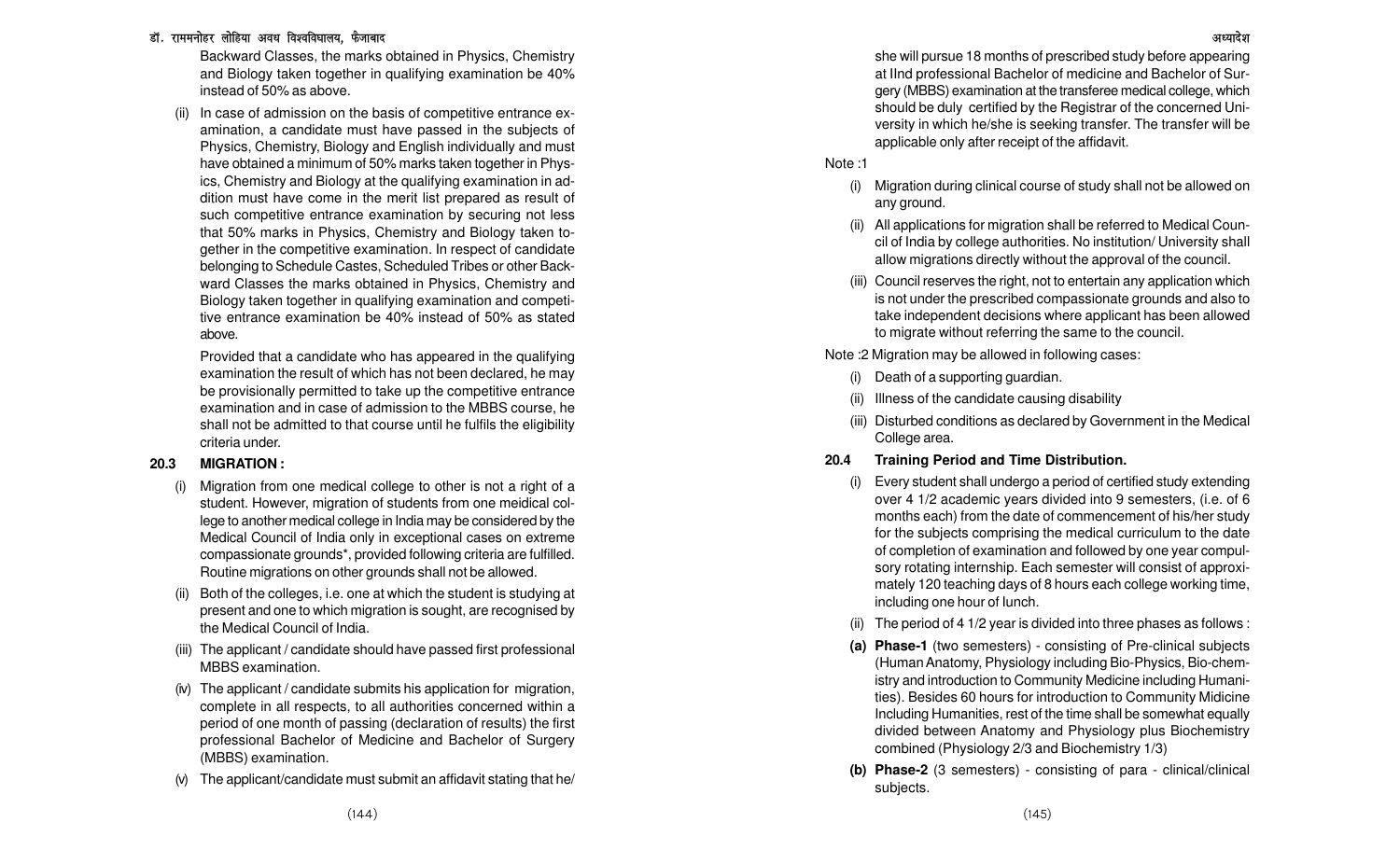## डॉ. राममनोहर लोहिया अवध विश्वविघालय. फैजाबाद <del>चार का सामान्य का सामान्य का सामान्य का सामान्य का सामान्य का सामान्य का अध्यादेश</del>

During this phase teaching of para-clinical and clinical subjects shall be done concurrently.

The para-clincial subjects shall consist of Pathology, Pharmacology, Microbiology, Forensic Medicine including Toxicology and part of Community Medicine.

The clinicl subjects shall consist of all those detailed below in Phase

Out of the time for Para-clinical teaching approximately equal time be allotted to Pathology, Pharmacology, Mircorbiology and Forensic Medicine and Community Medicine combined (1/3 Forensic Medicine and 2/3 Community Medicine) . See Appendix-C

**(c) Phase-3** (Continuation of study of clinical subjects for seven semesters after passing Phase-I)

The clinical subjects to be taught during Phase II and III are Medicine and its allied specialities, Sugery and its allied specialities, Obstetrics and Gynaecology and Community Medicine.

Besides clinical posting as per schedule mentioned herewith, rest of the teaching hours be divided for didactic lectures, demostrations, seminars, group discussions, etc. in various subjects. The time distribution shall be as per Appendix-C

The Medicine and its allied specialities training will include General Medicine, Paediatrics, Tuberculosis and Chest, Skin and Sexually Transmitted Diseases, Psychiatry, Radio-Diagnosis, Infectious diseses etc. The Surgery and its allied specialities training will include General Surgery, Orthopaedic Surgery including Physio-therapy and Rehabilitation, Ophthalmology, Otorhinolarngology, Anaesthesia, Dentistry, Radio-Therapy etc. The Obstetrics & Gynaecology tranining will include family medicine, family welfare planning etc. a broader understanding of the perspectives of medical education leading to delivery of health care. No student shall be permitted to join the Phase-II (Preclinical) subjects for which he will be permitted not more than four chances (actual examination), provided four chances are completed in three years from the date of enrollment.

(iv) After passing pre-clinical subjects, 1 1/2 year (3 semesters shall be devoted to para-clinical subjects.

Phase It will be devoted to para-clinical and clinical subjects, along with clinical postings. During clinical phase (Phase III) pre-clinical and paraclinical teaching will be integrated into the teaching of clinical subjects where relevant.

- (v) Didactic lectures should not exceed one third of the time schedule; two third schedule should include practicals, clinicals or/ and group discussions. Learning process should include living experiences, problem oriented approach, case studies and community health care activities.
- (vi) Universities shall organize admission timings and admission process4 in such a way that teaching in first semester strarts by Ist of August each year.
- (vii) Supplementary examination may be conducted within 6 months so that the students who pass can join the main batch and the failad students will have to appear in the subsequent year.

### **20.5 Phases distribution and Timing of Examilnations :**



- Note :- (a) Passing in 1st Professional is compulsory before proceeding to Phase II training.
	- (b) A student who fails in the IInd professional examination, shall not be allowed to appear in IIIrd Professional Part I examination unless he passes all subjects of IInd professional examination.
	- (c) Passing in IIIrd Professional (Part I|) examination is not compulsory, before entering for 8th and 9th semester training, however passing of IIIrd Professional (Part I) is compulsory for being elegible for IIIrd Professional (Part II) examination.

During third to ninth semesters, clinical posting of three hours duration daily as specified in the Table below is suggested for various departments, after Introductory Course in Clincial Methods in Medicine and Surgery of two weeks each for the whole class.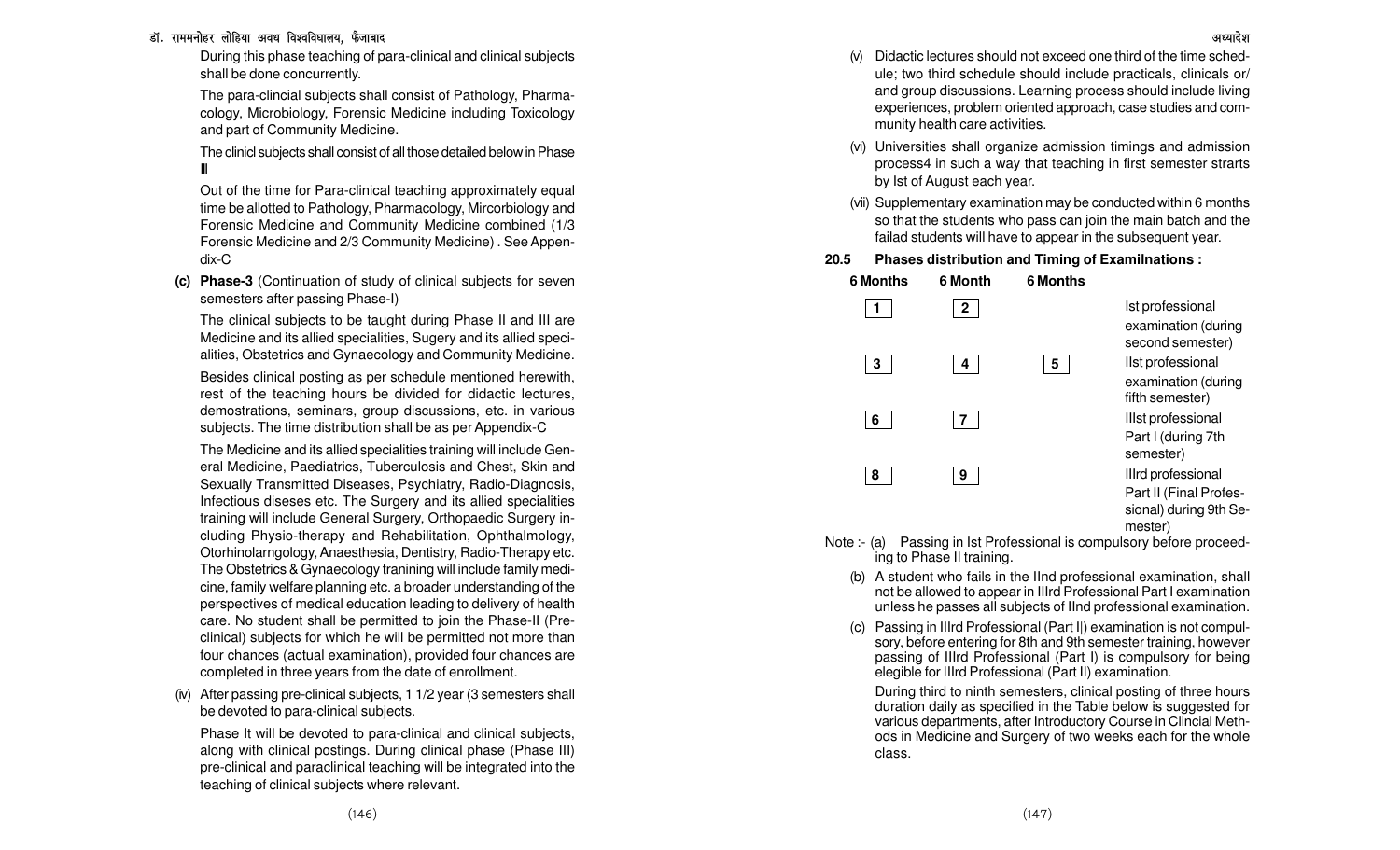## डॉ. राममनोहर लोहिया अवध विश्वविघालय. फैजाबाद <del>चार का साल का साल का साल का साल का साल का साल का साल का साल का प्र</del>

#### **TABLE**

| <b>Total</b>                                                       | 3rd<br>Semester              | 4th<br><b>Semester</b> | 5th<br><b>Semester</b> | 6th<br><b>Semester</b>       | 7th<br><b>Semester</b>   | 8th<br><b>Semester</b>   | 9th<br>Semester | <b>Total</b> |
|--------------------------------------------------------------------|------------------------------|------------------------|------------------------|------------------------------|--------------------------|--------------------------|-----------------|--------------|
| <b>Subject</b>                                                     | (Weeks)                      | (Weeks)                | (Weeks)                |                              | (Weeks)                  | (Weeks)                  | (Weeks)         | (Weeks)      |
| General***                                                         |                              |                        |                        |                              |                          |                          |                 |              |
| Medicine                                                           | 6                            |                        | 4                      |                              | 4                        | 6                        | 6               | 26           |
| Paediatrics                                                        |                              | 2                      |                        | 2                            | 2                        | 4                        |                 | 10           |
| Tuberculosis<br>and Chest Diseass                                  |                              | 2                      |                        | $\overline{c}$               | 2                        | 4                        |                 | 10           |
| Skin and STD                                                       |                              | 2                      |                        | 2                            | $\overline{\phantom{a}}$ | 2                        |                 | 06           |
| Phychiatry                                                         | $\qquad \qquad \blacksquare$ | $\overline{a}$         | 2                      | $\qquad \qquad \blacksquare$ | $\overline{\phantom{a}}$ | $\overline{\phantom{0}}$ | Ĭ.              | 02           |
| Radiology*                                                         |                              |                        |                        |                              | 2                        |                          |                 | 02           |
| General******<br>surgery                                           | 6                            |                        | 4                      |                              | 4                        | 6                        | 6               | 26           |
| Orthopaedics**                                                     |                              |                        | 4                      | 4                            |                          |                          | $\overline{c}$  | 10           |
| Ophthalmology                                                      |                              | 4                      |                        | 4                            |                          |                          | $\overline{c}$  | 10           |
| Ear Nose<br>and Throat                                             |                              | 4                      |                        | 4                            |                          |                          |                 | 8            |
| Obstetrics<br>and Gynaecology<br>including Family Welfare Planning | $\overline{2}$               | 4                      | 4                      |                              | $\overline{\mathbf{4}}$  | 4                        | 6               | 24           |
| Community                                                          | 4                            | 4                      |                        | 4                            |                          |                          |                 | 12           |
| Medicine                                                           |                              |                        |                        |                              |                          |                          |                 |              |
| Casualty                                                           |                              |                        |                        | $\overline{c}$               |                          |                          |                 | 02           |
| Dentistry                                                          |                              |                        |                        |                              | 2                        |                          |                 | 02           |
| <b>Total</b><br>(in Weeks)                                         | 18                           | 22                     | 18                     | 22                           | 18                       | 22                       | 22              | 140          |

Clinical methods in Medicine and Surgery for whole class will be for 2 weeks each respectively at the start of 3rd semester.

This posting includes training in Radiodiagnosis and Radiotheraphy where existant.

This posting includes exposure to laboratory medicine and infectious diseases.

This posting includes exposure to dressing and Anesthesia.

This includes maternity training and Family medicine and the 3rd semester posting shall be in Family Welfare Planning.

### **20.6 EXAMINATION REGULATIONS**

Essentialities for qualifying to appear in professional examinations.

The performance in essential components of training are to be assessed, based on:

## **20.7 ATTENDANCE :**

75% of attendance in a subject for appearing in the examination is compulsory provided he/she has 80% attendance in non lecture teaching. i.e. seminars, group discussions, tutorials, demonstrations, practicals, Hospital (Tertiary, Secondary, Primary) posting and bed side clinics, etc.

## **20.8 INTERNAL ASSESSMENT**

- (i) It shall be based on day to-day assessment (see note), evaluation of student assignment, preparation for seminar, clinical case presentation etc.
- (ii) Regular periodical examinations shall be conducted throughout the course. the question of number of examination is left to the institution.
- (iii) Day to day records should be given importance during internal assessment.
- (iv) Weightage for the internal assessment shall be 20% of the total marks in each subject.
- (v) Student must secure at least 50% marks of the total marks fixes for interanl assessment in a particular subject in order to be eligible to appear in final university examination of that subject.

### Note :

Internal assessment shall relate to different ways in which students participation in learing during semesters is evaluated some examples are as follows :

- (i) Preparation of subject for students seminar.
- (ii) Preparation of a clinical case for discussion.
- (iii) Clinical case study/problem solving exercise.
- (iv) Participation in Project for health care in the community (Planning stage to evaluation)
- (v) Proficiency in carrying out a practical or a skill in small research project.
- (vi) Multiple choice question (MCQ) test after completion of a system/teaching.

Each item tested shall be objectively assessed and recorded. Some of the items can be assigned as Home work/Vacation work.

## **20.9 UNIVERSITY EXAMINATIONS :**

Theory papers will be prepared by the examiners as prescribed Nature of questions will be short answer type/objective type and marks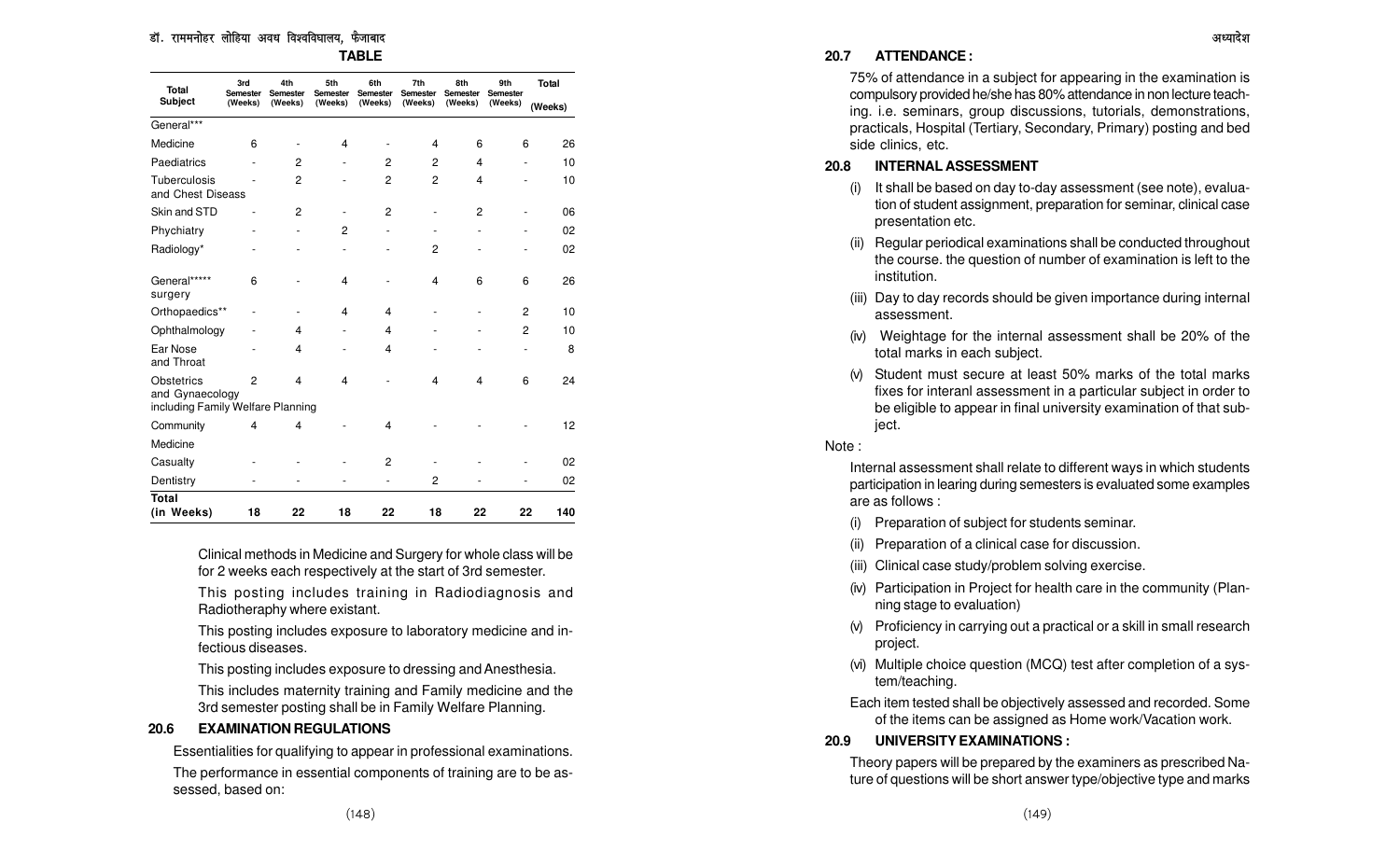for each part indicated separately.

Practicals/clinicals will be conducted in the laboratories or hospital wards. Objective will be to assess proficiency in skills conduct of experiment, interpretation of data and logical conclusion. Clinical cases should preferably include common diseases not esoteric syndromes or rare disorders. Emphasis should be on candidate's capability in eliciting physical signs and their interpretation.

Viva/oral includes, evaluation of management approach and handing of emergencies. Candidate's skill in interpretation of common investigative data, x-rays, identification of specimens, ECG, etc. also is to be evaluated.

The examinations are to be designed with a view to ascertain whether the candidate has acquired the necessary knowledge, minimum skills alongwith clear concepts of the fundamentals which are necessary for him to carry out his professional day to day work competently. Evaluation will be carried out on an objective basis.

Question papers should preferably be of short structure/objective type.

Clinical cases/practicals shall take into account common diseases which the student is likely to come in contact in practice. Rare cases/ obscure syndromes, long cases of neurology shall not be put for final examination.

During evaluation (both Internal and External) it shall be ascertained if the candidate has acquired the skills as detailed in Appendex-B

There shall be one main examination in a year and a supplementary to be held not later than 6 months after the publicaion of its results. University Examinations shall be held as under :

**First Professional -** In th second Semester of Phase I training, in the subjects of Anatomy, Physiology and Bio-Chemistry.

**Second Professional-** In the Fifth Semester of Phase II training, in the sujbects of Pathology, Microbiology, Pharmacology and Frorensic Medicine.

**Third Professional-** Part-II (Final Professional) At the end of Phase III training in the subjects of Medicine, Surgery, Obstetrics & Gynaecology and Paediatrics.

#### **Note :**

Results of all university examinations shall be declared before the start of teaching for next semester.

#### **20.10 DISTRIBUTION OF MARKS TO VARIOUS DISCIPLINES:**

**(A) First Professional examination : (Pre-clinical Subjects)**

| (a)                                                        | Anatomy |              |
|------------------------------------------------------------|---------|--------------|
| Theory-Two papers of 50 marks each                         |         |              |
| (One applied question of 10 marks in each paper) 100 marks |         |              |
| Oral (Viva)                                                | 20      | Marks        |
| Practical                                                  | 40      | <b>Marks</b> |
| <b>Internal Assessment</b>                                 |         |              |
| Theory-20; Practical-20                                    | 40      | Marks        |
| Total                                                      | 200     | <b>Marks</b> |
| (b) Physiology including Biophysics                        |         |              |
| Theory-Two papers of 50 marks each                         |         |              |
| (One applied question of 10 marks in each paper)           | 100     | Marks        |
| Oral (Viva)                                                | 20      | Marks        |
| Practical                                                  | 40      | <b>Marks</b> |
| <b>Internal Assessment</b>                                 |         |              |
| Theory-20; Practical-20                                    | 40      | Marks        |
| <b>Total</b>                                               | 200     | <b>Marks</b> |
| (c) Biochemistry:                                          |         |              |
| Theory-Two papers of 50 marks each                         |         |              |
| (One applied question of 10 marks in each paper)           | 100     | Marks        |
| Oral (Viva)                                                | 20      | Marks        |
| Practical                                                  | 40      | Marks        |
| <b>Internal Assessment</b>                                 |         |              |
| Theory-20; Practical-20                                    | 40      | Marks        |
| <b>Total</b>                                               | 200     | <b>Marks</b> |

Pass : In each of the subjects, a candidate must obtain 50% in aggregate with a minimum of 50% in theory including orals and minimum of 50% in Practicals.

#### **(B) SECOND PROFESSIONAL EXAMINATION :**

(Para-clinical subjects) :

#### **(a) Antomy**

Theory-Two papers of 40 marks each

| (One applied question of 10 marks in each paper) | 80 | Marks |
|--------------------------------------------------|----|-------|
| Oral (Viva)                                      | 15 | Marks |
| Practical                                        | 25 | Marks |
| Internal Assessment                              |    |       |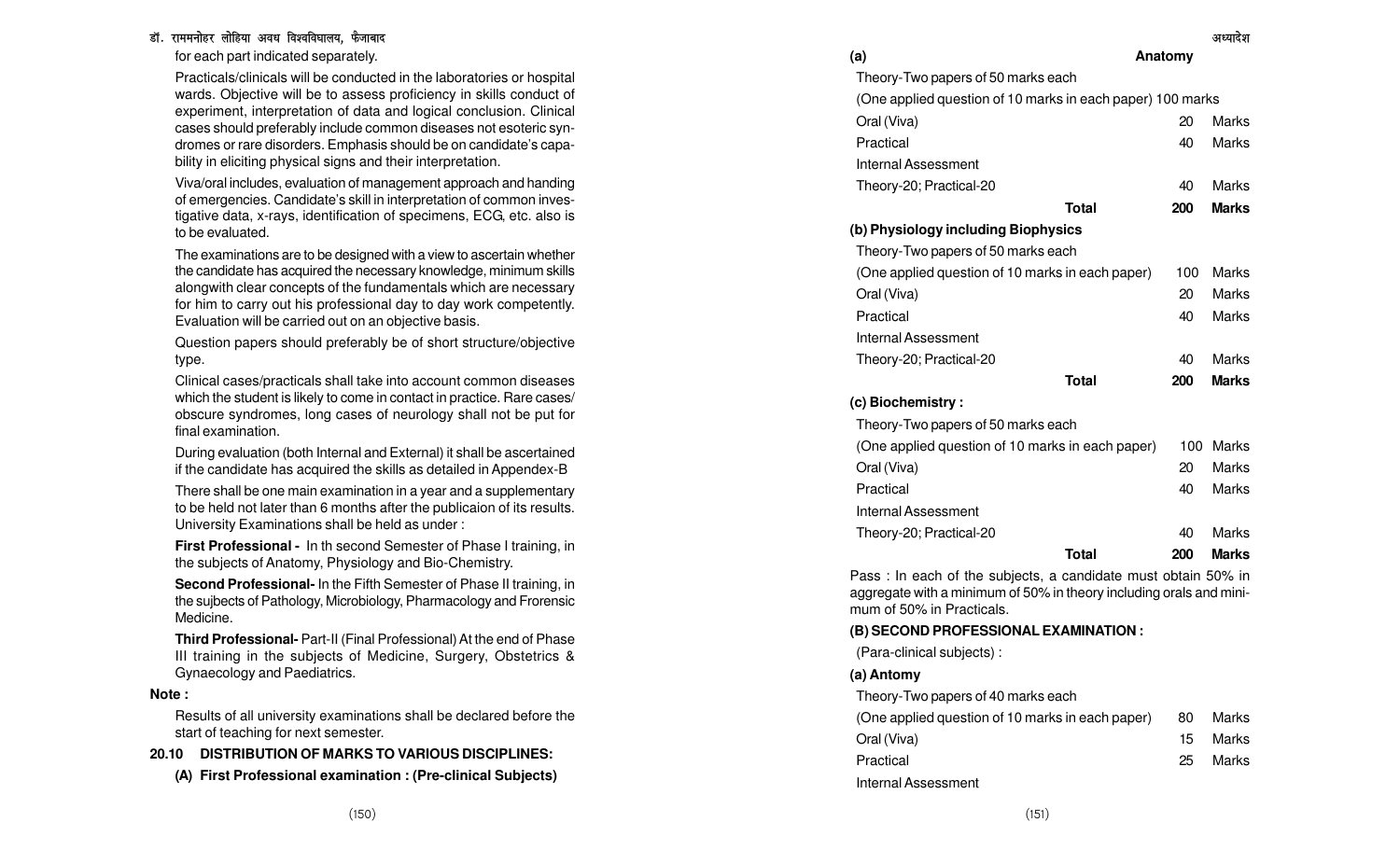| $\alpha$                                         |              |     |              |
|--------------------------------------------------|--------------|-----|--------------|
| Theory-15; Practical-15)                         |              | 30  | <b>Marks</b> |
|                                                  | <b>Total</b> | 150 | <b>Marks</b> |
| (b) Microbiology:                                |              |     |              |
| Theory-Two papers of 40 marks each               |              |     |              |
| (One applied question of 10 marks in each paper) |              | 80  | marks        |
| Oral (Viva)                                      |              | 15  | <b>Marks</b> |
| Practical                                        |              | 25  | <b>Marks</b> |
| <b>Internal Assessment</b>                       |              |     |              |
| Theory-15; Practical-15)                         |              | 30  | <b>Marks</b> |
|                                                  | <b>Total</b> | 150 | <b>Marks</b> |
| (c) Pharmacology:                                |              |     |              |
| Theory-Two papers of 40 marks each               |              |     |              |
| Containing one question on clinical therapeuics  |              | 80  | marks        |
| Oral (Viva)                                      |              | 15  | <b>Marks</b> |
| Practical                                        |              | 25  | <b>Marks</b> |
| Internal Assessment                              |              |     |              |
| Theory-15; Practical-15)                         |              | 30  | <b>Marks</b> |
|                                                  | <b>Total</b> | 150 | <b>Marks</b> |
| (d) Forense Medicine:                            |              |     |              |
| <b>Theory Paper</b>                              |              | 40  | <b>Marks</b> |
| Oral (Viva)                                      |              | 10  | <b>Marks</b> |
| Practical                                        |              | 30  | <b>Marks</b> |
| <b>Internal Assessment</b>                       |              |     |              |
| Theory-15; Practical-15)                         |              | 20  | <b>Marks</b> |
|                                                  | <b>Total</b> | 100 | <b>Marks</b> |

Pass : In each of the subject, a candidate must obtain 50% in aggregate with a minimum of 50% in Theory including oral and minimum of 50% in Practicals/clinicals.

## **(C) THIRD PROFESSIONAL**

## **Part I**

Clinical subjects

Part I : To be conducted during end period of seventh semester.

## **(a) Ophthalmology :**

Theory : One paper

(should contain one question on pre-clinical and

| para-clinical as of 10 Marks)                                                                                                                                                                     | 40  | Marks        |
|---------------------------------------------------------------------------------------------------------------------------------------------------------------------------------------------------|-----|--------------|
| Oral (Viva)                                                                                                                                                                                       | 10  | Marks        |
| Practical                                                                                                                                                                                         | 30  | Marks        |
| <b>Internal Assessment</b>                                                                                                                                                                        |     |              |
| Theory-10; Practical-10)                                                                                                                                                                          | 20  | Marks        |
| Total                                                                                                                                                                                             | 100 | <b>Marks</b> |
| (b) Oto-Rhino-Larynogology:                                                                                                                                                                       |     |              |
| Theory: One paper                                                                                                                                                                                 | 40  | Marks        |
| (should contain one question on pre-clinical and                                                                                                                                                  |     |              |
| para-clinical as of 10 Marks)                                                                                                                                                                     |     |              |
| Oral (Viva)                                                                                                                                                                                       | 10  | Marks        |
| Practical                                                                                                                                                                                         | 30  | Marks        |
| <b>Internal Assessment</b>                                                                                                                                                                        |     |              |
| Theory-10; Practical-10)                                                                                                                                                                          | 20  | Marks        |
| <b>Total</b>                                                                                                                                                                                      | 100 | <b>Marks</b> |
| (c) Community Medicine including Humanities:                                                                                                                                                      |     |              |
| Theory: Two papers of 60 marks each                                                                                                                                                               | 120 | Marks        |
| (includes problem soving, applied aspects of management at pri-<br>mary level including essential drugs, occupational (agro based) dis-<br>eases, rehabilitation and social aspects of community) |     |              |
| Oral (Viva)                                                                                                                                                                                       | 10  | Marks        |
| Practical/Project evaluation                                                                                                                                                                      | 30  | Marks        |
| Internal Assessment                                                                                                                                                                               |     |              |
| Theory-20; Practical-20)                                                                                                                                                                          | 40  | Marks        |
| <b>Total</b>                                                                                                                                                                                      | 200 | <b>Marks</b> |
| Pass : In each of the subjects, a candidate must obtain 50% in<br>aggregate with a minium of 50% in theory including orals and mini-<br>mum of 50% in Practicals/clinicals.                       |     |              |
| Part-II                                                                                                                                                                                           |     |              |
| Each paper shall have two sections. Questions requiring essay type<br>answer may be avoided.                                                                                                      |     |              |
| (a) Medicine:                                                                                                                                                                                     |     |              |
| Theory - Two papers of 60 marks each                                                                                                                                                              | 120 | Marks        |
|                                                                                                                                                                                                   |     |              |

Paper I - General Medicine

Paper II - General Medicine (including Psychiatry, Dermatology and S.T.D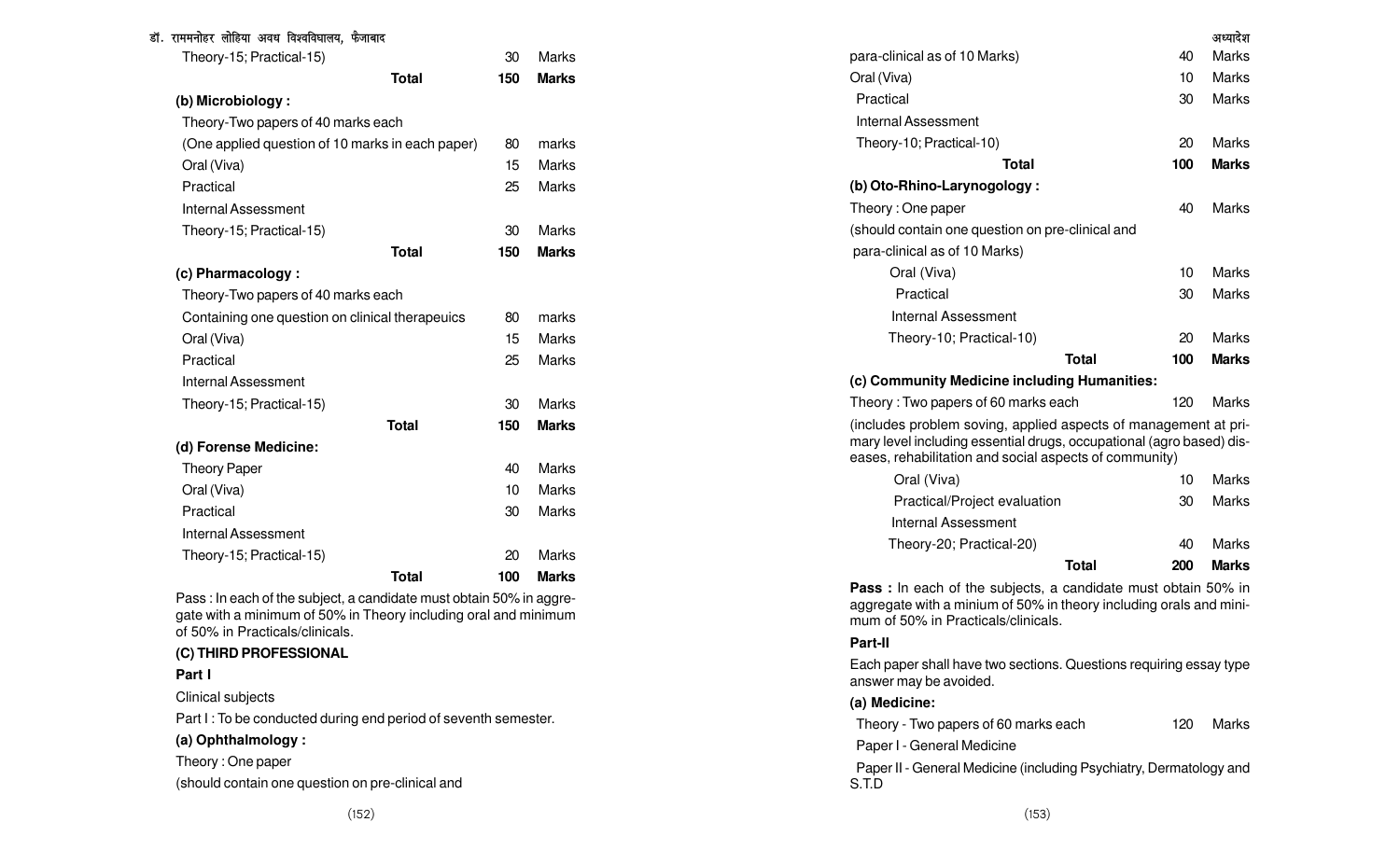#### डॉ. राममनोहर लोहिया अवध विश्वविघालय. फैजाबाद <del>चार का सामान्य का सामान्य का सामान्य का सामान्य का सामान्य का सामान्य का अध्यादेश</del>

| (Shall contain one question of basic sciences and allied subject) |     |              |  |  |
|-------------------------------------------------------------------|-----|--------------|--|--|
| Oral   (vival Interpretaion of X-ray ECG, etc.                    | 20  | Marks        |  |  |
| Clinical (Bed side)                                               | 100 | <b>Marks</b> |  |  |
| Internal assessment                                               |     |              |  |  |
| Theory 30; Practical 30)                                          | 60  | Marks        |  |  |
| <b>Total</b>                                                      | 300 | <b>Marks</b> |  |  |
| (b) Surgery:                                                      |     |              |  |  |
| Theory - Two papers of 60 marks each                              | 120 | Marks        |  |  |
| Paper I - General Surgery (section 1)                             |     |              |  |  |
| Orthopaedics (Section 2)                                          |     |              |  |  |
| Paper II - General Surgery including                              |     |              |  |  |
| (Shall contain one question of basic sciences and allied subject) |     |              |  |  |
| Oral ((viva) Interpretation of Investigative data                 | 20  | Marks        |  |  |
| Clinical (Bed side)                                               | 100 | Marks        |  |  |
| Internal assessment                                               |     |              |  |  |
| Theory 30; Practical 30)                                          | 60  | Marks        |  |  |
| <b>Total</b>                                                      | 300 | <b>Marks</b> |  |  |
| (c) Obstetrics and Gynaecology:                                   |     |              |  |  |
| Theory - Two papers of 40 marks each                              | 80  | Marks        |  |  |
| Paper I - Obstetrics including social obstetrics.                 |     |              |  |  |
| Paper II - Gynaecology, Family Welfare and Demograpphy            |     |              |  |  |
| (Shall contain one question of basic sciences and allied subject) |     |              |  |  |
| Oral ((viva) including record of delivery cases (20+10) 30        |     | Marks        |  |  |
| Clinical                                                          | 30  | Marks        |  |  |
| Internal assessment                                               |     |              |  |  |
| Theory 30; Practical 30)                                          | 60  | Marks        |  |  |
| <b>Total</b>                                                      | 200 | <b>Marks</b> |  |  |
| (d) Paediatrics: (including Neonatology)                          |     |              |  |  |
| Theory - One paper                                                | 40  | Marks        |  |  |
| (Shall contain one question of basic sciences and allied subject) |     |              |  |  |
| Oral (viva)                                                       | 10  | Marks        |  |  |
| Clinical                                                          | 30  | Marks        |  |  |
| Internal assessment                                               |     |              |  |  |
| Theory 10; Practical 10)                                          | 20  | Marks        |  |  |
| <b>Total</b>                                                      | 100 | <b>Marks</b> |  |  |

**Pass :** In each of the subjects a candidate must obtain 50% in aggregate with a minimum of 50% in Theory including orals and minimum of 50% in practicals/clinicals.

#### **20.11 APPOINTMENT OF EXAMINERS:**

- (i) No person shall be appointed as an examiner in any of the subjects of the Professional examination leading to and including the final professional examinations for the award of the MBBS degree unless he has taken atleast five years previously, a doctorate degree of a recognized university or an equivalent qualification in the particular subject as per recommendation of the Council on teachers' eligibility qualifications and has had at least five years of total teaching experience in the subject concerned in a college affilited to a recognized university at a faculty position.
- (ii) There shall be at least four examiners for 100 students, out of whom not less than 50% must be external examiners.of the four examiners, the senior most internal examiner will act as the Chairman and co-ordinator of the whole examination programme so that uniformity in the matter of assessment of candidates is maintained. Where candidates appearing are more than 100, one additional examiner, for every additional 50 or part there of candidates appearing, be appointed.
- (iii) Non-medical scientists engaged in the teaching of medical students as whole time teachers, may be appointed examiners in their concerned subjects provided they possess requisite doctorate qualifications and five year teaching experience of medical students after obtaining their postgraduate qualifications. Provided further that the 50% of the examiners (internal & external) are from the medical qualification stream.
- (iv) External examiners shall not be from the same university and preferatily be from outside the state.
- (v) The internal examiner in a subject shall not accept external examinership for a college from which external examiner is appointed in his subject.
- (vi) A University having more than one college shall have separate sets of examiners for each college, with internal examiners form the concerned college.
- (vii) External examiners shall rotate at an interval of 2 year.
- (viii) There shall be Chairman of the Board of paper-setters who shall be an internal examiner and shall moderate the questions.
- (xi) Except Head of the department of subject concerned in a college/institution, all other with the rank of reader or equivalent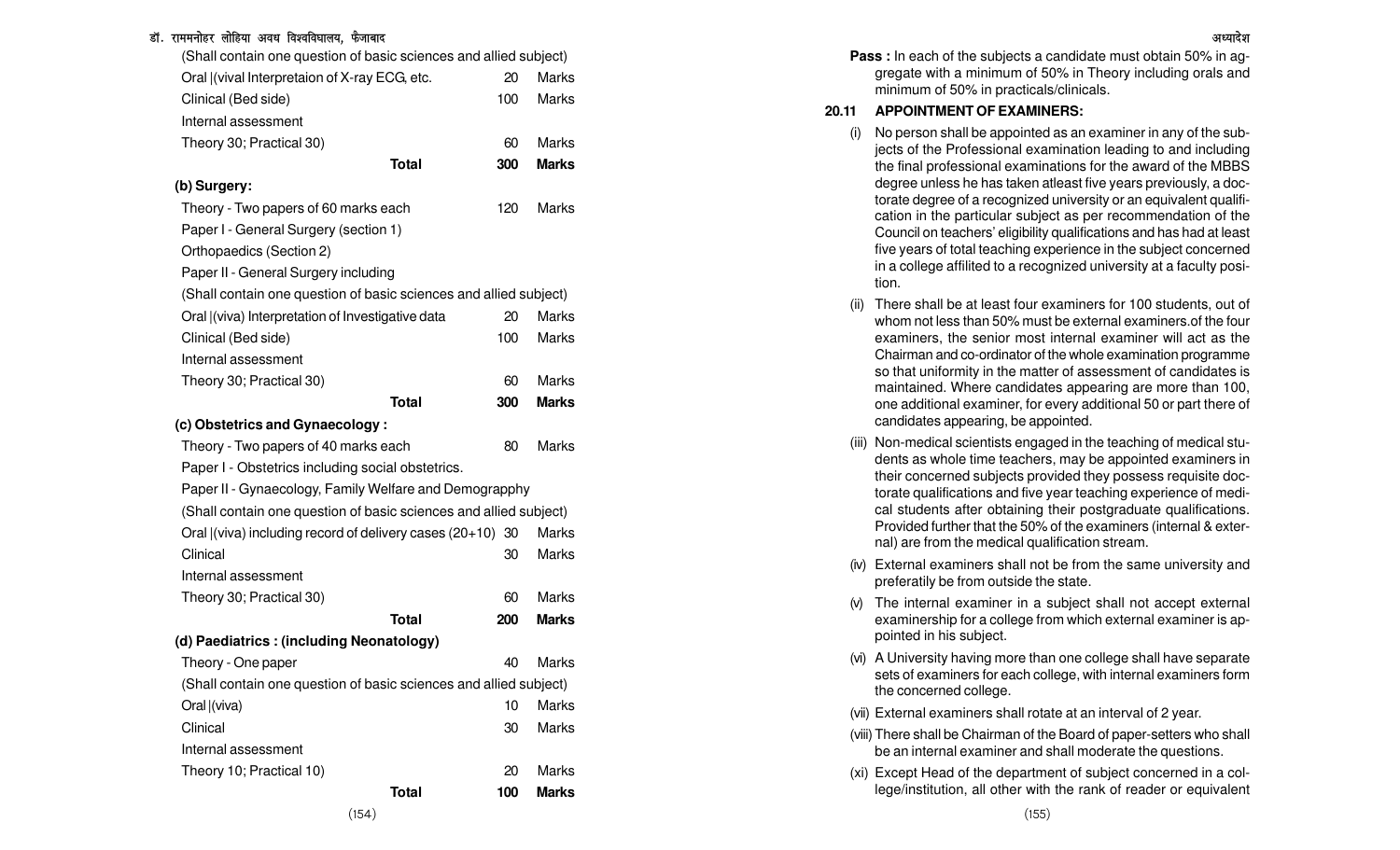### डॉ. राममनोहर लोहिया अवध विश्वविघालय. फैजाबाद <del>चार का सामान्य का सामान्य का सामान्य का सामान्य का सामान्य का सामान्य का अध्यादेश</del>

and above with requisit qualifications and experience shall be appointed internal examiners by rotation in their subjects; provided that where there are no posts of readers, then an Assistant Professor of 5 years standing as Assistant Professor may be considered for appointment as examiner.

## **20.12 INTERNSHIP**

## **(1) General**

Internship is a phase of training wherein a graduate is expected to conduct actual practice of medical and health care and acquire skills under supervision so that he/she may become capable of functioning independently.

## **(2) SPECIFIC OBJECTIVES**

At the end of the internship training, the student shall be able to:

- (i) Diagnose clincally common disease conditions encountered in practice and make timely decision for referral to higher level
- (ii) Use discreetly the essential drugs, infusions, blood or its substitutes and laboratory services.
- (iii) Manage all type of emergencies-medical, surgical obstetric neonatal and paediatric, by rendering first level care:
- (iv) Demonstrate skills in monitoring of the National Health Programmes and schemes, oriented to provide preventive and promotive health care service to the community
- (v) Develop leadership qualities to function effectively as a leader of the health team organised to deliver the health and family welfare service in existing socio-ecomic, political and cultural environment.
- (vi) Render services to chornically sick and disabled (both physical and mental and to communicate effectively with patient and the community.
- 3. Time allocation to each discipline is approximate and shall be guided more specifically by the actual experience obtained. Thus a student serving in a district or taluk hospital emergency room, may well accumulate skills in surgery, orthopaedics, medicine, Obstetrics and Gynaecology and Paediarics during even a single night on duty. Responsible authorities from the medical college shall adjust the intern experience to maximize intern's opportunities to practice skills in patient care in rough aproximation of the time allocation suggested.

### Note :

For various other matters the guidelines of M.C.I. shall be considered as suppliment of these ordinances.

## **CHAPTER XXI BACHELOR OF DENTAL SURGERY**

## **INTRODUCTION**

The degree of BDS shall be awarded to a bonafide student who has undergone a period of certified study extending over four academic years from the date of commencement of curriculum to be followed by a compulsory rotating internship extending for a perod of one calender year.

## **A. CURRICULUM**

The aim and objective of the curriculum is work to produce a dental graduate who is socially acceptable and is able to treat effectively on patients in diaganosis, prevention and treatment of dental and oral diseases with necessary safety.

## and

To eusure uniformity in clinical procedure based on standard recent theoretical background.

To produce a graduate of dental surgery who is capable of functioning effectively both under the rural and uban settings and thus emphasis is placed on fundamental aspects and common problems of health and diseases as per nation's needs.

There shall be less emphasis on didactic lectures; and major part of the learning time shall be devoted to demonstrations, group discussions, seminars, clinical work and conferences.

Frequent internal assessment tests shall be held, so that, the process of learning could be continous one and not sporadic.

Complete records of work shall be maintained, which will form the basis for internal assessment.

Every attempt shall be made to encourage the students to participate in group discussions and seminars in order to enable them to develop expression, character and personality and other qualities essential for dental graduates to serve the community and the nation effectively.

## **B. ORDINANCES AND REGULATION**

## **21.1 Admission Eligibility**

(i) To appear as CPMT : As per U.P. CPMT regulation

## (ii) For admissin to U.G. Course.

Admission to the four year B.D.S. course shall be through competitive examinations held by the state Govt. (Combined Pre-Medical Tests) & UPCAT. Selection of the students shall be strictly on the basis of merit, subject to prescribed Govt. regulations for reservation. All candidates desirous of seeking admission through this test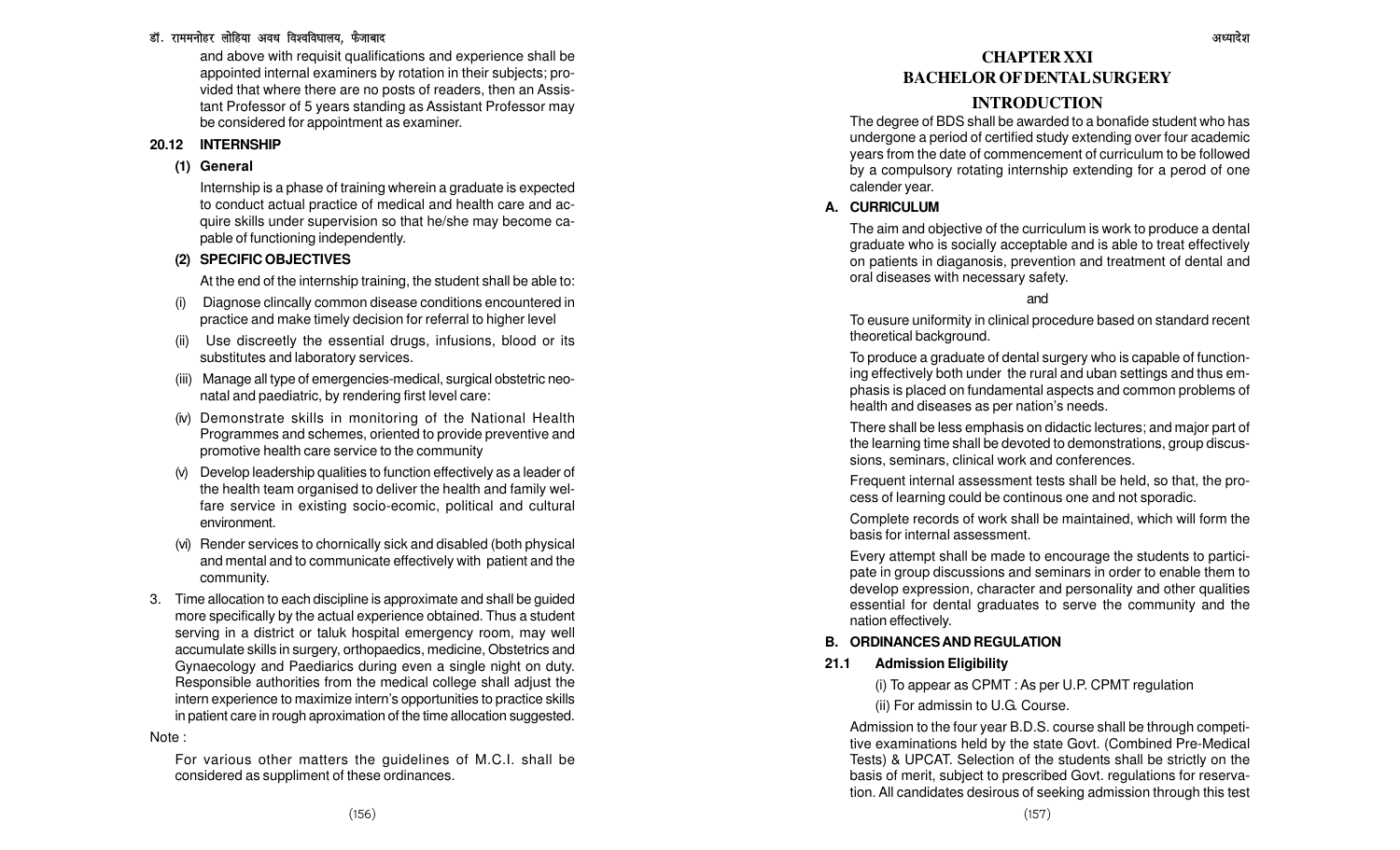डॉ. राममनोहर लोहिया अवध विश्वविघालय, फैजाबाद <del>कार कार्यकार कार्यकार कार्यकार कार्यकार कार्यकार अध्यादेश अध्यादेश</del>

must fulfill the following conditions as laid down by Dental Council of India.

- (a) Candidate must have completed the age of 17 years at the time admission or will complete their age on 31st December of the year of admission.
- (b) Candidate must have passed the two years intermediate or equivalent course (+2) thereof, with science subjects Medical group, viz, Physics, Chemistry and Biology (Botany & Zoology) from recognized Indian Universities or Intermediate Board.

### **or**

B.Sc. (Part I) Examinatin of an Indian University as laid down by the University Grants Commission (U.G.C) with one or more subjects mentioned above, if he has passed the remaining subjects of Medical Group (Physics, Chemistry & Biology) in the Intermediate examination or its equivalent one (+2)

- (c) The general candidate must have secured not less than 50% marks in aggreagate in scince subjects (Physics, Chemistry, Biology) and English taken together in the qualifying or competitive examinations. For SC/ST minimum marks shall be 40% in intermediate with Science subjects in aggregate.
- (d) For further details regarding admission DCI letter No. DE-1/2003/ 11300 did 21<sup>st</sup> Nov 2003 shall be the part of these ordinances.
- Note :- Admission in the prvate in institutions affiliated to Dr. Rammanohar Lohia Avadh University, Faizabad shall be strictly as per direction of the Hon' Supreme Court of India.

## **21.2 MIGRATION AND TRANSFER OF STUDENTS.**

Students studying in a recognised Dental College affiliated to Dr. Rammanohar Lohia Avadh University may be allowed to migrate or transfer to another Dental College of the same or other Universities, provided a similar curriculum is followed by those institutions. However, migration or transfer shall not be allowed in the middle of any year, and in no case before t he completion of the first BDS examination.

Infromation of such transfer shall be sent to the Dental Council of India immediately after a N.O.C.

Every dental college should submit the list of students admitted in each course to the Dental Councl of India within one month.

### **21.3 COURSE DURATION & EXAMINATION.**

1. Every student shall undergo a period of certified training for not less than four calander years, attending prescribed course of study followed by twelve months of internship. The internship

may also be completed at some other institutions provided the same is recognized by Dental Council of India.

- 2. There shall be four professional examinations, one each to be held at the end of every academic year completed in one calender year.
- 3. The FIRST PROFESSIONAL EXAMINATION shall be conducted at the end of the first academic year in the following subjects.
	- (i) General Human Anatomy including Embryology & Histology : Written, Oral & Practical.
	- (ii) General Human Physiology : Written, Oral & Practical
	- (iii) Bio-Chemistary : Written, Oral & Practical.
	- (iv) Dental Materials : Written, Oral & Practical
- Note :- Candidates before presenting themselves for this examination shall produce evidence of
	- (i) Having attended complete courses of instruction approved by the university for the above mentioned subjects.
	- (ii) having completed the required practicals & demonstrations in Physiology, Biochemistry & Dental Material and prescribed dissection of human body and other demonstration in General Human Antomy.

### **Attendence**

The attendence in all the subjects is 75% in lecture; demonstration, practicals and 85% in clinicals.

- 4. The second professional examination at the end of the second year shall be conducted in the following subjects :
	- (a) General Pathology & Microbiology Written, Oral & Practicals.
	- (b) Human Oral Anatomy including Embryology & Histology written, oral & practicals.
	- (c) General & Dental Pharmacology & Therapeutics : Written, Oral & Practicals.

Note- Candidates before appearin g in this examination must produce evidence of :

- (i) Having passed first professional examination in all subjects.
- (ii) Attendance certificates, as per norms, in the subjects prescribed for the session.
- 5. The THIRD PROFESSIONAL EXAMINATION at end of the third year shall be conducted in the following subjects.
	- (a) General Medicine written, oral & practicals.
	- (b) General surgery written, oral & practicals.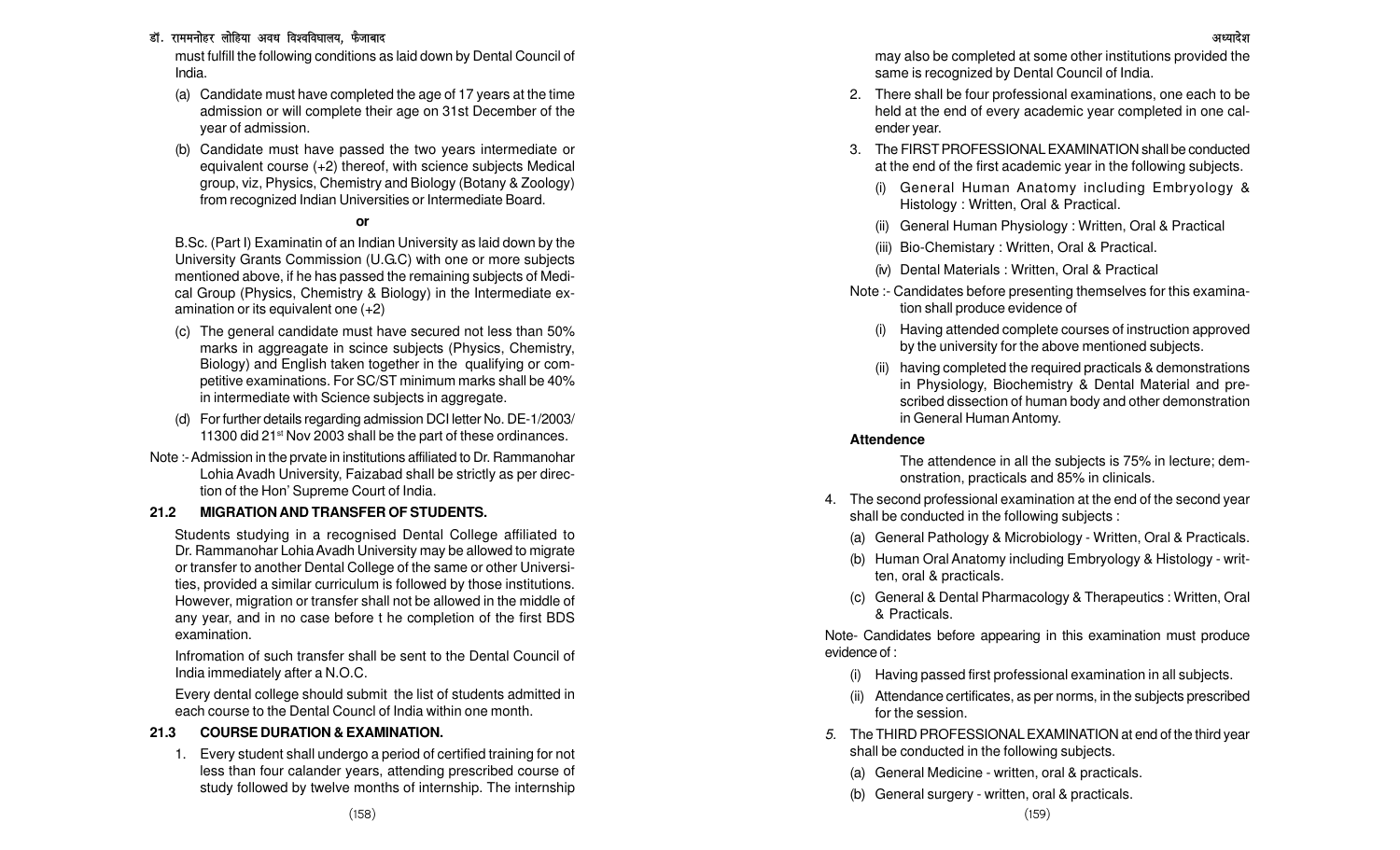## डॉ. राममनोहर लोहिया अवध विश्वविघालय, फैजाबाद <del>कार कार्यकार का सामान्य का सामान्य का सामान्य का सामान्य का सामान्य का अध्यादेश</del>

- (c) Oral Pathology & Microbiology written, oral & practical.
- (d) Preventive & community Dentistry written, oral & practicals.
- Note :- Candidate before appearing in this examination must produce evidence of :
	- (i) having passed second professional examination in all subjects.
	- (ii) Attendance certificates, as per norms, in the subjects prescribed for the session.
- 6. The FOURTH & FINAL PROFESSIONAL EXAMINATION at the end of the fourth year shall be conducted in the following subjects :
	- (a) Prosthodontics including Crown Bridge written, oral & practicals.
	- (b) Conservative Dentistry including Endodontics written, oral & practicals
	- (c) Pedodontics written, oral & practicals.
	- (d) Oral surgery & Anaesthisia written, oral & practicals.
	- (e) Periodontics written, oral & Practicals.
	- (f) Orthodontics wrtten, oral & practicals.
	- (g) Oral medicine & Radiology written, oral & practicals.
- Note :- Candidates before appearing in this examination must produce evidence of :
	- (i) Having passed third professional examination in all subjects.
	- (ii) Attendance certificates, as per norms, in the subjects prescribed for the session.
- 7. Compulsory Rotating Internship.

After passing B.D.S. Final Examination, every candidate will be required to undergo one year paid rotating internship in any Dental institution of the country which is recognized by the Dental Council of India. The time table and posting of internship will be done by the Principal of the institution. On successful completion of internship as certified by the Principal the Candidate shall be eligible for the award of B.D.S. degree. In the event of shortage or unsatisfactory work, the period of his internship may be suitably extended by the Principal.

## **24.4 EXAMINATIONS :**

- 1. Students who fail to attend minimum number of prescribed exercises lectures and perform the precribed exercises or to attend the class examinations may not be allowed to appear in the university Examinations.
- 2. If a students has not attended minimum 75% of lectures, demonstration & practicals and 85% of the Clinical duties in any

subject shall not be allowed to appear in the ensuing University examination.

- 3. The professional examination will be held only twice in a year (Main & Supplementary). The venue of the examination centre of the affiliated college shall be decided by the University.
- 4. The supplementary examination of first professional examination will be held within 4 months of the next examination; however supplementary examination for remaining professional examination will be held within six months of the main examiantion.
- 5. Every candidate will be required to appear in all the subjects of the examination in the first attempt unless he/she is eligible. If a candidate is absent in any of the subjects he/she will be treated as failed in the subject/subjects.
- 6. Any candidate who fails to appear in any subject or subjects for any reason whatsoever it may be, including illness, shall be treated as failed. Such candidates, however may be allowed to appear in the supplementary exams due for that particular batch if a medical certificate issued by a competent authority is accepted. The decision of the principal of the concerned college shall be valid for other reasons.
- 7. A candidate who passes in any one or more subjects shall be exempted from appearing in those in which he/she has passed and shall be allowed to reappear in the rest of the subjects in any subsequent examination till he/she passes all of them.
- 8. A candidate who fails in first professional examination in one or more subjects shall be allowed to attend the classes in the second year till the supplementary exams is due to that particular batch only.
- 9. Candidates who fail to appear in or fail the first professional examination in five successive opportunites shall not be allowed to continue their studies, except with special permission of the Head, Faculty of Dental Sciences, Board of studie & Dental Council of India.
- **5. Examination pattern & Appointment of Examiners :**
	- 1. An average of at least half an hour shall be allowed for a candidate to answer each question.
	- 2. In those subjects for which there is only one question paper the paper should be divided into two parts. In part I question should be set by interanl examiner and in part II questions should be set by the external examiner, Each part should be answered in separate answer books.
	- 3. In every subject there shall be one external examiner appointed for not more than the consecutive years as far as possible.
	- 4. Each internal/external examiner must fulfill the following conditions: (a) must have procured a post graduate degree qualification in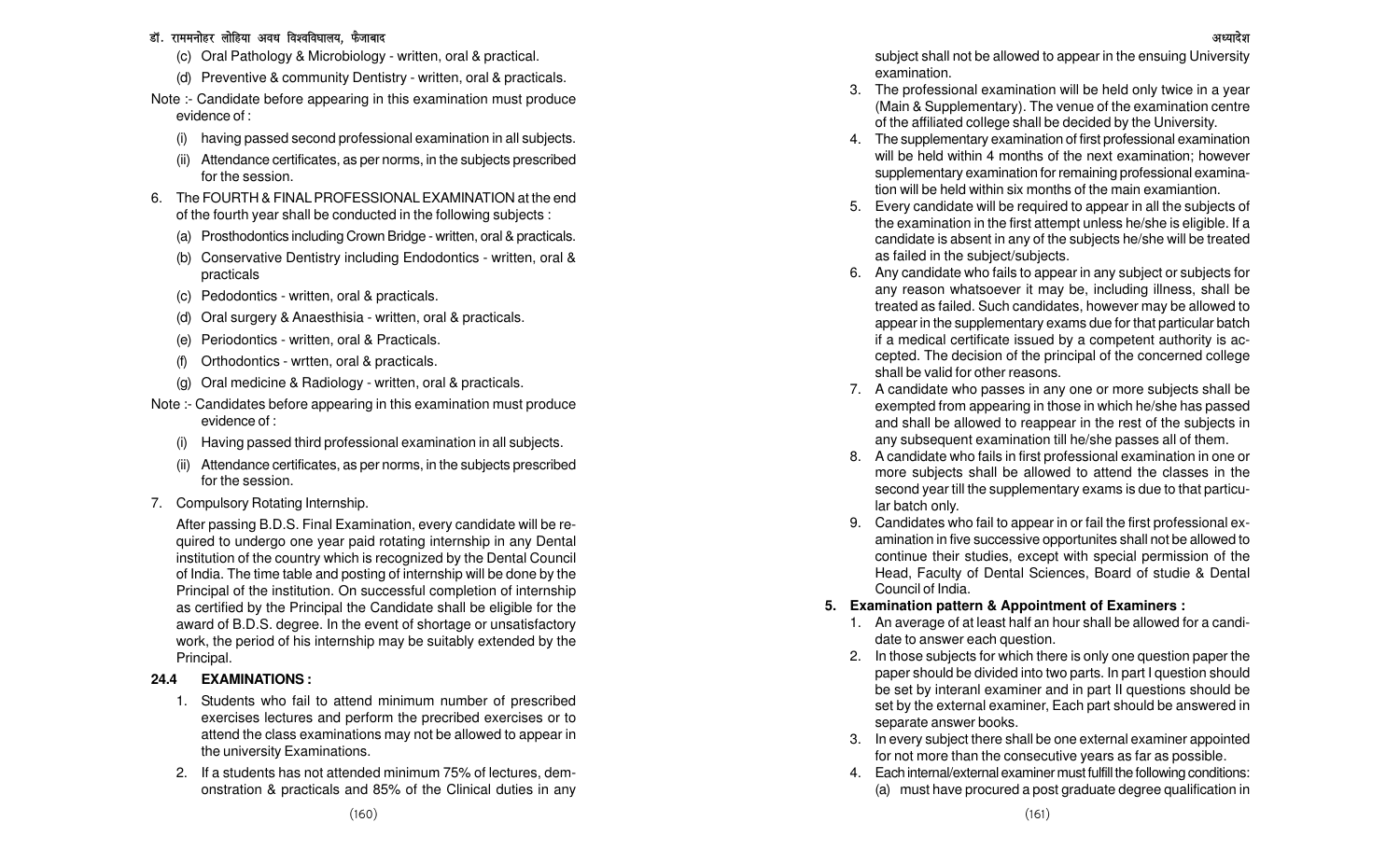#### डॉ. राममनोहर लोहिया अवध विश्वविघालय, फैजाबाद <del>कार कार्यकार का सामान्य का सामान्य का सामान्य का सामान्य का सामान्य का अध्यादेश</del>

the specially concerned from institution recognized by DCI/ MCI as the case may be.

- (b) Must have designation/status of Professor/Reader or its equivalent in a recognized Dental/Medical college.
- (c) must have at least three years teaching experience in the specially concerened after obtaining the P.G. qualification.
- **C. SCHEME OF EXAMINATIONS & ALLOTMENT OF MARKS**

## **1. Scheme of examination:**

- 1. As stated above each Professional examination (main and supplementary) shall be conducted on the completion of respective academic year/training.
- 2. In each subject at the main and suplementry examinations written, oral & Clinical/Practical examnations shall be held. The dates of respective examinations shall be notified by the University at least 2 weaks earlier to its schedule

#### **D. Minimum Working Hours for each subjects of study (B.D.S. Course)**

| S.No. | <b>Subjects</b>            | Hours of | Practical & |       |      |
|-------|----------------------------|----------|-------------|-------|------|
| 1.    | General Human Anatomy      | 70       | 130         |       | 200  |
| 2.    | General Human Physiology   | 50       | 40          |       | 90   |
| 3.    | <b>Bio-Chemistry</b>       | 35       | 30          |       | 65   |
| 4.    | <b>Dental Material</b>     | 35       | 30          |       | 65   |
| 5.    | General athology and       | 45       | 60          |       |      |
|       | Microbiology               |          |             |       |      |
| 6.    | Oral Anatomy, Histology    |          |             |       |      |
|       | and Physiology             | 40       | 90          |       | 130  |
| 7.    | <b>General Medicine</b>    | 40       | 90          | (90)  | 130  |
| 8.    | <b>General Surgery</b>     | 40       | 90          | (90)  | 130  |
| 9.    | Oral Pathology and         |          |             |       |      |
|       | Microbiology               | 50       | 90          |       | 140  |
| 10.   | Orthodontics               | 40       | 150         | (120) | 190  |
| 11.   | Pedodontics                | 40       | 150         | (120) | 190  |
| 12.   | Periodontics               | 45       | 205         | (150) | 250  |
| 13.   | Prosthodontics and Crown   |          |             |       |      |
|       | <b>Bridge</b>              | 100      | 900         | (540) | 1000 |
| 14.   | Conservative Dentistry and |          |             |       |      |
|       | Endodontics                | 70       | 600         | (360) | 670  |
| 15.   | Oral Surgery and Local &   |          |             |       |      |
|       | Gen. Anesthesia            | 60       | 220         | (150) | 280  |
| 16.   | Oral Medicine & Radiology  | 40       | 90          | (90)  | 130  |
| 17.   | <b>Community Dentistry</b> | 30       | 100         |       | 130  |

3. The allotment of marks for all the each subjects shall be as under

|                        | <b>Theory Written</b> | Clinical/practical |
|------------------------|-----------------------|--------------------|
| University Examination | 50                    | 75                 |
| Internal Assessment    | 25                    | 25                 |
| Oral evaluation        | 25                    |                    |
| Total                  | 100                   | 100                |

- 4. Internal Assessment marks in each subject shall be based on the performance of students at sessional and other tests conducted from time to time by the concerned departments. These marks sent be snet to the University examination branch before the start of final examination in the subject.
	- 5. The candidate must obtain 50% in aggregate with a minimum of 50% in theory and clinical separately in order to pass the examination.

### **2. Duration of Examination & Question :**

- 1. Each written paper will be of three hours duration having six questions each. All questions have to be attempted.
- 2. A clinical/Practical examination in any subject for student shall not be for more than a day. In no case more than 20 students be examined for Clinical/Practical & Oral in a day.

### **3. General**

1. If a Candidate passes all examinations in single attempt and secures 75% or more in aggregate marks, he/she shall be placed with Honours.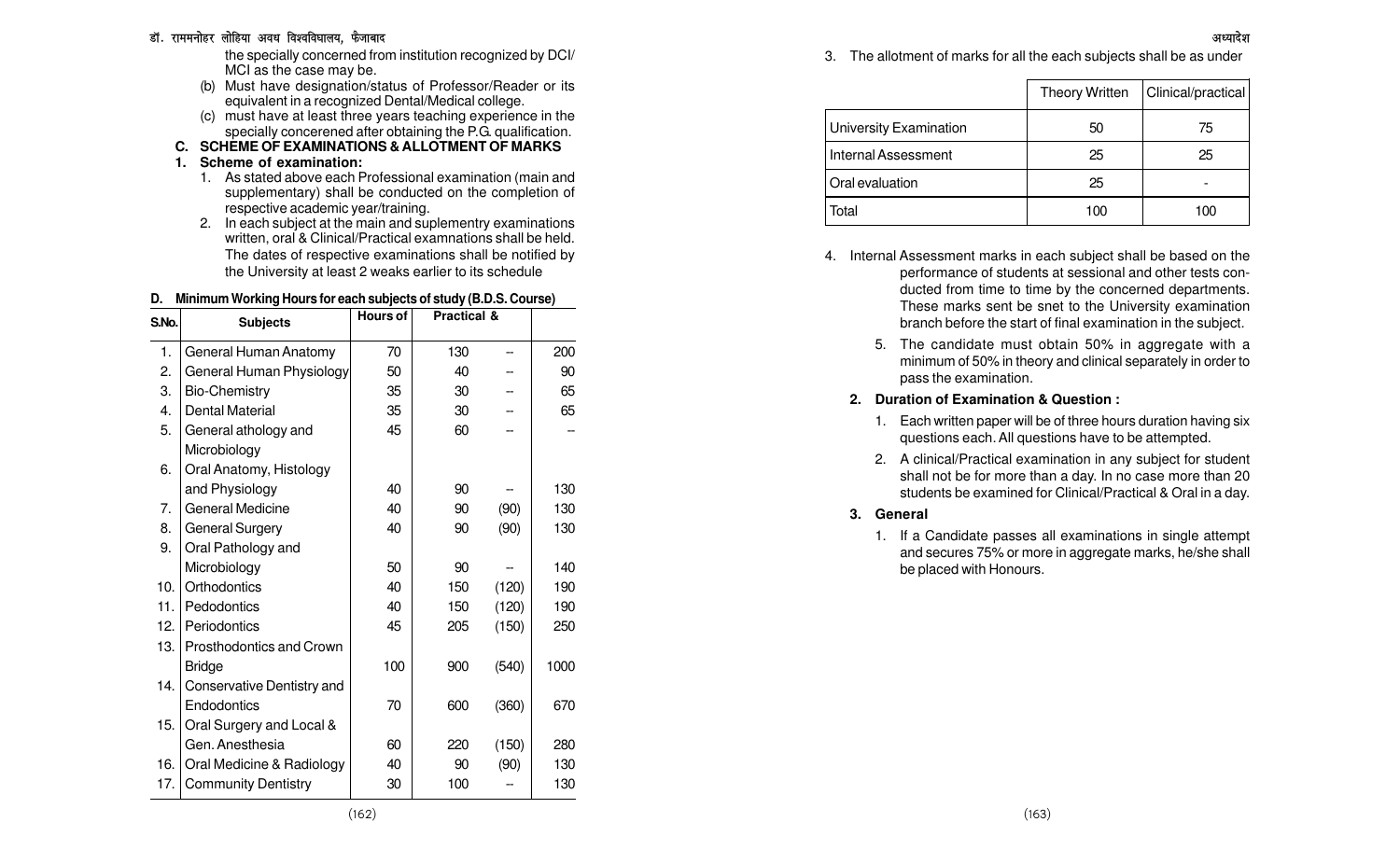# **CHAPTER - XXII CONVOCATION**

# अध्याय– 22 दीक्षान्त समारोह

- 1. डा. राममनोहर लोहिया अवध विश्वविद्यालय दीक्षान्त समारोह स्नातक, स्नातकोत्तर एवं शोध उपाधियों को प्रदान करने के लिये विश्वविद्यालय प्रांगण में हुआ करेगा।
- 2. आवश्यक एवं सुविधाजनक होने पर अन्य अवसरों पर भी दीक्षान्त समारोह किया जा सकेगा।
- 3. विश्वविद्यालय दीक्षान्त समारोह की वास्तविक तिथि का निर्धारण प्रतिवर्ष विश्वविद्यालय की कार्य-परिषद् करेगी।
- 4. अवध विश्वविद्यालय के सहयुक्त/सम्बद्ध महाविद्यालयों के दीक्षान्त समारोह महाविद्यालय प्रांगण में होगे जिनकी तिथियाँ महाविद्यालयों के प्राचार्यो द्वारा कुलपति से विचार-विमर्श के उपरान्त निर्धारित की जायेगी।
- 5. ऐसे स्थानों में जहाँ एक से अधिक महाविद्यालय स्थित है, कुलपति की अनुमति से सम्मिलित या सह दीक्षान्त समारोह भी हो सकेंगे।
- 6. विश्वविद्यालय के दीक्षान्त समारोह की अधिसूचना समारोह से कम से कम चार सप्ताह पूर्व विश्वविद्यालय के कुलसचिव जारी करेंगे।
- 7. कुलसचिव दीक्षान्त समारोह के प्रत्येक सदस्य को सूचना के साथ उक्त अवसर पर अनुसरण की जाने वाली कार्यविधि एवं कार्यकम भी भेजेंगे।
- विश्वविद्यालय और महाविद्यालयों के दीक्षान्त समारोहों में अनुसरण की 8. जाने वाली कार्यविधि ऐसी होगी जो इन अध्यादेशों में अन्यत्र दी गयी है।
- विश्वविद्यालय के पदाधिकारियों एवं उपाधिकारियों के अलग अलग 9. परिधान होंगे जिनका निर्धारण निम्नलिखित रूप में होगा:-क़ुलाधिपति के लिए- निर्धारित परम्परागत शैली सिल्क निर्मित गाउन-झालर जैसे चार इंच चौड़ी सुनहली पट्टी के साथ बटन। बांहों पर मखमली सिल्क का आवारण-सुनहले बटन और फुंदन।

क़ुलपति के लिए- कुलाधिपति के गाउन की शैली का ही गाउन परन्तु क़ुलाधिपति के गाउन में जहाँ स्वर्ण सज्जा होगी, वहाँ कुलपति के गाउन में रजत सज्जा।

कुलसचिव के लिए- पूरी आस्तीनों वाला/सिल्क गाउन झालर जैसी/चार इंच चौड़ी चाँदी की पट्टी के साथ सामने और बाहों पर बटन या स्तवक काले सिल्क का आवरण(हुड) काले सिल्क के बटन और फ़्ंदन के साथ।

अध्यादेश

**परिषद् के सदस्यों के लिए**- परास्नातकीय (कला) गाउन और इस विश्वविद्यालय का हुड या उस विश्वविद्यालय का शैक्षिक परिधान, जिसके स्नातक हों। काले कपड़े की समयाकार टोपी होगी, जिसमें काले सिल्क का फ़ुंदन होगा, या उस विश्वविद्यालय का शैक्षिक उपरिवस्त्र जहाँ के स्नातक हों।

डाक्टर उपाधि प्राप्त व्यक्तियों केलिए- चमकीले लाल सिल्क या कपड़े का गाउन, पूरी आस्तीनों के साथ संकाय के निर्धारित रंग का हुड-विश्वविद्यालय के सफेद सिल्क की धारियों के साथ।

परास्नातकीय (कला) उपाधिधारियों के लिए- काले कपड़े का गाउन, काले कपड़े पर धारियां, बाहरी किनारे पर सफेद सिल्क की सज्जा।

स्नातक (कला) के लिए- काले कपड़े का गाउन, काले कपड़े का हुड, बाहरी किनारे पर यच की लाल सिल्क की पट्टी तथा बाहर की ओर के किनारे पर सफेद सिल्क।

परास्नातकीय (शिक्षा)- काले कपड़े का गाउन, बसन्ती हुड-बाहर के किनारे पर उपाधिधारियों के लिए सफेद सिल्क।

स्नातक (शिक्षा)- उपाधिधारियों के लिए काले कपड़े का गाउन, काले कपड़े पर तीन इंच और एक इंच की लाल सिल्क की पटि्टयों के साथ दो इंच की सफेद सिल्क की विभाजक पट्टी, बाहर की ओर किनारे पर सफेद सिल्क।

**परास्नातकीय (विज्ञान)**- काले कपडे का गाउन, काले कपडे का हड, सिल्क की धारियों के साथ बाहर की ओर किनारे पर सफेद सिल्क।

स्नातक (विज्ञान)- काले कपड़े का गाउन, काले कपड़े का हुड नीले सिल्क की पट्टी, बाहर के किनारे पर सफेद पट्टी।

परास्नातकीय (विधि)- काले कपड़े का गाउन, काले कपड़े का हुड, बैगनी सिल्क की धारियों के साथ बाहर के किनारे पर सफेद पट्टी।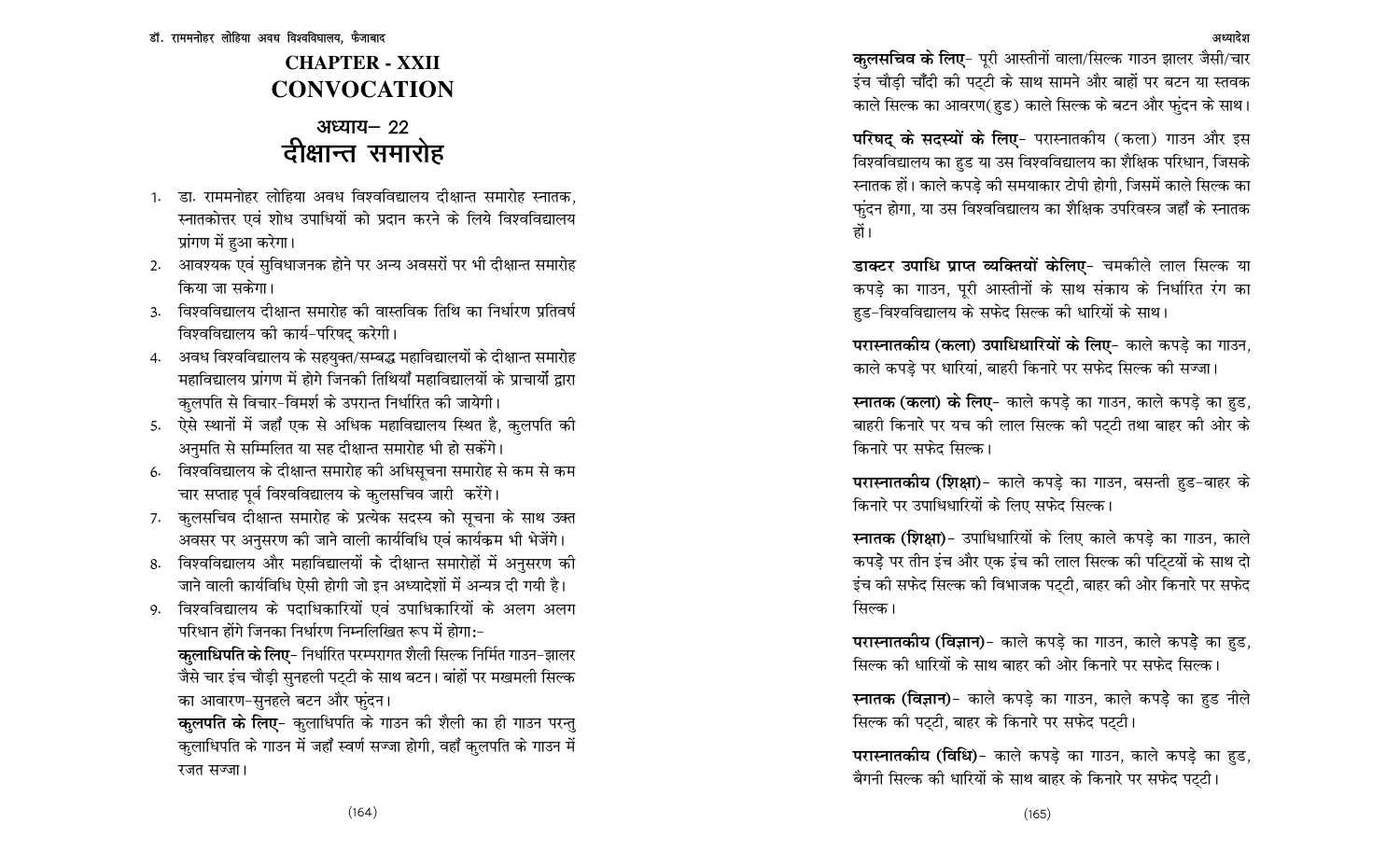स्नातक (विधि) के लिए- काले कपड़े का गाउन, काले कपड़े का हुड, तीन बैगनी सिल्क की पट्टी। बाहर के किनारे पर सफेद पट्टी।

परास्नातक (वाणिज्य)- काले कपड़े का गाउन, काले कपड़े का हुड, भूरे सिल्क की धारियों के साथ बाहर के किनारे पर सफेद सिल्क।

स्नातक (वाणिज्य)- काले कपड़े का गाउन, काले कपड़े का हुड, भूरे सिल्क की एक पट्टी। बाहर के किनारे पर सफेद सिल्क।

परास्नातक (कृषि विज्ञान)- काले कपड़े का गाउन, काले कपड़े का हुड, सिल्क की धारियों के साथ सिल्क की बाहर के किनारे पर सफेट सिल्क।

स्नातक (कृषि विज्ञान)- काले कपड़े का गाउन, काले कपड़े का हुड, तीन भरे सिल्क की एक पटटी। बाहर की ओर किनारे पर सिल्क।

स्नातक (चिकित्सा और शल्य विद्या)- काले कपड़े का गाउन, काले कपड़े की तीन इंच की प्रगाढ नीले रंग की सिल्क की पट्टी, बाहर के किनारे पर सफेद सिल्क।

परास्नातक (अभियंत्रण संकाय)- काले कपड़े का गाउन, काले कपड़े का हुड, पीले सिल्क की धारियों के साथ। बाहर के किनारे पर सफेद सिल्क।

स्नातक (अभियंत्रण)- काले कपड़े का गाउन, काले कपड़े का हुड, तीन इंच की एक सिल्क की पट्टी, बाहर की ओर किनारे पर सफेद सिल्क।

- (10) उपाधि प्राप्त करने वाले अभ्यथियों को दीक्षान्त समारोह की तिथि से 15 दिन पूर्व, विश्वविद्यालय के कुलसचिव को लिखित रूप में सूचना देनी होगी कि वे उपाधि प्राप्त करने के लिए उपस्थित होंगे। कोई अभ्यर्थी जिसने निर्धारित अवधि के भीतर कुलसचिव को अपनी उपस्थिति की सूचना नहीं दी होगी, दीक्षान्त समारोह में सम्मिलित नहीं किया जायेगा।
- (11) जो अभ्यर्थी दीक्षान्त समारोह में सम्मिलित होने के लिए निर्धारित अवधि के भीतर अपने उपस्थित होने की विधिवत् सूचना नहीं देगें उन्हें भी कुलसचिव अपवाद रूप में दीक्षान्त समारोह में सम्मिलित होने की अनुमति दे सकते है परन्तु शर्त यह होगी कि ऐसे सभी

अभ्यर्थियों को दीक्षान्त समारोह के लिए निश्चित तिथि से 48 घंटे पूर्व 50 रूपये विलम्ब शुल्क के साथ अपने आवदेन पत्र कुलसचिव को प्रेषित करने होगें।

अध्यादेश

- (12) ऐसा कोई भी अभ्यर्थी जिसका आवेदन पत्र विलम्ब शुल्क के साथ दीक्षान्त समारोह के लिए निश्चित समय से 48 घंटे पूर्व कुलसचिव को नहीं प्राप्त हुआ है, दीक्षान्त समारोह में उपाधि प्राप्त करने की अनुमति नहीं पायेगा।
- (13) ऐसे अभ्यर्थी को, जो किसी कारण से दीक्षान्त समारोह में उपस्थित नहीं होगा, निर्धारित शुल्क के साथ आवेदन पत्र देने पर, आवेदन पत्र की तिथि से 1 महीने के भीतर कुलसचिव स्वयं उपाधियाँ डाक द्वारा उनके पते पर भेजे देंगे।
- (14) दीक्षान्त समारोह के अवसर पर उच्चतम डाक्टर की उपाधियाँ (डी. लिट. और डी. एस-सी.) प्राप्त करने वाले अभ्यर्थियों को सम्बद्ध विभागाध्यक्षों द्वारा कुलपति के समक्ष व्यक्तिगत रूप से प्रस्तुत किया जायेगा।
- (15) पी-एच.डी. उपाधि प्राप्त करने वाले अभ्यर्थियों के पूरे समूह को सम्बद्ध विभागाध्यक्ष संकायाध्यक्ष, कुलपति के समक्ष एक साथ निर्धारित विभागीय क्रम के अनुसार प्रस्तुत करेंगे। सम्बद्ध विभागाध्यक्ष संकायाध्यक्ष एक–एक करके नाम पढते जायेंगे और जब विभागविशेष से संबंधित पी-एच.डी. के सभी अभ्यर्थी मंच पर पहुँच जायेंगे तो विभागाध्यक्ष/संकायाध्यक्ष के निवेदन करने पर कुलपति उन्हें उपाधि प्रदान करेंगे।
- (16) एल.एल.एम. चिकित्सा एवं तकनीकी संकाय की परास्नातक उपाधि प्राप्त करने वाले अभ्यर्थियों के सम्बद्ध संकायों के अधिष्ठाता एक-एक कर नाम पढ़ते जायेंगे और अभ्यर्थी मंच पर पहुँचते जायेगे। सभी अभ्यर्थियों के प्रस्तुत कर दिये जाने पर कुलपति उन्हें उपाधि प्रदान करेंगे।
- (17) कुलाधिपति, कुलपति और कुलसचिव अपनी विशिष्ट पोशाकें धारण करेंगे। विश्वविद्यालय कोर्ट, कार्य परिषद् और विद्या परिषद्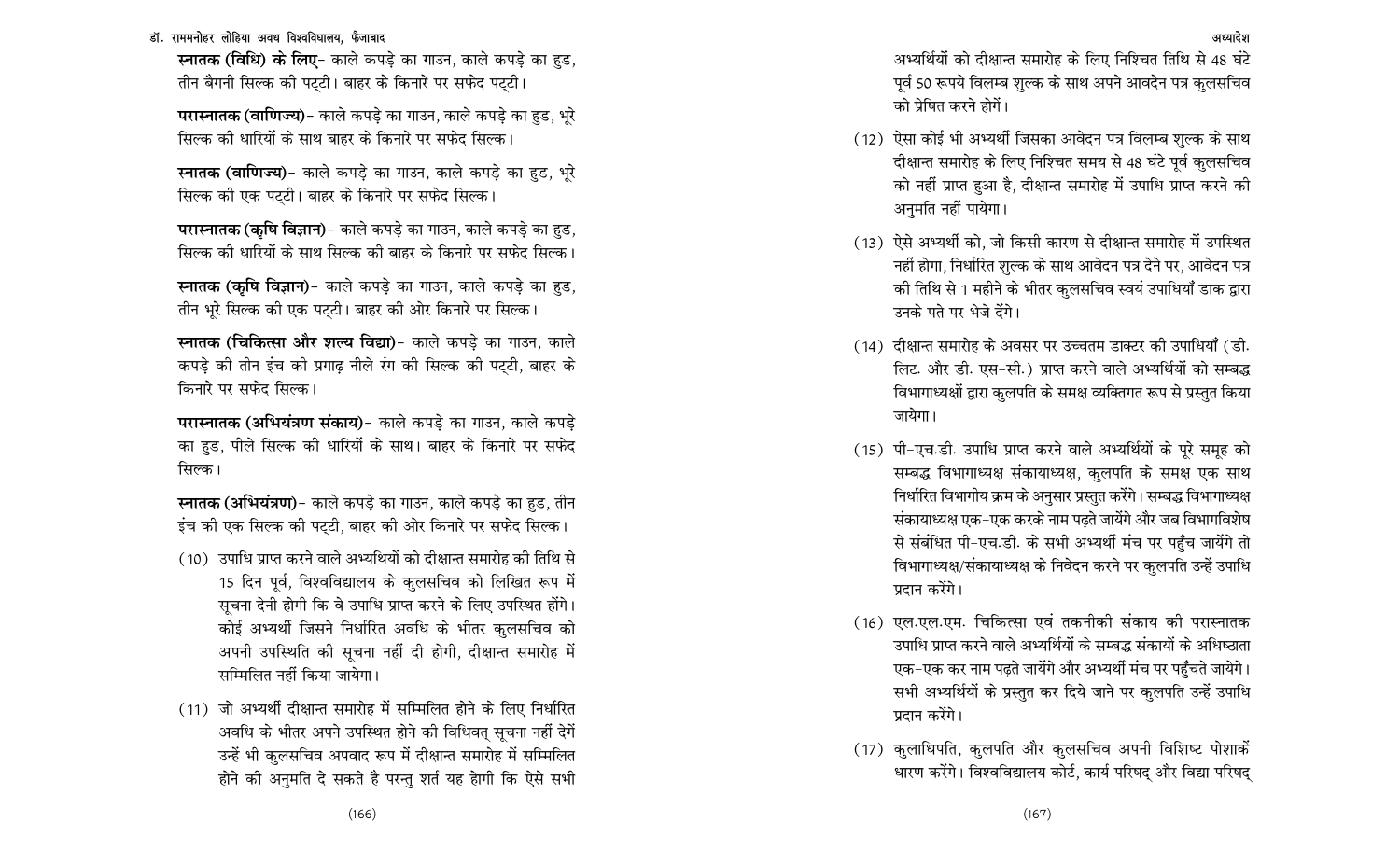के सदस्य जिन विश्वविद्यालयों के स्नातक है, उन विश्वविद्यालयों द्रारा निर्धारित उचित शैली की पोशाकें धारण करेंगे या अवध विश्वविद्यालय द्वारा उनकी उपाधियों के लिए निर्धारित पोशकें धारण करेंगे। ये लोग काले कपड़े की वर्गाकार रेशमी झालरदार टोपी या साफा, जिस विश्वविद्यालय के स्नातक है, उसके द्वारा निर्धारित शैक्षिक शिरोवस्त्र धारण करेंगे।

(18) कुलाधिपति, कुलपति, कुलसचिव, सभा के सदस्य, कार्यपरिषद और विद्या परिषद् के सदस्य पूर्व निश्चित समय पर निर्धारित स्थान पर एकत्र होगे और निम्नलिखित क्रम का अनुसरण करते हुए शोभायात्रा दीक्षान्त समारोह के पण्डाल में प्रवेश करेगी।

शोभायात्रा का क्रम इस प्रकार होगा- कुलसचिव, कोर्ट के सदस्य,विद्या परिषद् के सदस्य, कार्य परिषद् के सदस्य, संकायों के अध्यक्ष प्रति कुलपति, कुलपति, विशिष्ट अतिथि (यदि कोई हो) मुख्य अतिथि, कलाधिपति और उनके ए.डी.सी.।

- (19) कुलाधिपति, मुख्य अतिथि, कुलपति, प्रतिकुलपति, कुलसचिव, कार्यपरिषद् के सदस्य संकायों के अध्यक्ष तथा ए.डी.सी. मंच पर अपना स्थान ग्रहण करेंगे और कोर्ट तथा विद्या परिषद् के सदस्य मंच के दोनों तरफ अपने लिए पूर्व निर्धारित एवं सुरक्षित स्थान ग्रहण करेंगे। सम्मानित उपाधि प्राप्त करने वाले विशिष्ट जन भी मंच पर अपना स्थान ग्रहण करेंगे।
- (20) शोभा यात्रा के दीक्षान्त पंडाल में प्रवेश करने पर उपाधि प्राप्त करने वाले अभ्यर्थी अपने स्थान पर खड़े हो जायेंगे और तब तक खड़े रहेंगे जब तक कुलाधिपति, कुलपति, कुलसचिव और कोर्ट, कार्यकारिणी तथा विद्या परिषद् के सदस्य अपना स्थान ग्रहण नहीं कर लेते।
- (21) इसके बाद सरस्वती वन्दना होगी।
- (22) यदि कुलाधिपति उपस्थित नहीं होंगे तो कुलपति दीक्षान्त समारोह के शुभारंभ की घोषणा इस प्रकार करेंगे-
- मै कुलाधिपति के आदेश से इस दीक्षान्त समारोह के शुभारम्भ की घोषणा

करता हूँ।

# कलपति फिर कहेंगे-

इस दीक्षान्त समारोह का समायोजन वर्ष........ के स्नातकों को उपाधियां प्रदान करने के लिए किया गया है। स्नातक अग्रसर हों। कलपति के इस आदेश के पश्चात सभी स्नातक अपने-अपने स्थान पर खडे जो जायेंगे फिर कुलपति, कुलाधिपति की आज्ञा से उनको अनुशासनादेश प्रदान करेंगे जो नीचे वर्णित हैं-कुलपति द्वारा उपदेश के समय अभ्यर्थी खड़े हो जायेंगे तथा प्रत्येक खण्ड के अन्त में प्रतिजाने कहकर प्रत्युत्तर देंगे-

| अनुशासनम्                              | अनुशासन                           |
|----------------------------------------|-----------------------------------|
| कुलपति <u>ः</u>                        | कुलपति                            |
| अहं त्वामेवमुपदिशामि ।                 | अध्ययन की समाप्ति पर तुम लोगों    |
|                                        | के लिए मेरा यह उपदेश है।          |
| सत्यं वद। धर्मं चर।                    | सत्य बोलो। धर्म का आचरण           |
|                                        | करो।                              |
| स्वाध्यायान्मा प्रमद:।                 | स्वाध्याय में प्रमाद न करो।       |
| आचार्याय प्रियं धनामाहत्य              | अपने आचार्य की सेवा में अभीष्ट    |
| प्रजातन्तुमा व्यवच्छेत्सी:             | धन अर्पित करके गृहस्थाश्रम में    |
|                                        | प्रवेश करते हुये सन्तान परम्परा   |
|                                        | को उछिन्न न करो।                  |
| विद्यार्थी                             |                                   |
| प्रतिजाने ।                            | हम प्रतिज्ञा करते हैं।            |
| कुलपति:                                |                                   |
| सत्यान्न प्रमदितव्यम्।                 | सत्य में प्रमाद न करो।            |
| धर्मान्न प्रमदितव्यम्।                 | धर्म में प्रमाद न करो।            |
| कुशलान्न प्रमदितव्यम्।                 | कुशल कर्म में प्रमाद न करो।       |
| भूत्यै न प्रमदितव्यम्।                 | ऐश्वर्य-कार्यो में प्रमाद न करो।  |
| स्वाध्यायप्रवचनाभ्यां न प्रमदितव्यम् । | स्वाध्याय एवं प्रवचन में प्रमाव न |
|                                        | करो।                              |
| विद्यार्थी                             |                                   |
| प्रतिजाने।                             | हम प्रतिज्ञा करते हैं।            |
| कुलपति:                                |                                   |
| देवपितृकार्याभ्यां न प्रमदितव्यम्      | देव और पितरों के कार्य में प्रमाद |
|                                        | न करो।                            |
| मातृदेवो भव।                           | माता को देवता समझो।               |
| (169)                                  |                                   |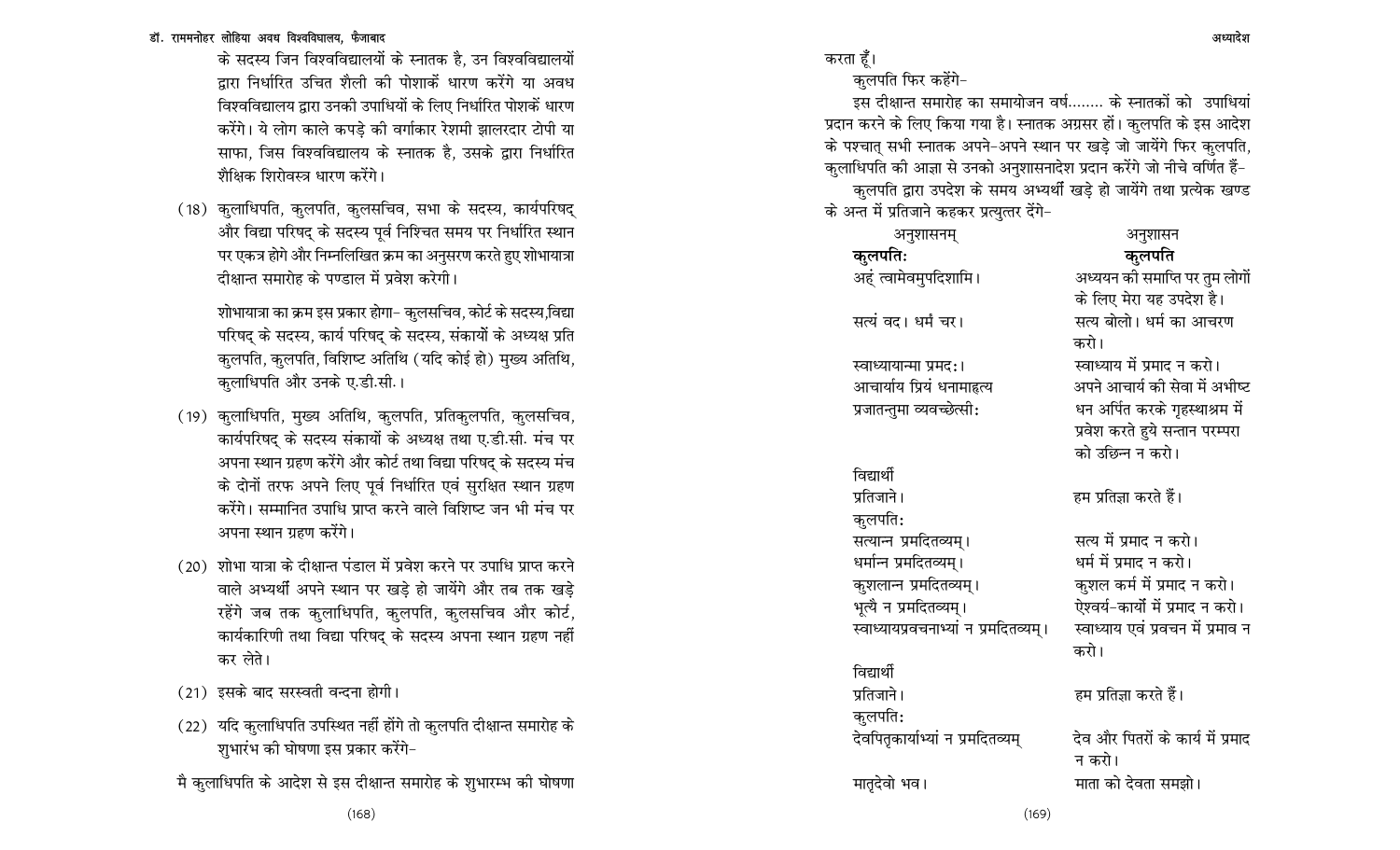| पितृदेवो भव।                | पिता को दे    |
|-----------------------------|---------------|
| अतिथिदेवो भव                | अतिथि को      |
| आचार्यदेवो भव।              | आचार्य को     |
| यान्यनवद्यानि कर्माणि। तानि | जो निर्दोष ग  |
| सेवितव्यानि । नो इतराणि ।   | कर्मो को न    |
| यान्यस्माकं सुचरितानि, तानि | तुम्हारे जो ग |
| त्वयोपास्यानि, नो इतराणि।   | उन्हीं पर उ   |
|                             |               |

## विद्यार्थी

प्रतिजाने । कुलपति:

ये के चास्मच्छेयांसो ब्राह्मणा: तेषां त्वयासनेन प्रश्वसितव्यम् ।

श्रद्धया देयम् । अश्रद्धयाऽदेयम् । श्रिया देयम्। ह्रिया देयम्। भिया संविदादेयम्

### विद्यार्थी

प्रतिजाने। कुलपति:

अथ यदि ते कर्मविचिकित्सा वा वृत्तिविचिकित्सा वा स्यात् । ये तत्र ब्राह्मणा: संमर्शिन: युक्ता आयुक्ता: अलुक्षा धर्मकामा: स्यु:, यथा ते तत्र वर्तेरन् तथा तत्र वर्तेथा:।

अथाभ्याख्यातेषु ये तत्र ब्राह्मणा: संमर्शिन:,युक्ता आयुक्ता :। अलुक्षा धर्मकामा: स्यु: यथा ते तेषु वर्तेरन् तथा तेषु वर्तेथा:।

:ेवता समझो। गे देवता समझो। <sup>े</sup> देवता समझो कर्म हों उन्हें करो, दूसरे नहीं । शुद्ध आचरण हैं, तुम्हें ,<br>धासना करनी चाहिए दूसरे कर्मो पर नहीं।

हम प्रतिज्ञा करते हैं।

जो हमारे श्रेष्ठ विद्वान हों, उन्हें आसन देकर आश्वस्त करना चाहिए। श्रद्धा से देना चाहिये, अश्रद्धा से नही देना चाहिये। ऐश्वर्य के अनुसार देना चाहिये। लज्जापूर्वक देना चाहिये। भय मानते हुये देना चाहिये। मैत्री भाव से देना चाहिए।

## हम प्रतिज्ञा करते है।

यदि तुम्हें कर्म या आचरण के विषय में संदेह हो. तो समाज में जो विचारवान्, कर्मठ, संवेदनशील धर्मनिष्ठ तथा विद्वान् हों, वे उस विषय में जो व्यवस्था करें वैसा ही तुम भी करो। इसी प्रकार जिन पर मिथ्या आरोप लगाये गये हों उनके विषय में भी समाज में जो विचारवान्, कर्मठ संवेदनशील, धर्मनिष्ठ विद्वान हो,

# वे जैसा उनके साथ व्यवहार करें, वैसा ही तुम भी करो।

#### हम प्रतिज्ञा करते है। प्रतिजाने। कलपति: एष आदेश:। एष: उपदेश:। यह आदेश है. यह उपदेश है। एषा वेदोपनिषत। यह वेद का रहस्य है। एतदनुशासनम् ।एवमुपासितव्यम् । एवमु यह अनुशासन है ।इस प्रकार उपासना करनी चाहिये। ऐसी ही चैतदुपास्यम् । उपासना करनी चाहिये। आपका मार्ग मंगल मय हो।

शिवास्तेपन्थानस्सन्तु ।

विद्यार्थी

तैत्तिरीय उपनिषद ।।

अध्यादेश

इसके अनन्तर कुलपति, कुलाधिपति के आदेश से अभ्यर्थियों को प्रस्तुत करने का निर्देश इस प्रकार देंगे-"अभ्यर्थी प्रस्तुत किये जायें।" फिर निम्नलिखित क्रम से अभ्यर्थी प्रस्तुत किये जायेंगे-डी0 लिट0. डी0 एस-सी0, . एल0 एल0डी0 एम0 डी0, एम0 एस0, एम0 फिल0 एम0 एस-सी0, एम0 एस-सी0 (कृषि), एम0 एड0, एल0 एल-एम0, एम0 ए0, एम0 काम0, बी0 एड0, एल0 एल-बी0, बी0 एड्0, बी0 ए0, बी0 एस-सी0, बी0 एस-सी0 (कृषि)। (23) डी0 लिट्0, डी0 एस-सी0, और एल0 एल0डी0, उपाधियां प्राप्त करने वाले अभ्यर्थियों को उनके सम्बद्ध विभागाध्यक्ष व्यक्गितरूप से कुलपति के समक्ष प्रस्तुत करेंगे। प्रस्तुत करने की पद्धति यह होगी–

श्रीमान्, मै श्री .............................. को आपके समक्ष प्रस्तुत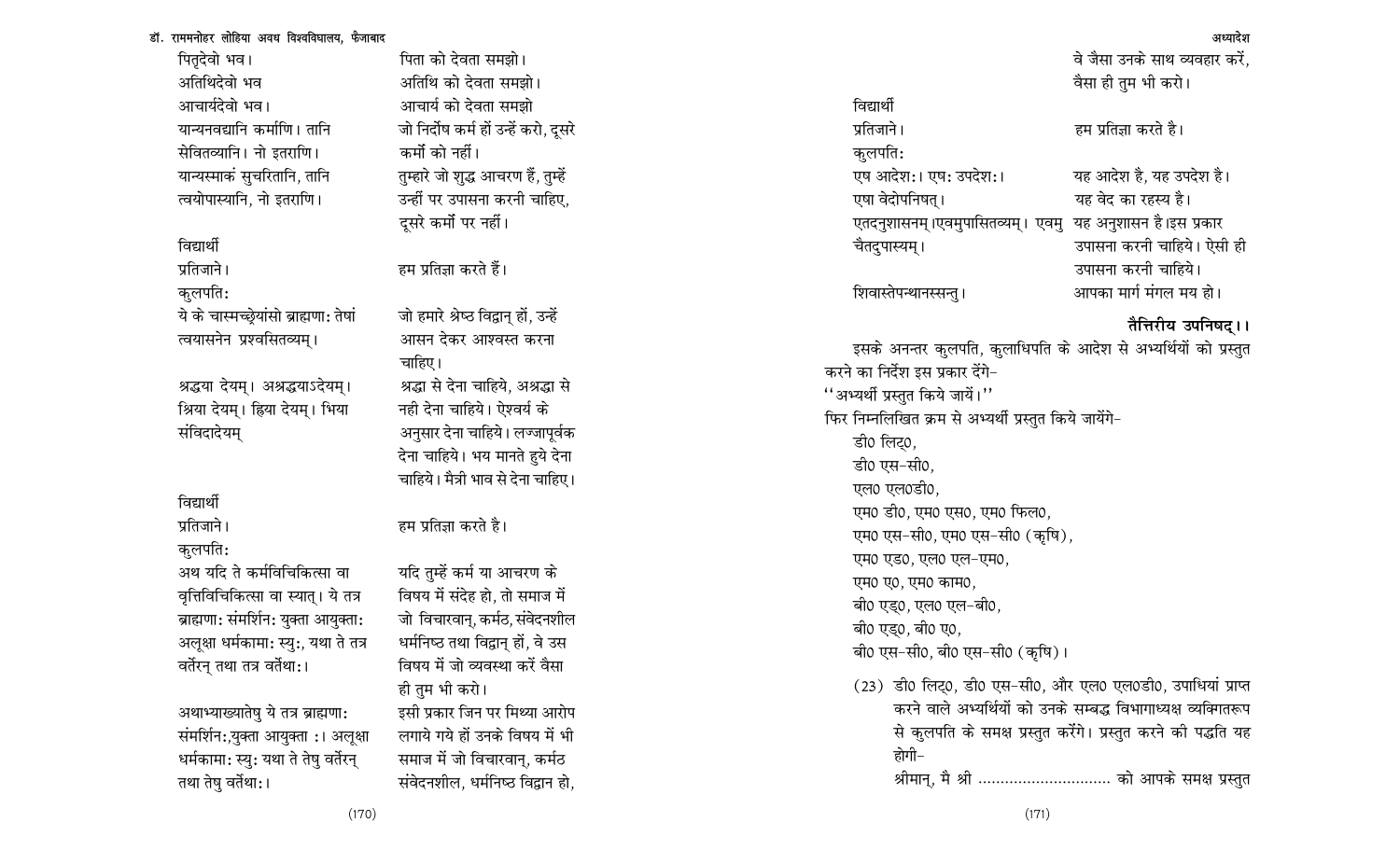करता हूँ जो परीक्षोपरान्त ................ संकाय में डी0 लिट्0 उपाधि के योग्य प्रमाणित हुए है। आपसे निवेदन करता हूँ कि उन्हें इस उपाधि के लिए स्वीकार करें। कुलपति इसके बाद डी0 लिट्0 और डी0 एस-सी0 के अभ्यर्थियों को निम्नलिखित प्रकार से उपाधियाँ प्रदान करेंगे।

डा0 राममनोहर लोहिया अवध विश्वविद्यालय के कुलपति के निहित अधिकार से मैं श्री ................... को इस विश्वविद्यालय के ..... ........ संकाय में डी0 लिट्0 उपाधि के लिए स्वीकार करता हूँ और आपको आदेश देता हूँ कि आप आजीवन अपने को इस उपाधि के योग्य प्रमाणित करते रहें।

(24) पी एच0 डी0 डिग्री के अभ्यर्थी कुलपति के समक्ष विभागाीय क्रम से समृह में सम्बद्ध विभागाध्यक्ष/संकायाध्यक्ष द्वारा निम्नलिखित रूप में प्रस्तुत किये जायेंगे-

श्रीमान् मै ................. संकाय के निम्नलिखित अभ्यर्थियों को .... ................. विषय में पी एच0 डी0 उपाधि के लिए प्रस्तुत करता हूँ जो परीक्षोपरान्त पी एच0 डी0 उपाधि के योग्य प्रमाणित हुए है और आप से निवेदन करता हूँ कि इन्हें इस उपाधि के लिए स्वीकार करें।

हिन्दी, अंग्रेजी, संस्कृत, उर्दू आदि

इसके उपरान्त कुलपति पी एच0 डी0 के अभ्यर्थियों को निम्नलिखित प्रकार से यह उपाधि प्रदान करेंगे।

डा0 राममनोहर लोहिया अवध विश्वविद्यालय के कुलपति के निहित अधिकार से मैं श्री ................... को इस विश्वविद्यालय के ..... ........ संकाय में पी एच0 डी0 उपाधि के लिए स्वीकार करता है और आदेश देता हूँ कि आप आजीवन अपने को इस उपाधि के योग्य प्रमाणित करते रहें।

(25) एम0 डी0, एम0 एस0, एम0 एस0 सी0, एम-सी, एम0 ई0 उपाधियाँ तथ चिकित्सा एवं इन्जीनियरिंग संकायों की डाक्टर उपाधियाँ प्राप्त करने वाले सम्बद्ध संकायों के अधिष्ठाताओं द्वारा और विधि संकाय के एल0 एल0 एम0 उपाधि के अभ्यर्थी विधि विभाग के

अध्यक्ष द्वारा कुलपति के समक्ष प्रस्तुत किये जायेंगें।

(26) कुलपति द्वारा डाक्टर उपाधियों के प्रदान किये जाने के उपरान्त स्नातकोत्तर उपाधियाँ प्राप्त करने वाले अभ्यर्थी सम्बद्ध विभागाध्यक्षों द्वारा एक ही समय में एक ही साथ निम्नलिखित रूप में कुलपति के समक्ष प्रस्तुत किये जायेंगे।

श्रीमान्, मै आपके समक्ष डा0 राममनोहर लोहिया अवध विश्वविद्यालय के कला, विज्ञान, शिक्षा, वाणिज्य, और कृषि संकायों के विविध विषयों में स्नातकोत्तर उपाधि के अभ्यर्थियों को प्रस्तुत करता हैं जो परीक्षोपरान्त क्रमश: एम0 ए0, एम0 एस-सी0, एम0 काम0, एम0 एड और एम0 एस-सी0 (कृषि) उपाधियों के योग्य प्रमाणित हुए है। आप से निवेदन करता हूँ कि इन्हें इन उपाधियों के लिए स्वीकार करें।

(27) सभी स्नातकोत्तर उपाधि प्राप्त करने वाले अभ्यर्थियों को प्रस्तुत किये जाने के बाद कुलपति इन अभ्यर्थियों को निम्नलिखित क्रम से स्नातकोत्तर उपाधियाँ प्रदान करेंगे और कहेंगे:

मास्टर ऑफ आर्ट्स, साइंस, कामर्स, एजूकेशन और मास्टर ऑफ साइंस इन एग्रीकल्चर की उपाधियाँ प्राप्त करने वाले अभ्यर्थी खड़े हो जायें। इसके बाद कलपति कहेंगे-

डा0 राममनोहर लोहिया अवध विश्वविद्यालय के कुलपति के रूप में निहित अधिकार से मैं आपको डा0 राममनोहर लोहिया अवध विश्वविद्यालय के कला, विज्ञान, शिक्षा, वाणिज्य और कृषि संकाय के विविध विषयों में एम0 ए0, एम0 एस-सी0, एम0 काम0, एम0 एस-सी0 और एम0 एस-सी0 (कृषि) उपाधियों के लिए स्वीकार करता हूँ और आदेश देता हूँ कि आप आजीवन अपने को इस उपाधि के योग्य प्रमाणित करते रहेंगे।

(28) तदन्तर स्नातकोत्तर डिप्लोमा प्रदान किये जायेंगे। डिप्लोमा प्रदान करने की विधि निम्नलिखित होगी-

सम्बन्धित विभागों के अध्यक्ष तथा चिकित्सा एवं तकनीकी संकाय में अधिष्ठाता परास्नातक अभ्यर्थियों को यह कहते हुए प्रस्तुत करेंगे-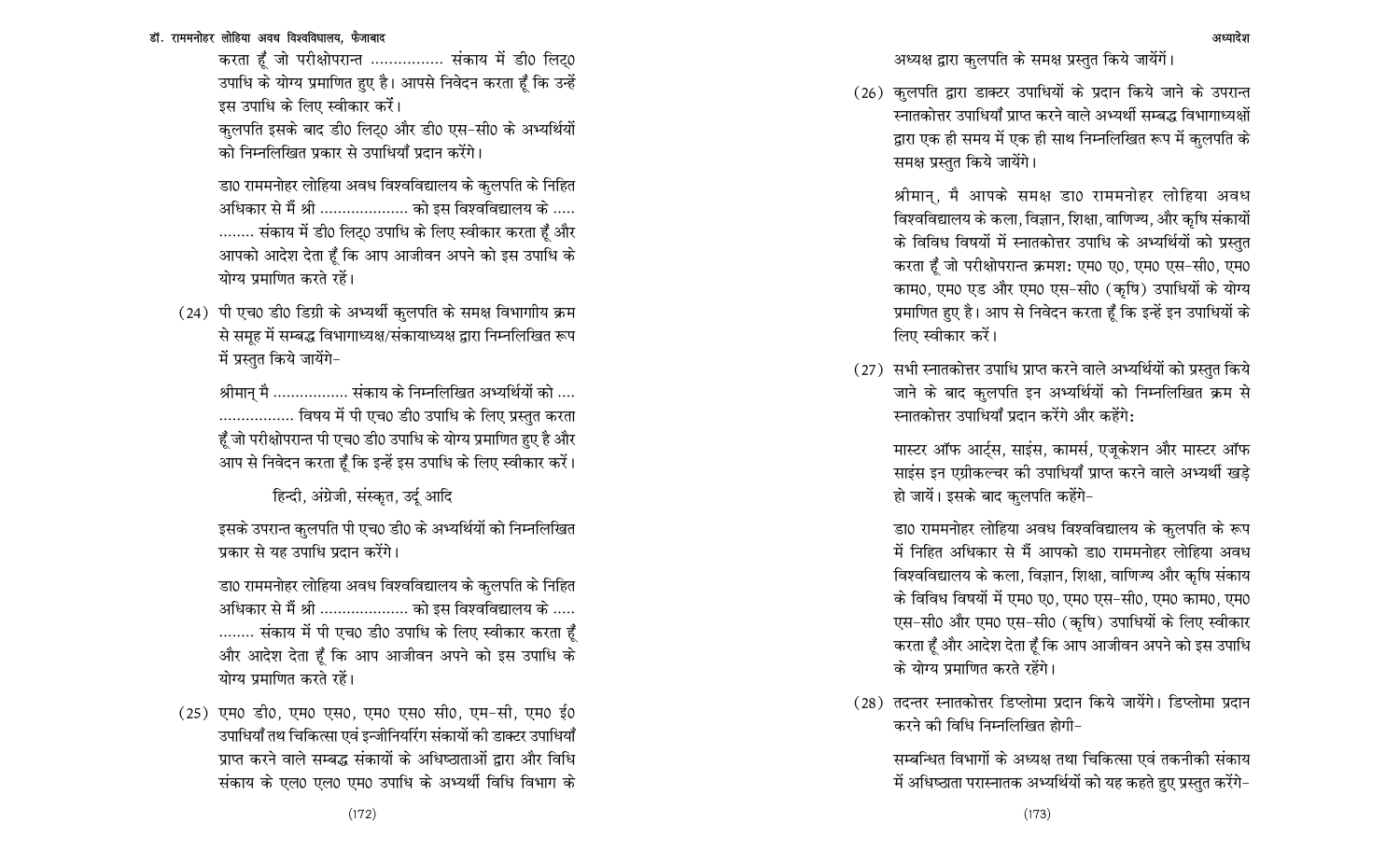श्रीमान, मै निम्नलिखित अभ्यर्थियों को प्रस्तुत करता हँ जो परीक्षोपरान्त .................... के डिप्लोमा के योग्य पाये गये है और निवेदन करता है कि इन्हें ये डिप्लोमा प्रदान करें। कुलपति निम्नलिखित शब्दों के साथ डिप्लोमा प्रदान करेंगे

डा0 राममनोहर लोहिया अवध विश्वविद्यालय के कुलपति के निहित अधिकार से मैं आपको ................... डिप्लोमा प्रदान करता है जिसके लिए आप योग्य पाये गये है।

- (29) स्नातकोत्तर डिप्लोमा प्रदान करने के बाद एम0 बी0 बी0 एस0 एवं बी0 ई0 के अभ्यर्थियों को संबंधित संकायों के अधिष्ठाता एकसाथ और एक समय कुलपति के समक्ष उसी प्रकार प्रस्तुत करेंगे जिस क्रम से स्नातकोत्तर उपाधि प्राप्त करने वाले अभ्यर्थियों को किया गया था। कुलपति उन्हें उसी क्रम में और उसी प्रकार इन उपाधियों के लिये स्वीकार करेंगें जैसे स्नातकोत्तर उपाधियों के लिए अभ्यर्थियों को स्वीकार किया था।
- (30) इसके बाद सभी स्नातक उपाधियों के लिए संबंधित संकायों के अधिष्ठाता अभ्यर्थियों को कुलपति के समक्ष निर्धारित कम से प्रस्तुत करेंगे और कुलपति उन्हें इन उपाधियों के लिए स्वीकार करेंगे। तदन्तर स्नातकीय डिप्लोमा) तथा प्रमाण पत्र प्रदान किये जायेगें।
- (31) उपाधियों तथा डिप्लोमा प्रदान किये जाने के बाद विद्या परिषद द्वारा स्वर्ण एवं रजत विश्वविद्यालय पदक और पारितोषिक प्राप्त करने वाले अभ्यर्थियों को कुलसचिव व्यक्तिगत रूप से मंच के समीप कुलाधिपति के समक्ष बुलायेंगे और कुलाधिपति से इन्हें पदक और पारितोषिक देने का निवेदन करेंगे।
- (32) सभी अभ्यर्थियों को उपाधियाँ पदक और पारितोषिक प्रदान किये जाने के बाद कुलपति चाहें तो विश्वविद्यालय के विगत वर्ष की उपलब्धियों की लिखित संक्षिप्त समीक्षा और भविष्य में लागू की जाने वाली विकास योजना की रूपरेखा प्रस्तुत कर सकेंगे। कुलपति यदि चाहें तो महामहिम कुलाधिपति महोदय की अनुमति से विशिष्ट अतिथि यदि कोई उपस्थित हों, का परिचय देते हुए उनसे दो शब्द बोलने का अनुरोध कर सकते हैं।
- (33) कुलपति, कुलाधिपति की अनुमति से मुख्य अतिथि का परिचय देंगे एवं उनसे दीक्षान्त भाषण करने की प्रार्थना करेंगे।
- (34) मुख्य अतिथि दीक्षान्त भाषण देंगे।
- (35) कुलपति मुख्य अतिथि को दीक्षान्त भाषण के लिए धन्यवाद देंगे।
- (36) इसके उपरान्त कुलपति, कुलाधिपति की अनुमति से (यदि वे उपस्थित होंगे) दीक्षान्त समारोह की समाप्ति की घोषणा इन शब्दों के साथ करेंगे।

"मैं इस दीक्षान्त समारोह के समापन की घोषणा करता हूँ।"

- (37) इसके बाद राष्ट्रीय गान 'जन-गण-मन' गाया जायेगा।
- (38) इसके बाद शोभायात्रा जिस क्रम से पण्डाल में प्रविष्ट हुई थी उसके ठीक विपरीत क्रम से पण्डाल के बाहर जायेगी। इस अवधि में स्नातक अपने स्थान पर खड़े रहेंगे। शोभायात्रा के लौटने का क्रम इस प्रकार होगा।

कुलाधिपति ए0 डी0 सी0 मख्य अतिथि विशिष्ट अतिथि कुलपति प्रति कुलपति संकायों के अध्यक्ष कार्य परिषद के सदस्य विद्या परिषद् के सदस्य सभा (कोर्ट) के सदस्य कुलसचिव